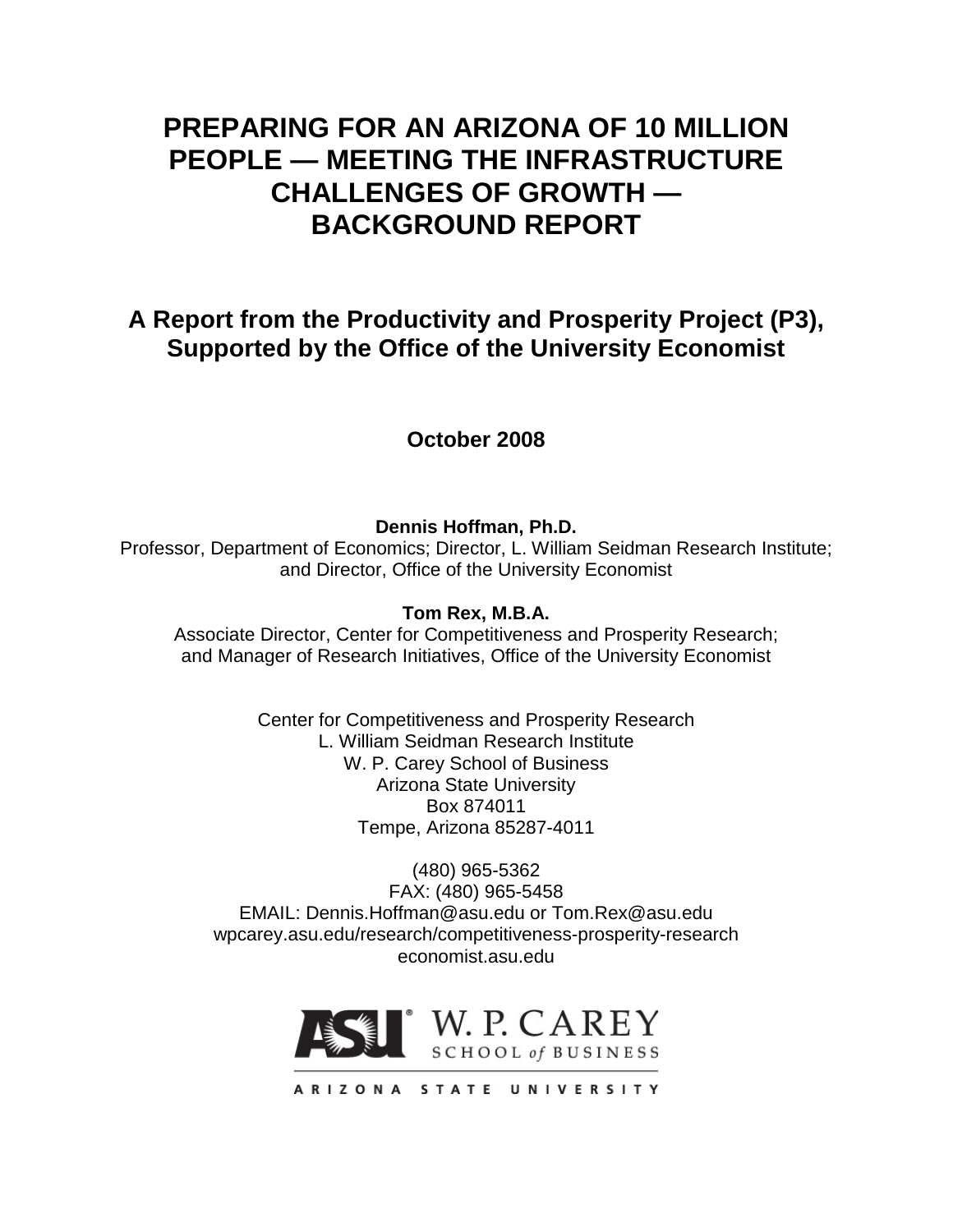#### **PREFACE**

A landmark assessment of infrastructure needs in Arizona was produced by the L. William Seidman Research Institute in May 2008 for the Arizona Investment Council (AIC): *Infrastructure Needs and Funding Alternatives for Arizona: 2008-2032*, available online at www.arizonaic.org. The AIC report addressed infrastructure needs in four categories: energy, telecommunications, transportation, and water and wastewater.

The information from the AIC report is a major input to the report that follows. Other types of infrastructure — most notably education, health care, and public safety — also are analyzed here to provide a more complete picture of infrastructure needs in Arizona. A shorter version of this report was distributed at an infrastructure conference held November 17, 2008 at Arizona State University in Tempe, Arizona. Both reports are available online at wpcarey.asu.edu/research/competitiveness-prosperity-research.

The goals of this report are to place Arizona's infrastructure needs into national and historical contexts, to identify the changing conditions in infrastructure provision that make building Arizona's infrastructure in the future a more problematic proposition than in the past, and to provide projections of the possible costs of providing infrastructure in Arizona over the next quarter century. Options for funding the state's infrastructure are not addressed in this report, but will be the topic of an upcoming report.

#### **ACKNOWLEDGEMENTS**

The Arizona Investment Council and its president, Gary Yaquinto, with the support and encouragement of William Post, CEO of Pinnacle West Capital Corporation, and other industry leaders, recognized the significance of infrastructure in Arizona. They provided the funding to bring the importance of infrastructure to light.

Arizona State University President Michael M. Crow also foresaw the coming needs for infrastructure in Arizona and directed the Office of the University Economist to extend the analysis undertaken by the AIC. Dr. Crow also proposed holding a conference to discuss the issue.

A number of people associated with the L. William Seidman Research Institute in the W. P. Carey School of Business contributed to the AIC report and/or to this report:

- Tim James directed the AIC project.
- Matthew Croucher was an author of the AIC report and contributed to this report.
- Molly Castelazo was an author of the AIC report and contributed to this report, in part by writing Appendix I.
- Kent Hill authored a portion of the AIC report.
- Eva Madly produced literature reviews and analyses for both projects.
- Tracy Clark and Liz Farquhar contributed to the AIC project.
- Angela Phillips provided support for both projects.
- Students Jessica Pullen and Emil Robles provided research assistance for this report.

Experts from around the state lent their expertise to the AIC project. These individuals are listed in the AIC report.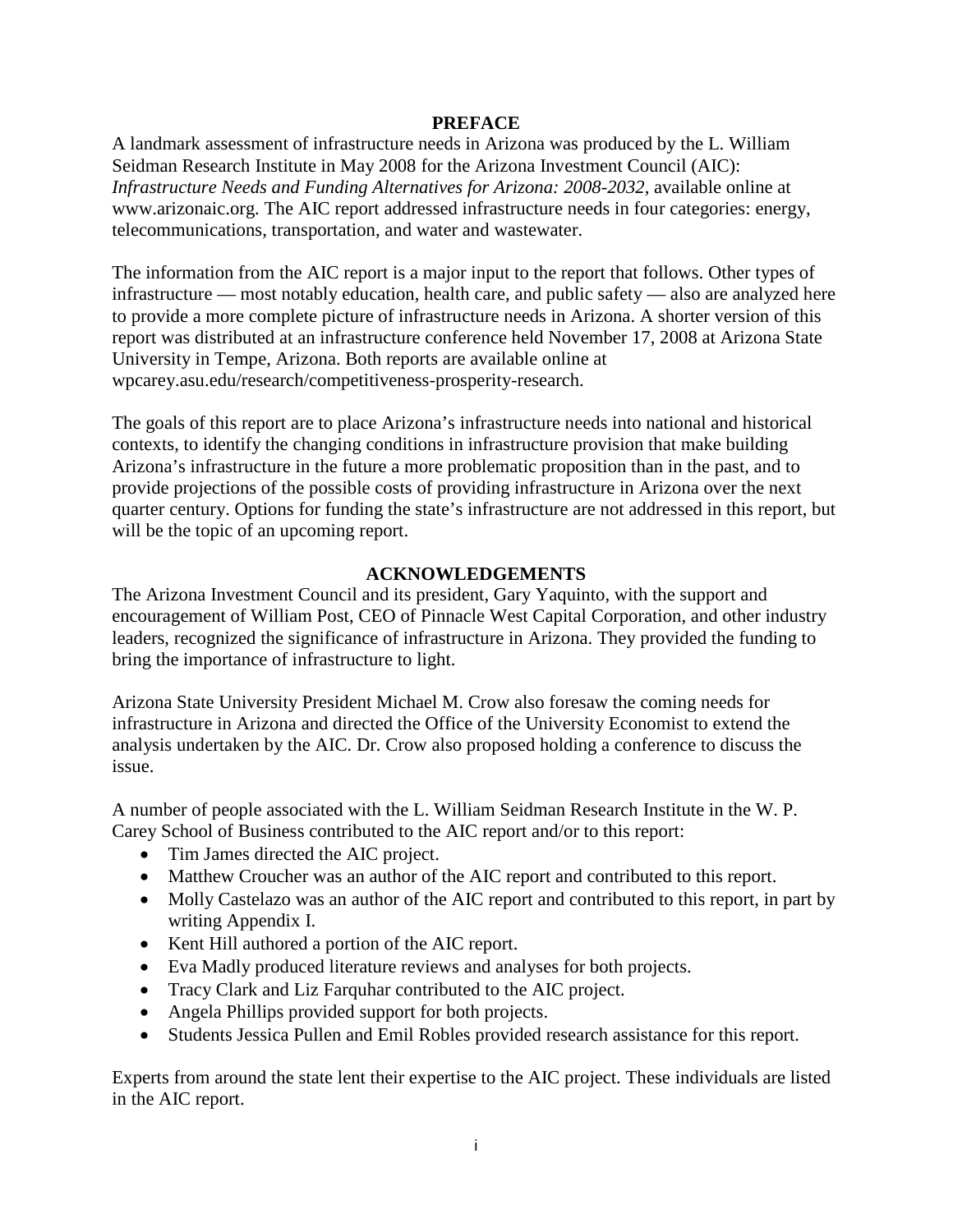# **TABLE OF CONTENTS**

| <b>Executive Summary</b>                                         | 1                |
|------------------------------------------------------------------|------------------|
| Introduction to Infrastructure                                   | 3                |
| <b>Publicly Versus Privately Provided Infrastructure</b>         | $\sqrt{3}$       |
| <b>Cost-Benefit Analysis</b>                                     | $\,6$            |
| Data on Infrastructure Expenditures                              | $6\phantom{1}6$  |
| National Infrastructure Challenges                               | $\boldsymbol{9}$ |
| The Growing Interest in Infrastructure Investment                | $\overline{9}$   |
| Declines in Infrastructure Spending                              | 10               |
| Examples and Costs of Infrastructure Needs                       | 12               |
| Growth in Arizona and Its Relationship to Infrastructure Needs   | 15               |
| <b>Historical and Projected Growth</b>                           | 15               |
| Opportunities and Challenges of Growth                           | 22               |
| Changing Conditions in Infrastructure Provision                  | 24               |
| <b>Widening Economic Competition</b>                             | 24               |
| <b>Increasing Costs</b>                                          | 24               |
| <b>Rising Scale of Growth</b>                                    | 25               |
| Shifting Geographic Growth Patterns                              | 25               |
| Growing Need for Renovations                                     | 25               |
| <b>Evolving Responsibilities</b>                                 | 26               |
| Declining Public Spending                                        | 28               |
| Infrastructure Needs and Projected Costs in Arizona Through 2032 | 37               |
| Methodology                                                      | 38               |
| <b>Summary of Cost Projections</b>                               | 39               |
| A Crude Projection of Arizona's Costs                            | 42               |
| Education                                                        | 43               |
| Energy                                                           | 46               |
| <b>Health Care</b>                                               | 49               |
| <b>Public Safety</b>                                             | 51               |
| Telecommunications                                               | 52               |
| Transportation                                                   | 54               |
| Water                                                            | 57               |
| Other                                                            | 60               |
| Appendix I: Historical Development of Arizona's Infrastructure   | 63               |
| Appendix II: Projected Costs in Constant Dollars                 | 90               |

# **LIST OF TABLES**

| 1. Common Infrastructure Services                                                          | 4  |
|--------------------------------------------------------------------------------------------|----|
| 2. Classification of Infrastructure                                                        | 5  |
| 3. Assessment of the Nation's Infrastructure                                               | 13 |
| 4. Population Change by Area Within Arizona                                                | 22 |
| 5. Per Capita General Fund Expenditures of State and Local Governments in Arizona Relative | 35 |
| to the Norm of Nine Fast-Growth States                                                     |    |
| 6. Projected Education Infrastructure Costs Through 2032                                   | 45 |
| 7. Projected Energy Infrastructure Costs Through 2032                                      | 48 |
| 8. Projected Health Care Infrastructure Costs Through 2032                                 | 50 |
| 9. Projected Public Safety Infrastructure Costs Through 2032                               | 52 |
| 10. Projected Telecommunications Infrastructure Costs Through 2032                         | 54 |
| 11. Projected Transportation Infrastructure Costs Through 2032                             | 56 |
| 12. Projected Water Infrastructure Costs Through 2032                                      | 59 |
| 13. Water Supply Augmentation Costs by County in Arizona Through 2032                      | 59 |
| 14. Projected Other Infrastructure Costs Through 2032                                      | 62 |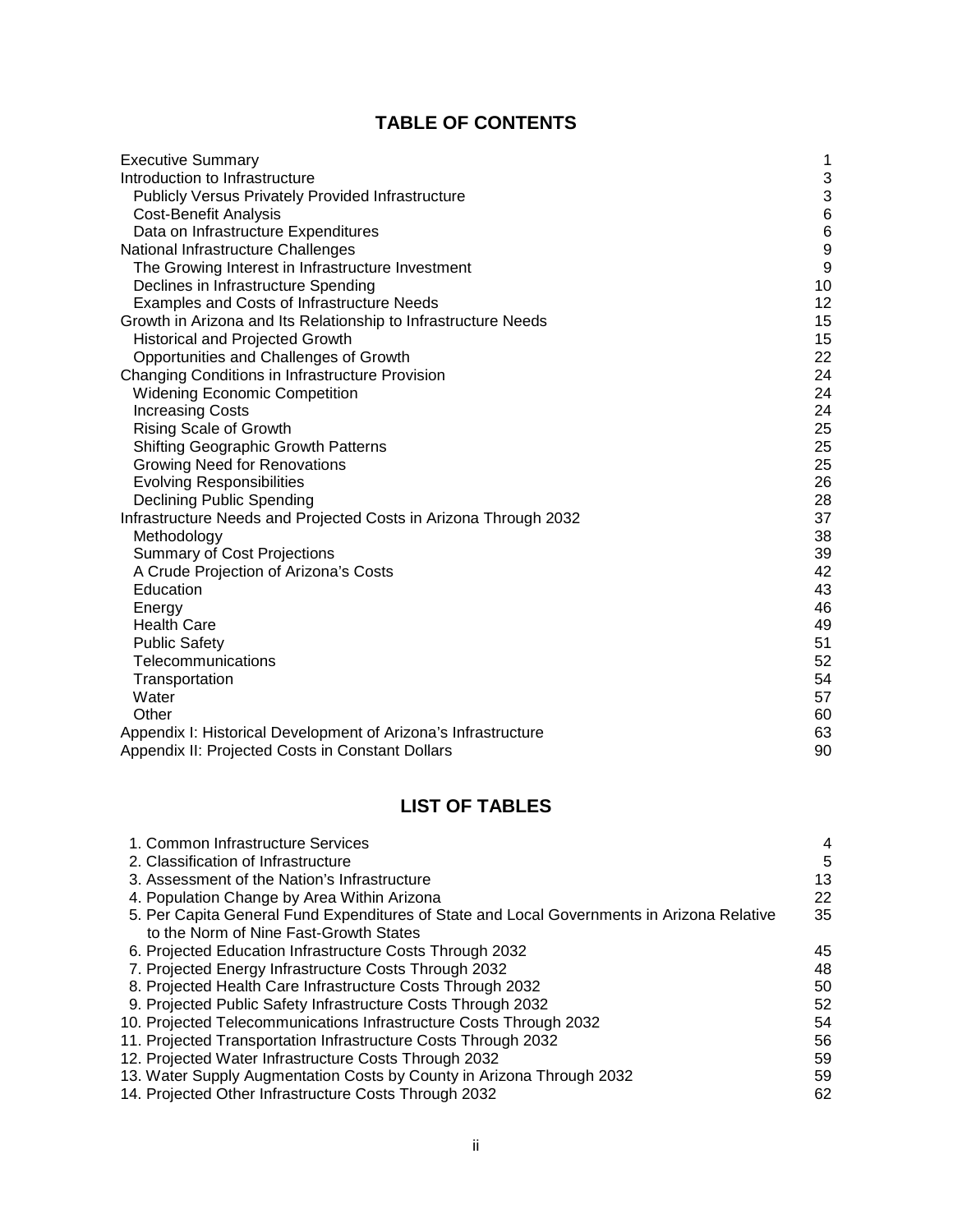# **LIST OF CHARTS**

| 1. General Fund Capital Outlays of State and Local Governments Nationally                   | 11 |
|---------------------------------------------------------------------------------------------|----|
| 2. General Fund Capital Outlays of State and Local Governments Nationally by Major Category | 12 |
| Per \$1,000 of Personal Income                                                              |    |
| 3. Historical and Projected Population Change in Arizona by Decade                          | 16 |
| 4. Historical and Projected Population Change in Arizona by Decade as a Percentage of the   | 18 |
| <b>National Population Change</b>                                                           |    |
| 5. Projected Population Change in Arizona by Area Between 2007 and 2032                     | 21 |
| 6. General Fund Capital Outlays of State and Local Governments in Arizona                   | 29 |
| 7. General Fund Capital Outlays of State and Local Governments in Arizona as a Ratio of the | 31 |
| National Average                                                                            |    |
| 8. General Fund State and Local Government Expenditures in Arizona as a Share of the        | 34 |
| <b>National Total</b>                                                                       |    |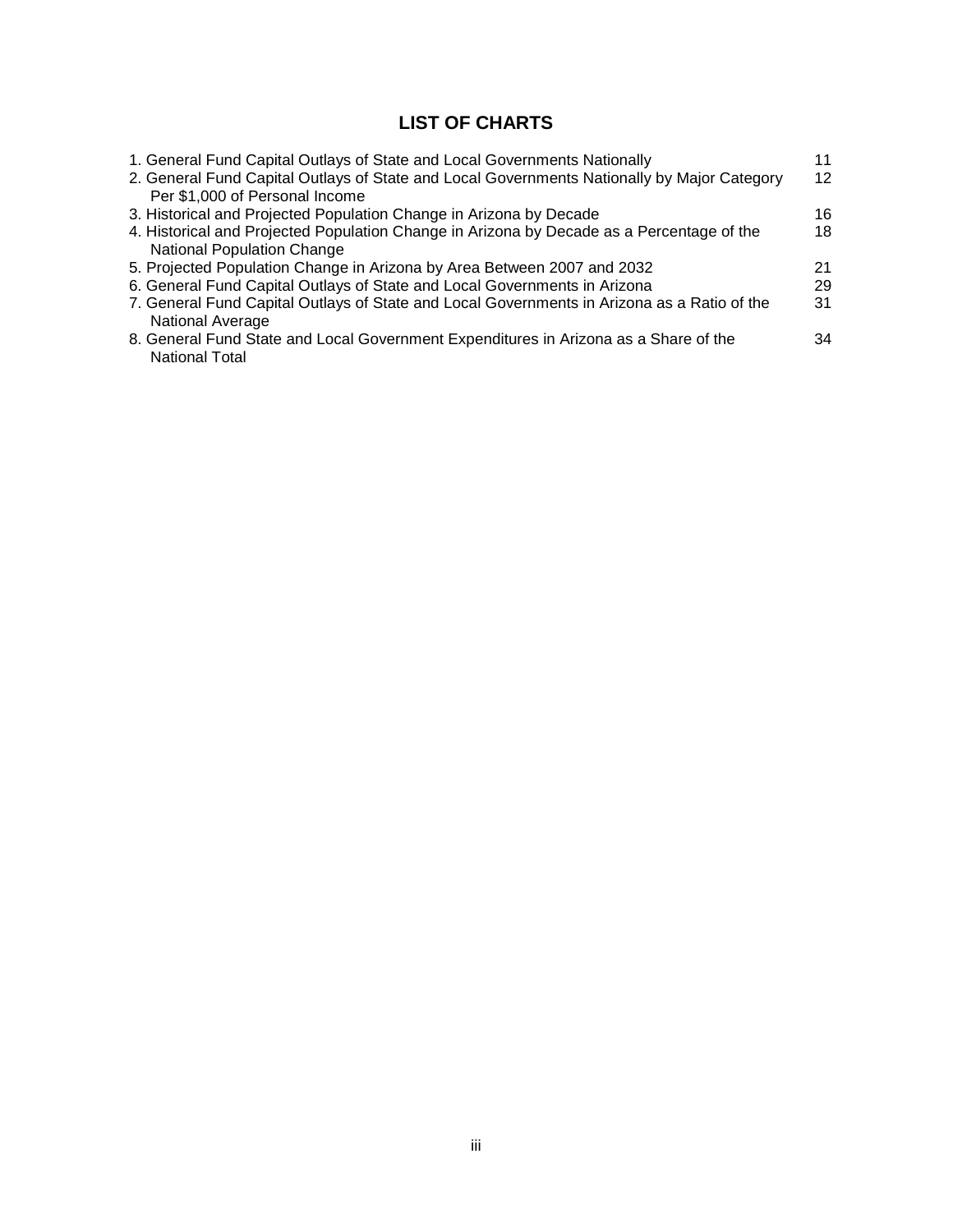### **EXECUTIVE SUMMARY**

Arizona faces tremendous infrastructure needs:

- Arizona's public-sector infrastructure particularly the transportation system has not kept pace with the state's growth over the last 15 years, resulting in a need to "catch up."
- Arizona's existing public-sector physical infrastructure especially the water infrastructure — is aging, leading to an increasing need for renovation.
- Arizona continues to grow rapidly, creating a substantial demand from new residents and new businesses for public-sector and private-sector infrastructure.

The condition of Arizona's infrastructure has a direct impact on economic productivity and quality of life. As economic competition expands domestically and globally, and as the knowledge economy evolves, the importance of a strong infrastructure increases. Education, in particular, is of growing importance.

The federal government played a significant role in the provision of Arizona's infrastructure through much of the 20th century. More recently, however, the federal government has been expending less on infrastructure, placing more of the burden on state and local governments in Arizona.

Most of the nation's infrastructure currently is provided by state and local governments. So, while federal assistance can be expected, and while certain types of infrastructure are planned and funded primarily by the private sector, the key responsibility for planning and developing Arizona's infrastructure falls on nonfederal public-sector policymakers.

State and local government policymakers, and indeed all Arizonans, will be deciding the future of Arizona in the next few years. Arizona has the opportunity to expand its significance as an economic center and to promote economic growth and prosperity. But it must be willing to invest in the state to reach these goals.

An unwillingness to invest in infrastructure and to confront the challenges posed by Arizona's projected growth will lower the quality of life of Arizonans, negatively impact the state's economy, limit the state's opportunity to become one of the region's leading economic centers, and eventually stifle growth itself.

The costs of rehabilitating existing physical infrastructure and providing new infrastructure to meet the demands of a growing population are significant. With costs increasing faster than the overall inflation rate in recent years, the provision of physical infrastructure will be relatively more expensive. Adding in the need to catch up for low spending in the last 15 years, the increasing need to repair or replace existing physical infrastructure, and the state's high population growth, the result is a need for infrastructure spending greater than in the past.

While a precise projection of the cost of infrastructure needs in Arizona cannot be made, each of several alternative methods of projecting the gap between needs and existing revenue streams have resulted in a figure of billions of dollars per year — over and above existing spending. This projection is based on a broad definition of infrastructure that includes operations costs as well as physical infrastructure costs. Currently, infrastructure expenses account for about 25 percent of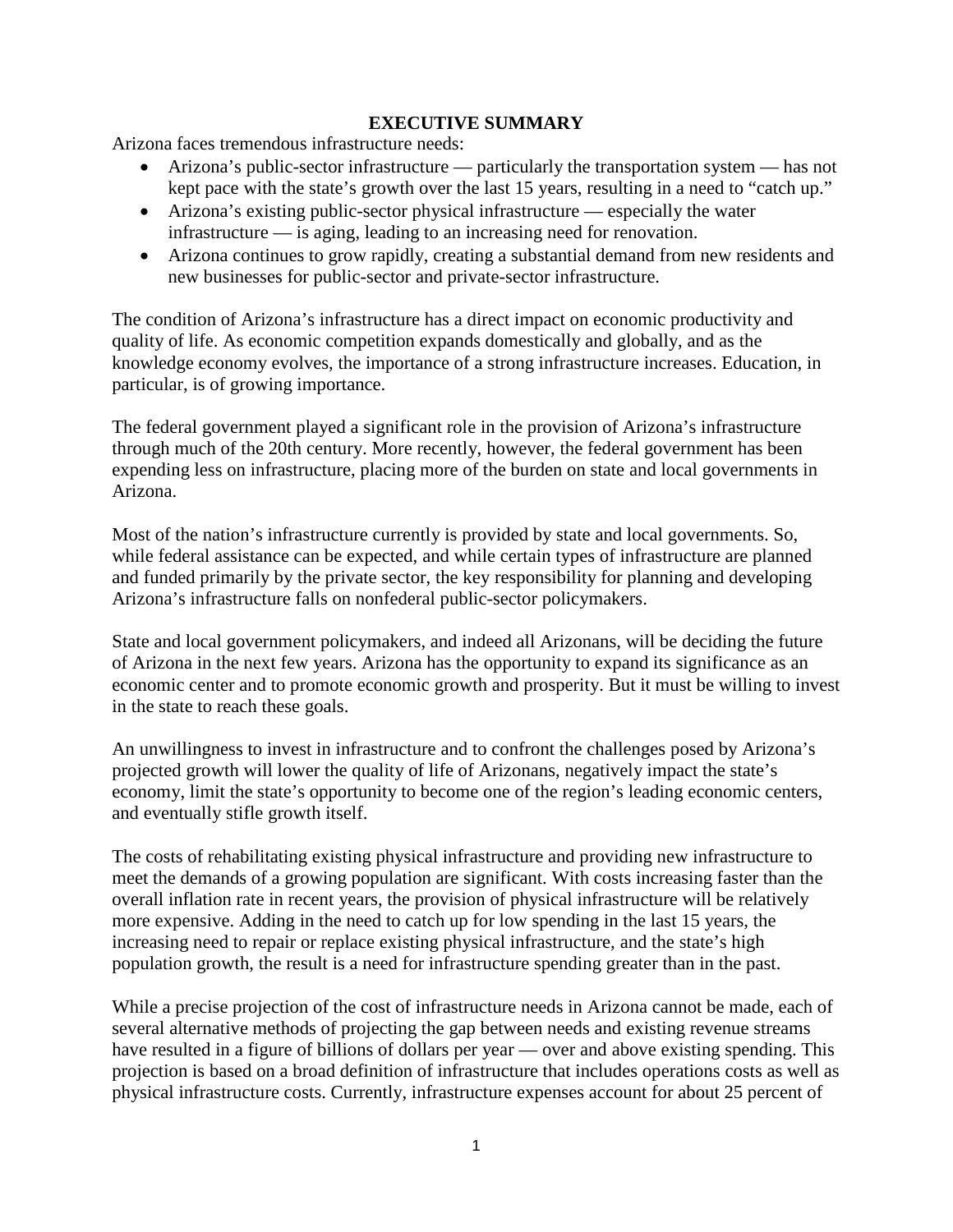the state's gross domestic product. This proportion may need to rise to around 30 percent over the next 25 years.

While the overall gap will be shared across the private sector, the federal government, and state and local governments, the state and local government share still will be approximately \$11 billion per year beyond the operations expenditures and capital outlays already being made. Even with this additional spending, Arizona's per capita state and local government expenditures would be barely above the middle of the states — up from near the bottom currently.

While the public-sector needs are great, some of the expense can be spread over a long time frame through the use of debt financing. Long-term debt is the appropriate way to fund investments in physical infrastructure that will last for decades, helping to ease the burden on current taxpayers and matching the long-run benefits of physical infrastructure investments to their overall costs.

Private-sector needs also are considerable. Consumers likely will have to pay higher prices for electricity, health care, and other privately provided services. This presents a challenge to regulated utilities, which must receive approval for higher rates from the Arizona Corporation Commission.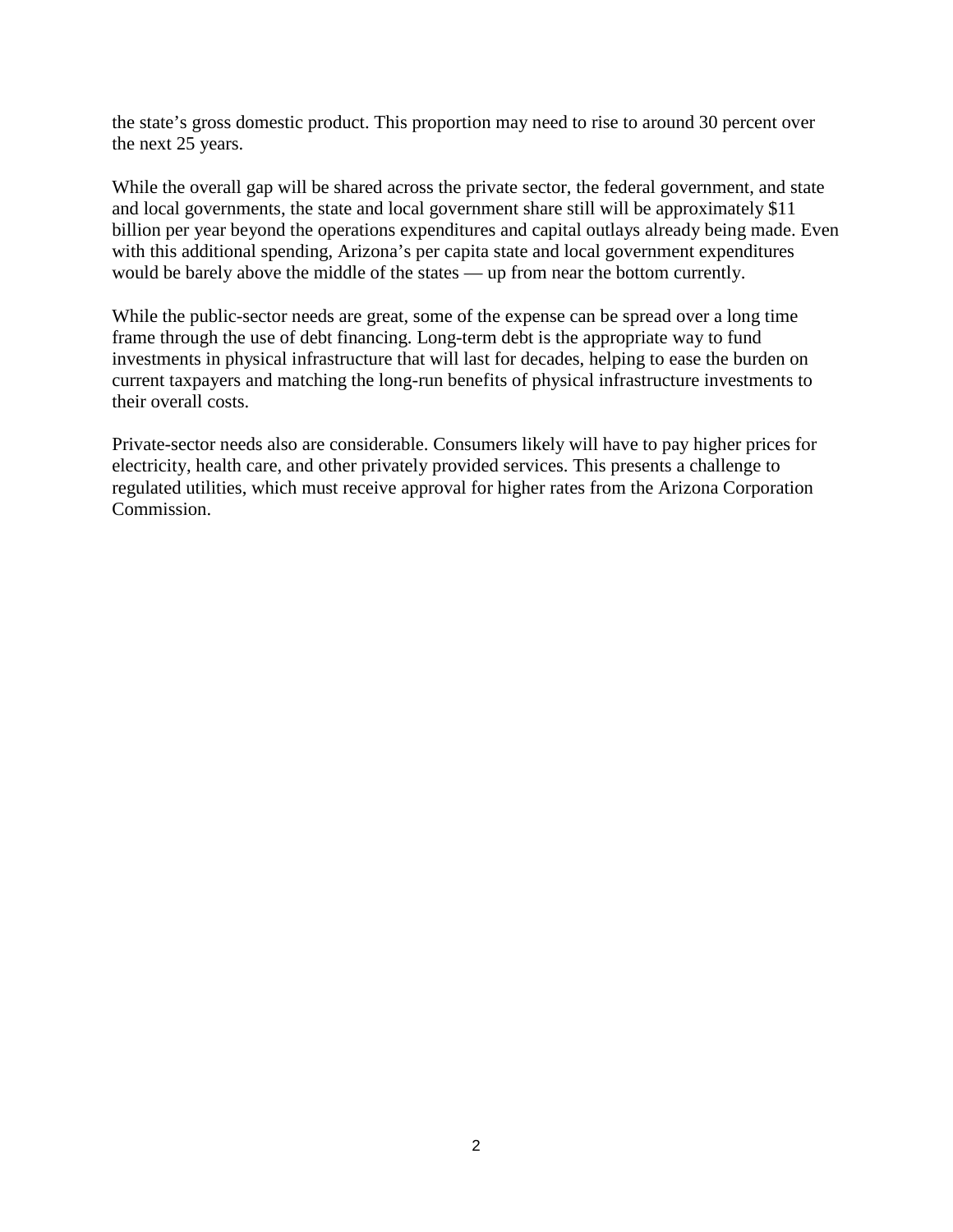#### **INTRODUCTION TO INFRASTRUCTURE**

Infrastructure is defined as "the basic facilities, services, and installations needed for the functioning of a community or society, such as transportation and communications systems, power plants, and schools" by the American Heritage Dictionary.

The physical infrastructure is a key aspect of the overall infrastructure. Physical assets buildings, equipment, and land — are typically costly to construct or purchase, but are intended to have a long useful life. In public accounting, expenditures for physical infrastructure are classified as capital outlays. The cost of the physical infrastructure is generally financed through long-term debt, thereby matching the term of the financing to the long-term uses of the infrastructure.

A complete picture of infrastructure includes services as well as the physical infrastructure. A broad view of infrastructure based on the concept of the infrastructure services expected in a modern society is shown in Table 1. The provision of most of these services requires a substantial physical infrastructure.

While the physical infrastructure receives special attention in this report, the focus of this report is the overall infrastructure. Services and physical infrastructure are intertwined. If expenditures for current operations are inadequate, the value and usefulness of the physical infrastructure decreases. For example, public buildings have been constructed but left vacant for a year or more because of a lack of current operations funding. Expenditures for services are categorized as current operations spending in public accounting.

Eight categories of infrastructure are presented in Table 1 and are used throughout this report: (1) education, (2) energy, (3) health care, (4) public safety, (5) telecommunications, (6) transportation, (7) water, and (8) other. Other organizations that have studied the nation's infrastructure have used somewhat different categorizations (see Table 2), demonstrating that no generally accepted list or categorization of infrastructure exists.

#### **Publicly Versus Privately Provided Infrastructure**

The entity — private sector, federal government, state government, or local government responsible for the provision of infrastructure varies by type of infrastructure and by community. State and local governments provide much of the infrastructure for schools, public safety, transportation, water, and miscellaneous smaller categories. The federal government contributes to most of these infrastructure types, with primary responsibility for interstate highways and post offices. The private sector is primarily responsible for some types of infrastructure, particularly energy, communications, and health care. Overall, the public sector provides approximately 55 percent of the capital spending for physical infrastructure nationally.

As Table 1 demonstrates, few infrastructure services are wholly the responsibility of either the public sector or the private sector. Instead, in some categories the consumer has a choice. In other cases, the service may be a public responsibility, but may be subcontracted to a privatesector company. A service that may be publicly provided in one community may be available only from the private sector in another community. Finally, some infrastructure services are the primary responsibility of the private sector, but are regulated by the public sector.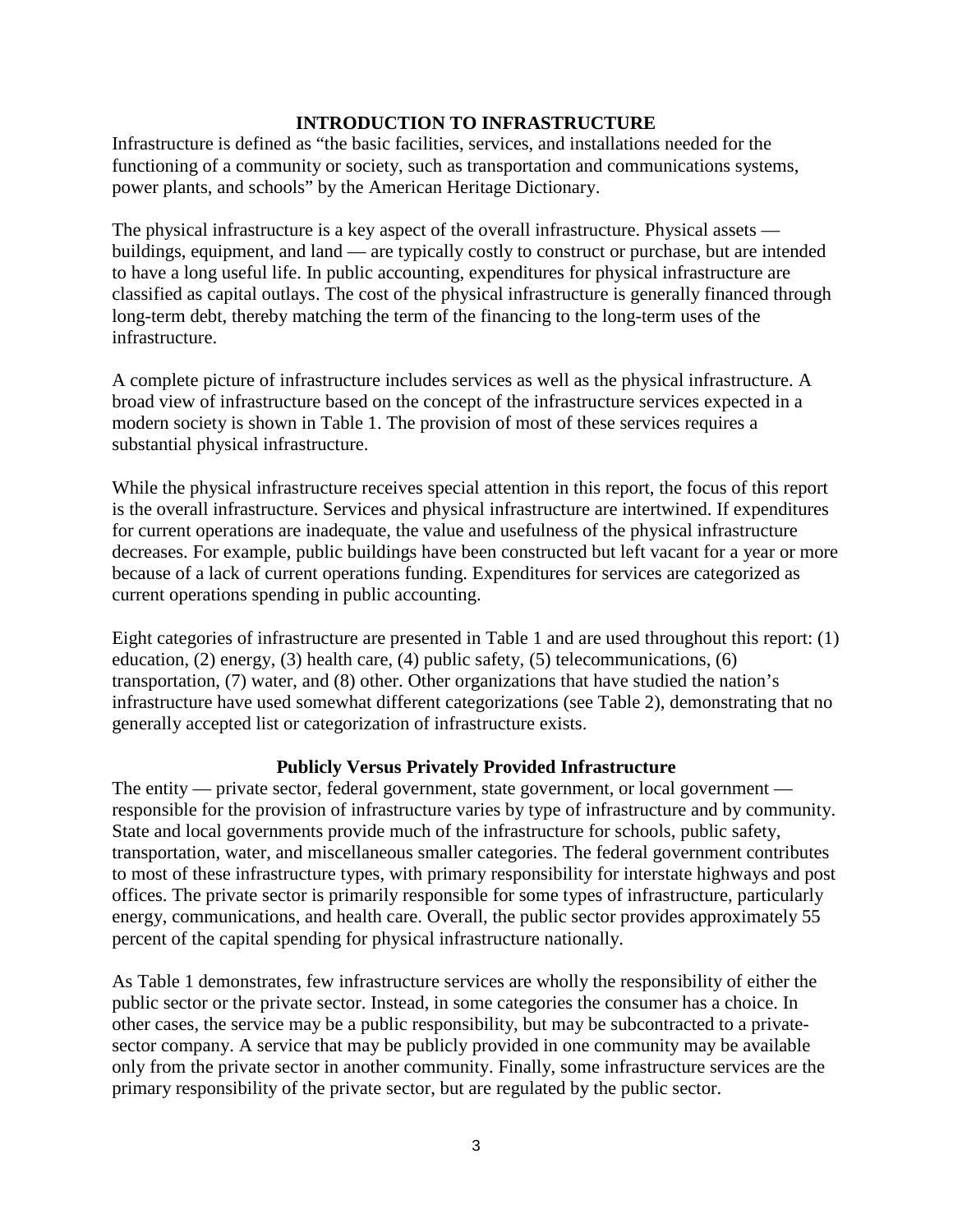Because of this mixture of responsibilities and service provision, this report examines infrastructure broadly defined to include categories primarily provided by the private sector. It is in the public interest to understand the totality of infrastructure needs, even in those cases where the private sector is primarily responsible for its provision.

| <b>Infrastructure Service</b>            | Provider (Private Sector versus Public Sector)                                                                                                                                                           |
|------------------------------------------|----------------------------------------------------------------------------------------------------------------------------------------------------------------------------------------------------------|
| <b>Education:</b>                        | More than 75 percent of the infrastructure spending nationally is by                                                                                                                                     |
|                                          | the public sector, with almost all of the public spending by state                                                                                                                                       |
| Prekindergarten and day care             | and local governments<br>Private                                                                                                                                                                         |
| Kindergarten through 12th grade          | Mostly public, but private options exist                                                                                                                                                                 |
| Higher education                         | Both public and private alternatives                                                                                                                                                                     |
| Libraries                                | Public                                                                                                                                                                                                   |
| Energy:                                  | The private sector accounts for 88 percent of the infrastructure                                                                                                                                         |
|                                          | spending nationally; more than 80 percent of the public spending                                                                                                                                         |
|                                          | is by state and local governments                                                                                                                                                                        |
| Electricity                              | Typically private though regulated by public sector                                                                                                                                                      |
| Pipelines<br><b>Health Care</b>          | <b>Typically private</b><br>Mostly private, but indigent health care and certain other services                                                                                                          |
|                                          | are public                                                                                                                                                                                               |
| Public Safety (police, fire,             | Public, though some fire protection and some prisons are private                                                                                                                                         |
| prisons, protection & inspection)        |                                                                                                                                                                                                          |
| <b>Telecommunications</b>                | The private sector accounts for as much as 95 percent of                                                                                                                                                 |
|                                          | infrastructure spending nationally; the public sector may regulate                                                                                                                                       |
| <b>Transportation:</b>                   | Nationally, close to 90 percent of infrastructure spending is by the<br>public sector, with more than half of the public spending by state                                                               |
|                                          | and local governments                                                                                                                                                                                    |
| Roads and transit                        | Usually public                                                                                                                                                                                           |
| Other modes (air, rail, water)<br>Water: | A mix of public and private                                                                                                                                                                              |
|                                          | In the public sector, 90 percent of spending is by state and local<br>governments                                                                                                                        |
| Drinking water                           | Typically public, but sometimes private (especially in a rural                                                                                                                                           |
|                                          | setting)                                                                                                                                                                                                 |
| Wastewater disposal (sewerage)           | Public, but this service frequently is not available in rural areas                                                                                                                                      |
| Other:                                   |                                                                                                                                                                                                          |
| Mail                                     | Public (U.S. Postal Service) and private (couriers and package<br>delivery)                                                                                                                              |
| Parks and recreation                     | Public                                                                                                                                                                                                   |
| Solid waste disposal                     | Trash collection typically is public, though it may be contracted to<br>private companies and frequently is private in rural areas; landfills<br>may be public or private, with public permits necessary |

# **TABLE 1 COMMON INFRASTRUCTURE SERVICES**

Source: Compiled by authors.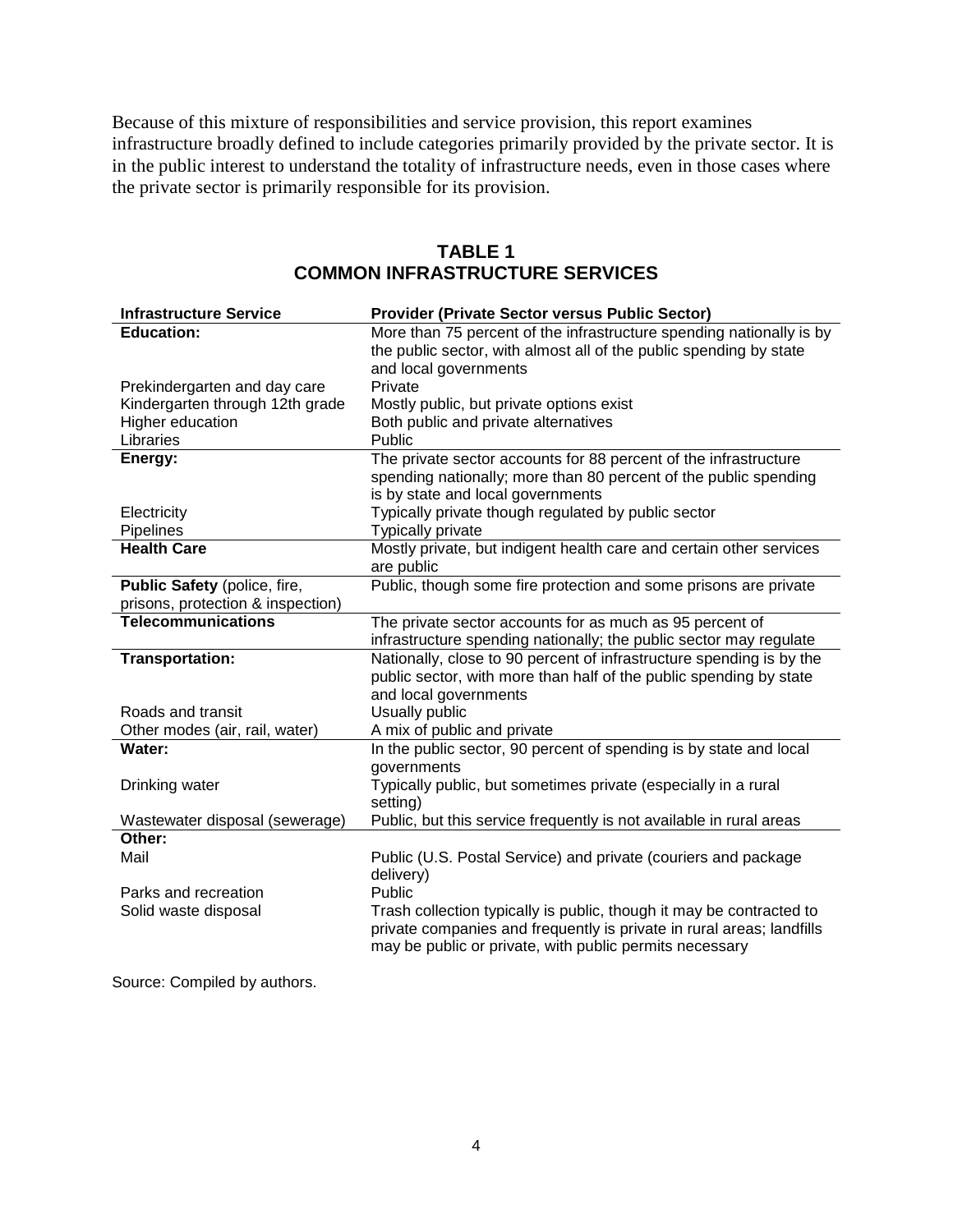# **TABLE 2 CATEGORIZATION OF INFRASTRUCTURE**

|                                                            | <b>American Society of Civil</b>   |                                    |
|------------------------------------------------------------|------------------------------------|------------------------------------|
| <b>This Report</b>                                         | <b>Engineers</b>                   | <b>Congressional Budget Office</b> |
| Education                                                  | Schools                            | Schools                            |
| Prekindergarten and Day Care                               |                                    |                                    |
| <b>Primary and Secondary</b>                               |                                    |                                    |
| Higher                                                     |                                    |                                    |
| Libraries                                                  |                                    |                                    |
| Energy                                                     | Energy                             | Energy                             |
| Electricity                                                |                                    |                                    |
| Pipelines                                                  |                                    |                                    |
| <b>Health Care</b>                                         |                                    | $\blacksquare$                     |
| <b>Public Safety</b>                                       | Security                           |                                    |
| Police                                                     |                                    |                                    |
| <b>Fire Protection</b>                                     |                                    |                                    |
| Corrections                                                |                                    | Prisons                            |
| Inspection and Regulation                                  |                                    |                                    |
| Telecommunications                                         | $\blacksquare$                     | Telecommunications                 |
| Transportation                                             |                                    |                                    |
| Roads and Highways                                         | Roads                              | Highways                           |
| (Including Bridges)                                        |                                    |                                    |
| Transit                                                    | Transit                            | <b>Mass Transit</b>                |
| Rail                                                       | Rail                               | <b>Freight Railroads</b>           |
|                                                            |                                    | Passenger Rail                     |
| Air                                                        | Aviation                           | Aviation                           |
|                                                            | <b>Bridges</b>                     |                                    |
|                                                            | Navigable Waterways                | <b>Water Transportation</b>        |
| Water                                                      |                                    | Drinking Water and Wastewater      |
| <b>Drinking Water</b>                                      | <b>Drinking Water</b>              |                                    |
| Wastewater                                                 | Wastewater                         |                                    |
|                                                            | Dams                               |                                    |
| Other                                                      |                                    |                                    |
| <b>Social Services</b>                                     |                                    | <b>Postal Facilities</b>           |
|                                                            |                                    |                                    |
| <b>Environment and Housing</b><br><b>Natural Resources</b> |                                    | Water and Other Natural            |
|                                                            |                                    | Resources                          |
| Parks and Recreation                                       | <b>Public Parks and Recreation</b> |                                    |
| <b>Housing and Community</b>                               |                                    |                                    |
| Development                                                |                                    |                                    |
| Solid Waste Disposal                                       | Solid Waste                        | <b>Pollution Control and Waste</b> |
|                                                            |                                    | Disposal                           |
|                                                            | Hazardous Waste                    |                                    |
| Government Administration                                  |                                    |                                    |
| Interest on Debt                                           |                                    |                                    |
| Other                                                      |                                    |                                    |
|                                                            |                                    |                                    |

Source: American Society of Civil Engineers, *2005 Report Card for America's Infrastructure*, and Congressional Budget Office, *Investing in Infrastructure*, July 2008.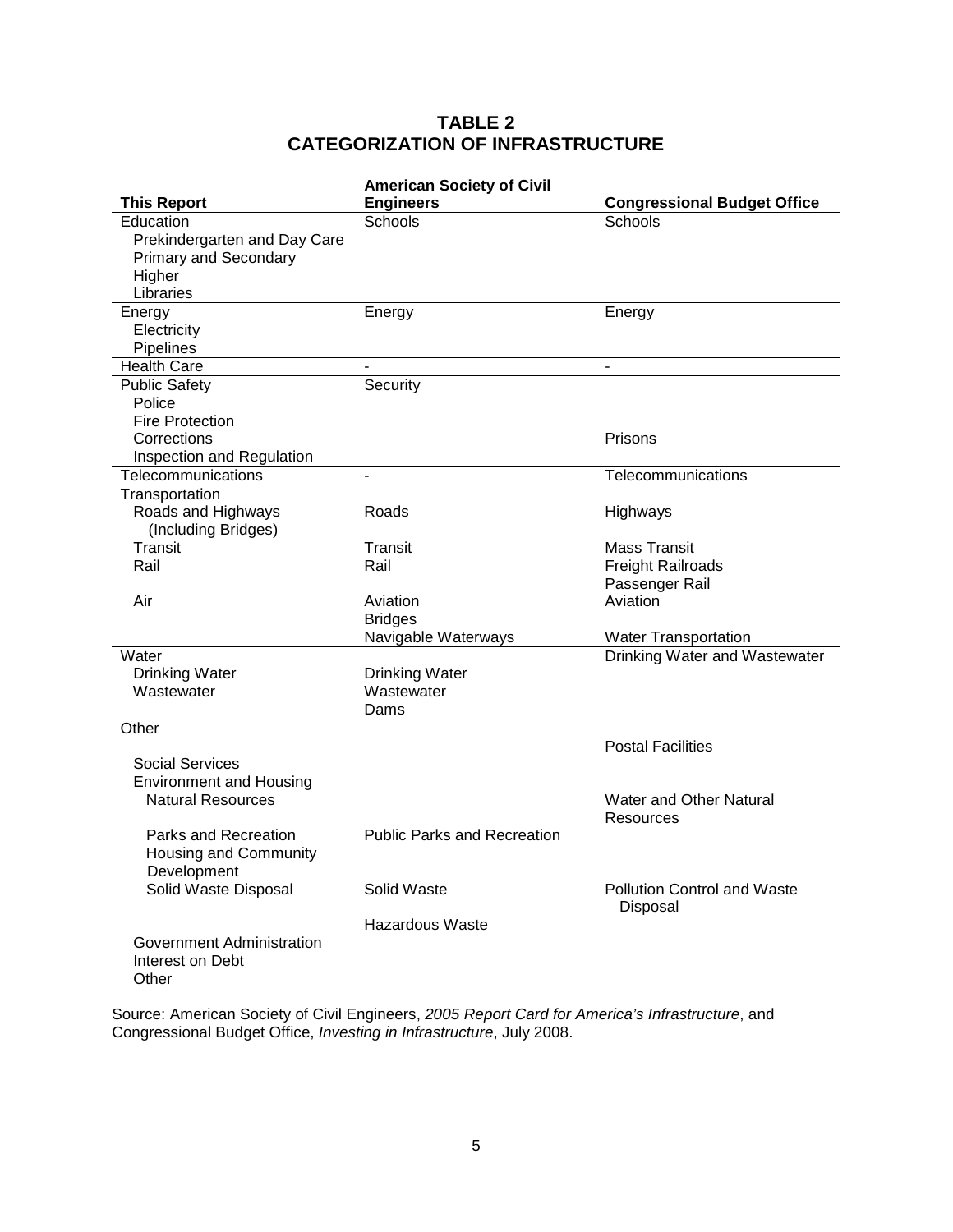#### **Cost-Benefit Analysis**

In a modern postindustrial economy — as in the United States — the quality of a community's infrastructure has a direct effect on the quality of life of its residents and on economic productivity. High-quality infrastructure is necessary for a community to be economically competitive with other areas in the United States as well as globally.

Because of the necessity of many types of infrastructure, little need exists for a cost-benefit analysis prior to building the infrastructure. For example, if existing sources of energy were running at capacity and blackouts were occurring, the necessity of additional infrastructure would be obvious.

In other cases, the construction of infrastructure may be intended to improve quality rather than serve an unmet need. Empirically, benefits from such infrastructure projects may be difficult to prove. The analysis of the relationship between quality of life and infrastructure enhancements is hampered by measurement issues. The correlation between economic productivity and infrastructure enhancements varies with the geographic area analyzed. In some kinds of infrastructure projects, the benefits tend to be local in nature. Most analyses in the past have looked at too broad a geographic area to find a significant benefit. Moreover, some projects may benefit a local area at the expense of other areas.

However, well-designed infrastructure projects that meet a demonstrable need and have a broad effect can be assumed to be beneficial on net, even though costly to construct. The Congressional Budget Office has identified tens of billions of dollars of "economically justifiable investment" — each year, for transportation alone.

#### **Data on Infrastructure Expenditures**

The primary source of data on public-sector finance across the United States is the state and local government finance series compiled by the U.S. Department of Commerce, Census Bureau. Local governments are defined as counties, cities and towns, school districts, and special districts (such as those created for fire prevention).The annual Census Bureau tabulations present revenue and expenditure figures by state, using a consistent accounting system for all states. The Census Bureau aggregates the data across all state and local governments in the nation to create a national total.

The Census Bureau's state and local government finance data run from fiscal year 1963-64 through fiscal year 2005-06, though data for 2001 and 2003 are limited to national totals. Every five years (in years ending in '2' and '7'), the Census Bureau data come from a census of all governments. In the other years, the Census Bureau collects data from each state government and from a sample of local governments in each state to estimate the government finance figures. Most of the detail reported by the Census Bureau is for the "general" fund, but some information is provided for a few other funds, including a utility fund.

Government accounting separates expenditures into capital outlays and current operations. A capital outlay is defined as a public expenditure for construction, the purchase of land and existing structures, and the purchase of equipment. All other expenditures are current operations. For most expenditure categories, the Census Bureau does not split the spending into current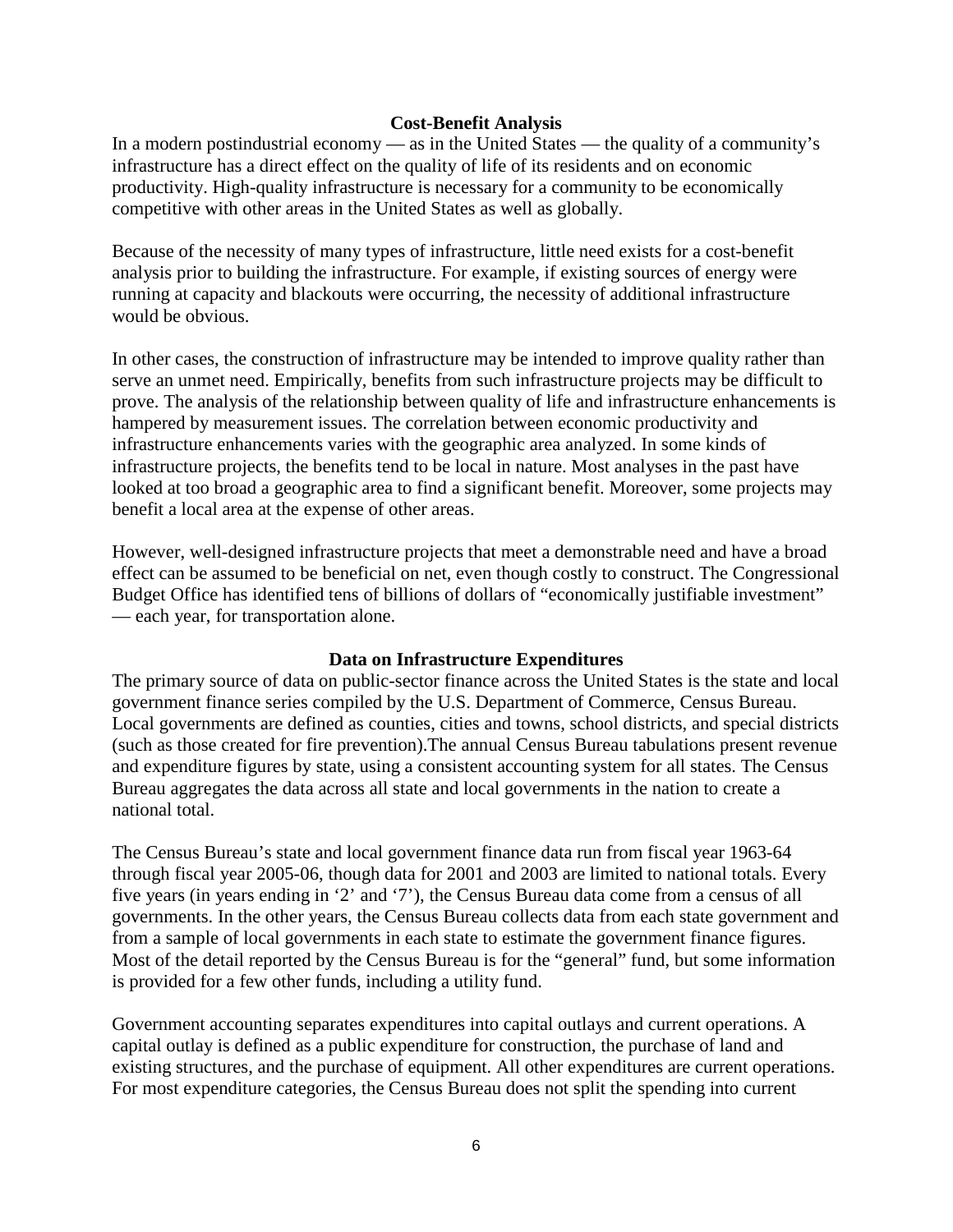operations and capital outlays, though over time the number of categories for which capital outlays are separately reported has increased.

Capital outlays generally can be considered to be spending for physical infrastructure. Most current operations spending, in contrast, cannot be considered to be an investment in physical infrastructure. However, some spending related to the physical infrastructure is included in current operations. Thus, the capital outlays category is an imprecise proxy for public physical infrastructure spending.

In order to compare the government finance data of states of widely varying sizes, and to compare data in one state over time as the population changes, the government finance data must be adjusted. If the analysis is performed over time, the finance data must be inflation adjusted; the gross domestic product implicit price deflator was used for this purpose in this analysis. Two measures typically are employed to adjust for size differences: revenues or expenditures per resident ("per capita") and revenues or expenditures relative to a measure of income. In addition to employing the per capita and per income measures to compare data over time and across states, a measure of capital outlays as a share of revenue also is provided in this analysis.

The per capita measure is simple and straightforward, but is criticized for not considering the concept of ability to pay — the same amount of per capita taxes in a poor state will be more of a burden to taxpayers than in a state in which residents have higher incomes. The most common way to account for income differences across states and across time is to divide the revenue or expenditure figure by personal income, usually expressing the result per \$1,000 of personal income.

Personal income, calculated by the U.S. Department of Commerce, Bureau of Economic Analysis, is a broader measure than money income. It includes income not available to the recipient to spend at the current time, such as pensions paid by an employer and contributions paid by both the employer and the employee for government social insurance. In contrast, a measure such as household income includes only the money income actually received. Conceptually, money income would be better as an adjustment to reflect ability to pay, but reliable money income estimates are not available annually by state.

Another concern with using the personal income measure in Arizona and in some other states is a possible underestimate or overestimate of personal income relative to money income. For some of the nonmonetary components of personal income, the Bureau of Economic Analysis has only national data. Its allocation of these national data to the states could result in inaccurate estimates by state. For example, median household and per capita money income in Arizona from the 2000 decennial census was not nearly as far below the national average as median per capita personal income from the U.S. Bureau of Economic Analysis for the same year.

In addition, to the extent that some of the costs of capital outlays do not vary that much from state to state (for example, the material costs of constructing a power plant are largely based on a national market), using an income measure to effectively limit the amount of spending in a poor state will equate to a lower quality and/or lesser quantity of infrastructure in that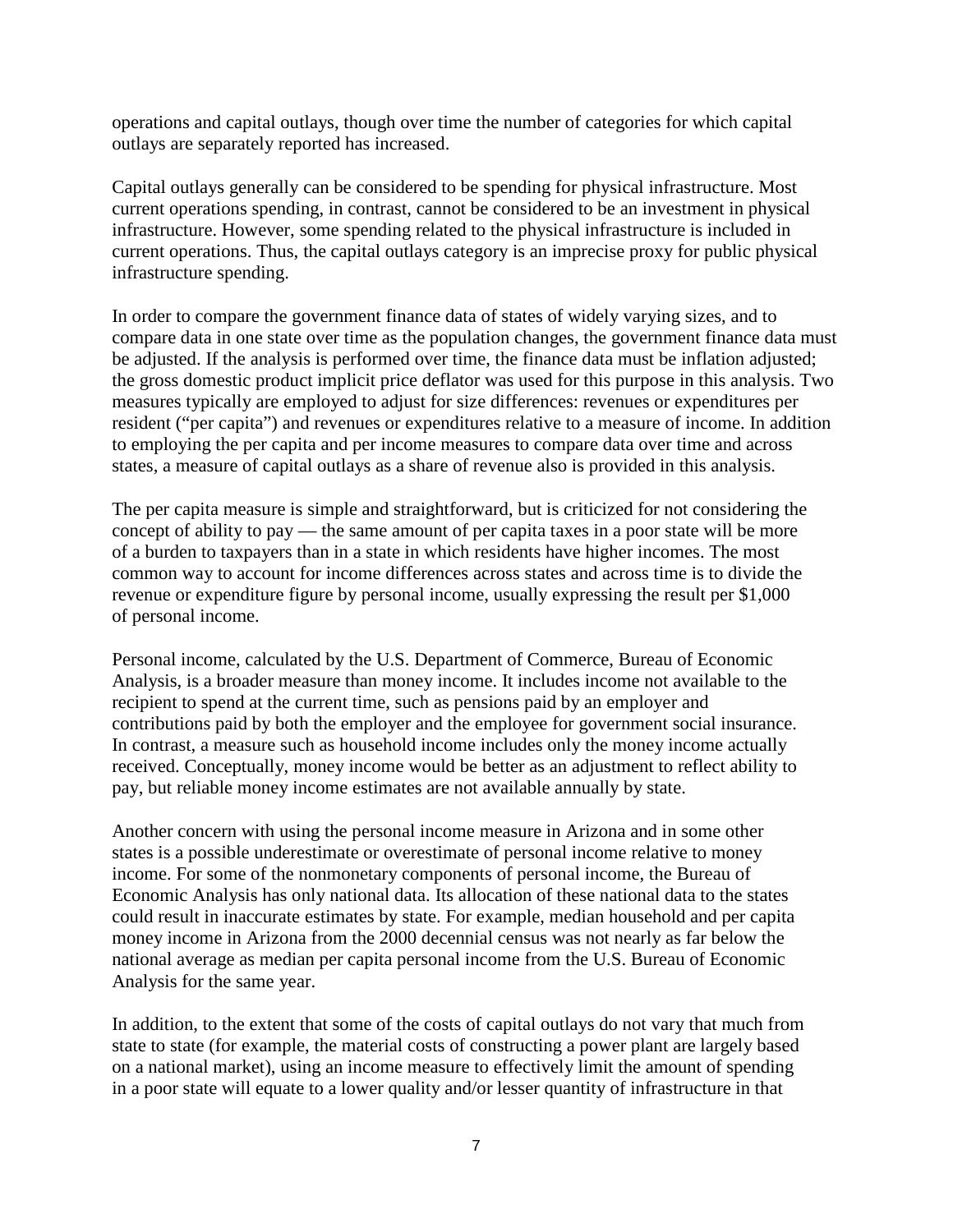state relative to other states. In turn, subpar infrastructure could limit the poor state's economic development, perpetuating its status as a poor state.

Thus, while debatable, for the purposes of this report the per capita measure is considered to produce more meaningful results than the personal income measure when comparing government revenue and expenditure figures *for a given year*. Better measures could be constructed for some categories of spending — for example, elementary and secondary school expenditures could be adjusted by the number of students — but developing such measures becomes a major project when comparing a number of states and when comparing government finances over time.

In contrast, when comparing government revenues and expenditures *over time*, it is important to consider gains in inflation-adjusted per capita income. In an increasingly affluent population, government tax collections per capita can increase without the tax burden increasing. Thus, despite its shortcomings, the personal income measure has an edge when comparing data over time.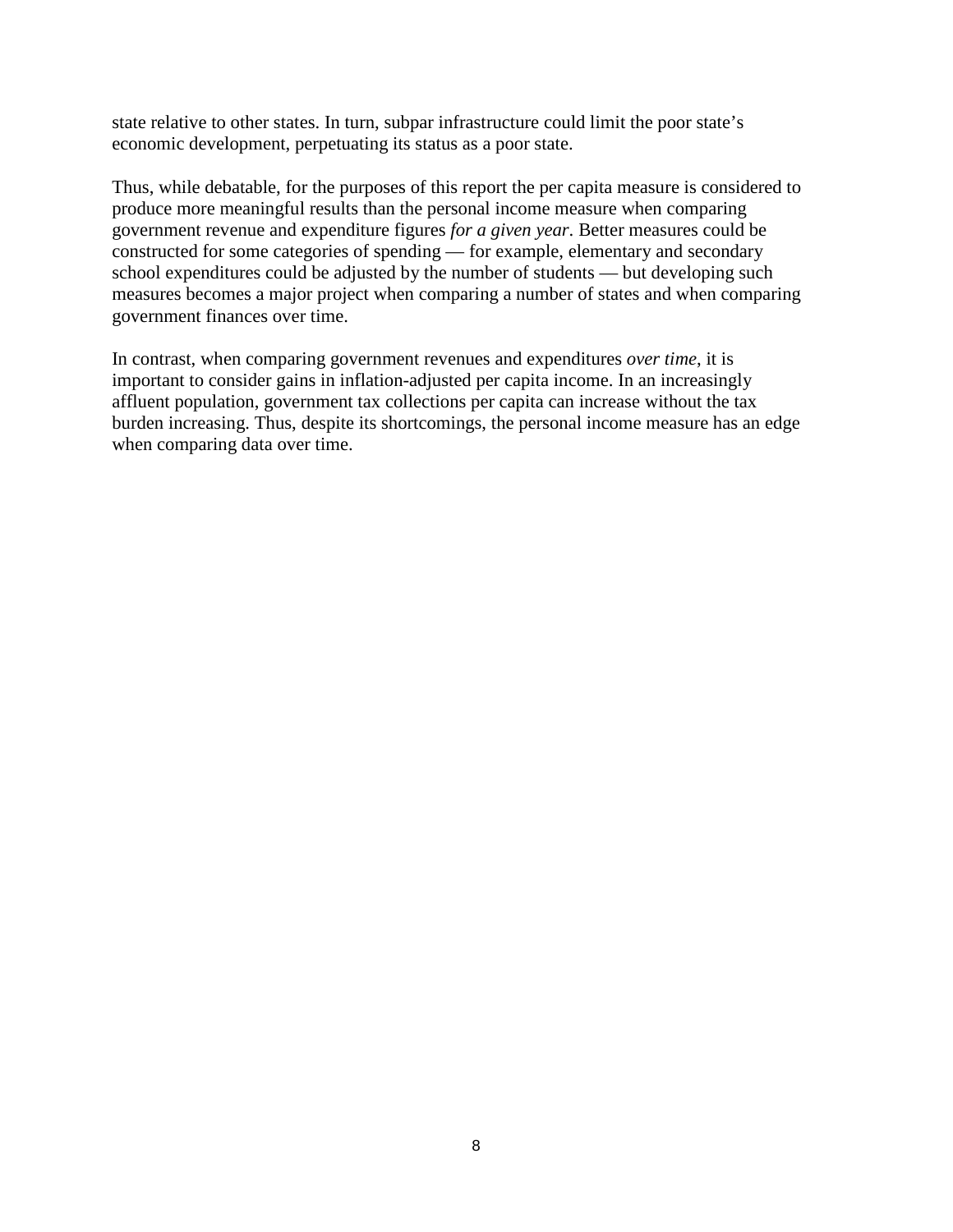#### **NATIONAL INFRASTRUCTURE CHALLENGES**

Given that it can take years to complete an infrastructure project, particularly the construction of new physical infrastructure, long-range planning is a necessity. If sufficient infrastructure is not in place before an influx in population occurs, quality of life, productivity, and overall competitiveness can suffer. Therefore, it is important to have a proactive approach in terms of assessing, planning, financing, and building the required infrastructure.

While the population of the United States is increasing only 1 percent per year, this equates to numeric growth of nearly 3 million people per year, resulting in a significant need to continually expand the nation's infrastructure. Further, population and economic growth is highly uneven geographically, with certain areas of the country, such as metropolitan Phoenix, growing much faster and therefore disproportionately burdened by the need for new infrastructure.

The United States faces an imminent set of demanding challenges if it is to keep pace with the infrastructure needs of its residents and businesses over the next quarter century. Calls are coming from various organizations for a concerted effort to plan for and fund improvements to the country's essential infrastructure.

#### **The Growing Interest in Infrastructure Investment**

The American Society of Civil Engineers (ASCE) periodically assesses the condition and capacity of the nation's infrastructure, with its efforts widely cited by other organizations interested in infrastructure. The latest ACSE *Report Card for America's Infrastructure* was produced in 2005, with prior versions in 2001, 1998, and earlier. While not re-estimating the needs, the ASCE issued an update in 2008. More detail on the ASCE findings is presented in the following subsection "Examples and Costs of Infrastructure Needs."

The Brookings Institution suggests that America's infrastructure has not been a national priority for many years and that there is a need for a concerted effort to rebuild the infrastructure, following the models of rural electrification under President Roosevelt and the interstate highway system under President Eisenhower. Brookings contends that infrastructure currently is approached from a project-by-project perspective in which "pork" and politics are determining factors. They cite the need for infrastructure in the context of global economic competitiveness, though they also note its importance to quality of life.

The Congressional Budget Office (CBO) estimates that the nation (all levels of government and the private sector combined) invests more than \$400 billion per year in capital outlays for infrastructure, with about \$60 billion funded by the federal government, primarily for highways and other modes of transportation. Yet the CBO describes this spending as 20 percent less than what is needed to maintain the existing infrastructure in its current condition. Further, they note that additional spending of tens of billions of dollars per year on transportation alone could be considered an economically justifiable investment. The CBO report *Investing in Infrastructure* was presented July 10, 2008 to the Committee on Finance of the U.S. Senate.

The CBO's \$406 billion estimate of infrastructure spending in 2004 (the most recent year for which they present data) does not include private-sector spending in some categories, and does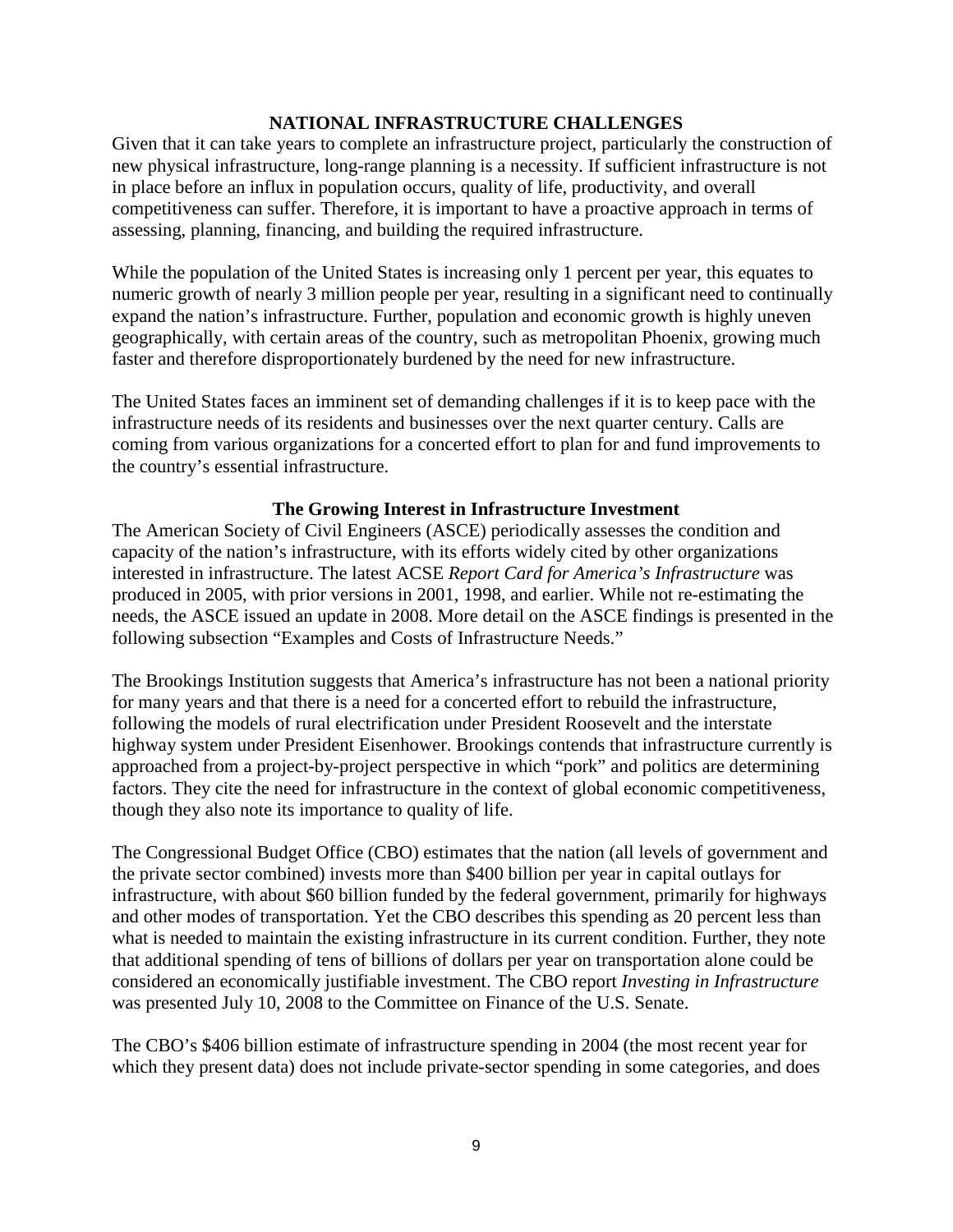not include every category of infrastructure. The breakout is as follows, using the terminology of the CBO:

- Transportation: \$106 billion (including \$67 billion for highways, \$16 billion for mass transit, and \$14 billion for aviation)
- Schools: \$100 billion
- Energy: \$78 billion
- Telecommunications: \$73 billion
- Drinking Water and Wastewater: \$28 billion
- Water and Other Natural Resources: \$11 billion
- Pollution Control and Waste Disposal: \$6 billion
- Prisons: \$3 billion
- Postal Facilities: \$1 billion

In the report *Infrastructure 2007: A Global Perspective*, the Urban Land Institute (ULI) addressed such topics as the competitive imperative of infrastructure, the 50 percent rise in construction and repair costs since 1999, and the limited potential of privatization. (In the United Kingdom, which actively began to pursue public-private partnerships for infrastructure more than a decade ago, only 16 percent of the infrastructure has been privatized.) In the United States, only 10 percent of road projects are forecast to attract public-private partnerships.

# **Declines in Infrastructure Spending**

A significant decline in capital outlays for infrastructure relative to economic and population growth has occurred in the United States since 1964, the first year for which data are available. The growing concern about the condition of the nation's infrastructure in recent years likely is a direct result of the reduction in infrastructure investment.

Capital outlays overall and in four categories — primary and secondary education, higher education, highways, and sewerage — are available for the entire Census Bureau state and local government time series for the general fund (back to 1964). Nationally, these four categories have accounted for between 63 and 67 percent of the total capital outlays since the early 1970s. (In Arizona, the share was more than 80 percent in the 1960s, dropping to around 60 percent in recent years.)

Capital outlay data from the utility fund are available only for recent years. Nationally, less than 25 percent of the utility expenditures are for capital outlays. (In Arizona, the share is about 30 percent.)

General fund capital outlays of all state and local governments in the nation combined are displayed in Chart 1. The national average of the amount of state and local government capital outlays as a percentage of the total revenue of state and local governments exceeded 20 percent from fiscal years 1964 through 1971. Since 1977, it has been less than 14 percent in every year, and has averaged around 12 percent in the last three years, among the lowest percentages on record.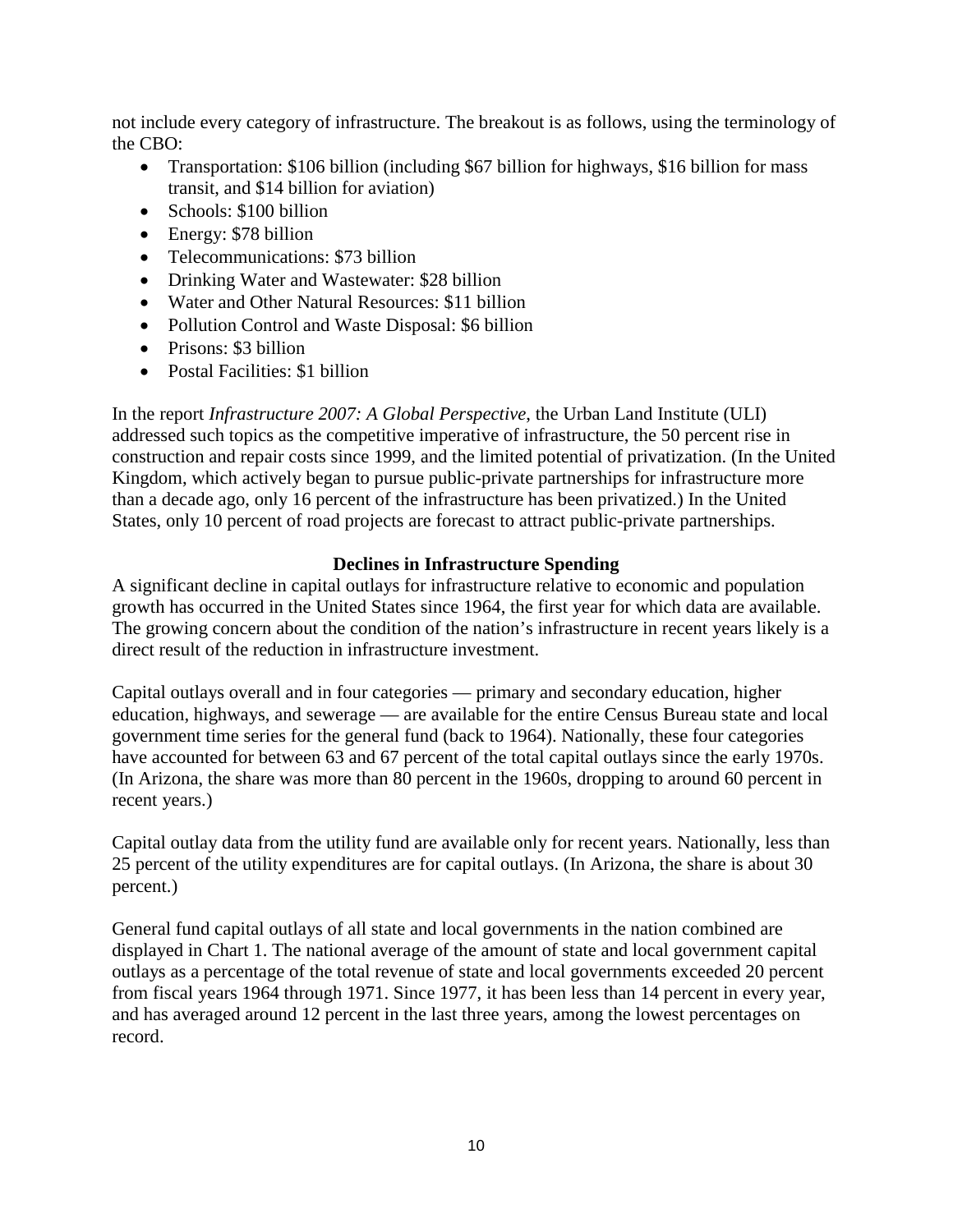

Source: Calculated from U.S. Department of Commerce, Census Bureau, State and Local Government Finances, and personal income from the Bureau of Economic Analysis.

Similarly, capital outlays per \$1,000 of personal income exceeded \$30 from 1964 through 1973 but the figure has been below \$25 in every year since 1978, other than slightly above \$25 in 2002 and 2003. In the last three years, the figure has been between \$24 and \$25.

Education and highways are the two largest uses of general fund capital outlays of state and local governments. As seen in Chart 2, a reduction in capital outlays for highways is primarily responsible for the overall decline seen in Chart 1, but capital outlays for education also fell before partially recovering.

While comparable historical data on capital outlays made by the federal government are not available, the Congressional Budget Office has assembled data on transportation and water infrastructure spending by the federal government. (Since the federal government has little responsibility for education, transportation is the primary use of federal capital outlays). Excluding expenditures on grants and loan subsidies to state and local governments (which are included in the state and local government expenditures), federal capital outlays on transportation and water have shrunk drastically over time. In 1964, the capital outlay per \$1,000 of personal income exceeded \$17. A steady decline brought this figure down to about \$0.75 in 2006.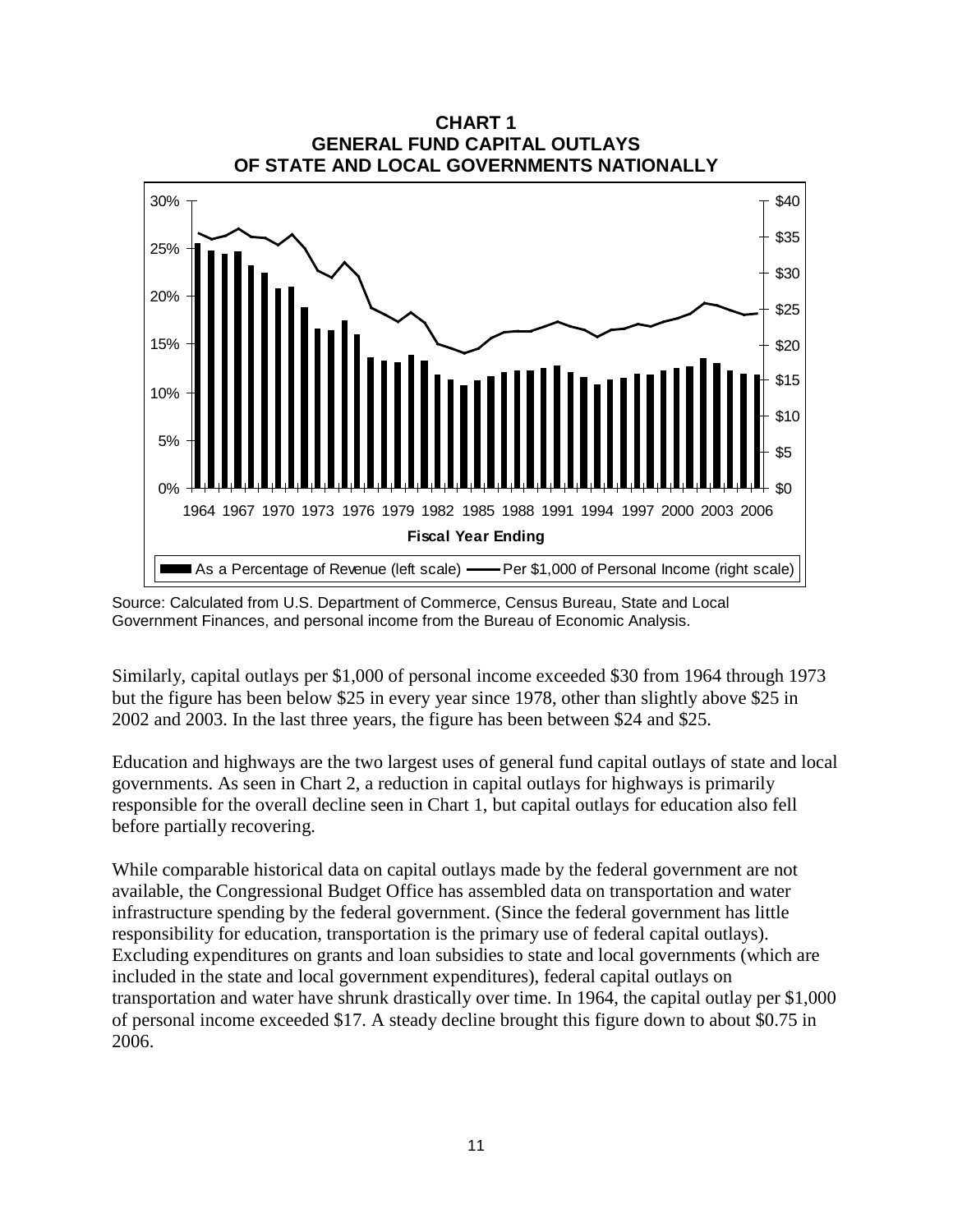# **CHART 2 GENERAL FUND CAPITAL OUTLAYS OF STATE AND LOCAL GOVERNMENTS NATIONALLY BY MAJOR CATEGORY PER \$1,000 OF PERSONAL INCOME**



Source: Calculated from U.S. Department of Commerce, Census Bureau, State and Local Government Finances, and personal income from the Bureau of Economic Analysis.

#### **Examples and Costs of Infrastructure Needs**

The American Society of Civil Engineers assessed the condition and capacity of the nation's infrastructure in its 2005 *Report Card for America's Infrastructure*. The overall grade was D, down marginally from a D+ in 2001. In 2008, the ASCE estimated that \$1.6 trillion is needed over a *five-year* period to bring the nation's infrastructure to good condition.

Fifteen categories of infrastructure were assessed by the ASCE, as shown in Table 3. The highest grade is just C+, and some categories were given a D-. Each category was evaluated on the basis of condition and performance, capacity versus need, and funding relative to need.

The costs of rehabilitating existing infrastructure and providing new infrastructure to meet the demands of a growing population are significant. Examples in each of the infrastructure categories follow.

#### **Education**

Two estimates of the cost, beyond existing spending, to bring elementary and secondary school facilities into good condition are cited by the ASCE. The U.S. Department of Education in 1999 put the need at \$127 billion based on survey data from the National Center for Education Statistics. The National Education Association in 2000 put this figure at a much higher \$268 billion. Neither figure has been adjusted for subsequent inflation.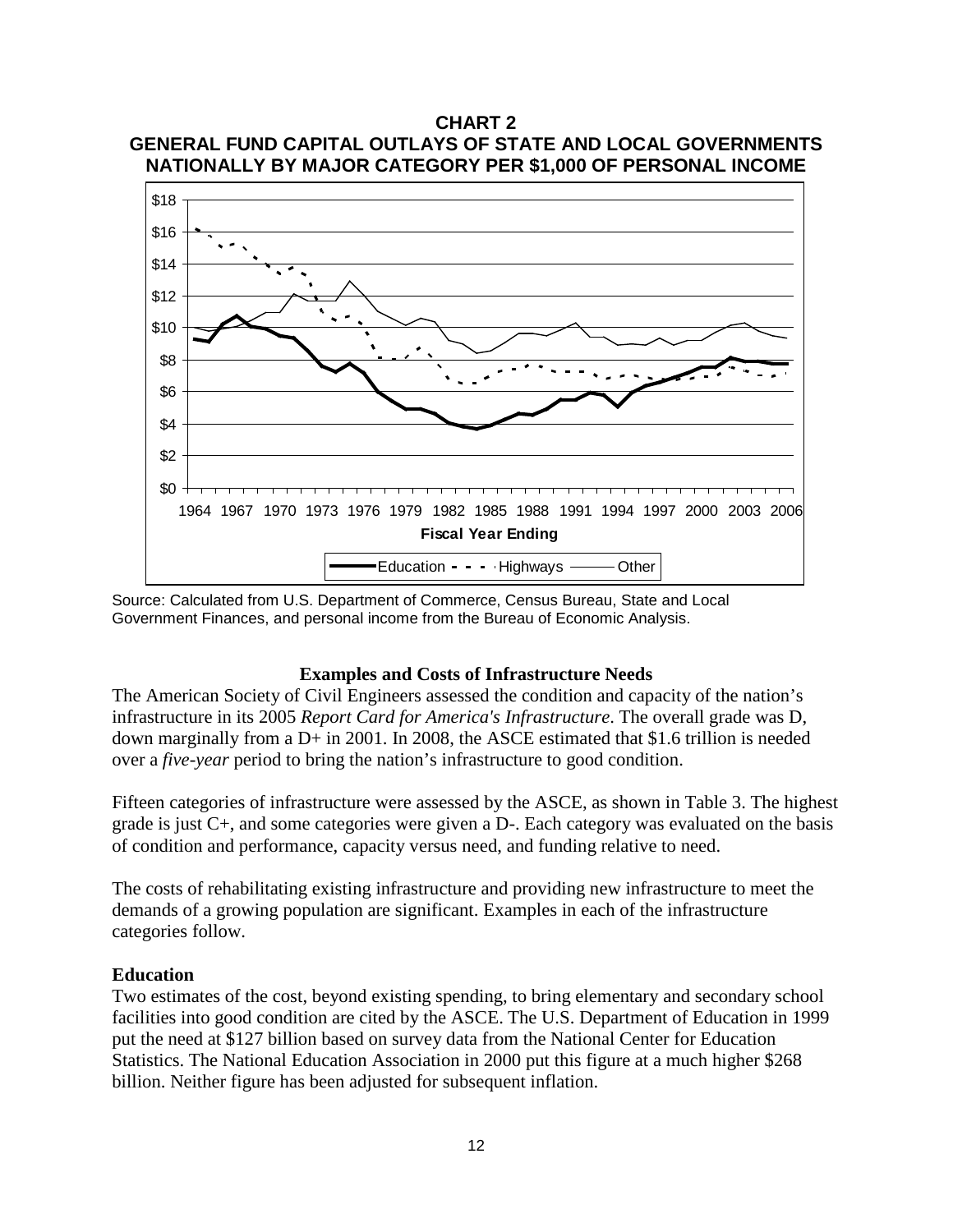# **TABLE 3 ASSESSMENT OF THE NATION'S INFRASTRUCTURE**

|                                                         |                     | Grade                                                      |                                                                                                                                                               |
|---------------------------------------------------------|---------------------|------------------------------------------------------------|---------------------------------------------------------------------------------------------------------------------------------------------------------------|
| Category<br>Education ("Schools")                       | 2005<br>D           | <b>Change Over</b><br><b>Time</b><br>Slight<br>Improvement | <b>Examples of Costs</b><br>In 1999, the federal government estimated \$127<br>billion were needed, other sources put the need at<br>as much as \$268 billion |
| Energy<br>Public Safety ("Security")<br>Transportation: | D<br>$\mathsf{I}^*$ | Little Change<br>New Category                              |                                                                                                                                                               |
| Aviation                                                | D+                  | Worse                                                      | \$40 billion needed for civil aviation over five years                                                                                                        |
| <b>Bridges</b>                                          | C                   | Little Change                                              | \$9.4 billion per year for 20 years                                                                                                                           |
| Rail                                                    | C-                  | New Category                                               | \$175-194 billion for freight and \$60 billion for<br>passenger rail over 20 years                                                                            |
| Roads                                                   | D                   | Little Change                                              | \$94 billion to maintain condition, \$155 billion to<br>make improvement, compared to current spending<br>of $$60$ billion $-$ per year                       |
| Transit                                                 | D+                  | Little Change                                              | \$14.8 billion to maintain condition, \$20.6 billion to<br>make improvement, compared to current spending<br>of $$12.3$ billion $-$ per year                  |
| Water:                                                  |                     |                                                            | \$1 trillion in drinking water and wastewater over 20<br>years                                                                                                |
| Dams                                                    | D                   | No change                                                  | \$10.1 billion over 12 years just for critical needs                                                                                                          |
| Drinking Water                                          | D-                  | Little Change                                              | \$11 billion per year just for renovation, compared to<br>federal funding of \$850 million                                                                    |
| Navigable Waterways                                     | D-                  | Little Change                                              | \$125 billion just for a system of locks                                                                                                                      |
| Wastewater<br>Other:                                    | D-                  | Little Change                                              | \$390 billion over 20 years                                                                                                                                   |
| Hazardous Waste                                         | D                   | Little Change                                              |                                                                                                                                                               |
| Parks & Recreation                                      | $C-$                | <b>New Category</b>                                        | \$6.1 billion just for deferred maintenance at<br>national parks                                                                                              |
| Solid Waste                                             | C+                  | Slight<br>Improvement                                      |                                                                                                                                                               |

#### \* Incomplete

Source: American Society of Civil Engineers (ASCE), *2005 Report Card for America's Infrastructure.*

# **Energy**

The Brattle Group has determined that growing demand for electric services will require an investment of approximately \$1.5 trillion over the 2010-to-2030 period. Absent any changes in carbon policy, distribution costs are estimated at \$675 billion, transmission costs at \$233 billion, and generation costs at \$560 billion. The use of advanced coal technology with carbon capture and storage could add about \$200 billion in capital costs.

# **Health Care**

Overall health care expenditures — for services as well as physical infrastructure — are projected to continue to increase rapidly, due in part to much higher inflation in health care and in part to aging of the baby-boom generation. National health expenditures are projected to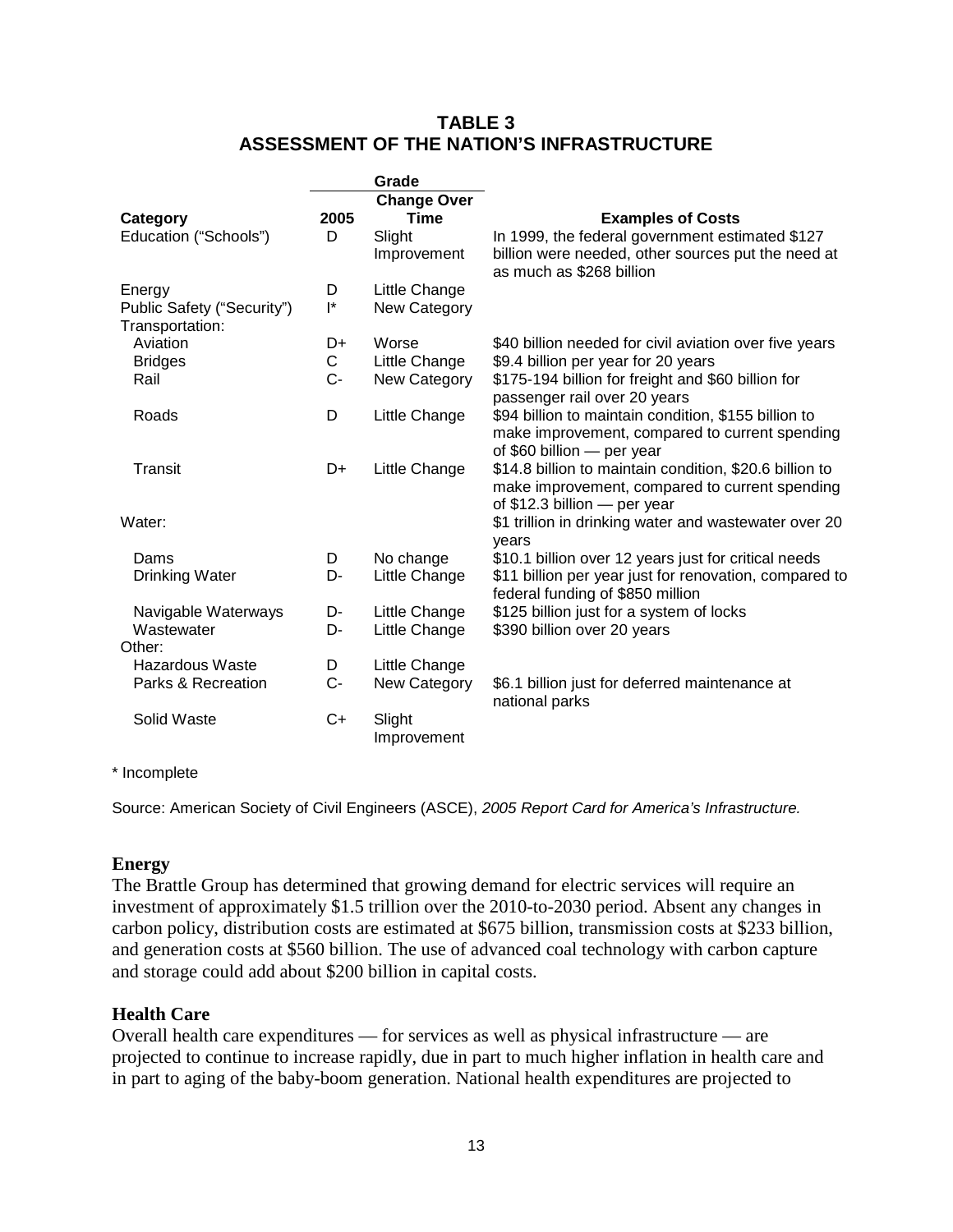nearly double in 10 years to more than \$4 trillion annually, according to the Centers for Medicare and Medicaid Services.

### **Public Safety**

America's prison population is expected to continue to rise rapidly during the next few years, according to the Pew Center on the States. Over the next five years alone, the expenditures for new prison construction are projected to be \$12.5 billion. Operations costs associated with growth in the prison population are projected to be even greater at \$15 billion.

# **Telecommunications**

Nemertes Research suggests internet usage could outstrip network capacity in North America and worldwide in the very near future. They indicate that access infrastructure, specifically in North America, will cease to be adequate for supporting demand within the next three-to-five years. The investment required to bridge the gap between demand and capacity ranges from \$42 billion to \$55 billion in the United States, primarily to be spent on broadband access capacity. This is in addition to the \$72 billion that service providers already are planning to invest.

### **Transportation**

The Congressional Budget Office estimated the nation's spending on transportation infrastructure in 2004 was \$106.2 billion: 42 percent by the federal government, 50 percent by state and local governments, and 8 percent by the private sector (mostly in the category of freight railroads). Yet they indicate that \$126.5 billion needs to be spent annually just to maintain current levels of service, and suggest that \$184.8 billion per year should be spent, including economically justifiable investments. Thus, additional spending would total \$78.6 billion per year. This figure is within the range of \$40 billion to \$125 billion per year that the ASCE estimated is needed in transportation spending beyond the existing spending.

#### **Water and Wastewater**

The U.S. Environmental Protection Agency in its 2003 Drinking Water Infrastructure Needs Survey and Assessment indicated that over the 20-year period from 2003 through 2022, the public water system infrastructure needs totaled \$276.8 billion. Wastewater infrastructure needs, according to the EPA's 2004 Clean Watersheds Needs Survey, total \$202.5 billion from 2004 through 2023.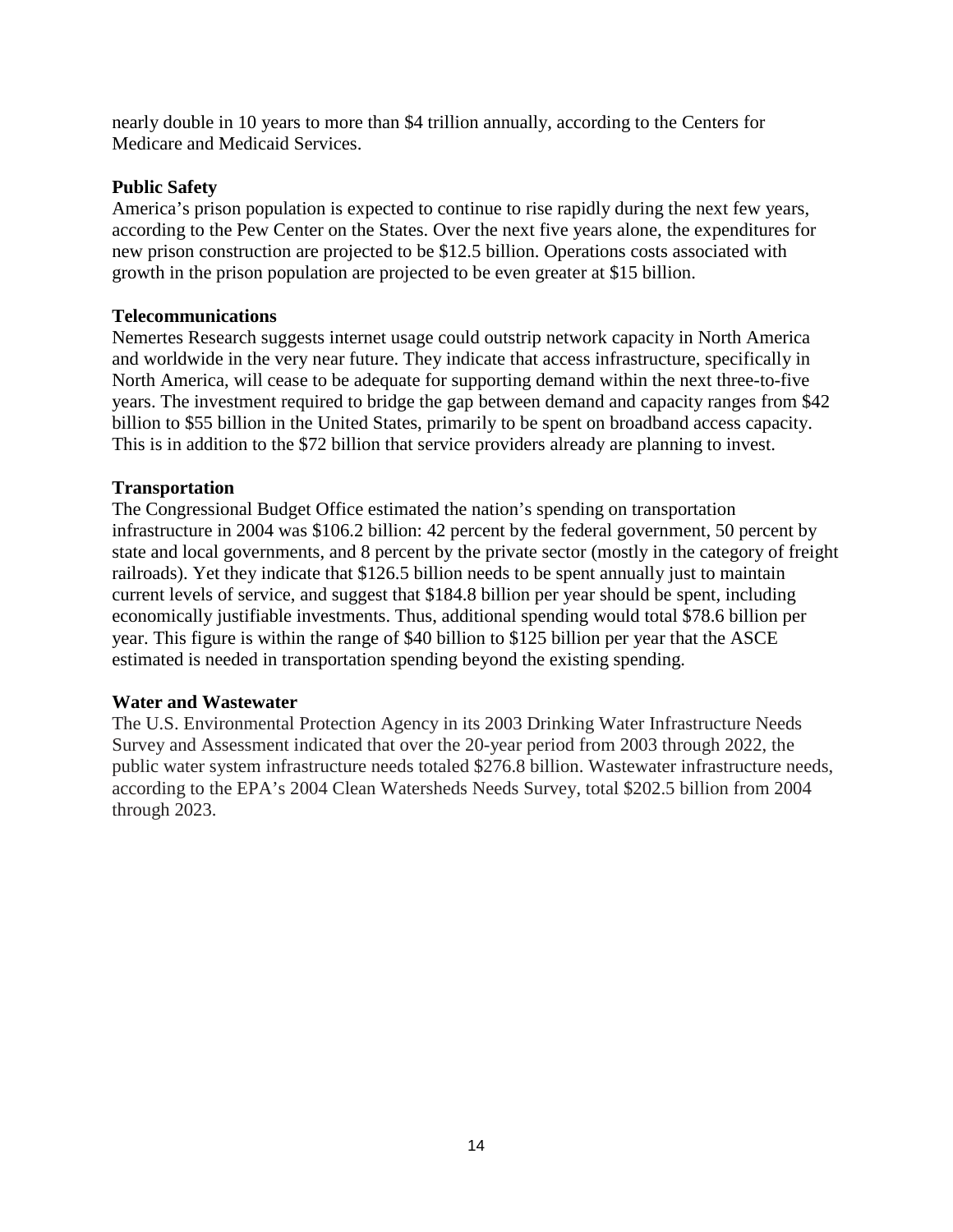#### **GROWTH IN ARIZONA AND ITS RELATIONSHIP TO INFRASTRUCTURE NEEDS**

Growth and infrastructure are intertwined — after all, infrastructure exists to serve people and businesses. The rapid growth of the population and of businesses in Arizona is the primary driver of infrastructure needs in the state. Arizona's infrastructure needs would be less, and the composition of the needs would be different, if the state's population and economy were not growing so rapidly. In a state with a more stable population, improving the quality of existing infrastructure might be the most important driver of infrastructure needs.

In addition to the sheer growth of the population and economy, other demographic and economic factors play a role in determining the nature of the needed infrastructure investments in Arizona. The geographic location of growth within Arizona, demographic characteristics of the population, the industrial structure of the economy, and land use are among the important considerations.

The location of growth within the state will have a significant impact on infrastructure needs and costs. A number of new planned communities that are remote from existing population centers have been proposed across the state, though it is unclear how many of these ever will be built. The infrastructure needed to serve such communities is very different than the infrastructure needed to serve the same number of new residents and businesses if the growth occurs in an existing developed area (by increasing the density within that area).

The demographic characteristics of residents affect the nature of the infrastructure needed. A retirement community, for example, has different needs from a community with many young adults and their children. The latter will be heavy consumers of schools and roads, while the former will place demands on the health care system.

Similarly, economic characteristics have a large effect on infrastructure requirements. An economy based on tourism, for example, has very different needs than one based on manufacturing.

Land use also affects the types of infrastructure required. For example, a bedroom community that consists primarily of residences and population-supporting employment will have very different infrastructure needs than an industrial center, a business or technology park, or a highdensity residential area.

#### **Historical and Projected Growth**

Four aspects of growth that have had and will continue to have an impact on the needed infrastructure in Arizona are discussed in this section: the magnitude of population growth, demographic characteristics, economic growth and industrial structure, and geographic location. The population figures cited in this section are those of the resident population. Comparable figures do not exist for tourists or seasonal residents. However, the nonresident population also needs to be considered when determining the need for many types of infrastructure.

#### **Population Growth**

The Census Bureau is the primary source of historical population figures, producing both the decennial census counts and estimates by year by state and county. In Arizona, the Arizona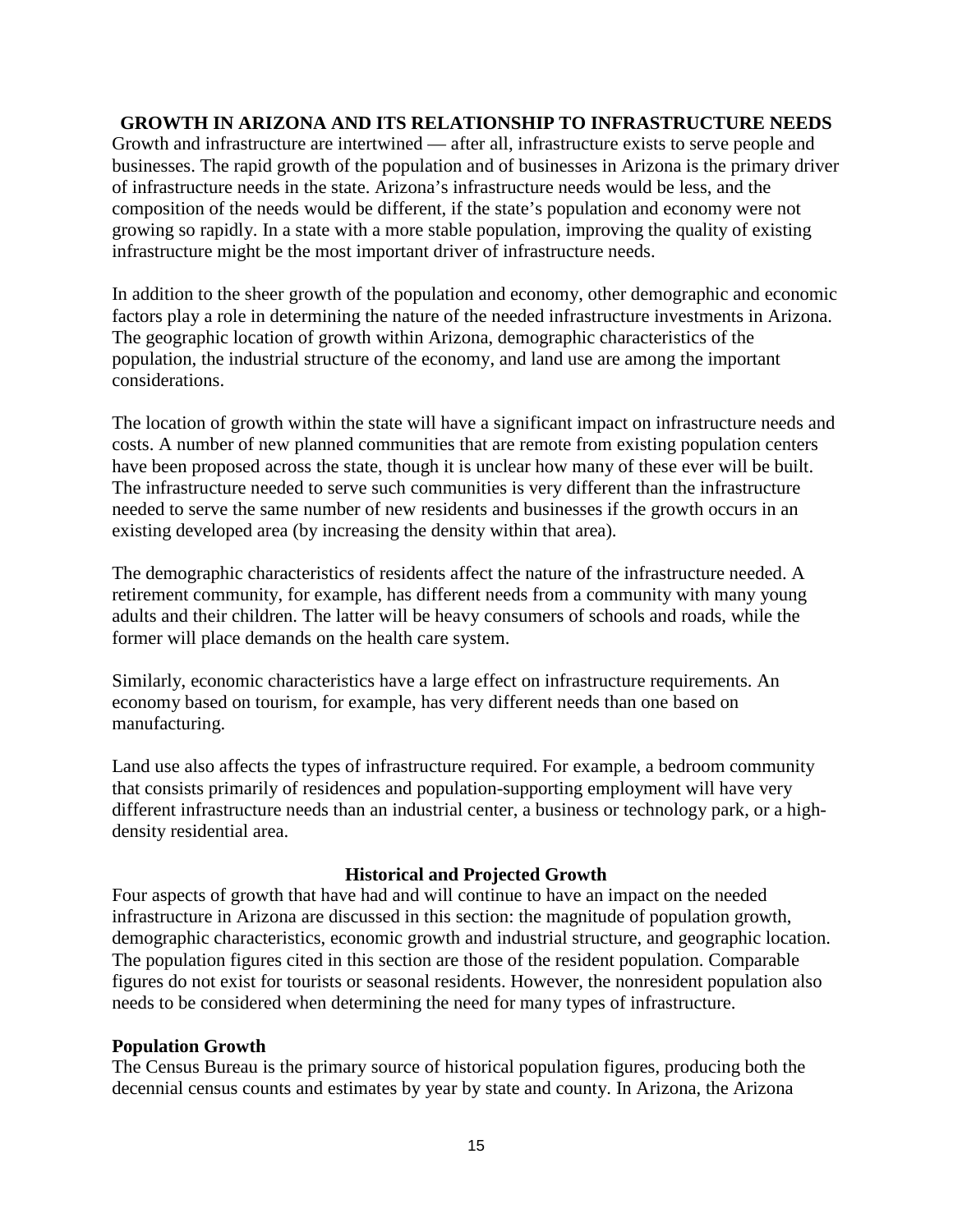Department of Commerce is the current source of population estimates and projections, recently taking over this function from the Department of Economic Security (DES), but its time series of historical estimates only goes back to 2001. Until recently, by statute and by executive order, DES was responsible for producing the state's "official" population estimates and projections that are to be used by all state government agencies.

Until after World War II, the *numeric* population change in Arizona was relatively small, averaging less than 10,000 people per year. Because of the small population base, the *percentage* increase in population sometimes was quite high, but during the 1920s and 1930s the percentage gain also was relatively low (see Chart 3). Thus, the demands on infrastructure from a growing population were not particularly significant.

Due to the war effort, the federal government built a considerable amount of infrastructure in Arizona. This enabled growth to accelerate considerably during the late 1940s and 1950s. Numeric gains during the 1950s averaged about 55,000 people per year, and the percentage growth during the decade was the highest of the 20th century. Numeric population gains fell back a little and percentage growth decelerated during the 1960s, somewhat relieving the demand for infrastructure.



**CHART 3 HISTORICAL AND PROJECTED POPULATION CHANGE IN ARIZONA BY DECADE**

Source: U.S. Census Bureau, decennial censuses (historical) and Arizona Department of Economic Security, Research Administration (projected). (At the end of 2007, Research Administration was transferred to the Arizona Department of Commerce.)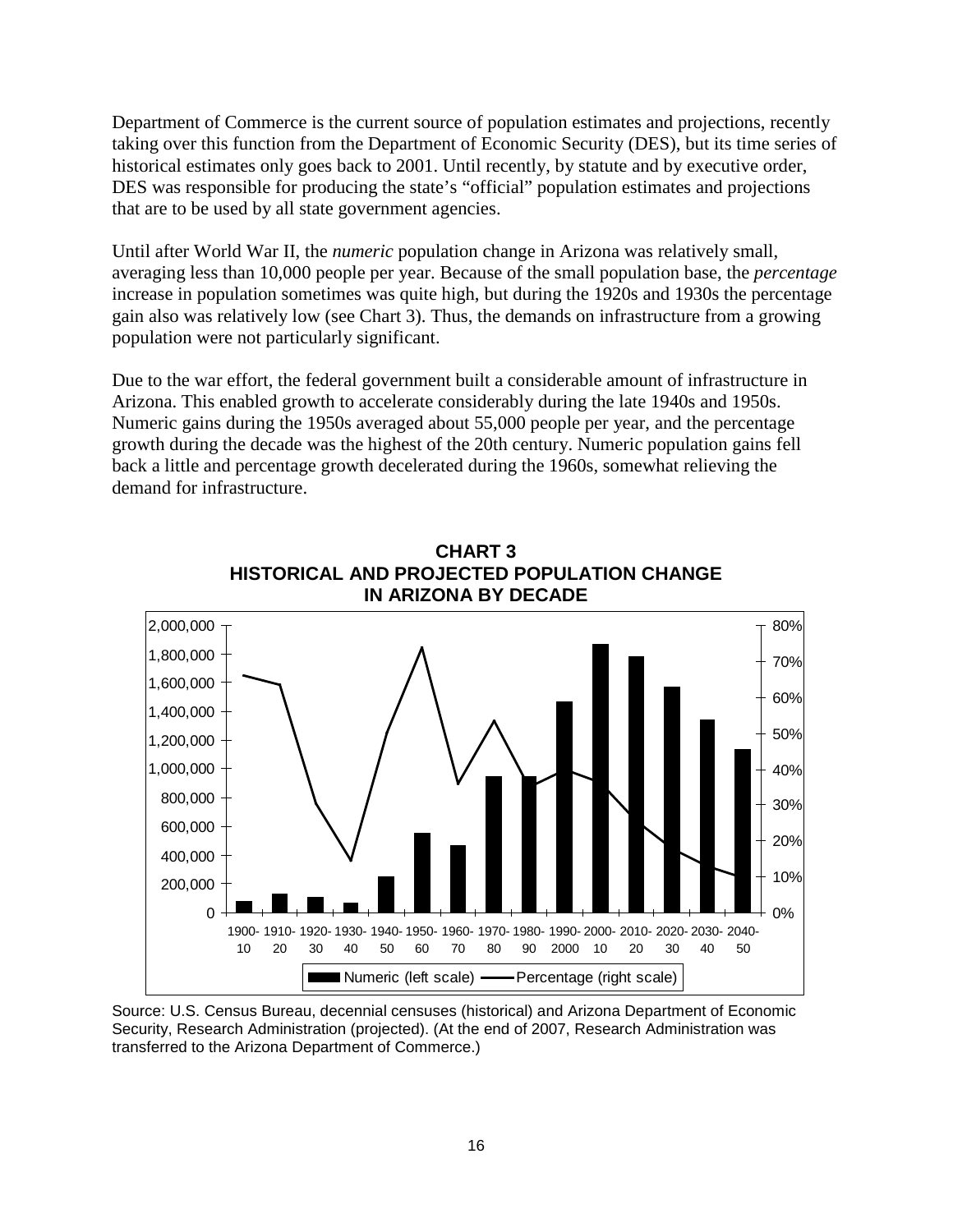During the 1970s, the numeric increase again jumped (to around 95,000 people per year) and the percentage change accelerated from that of the 1960s. Numeric growth was almost identical during the 1980s, then surged during the 1990s to nearly 150,000 people per year. Even with the much larger population base, the 40 percent gain during the 1990s was higher than in four of the preceding nine decades. Based on population estimates through 2007 and projections through 2010, numeric population growth in the current decade is approximately 40,000 people per year higher than in the 1990s, with the percentage gain not much lower. Thus, around 1970 an extended period of substantial and accelerating population gains began in Arizona. This very high numeric and percentage growth places an enormous burden on providing adequate infrastructure.

After 2010, numeric growth is forecast to gradually decline. However, through 2030 it is expected to remain greater than that of any decade in the 20th century. Due to the everexpanding population base, percentage growth tapers off. If these projections are accurate, the extreme demands on infrastructure building of the last 15 years will continue for decades longer.

Not only has Arizona's numeric population growth been accelerating, the state's share of the nation's numeric population increase has been rising as well. All else equal, the state's rising share of the nation's population growth suggests that the state's share of the nation's infrastructure spending also should be increasing. As seen in Chart 4, the state's share of the national population gain may be peaking currently, but through 2030 it is projected to remain higher than in any decade in the past.

Thus far, this analysis has looked at decadal population changes in the last century and in the coming four decades. The remainder of this subsection focuses on population change over the last 20-to-25 years and on the expected population change over the next 20-to-25 years.

Following a long downturn in the economy in the late 1980s and early 1990s, the state's population growth began to accelerate in 1993. Largely due to an increase in undocumented immigration that resulted from economic difficulties in Mexico and a labor shortage in the United States, growth accelerated further in the mid-1990s to levels never before experienced. In mid-2007, the Arizona population reached 6.5 million, according to the latest DES estimate, but the Census Bureau estimate was less than 6.35 million.

Based on the projections issued in 2006 by DES, the Arizona population will reach 10 million by 2028. The annual gain in the Arizona population is projected to average approximately 172,000 people per year from 2007 through 2028. In comparison, despite the record rise in population over the last 21 years, the annual average during that period was only about 152,000 people.

Other sources have released projections that are much higher than the latest projections issued by DES in 2006. The U.S. Census Bureau released projections by state (but not by county) in 2005. It forecasts 10 million Arizona residents only a year earlier than DES, but in the Census Bureau projections annual growth is much higher during the 2020s than in the DES projections. Moreover, growth is accelerating in the Census Bureau projections, but slowing modestly in the DES forecast. In the fall of 2007, the University of Arizona projected that the Arizona population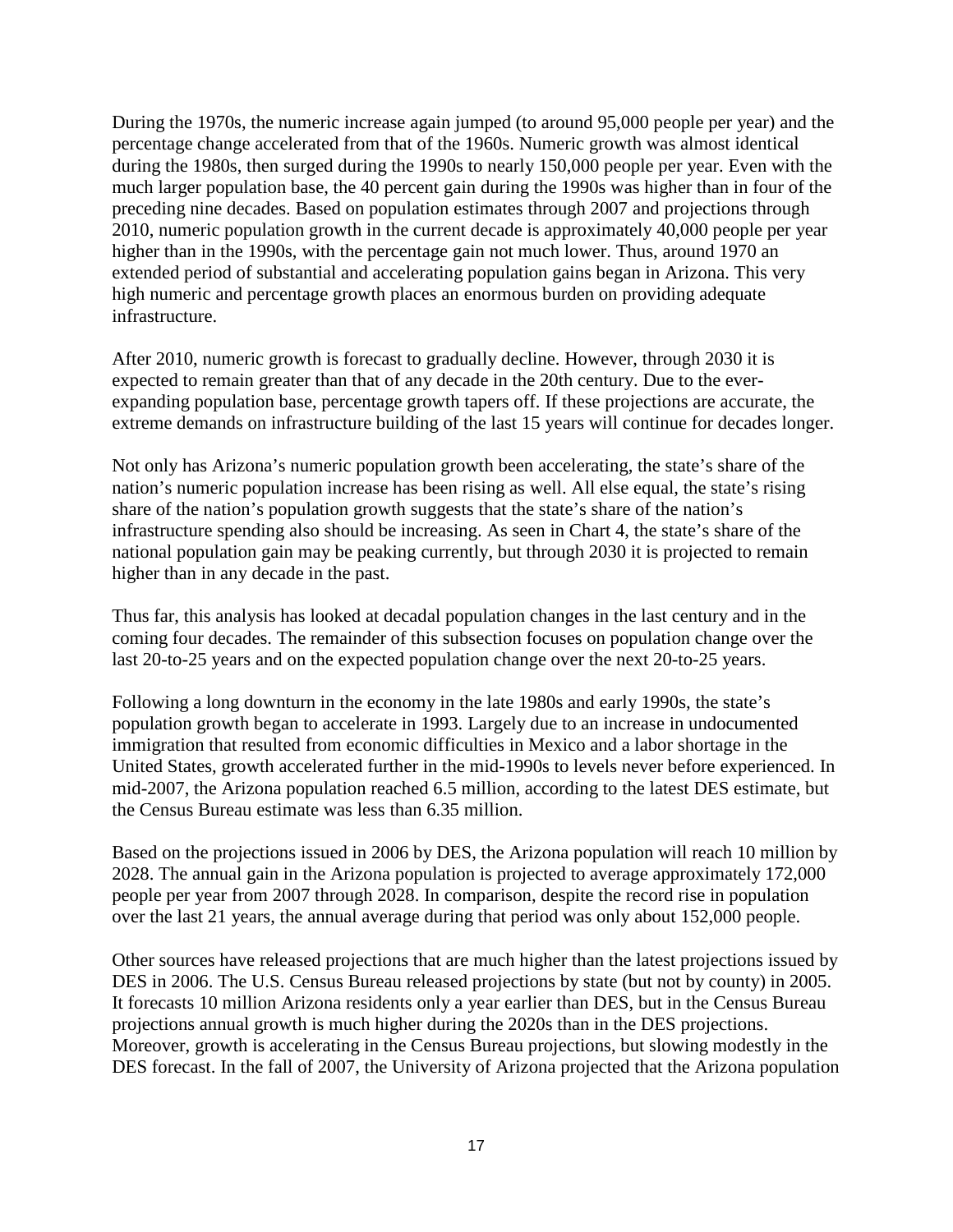

**CHART 4**

will reach 10 million in 2023 and will be 1.5 million higher in 2028 than in the DES forecast. Like the Census Bureau, the University of Arizona shows annual growth during the 2020s accelerating and far higher than projected by DES.

Growth of the magnitude projected by the Census Bureau and the University of Arizona is possible, but unlikely. However, should numeric growth become that great, infrastructure demands in Arizona will be larger than assumed in this report, which uses the DES population projections in making its projections of infrastructure needs and costs.

Throughout this report, reference is made to an assessment of infrastructure needs produced by the L. William Seidman Research Institute in May 2008 for the Arizona Investment Council (*Infrastructure Needs and Funding Alternatives for Arizona: 2008-2032*, available at [www.arizonaic.org\)](http://www.arizonaic.org/). The focus of that study was a 25-year outlook through 2032. Because of the prior existence of this study, infrastructure needs and costs through 2032 rather than 2028, when the state's population is projected to reach 10 million, are estimated in this report.

Based on the DES population projection series, Arizona's population in 2032 will be 10.6 million, an increase of 4.2 million in 25 years, or about 168,000 people per year. In contrast, the Arizona population rose approximately 3.6 million in the last 25 years, or around 144,000 people per year.

Source: U.S. Census Bureau (decennial censuses and national projections) and Arizona Department of Economic Security, Research Administration (Arizona projections). (At the end of 2007, Research Administration was transferred to the Arizona Department of Commerce.)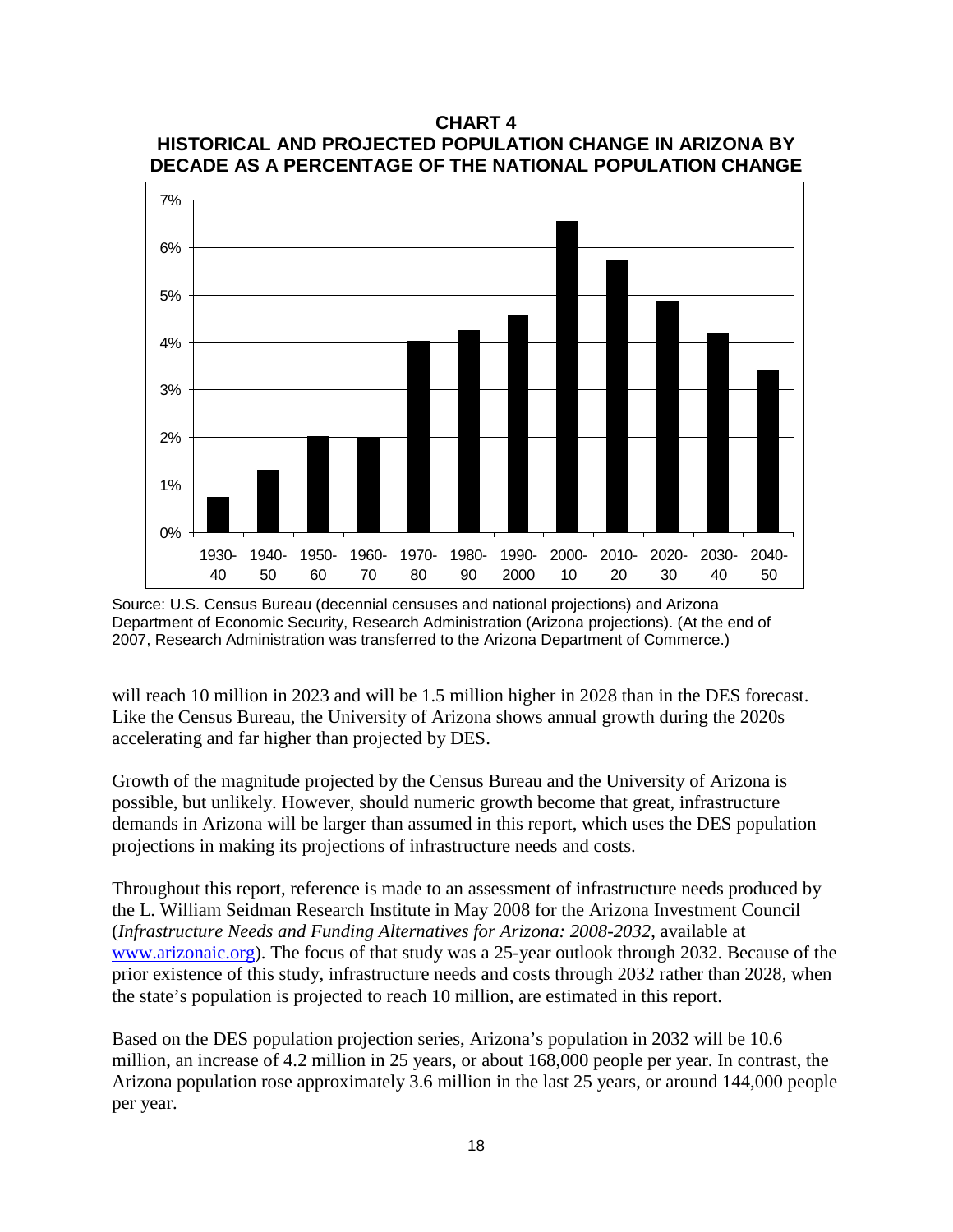#### **Demographic Characteristics**

Various demographic characteristics can affect infrastructure needs. The age of the populace has one of the largest effects. Historically, Arizona's population growth disproportionately has consisted of young adults and retirees. Workforce participation rates are highest among young adults, placing a high demand on the transportation system. The education of the children of this age group is a significant and costly demand. In contrast, retirees travel much less and do not place demands on the educational system. However, their health care needs are much greater than those of the younger generations.

In the next 25 years, young adults and retirees are likely to continue to move to Arizona disproportionately. However, the large size of the retiring baby-boom generation means that the relative number of retirees moving to Arizona over the next 15-to-20 years may be higher than in the past. Quality of life is especially important to retirees and infrastructure is an important part of the quality of life.

Incomes, which are highly correlated to educational attainment, also affect infrastructure demands. More affluent members of society tend to consume greater per capita amounts of energy, water, higher education, telecommunications, and transportation. However, the less affluent residents have larger family sizes (putting more demands on primary and secondary education), have less private health insurance (placing more demands on public health care), and place more strain on public safety. The income distribution of the population is not expected to change during the next quarter century.

Household size also affects infrastructure demands. Birthrates in Arizona probably will decline. Some undocumented immigrants, who have more children than most other groups, appear to be leaving the state due to the implementation of the employer sanctions law at the beginning of 2008. As the children of immigrants become adults, they are likely to have smaller families than their parents, as has been the historical pattern of immigrants to the United States. Due to lower birthrates and a larger share of the population being of retirement age, average household size likely will decline, reducing per household consumption of various types of infrastructure.

#### **Economic Growth and Industrial Structure**

In a long-term sense, population growth and economic growth (particularly as measured by employment) are interrelated. A history of net in-migration encourages employers that an adequate workforce will be available if a company chooses to relocate to, or expand in, Arizona. Potential working-age migrants are encouraged to move to Arizona because of the history of substantial employment growth. In the short-term, however, most migrants must have a job in order to remain in Arizona.

Much of the employment growth in Arizona occurs in population-serving industries that respond to population growth as it is occurring or with a short lag. Thus, these industries are not responsible for the state's rapid population and economic growth. Instead, the relocation, startup, and expansion of basic industries causes the state's population and economy to grow. A basic activity is one that sells to nonresidents, that is, to residents of other states and nations. Classic examples of basic activities include most types of agriculture, mining, and manufacturing. Outof-state tourism is another basic activity. Some activities, such as wholesale trade, have a basic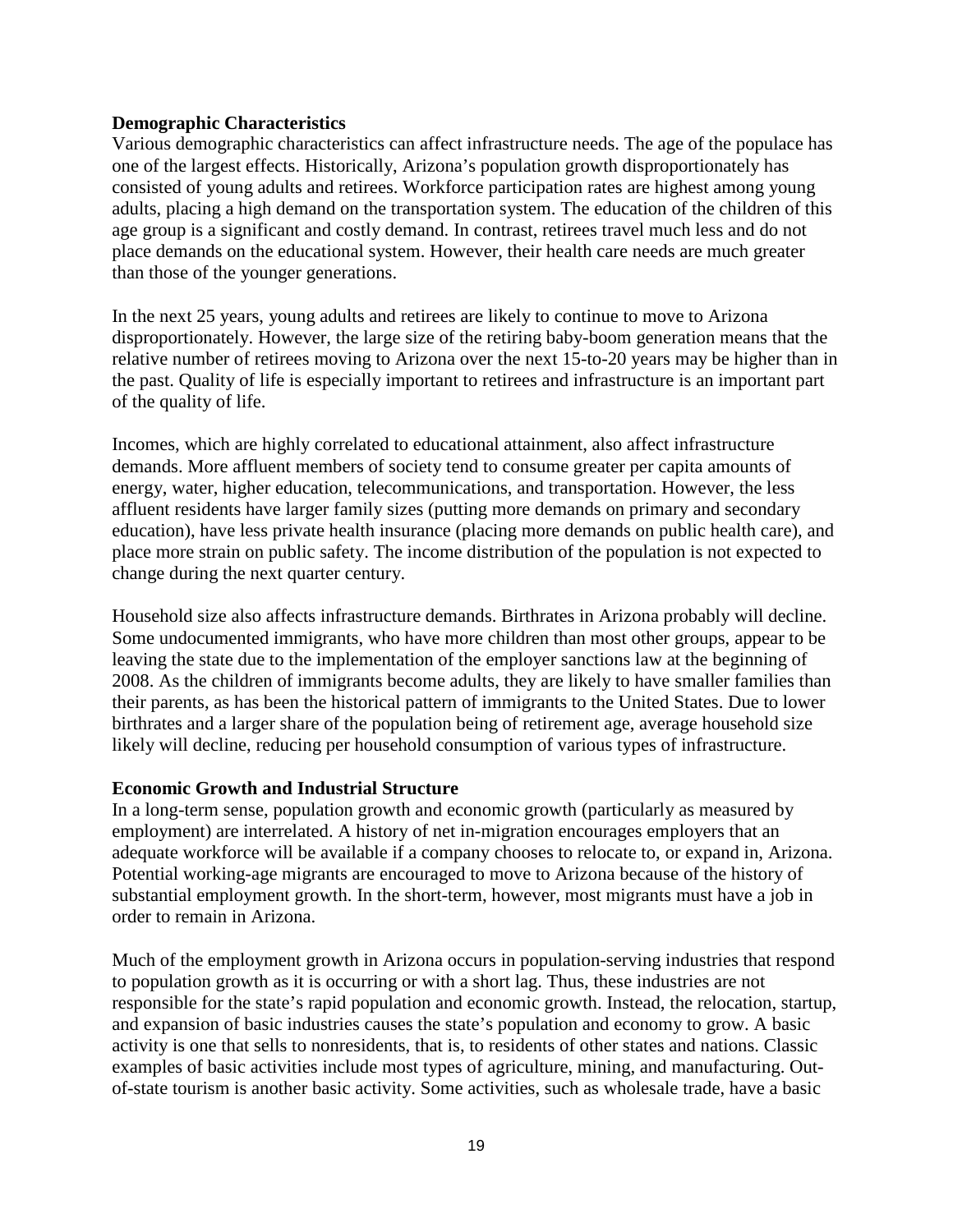component and a nonbasic component. Some service industries, such as a national call center, also are at least partially basic in nature.

Historically, agriculture and mining were the dominant basic industries in Arizona. Tourism became important during the 20th century, followed by manufacturing after World War II. Since the 1960s, the relative importance of agriculture, mining, and manufacturing has declined, with various service industries becoming more important components of the state's basic economy.

The infrastructure needs of the various basic industries vary widely and the geographic location of basic industries is uneven across the state. In contrast, the variation in infrastructure needs across population-serving industries is less wide, and the geographic distribution of such industries is closely related to the distribution of the population.

The only long-term projection of economic growth in Arizona is produced by the University of Arizona. That projection indicates that the traditional goods-producing industries will continue to experience slow growth over the next 25 years relative to overall employment growth. Many services, especially health services, are expected to continue to grow rapidly.

In general, the expectation is that new and evolving technologies, such as biosciences and nanotechnology, will become more important basic activities in Arizona in the future. These new technologies tend to have specialized infrastructure needs.

#### **Geographic Location**

The location of future development is dependent in part on land ownership. The U.S. Department of Agriculture estimates that only 17 percent of the land in Arizona is privately owned. Other than state trust land, the rest cannot be developed. The remaining land either is Indian reservations or set aside for special uses and managed by the federal government, including large tracts managed by the Bureau of Land Management, the Forest Service, the National Park Service, and the military.

The numeric increase in population during the next 25 years is projected by DES to occur largely in Maricopa County. Though numerically only a fourth of the projected growth in Maricopa County, substantial growth is projected for Pinal County during the next 25 years, with its share of the state's population increase more than doubling from the average of the 1980-to-2007 period. The share of the state's numeric population gain is expected to rise in only one other county — Navajo — and only marginally. As seen in Chart 5, the projected numeric change in Pinal County is larger than that of the Tucson metropolitan area (Pima County), larger than the state's other four metro areas combined (Flagstaff, Lake Havasu City-Kingman, Prescott, and Yuma — Coconino, Mohave, Yavapai and Yuma counties), and more than triple the change in the nonmetropolitan portion of the state.

Between 1980 and 2007, the Phoenix metropolitan area (Maricopa and Pinal counties) accounted for 70 percent of the state's numeric population growth, with the Tucson metro area (Pima County) accounting for an additional 12 percent. Despite a projected decline in the Maricopa County share, the Phoenix metro area's share of the state's growth is expected to rise to 74 percent during the 2007-to-2032 period due to the shift in growth to Pinal County; the Tucson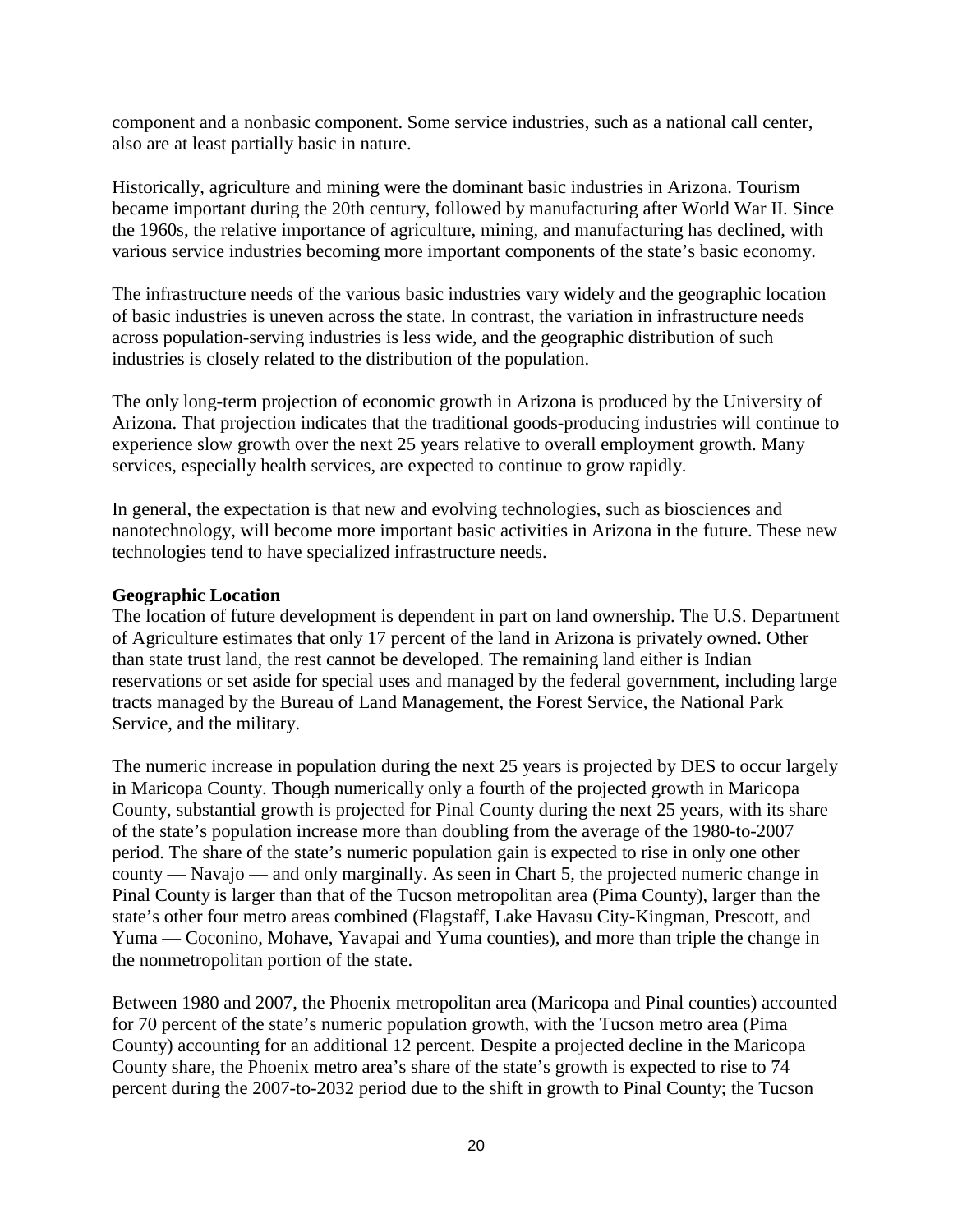metro area's share is projected to fall slightly. Some believe that a nearly continuous developed area along Interstate 10 will form in these three counties. The three-county megapolitan share of the state's population change is projected to increase from 82 to 85 percent.

In addition to the Phoenix metro area, the Lake Havasu City-Kingman, Prescott, and Yuma metro areas grew faster on a percentage basis than the state between 1980 and 2007. Between 2007 and 2032, the population of these smaller metro areas is expected to rise at about the same pace as the state total, a little less than in the Phoenix metro area but more than in the rest of the state (see Table 4).

Population gains in Pinal County are projected to average 25,200 per year over the next 25 years, compared to 9,200 per year over the last 25 years, or 2.7 times higher. The Pinal County population is expected to reach 900,000 in 2032, or more people than were living in Pima County in 2003.

The expected shift in growth away from Maricopa and Pima counties to Pinal County has important implications for infrastructure. Most of the state's growth over the last 25 years required an expansion of the existing infrastructure in populous Maricopa and Pima counties. A larger share of the growth during the next 25 years will likely occur in Pinal County, which is still a largely rural county consisting of farmland and desert with limited infrastructure.



**CHART 5 PROJECTED POPULATION CHANGE IN ARIZONA BY AREA BETWEEN 2007 AND 2032**

Source: Arizona Department of Economic Security, Research Administration. (At the end of 2007, this unit was transferred to the Arizona Department of Commerce.)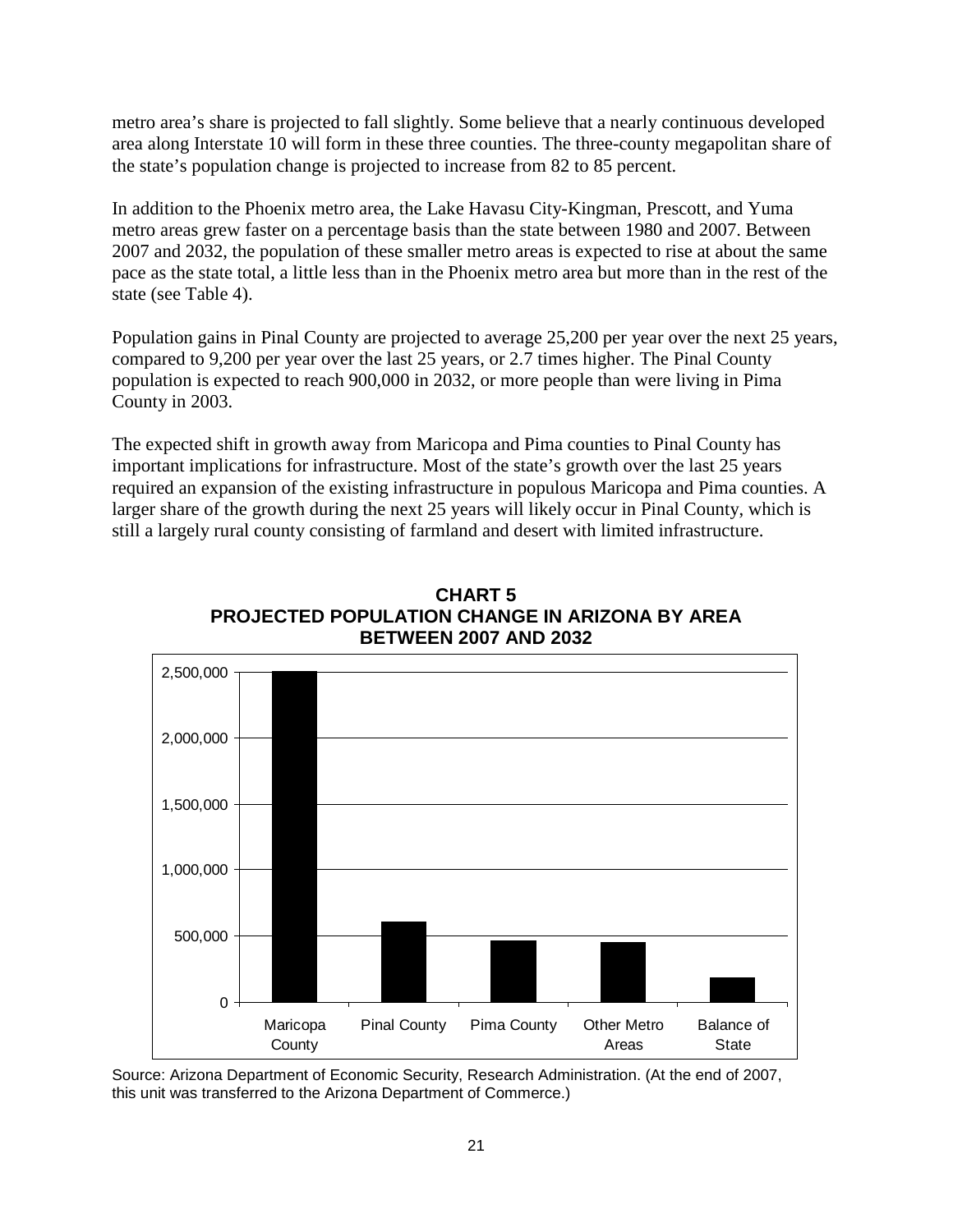# **TABLE 4 POPULATION CHANGE BY AREA WITHIN ARIZONA**

|                                        | 1980-2007 |       | 2007-2032 |      | <b>Share of State</b> |       |
|----------------------------------------|-----------|-------|-----------|------|-----------------------|-------|
|                                        | Nu-       | Per-  | Nu-       | Per- | 1980-                 | 2007- |
|                                        | meric*    | cent  | meric*    | cent | 2007                  | 2032  |
| Arizona                                | 3,762     | 137%  | 4,203     | 65%  |                       |       |
| <b>Phoenix-Tucson Megapolitan Area</b> | 3,090     | 144   | 3,576     | 69   | 82.1%                 | 85.1% |
| <b>Metropolitan Areas:</b>             |           |       |           |      |                       |       |
| Phoenix                                | 2,623     | 163   | 3,106     | 74   | 69.7                  | 73.9  |
| Maricopa County                        | 2,387     | 157   | 2,500     | 64   | 63.4                  | 59.5  |
| <b>Pinal County</b>                    | 236       | 259   | 606       | 207  | 6.3                   | 14.4  |
| Tucson (Pima County)                   | 467       | 87    | 470       | 47   | 12.4                  | 11.2  |
| Lake Havasu City-Kingman (Mohave Co)   | 148       | 262   | 137       | 68   | 3.9                   | 3.3   |
| Prescott (Yavapai County)              | 151       | 220   | 144       | 65   | 4.0                   | 3.4   |
| Yuma (Yuma County)**                   |           | ٠     | 123       | 61   | $\blacksquare$        | 2.9   |
| Flagstaff (Coconino County)            | 59        | 78    | 41        | 31   | 1.6                   | 1.0   |
| <b>Micropolitan Areas:</b>             |           |       |           |      |                       |       |
| Nogales (Santa Cruz County)            | 26        | 129   | 26        | 56   | 0.7                   | 0.6   |
| Sierra Vista-Douglas (Cochise County)  | 51        | 59    | 53        | 39   | 1.4                   | 1.3   |
| Payson (Gila County)                   | 20        | 53    | 15        | 27   | 0.5                   | 0.4   |
| Safford                                | 11        | 33    | 9         | 20   | 0.3                   | 0.2   |
| <b>Graham County</b>                   | 14        | 63    | 9         | 25   | 0.4                   | 0.2   |
| <b>Greenlee County</b>                 | $-3$      | $-27$ | 0         | 1    | $-0.1$                | 0.0   |
| <b>Other Counties:</b>                 |           |       |           |      |                       |       |
| Navajo                                 | 46        | 69    | 53        | 46   | 1.2                   | 1.3   |
| Apache                                 | 24        | 45    | 19        | 25   | 0.6                   | 0.5   |
| La Paz**                               |           |       | 7         | 31   |                       | 0.2   |
| Yuma and La Paz                        | 131       | 144   | 129       | 58   | 3.5                   | 3.1   |

\* In thousands

\*\* La Paz and Yuma counties were combined in 1980

Source: Arizona Department of Economic Security, Research Administration. (At the end of 2007, this unit was transferred to the Arizona Department of Commerce.)

#### **Opportunities and Challenges of Growth**

Continued population growth in Arizona is inevitable, as least for some number of years more. Such growth will help Arizona expand its significance as an economic center and will give the state more political influence as its number of seats in the U.S. House of Representatives increases.

Growth, however, places a heavy strain on existing public and private infrastructure, requiring constant additions to the existing physical infrastructure and related services. The provision of infrastructure is very expensive. The substantial growth projected in Arizona during the next 25 years will place even greater pressure on the state's infrastructure.

To maintain and improve Arizona's quality of life and economic prosperity over the next 25 years, the state needs to:

• Build cutting-edge telecommunications infrastructure that puts the state on par with world telecommunications leaders like Japan, Korea, and France.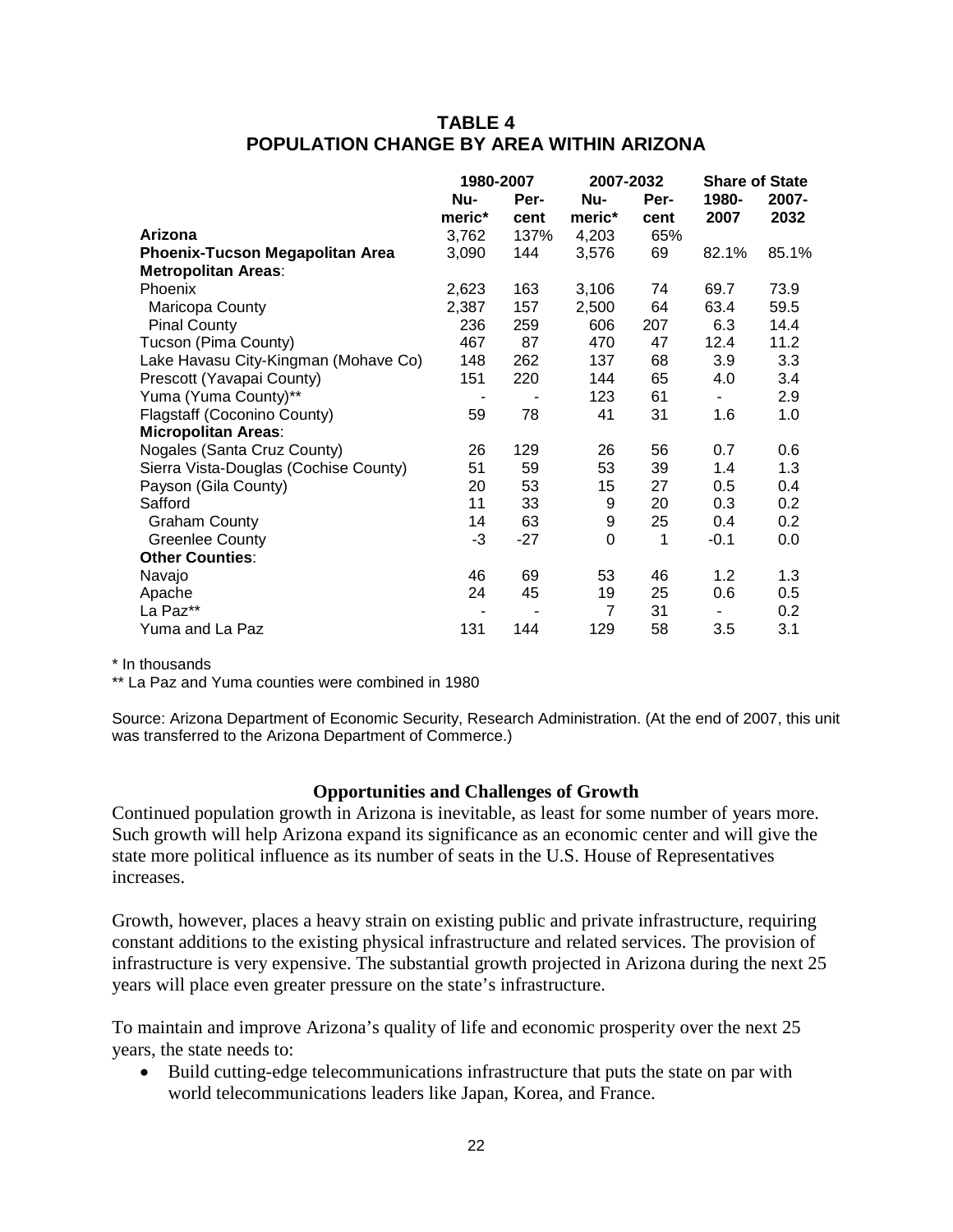- Realize a forward-thinking energy infrastructure that accounts for rising oil and natural gas prices and an increasing desire to reduce negative environmental impact.
- Lead innovation on water conservation and water supply augmentation, anticipating competition over the West's limited water supplies.
- Build an efficient and safe transportation infrastructure to carry the state's people and goods within, in to, and out of the state.
- Construct and furnish educational facilities, and staff these facilities, to meet the needs of 21st century students and grow a population of highly educated individuals.
- Provide the police and fire protection resources, the judicial system, and the prisons necessary to ensure the safety of the state's residents and visitors.
- Support development of health care research and services.
- Provide high-quality libraries, parks, and a variety of other services expected by an educated and prosperous populace.

The state's expected magnitude of new residents will complicate the construction and provision of the infrastructure necessary to the well-being and economic prosperity of its residents. Thus, the state must decide if it is willing to accommodate the rapid growth forecast to occur. An unwillingness to confront the challenges posed by Arizona's projected growth will lower the quality of life of Arizonans, negatively impact the state's economy, limit the state's opportunity to become one of the region's leading economic centers, and eventually stifle growth itself.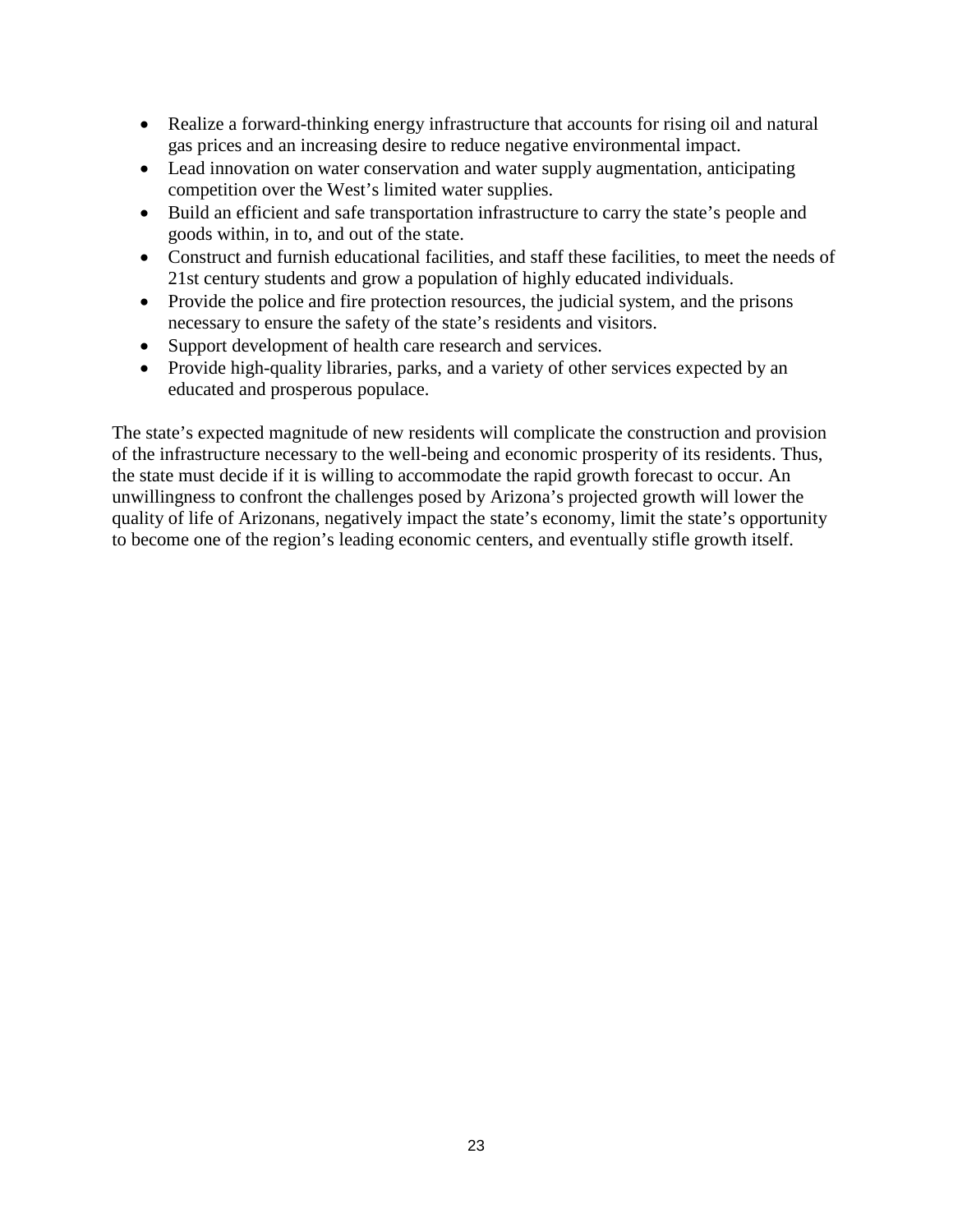#### **CHANGING CONDITIONS IN INFRASTRUCTURE PROVISION**

Changing international, national, and local conditions make the provision of Arizona's infrastructure during the next 25 years different from in the past. Increasing economic competition of a global nature means that Arizona's infrastructure in general, and its education and telecommunications infrastructure in particular, is becoming more important to the state's economic success and to the prosperity of its residents.

In recent years, costs of constructing physical infrastructure, particularly in energy and transportation, have increased faster than the overall inflation rate in the United States. Thus, it will be more costly than in the past to build new physical infrastructure and to rehabilitate existing physical infrastructure.

As Arizona's growth expands geographically away from its dominant cores, this too will add to the cost of building infrastructure. With growth during the last 15 years much greater than ever before and expected to remain historically high, the burden to keep up with growth is significant. Yet, even as Arizona continues to grow rapidly, the increasing age of its early physical infrastructure is rendering more and more of the existing physical infrastructure in need of repair or replacement. Thus, not only must Arizona build new and costly physical infrastructure, as has been the case for some decades, it will increasingly need to refurbish existing physical infrastructure as well.

State and local governments have increasingly become the keys to infrastructure provision. Yet, despite the state's record growth over the last 15 years, capital outlays and current operations by state and local governments in Arizona have fallen significantly relative to the state's size and to the national average. This suggests that Arizona has fallen behind on infrastructure provision, adding to the burden going forward.

#### **Widening Economic Competition**

Increasingly, Arizona is competing economically not only against other places in the United States, but against other countries. At the same time as this increase in global competition, an evolution away from an industrial economy to a service- and technology-based economy has been occurring in the United States and in much of the world. The infrastructure required by this new information-based economy is different from that of the industrial economy of the past. Certain types of infrastructure, such as education and telecommunications, are more important now than ever before.

In the past, Arizona competed economically by having a lower cost structure than much of the United States. Low labor costs were most important, but affordable land prices, low taxes, and other competitive business costs also contributed to the state's economic success. However, Arizona no longer can compete on cost when competitors are located in such countries as China and India. The key factor to success in the new economy is the availability of a talented and trained workforce, not low costs.

#### **Increasing Costs**

The costs of building physical infrastructure, particularly in the energy and transportation sectors, have increased disproportionately in recent years relative to the overall inflation rate.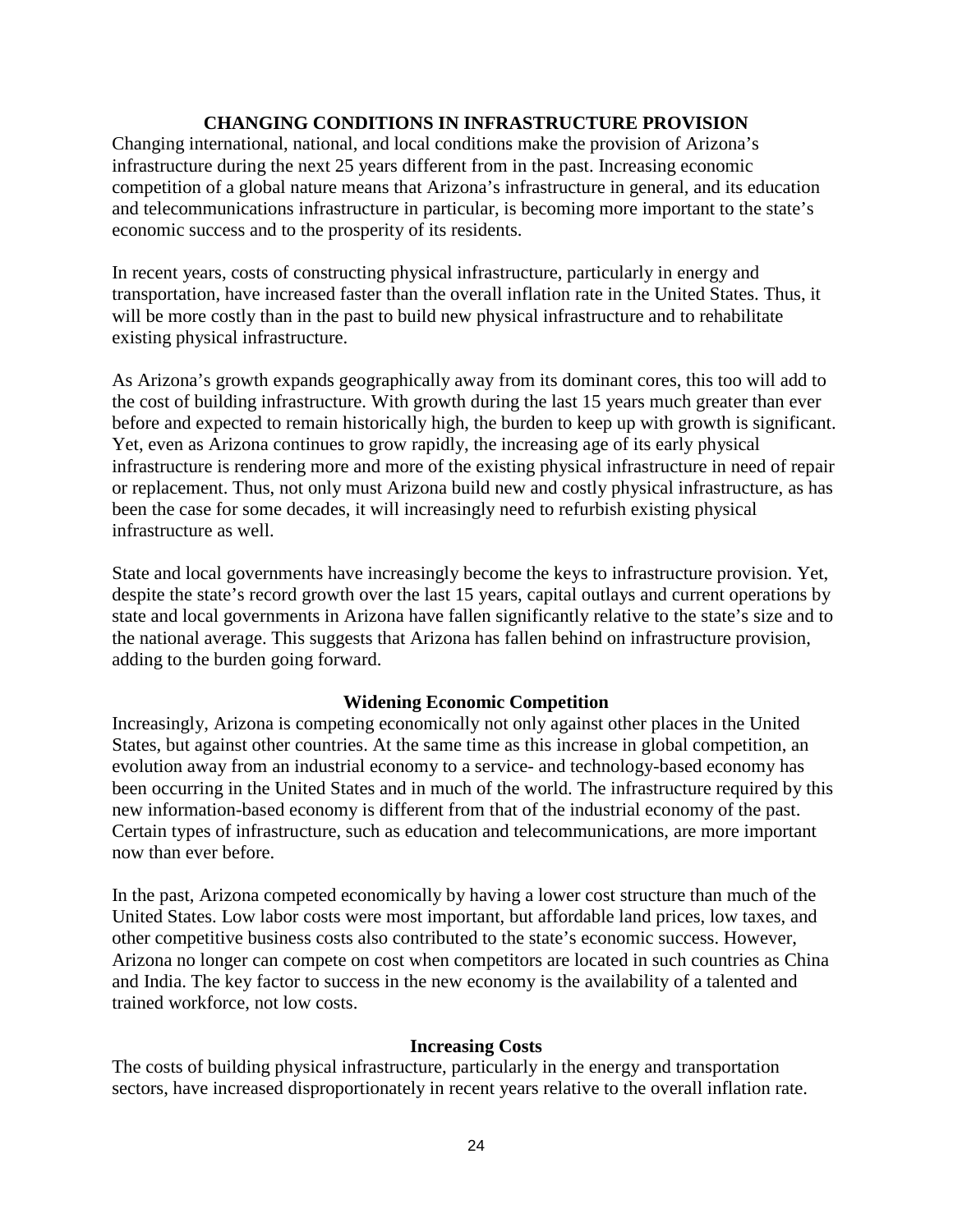Many of the costs associated with more broadly defined infrastructure services have risen rapidly as well. Health care is the most striking example of large cost increases for nonphysical infrastructure, but other costs, such as for higher education, also have climbed more than the overall inflation rate.

Road and highway construction costs have increased an average of 5.5 percent per year over the last 16 years, compared to an overall inflation rate of less than 3 percent per year. In the last four years, road and highway construction costs increased an average of 11.4 percent annually.

Significant increases in the cost of providing energy also have occurred in recent years. Inflation in material prices and construction costs has been higher than the overall inflation rate. Further, the cost of energy generation is increasing with the rising price of natural gas and oil.

### **Rising Scale of Growth**

Numeric population growth in Arizona since the early 1990s has been considerably higher than in the past and percentage growth remains high at nearly 40 percent per decade. Numeric employment gains also are greater than in the past.

Such a rapidly growing population and economy require extensive expansions to the existing infrastructure. This represents an expensive endeavor not present in areas with a more stable population.

### **Shifting Geographic Growth Patterns**

The expected shift in growth to Pinal County has important implications for infrastructure and will require considerable public and private spending for infrastructure building during the next 25 years relative to the last 25 years. Since most of the state's growth during the last 25 years was near Phoenix and Tucson, it required only an expansion of the infrastructure building that had begun decades ago. In contrast, despite a growth boom that began several years ago, Pinal County is still a largely rural county consisting of farmland and desert with limited infrastructure.

In addition to the many developments planned in Pinal County, development plans have been announced for a number of new population centers spread across Arizona, some in areas remote from existing population. To the extent that such communities are built, they will be more costly to serve than if the same number of new residents and businesses moved to an existing developed area and increased the density within that area.

# **Growing Need for Renovations**

In older and less rapidly growing parts of the country, maintaining, repairing, and replacing aging physical infrastructure is a significant share of total infrastructure expenditures. In areas with a growing population, the construction of new physical infrastructure to serve the needs of new residents and businesses is a greater share of the total infrastructure expense.

It is difficult to determine the proportion of the nation's infrastructure expenses that are for the renovation of existing infrastructure. The Federal Highway Administration has split the costs for highways and bridges into three categories: system rehabilitation, system expansion, and system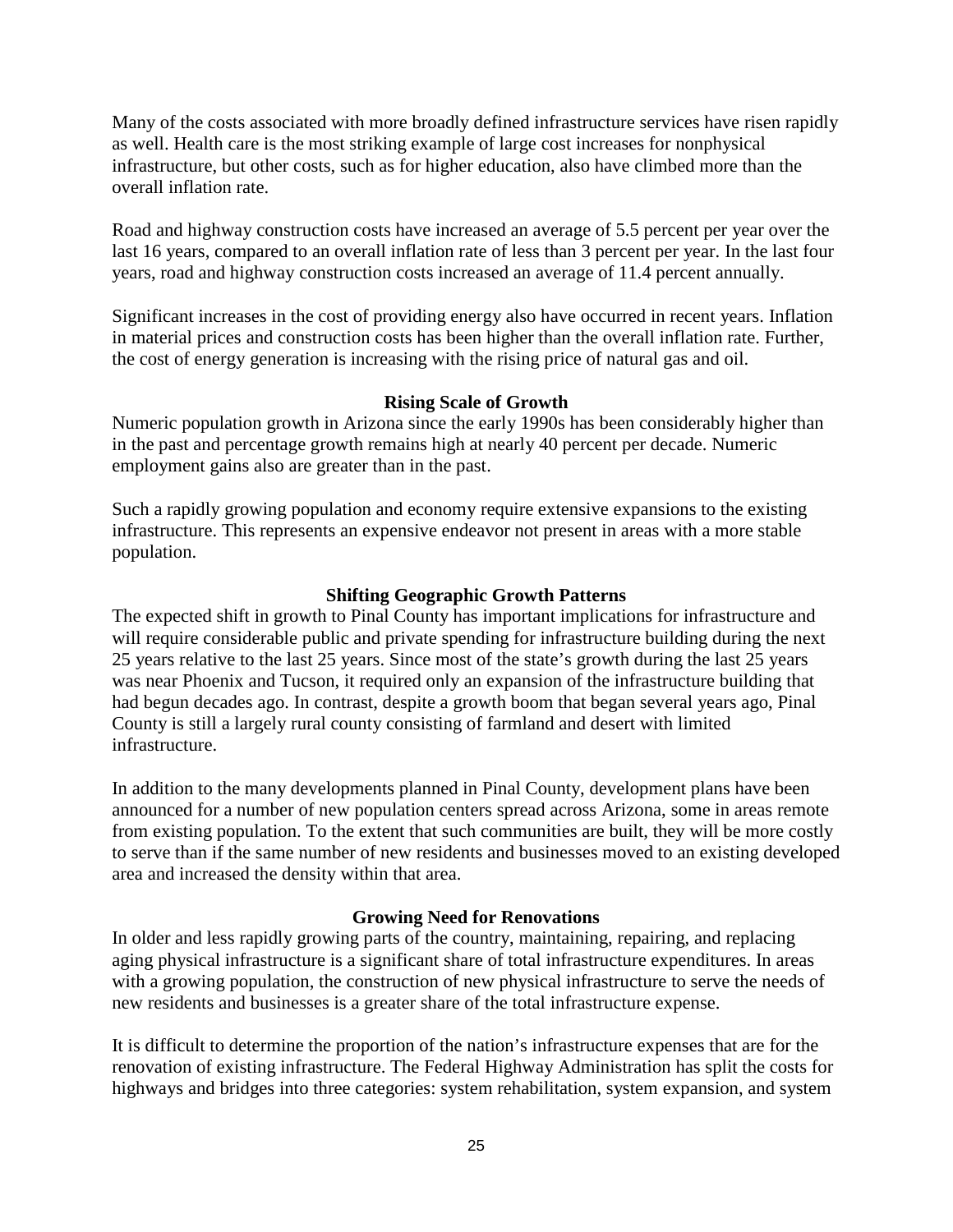enhancement. Under a scenario of spending enough to maintain the highway system at current levels of efficiency, 52 percent of the costs were allocated to the system rehabilitation component. Under a scenario to implement all cost-beneficial improvements, the rehabilitation share declines to 46 percent.

Until recently, much of the physical infrastructure in Arizona was relatively new, so extensive refurbishment expenses were not present. Thus, Arizona's substantial need for new physical infrastructure was partially offset by little need to renovate old physical infrastructure. This situation, however, is shifting. At the same time that the need for new infrastructure is greater than ever before due to the state's greater magnitude of growth, an increasing need to maintain, repair, and replace existing physical infrastructure is accompanying the aging of the infrastructure that was developed decades ago.

# **Evolving Responsibilities**

The federal government was a major force in the construction of Arizona's infrastructure during much of the 20th century. The federal involvement coincided with a national interest in developing the West early in the century, with federal actions to spread newer technologies (for example, electricity and telephone service) throughout rural areas of the country during the 1930s, with the World War II effort — in which the federal government actively improved the nation's infrastructure, particularly between the two coastal areas — and with the development of the interstate highway system.

During the last third of the 20th century, however, federal expenditures for the physical infrastructure declined. Thus, it is likely that state and local governments in Arizona will have to cover a greater share of the infrastructure expenses during the next quarter century than during much of the last century.

An overview of the historical development of the Arizona infrastructure is provided in the rest of this subsection. More detail is available in Appendix I.

Long before Arizona became a state, private and public entities were working together to provide the kind of infrastructure that would make the area a suitable place to work and live. The level of public involvement in the provision of infrastructure increased over time in Arizona. In some cases, infrastructure was always a public endeavor or public-private partnership. In other cases, private infrastructure became public over time.

The increase in public involvement in infrastructure was inevitable given the scarcity of government in territorial Arizona in the 1800s. Further, increasing government involvement in the provision of infrastructure in Arizona followed the national trend of general increases in the size of government at all levels — federal, state and local — from the 1800s through the first three quarters of the 20th century. (Since then, however, the relative size of government has declined and a renewed interest in the private provision of infrastructure — for example, toll roads and private prisons — has developed.)

Many public infrastructure issues are placed on ballots to be decided by a vote of the public. These ballot issues may take the form of propositions, bond questions, resolutions, or ordinances,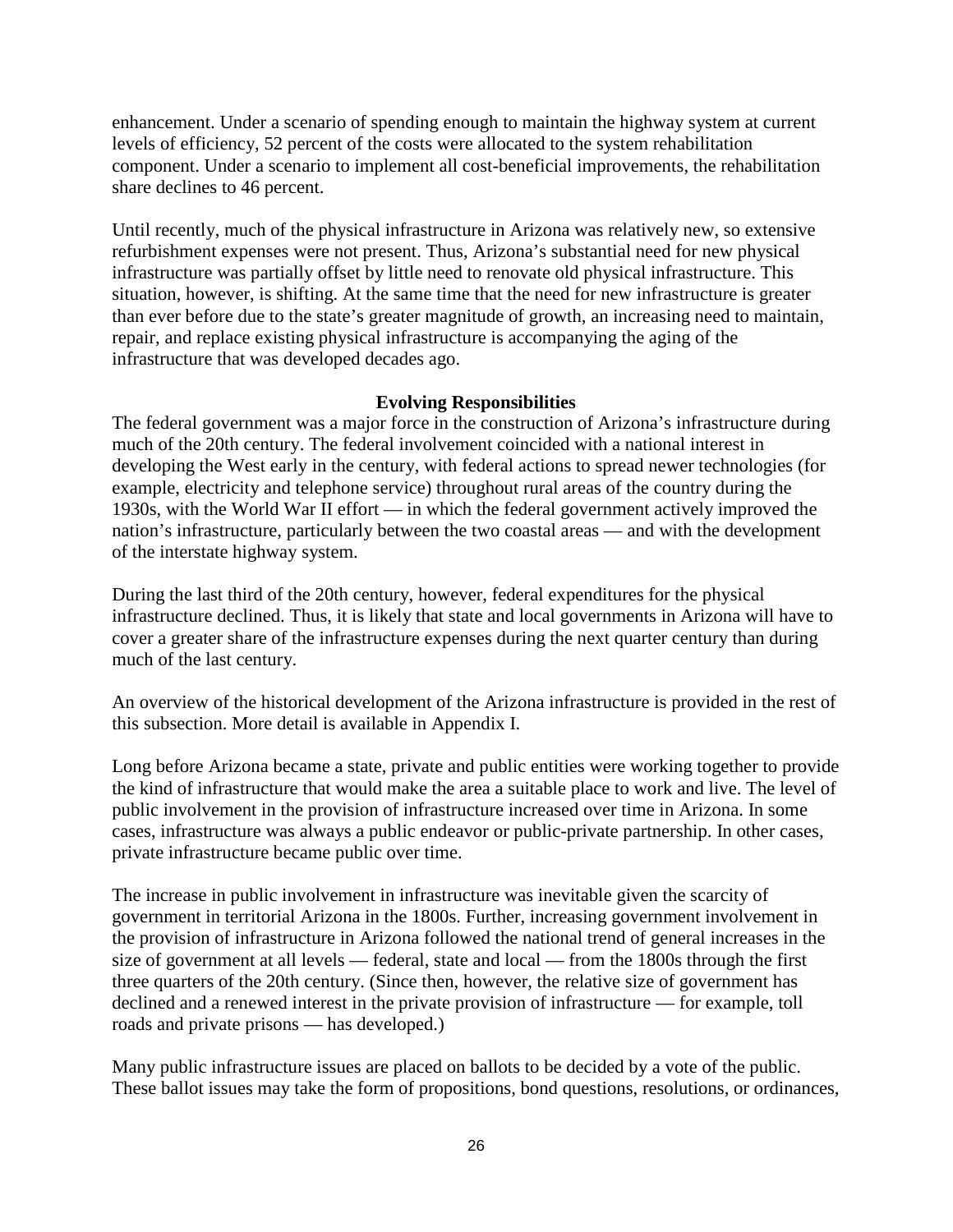and are used particularly by cities and towns. However, ballot issues have appeared in state and county government elections as well, and have been used to address a very wide range of infrastructure projects.

Some of the most important infrastructure projects in recent decades have been the result of a public vote. A key example is the increase in the county sales tax to fund the regional transportation plan approved by voters in Maricopa County in 1985 and extended in 2004. According to the 2004 ballot measure, the sales tax will provide for 56 percent of the revenue, with other funding coming from federal transit funds and Arizona highway funds. More than half of the revenues are to be used for freeways and the state highway system within Maricopa County, one third are for public transportation, and 10 percent are for major arterial roads.

# **Education**

While schools run by religious groups and other parties always have been present, the majority of elementary and secondary schools in Arizona are and always have been public. And while there are a number of private institutions of higher education, the state's three primary universities are public (Arizona State University, the University of Arizona, and Northern Arizona University). In fact, since the 1800s, Arizonans have levied general taxes to fund education infrastructure. It is a trend that continues: In 2000, voters approved an increase in the state sales tax to allow for increases in school funding.

While schools have largely been publicly financed and operated, libraries in Arizona have a different history. Most were founded by private groups, financed by donations or membership fees. Over time, though, as cities' ability to levy taxes for public programs grew, most libraries became publicly run endeavors.

# **Energy**

Most of the energy infrastructure in Arizona has always been privately funded and operated. A notable exception is the Salt River Project (SRP), which is a quasigovernmental entity. SRP's initial source of power was hydroelectric generation from its system of dams and canals, for which the federal government — through the Bureau of Reclamation — is largely responsible (for more discussion, see the water subsection following). The Bureau's Hoover and Glen Canyon dams also produce power for Arizona consumers through hydroelectric operations.

Since the 1940s, the SRP has expanded its power system using energy sources other than hydroelectric. On some of these projects, however, the federal government contributed to the funding.

The federal government also played a role in providing power to rural residents through the Rural Electrification Act of 1936. This act provided federal funding for the installation of electrical distribution systems to serve rural residents.

#### **Telecommunications**

The telecommunications infrastructure in Arizona has always been primarily private. However, the industry is regulated by the federal government, and the federal government helped spread telephone service through the Communications Act of 1934.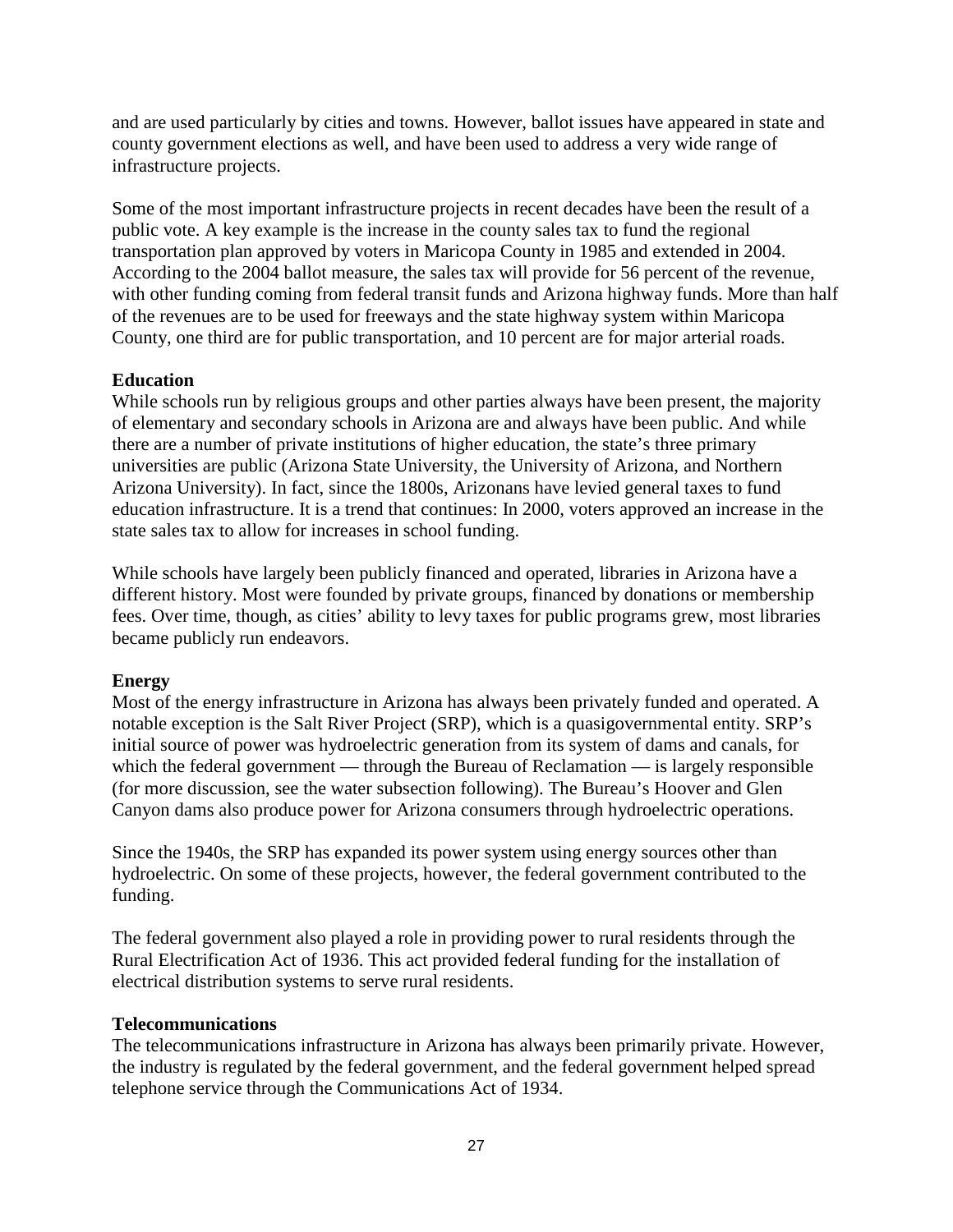#### **Transportation**

Arizona's transportation infrastructure has been funded and operated through a mix of the public sector, public-private partnerships, and the private sector. Railroads always were private enterprises, but were assisted by the federal government through land grants. Airports have been a mixture of public and private operations. The federal government, through military operations during World War II, also played an important role.

Roads have been a state and local government responsibility, with help from the federal government. The federal government has been the major force behind the interstate highway system and is responsible for roads on federal lands, such as the Forest Service.

Public transit initially was provided by private companies. Over time, however, the public sector has assumed responsibility for nearly all operations other than intercity buses. The latest major transit project in Arizona, the light rail system in the Phoenix area, has been partially funded by the federal government, with contributions also coming from county and city taxes.

#### **Water**

The earliest water providers in Arizona in the 1800s were private enterprises. Many of these private companies were purchased by municipalities, even before statehood in 1912. Today, drinking water for Arizona residents is supplied by one of more than 400 providers, and wastewater services are administered by more than 100 providers, the large majority of which are public.

In 1902, the Bureau of Reclamation, part of the U.S. Department of the Interior, was created and the federal government began to have a large presence in the water issues of the West. The Bureau of Reclamation played a huge role in creating the 20th century water supply in Arizona through its construction of dams and canals. The federal government provided part of the funding, and also provided loans to local interests. The Salt River Project canals were completed by 1915; some were built by the Bureau of Reclamation and pre-existing canals were purchased by the Bureau. SRP system dams were constructed through the 1930s by the Bureau.

The Bureau of Reclamation continued to play a large role in Arizona even after the SRP system was complete. The Hoover and Glen Canyon dams were constructed in the mid-1900s and the Central Arizona Project canal and associated facilities were built from 1973 through 1992.

#### **Declining Public Spending**

Arizona's rapid growth over the last 15 years has not been accompanied by much spending for infrastructure. Capital outlays by state and local governments in Arizona fell significantly over this period relative to the norms of the nation and of other fast-growing states, and also relative to economic gains. Freeway and road building in particular have fallen far behind, with severe traffic congestion afflicting each of the routes into Maricopa County from Pinal County, and with numerous other examples of traffic congestion present around the Phoenix area and in other parts of the state. Capital outlays for elementary and secondary education also lagged.

The relative declines in capital outlays have been matched by relative decreases in current operations expenditures. Thus, not only has the construction and repair of the physical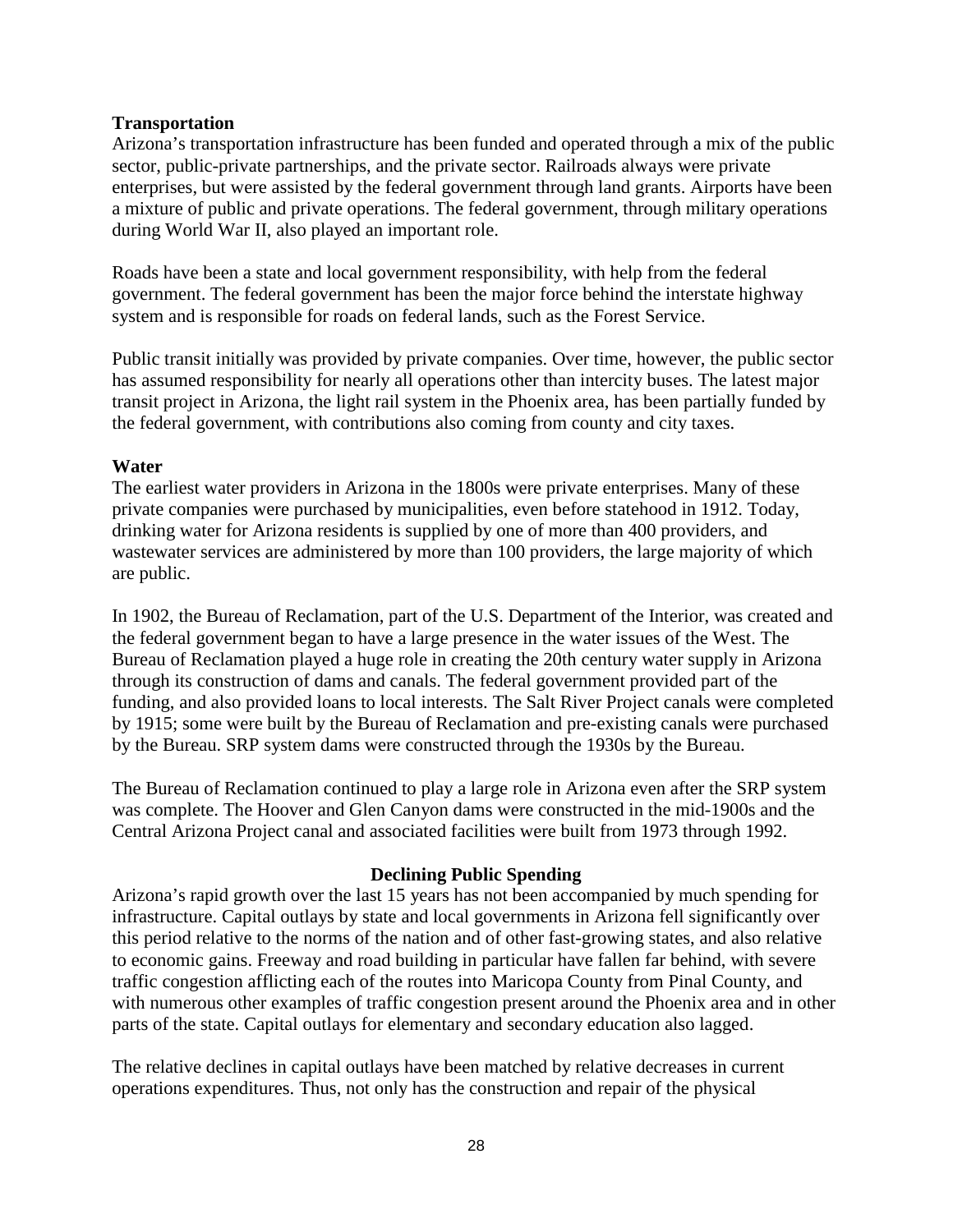infrastructure been limited, funding for the public services associated with the physical infrastructure also has been restrained.

# **Capital Outlays Historically in Arizona**

According to the state and local government finance data compiled by the Census Bureau, general fund capital outlays made by state and local governments in Arizona as a proportion of revenue exceeded 20 percent in most fiscal years through 1990 and were less than 17.5 percent only twice during the 1964-90 period. Since 1992, in only one year has the share exceeded 17.5 percent, and in five years it has been less than 15 percent, including the two most recent fiscal years of data (2005 and 2006). Capital outlays per \$1,000 of personal income have followed a similar pattern, exceeding \$40 in the 1960s and late 1980s, but being below \$30 in every year but one since 1992 (see Chart 6).

The two major uses of state and local government capital outlays are education and highways. Together, these two uses have accounted for more than half of all capital outlays in every fiscal year since 1964, both nationally and in Arizona.



Note: Capital outlays and revenue were estimated for 2001 and 2003.

Source: Calculated from U.S. Department of Commerce, Census Bureau, State and Local Government Finances, population estimates of the Census Bureau, and personal income from the Bureau of Economic Analysis.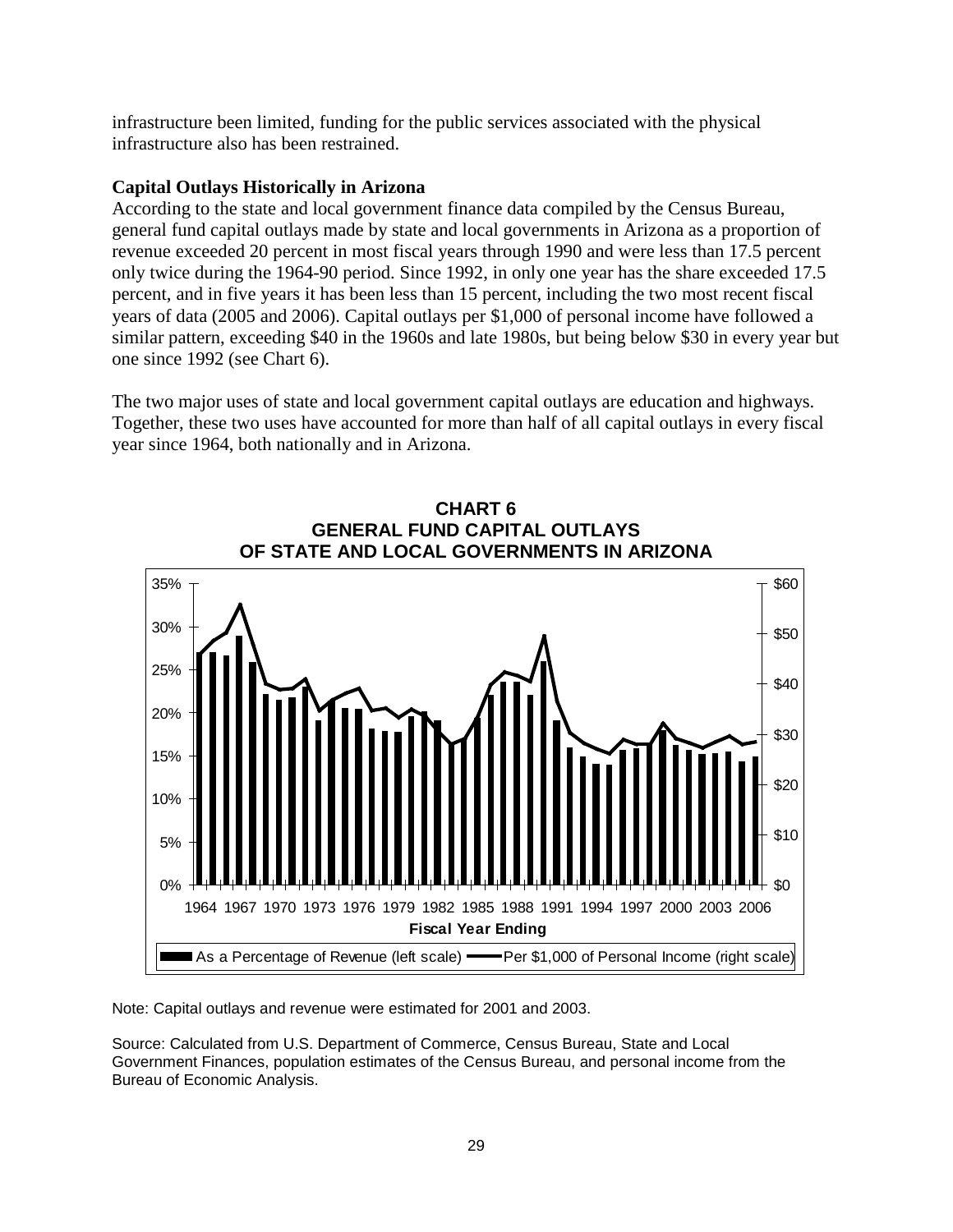The decline in capital outlays in Arizona has primarily been due to decreases in highway spending. In the 1960s, at least \$19 per \$1,000 of personal income was spent each fiscal year on highways. Since then, the value was as high only in 1990. Prior to 1993, only in 1982 and 1983 was the figure below \$10, yet it has been less than \$10 in every fiscal year since 1993.

Capital outlays per \$1,000 of personal income also have occurred in the education category. In each of the last three years, the figure was around \$8, compared to \$13 or more in most years of the 1960s and early 1970s. In contrast, no downtrend is apparent in other types of capital outlays as an aggregate.

### **Capital Outlays in Arizona Compared to Other States**

Arizona's capital outlays, whether measured on a per capita basis, per \$1,000 of personal income, or as a percentage of revenues, have been greater than the national average in most years, as would be expected in a state with a population growth rate consistently much higher than the U.S. average. However, on each of these measures Arizona's outlays as a ratio to the national average have been substantially less since the early 1990s than during the late 1970s and 1980s (see Chart 7). Even during the last 15 years of rapid growth, Arizona's capital outlays have declined on each of these measures.

In 2006, Arizona's capital outlays per capita ranked 17th among the 50 states at 2 percent higher than the national total. On the personal income measure, Arizona's spending relative to the national norm was higher than with the per capita measure, though the rank was not substantially different at 15th.

Given the differences in the need for, and nature of, capital outlays in older states with more stable populations compared to fast-growing states, a better comparison is to a smaller set of fast-growing states. The 10 states with the most rapid population growth are Arizona, Florida, Georgia, Idaho, Nevada, North Carolina, Oregon, Texas, Utah, and Washington. (Note: this list is based on the Census Bureau's projections of growth between 2000 and 2030 in order to be consistent with the states used to project infrastructure costs in Arizona, presented in the last section of this report. If population growth between 1992 and 2006 had been used instead, only one change in the list would occur: Colorado would replace Oregon.)

Arizona ranked sixth among the 10 fastest-growing states in 2006 with per capita capital outlays 4 percent below the average of the other nine states. Though a 4 percent differential seems small, Arizona state and local governments would have needed to spend \$218 million more than they did to reach the per capita figure of the fastest-growing states.

The shortfall in 2006 was only the latest of the state's annual spending deficits relative to the other fast-growing states. Thus, the cumulative figure over time is much larger.

This \$218 million figure understates the additional spending needed to reach the norm in that the sum of the shortfall in education and highways exceeded \$625 million. (Capital outlays in the parks and recreation category were far higher per capita in Arizona than the nine-state norm.)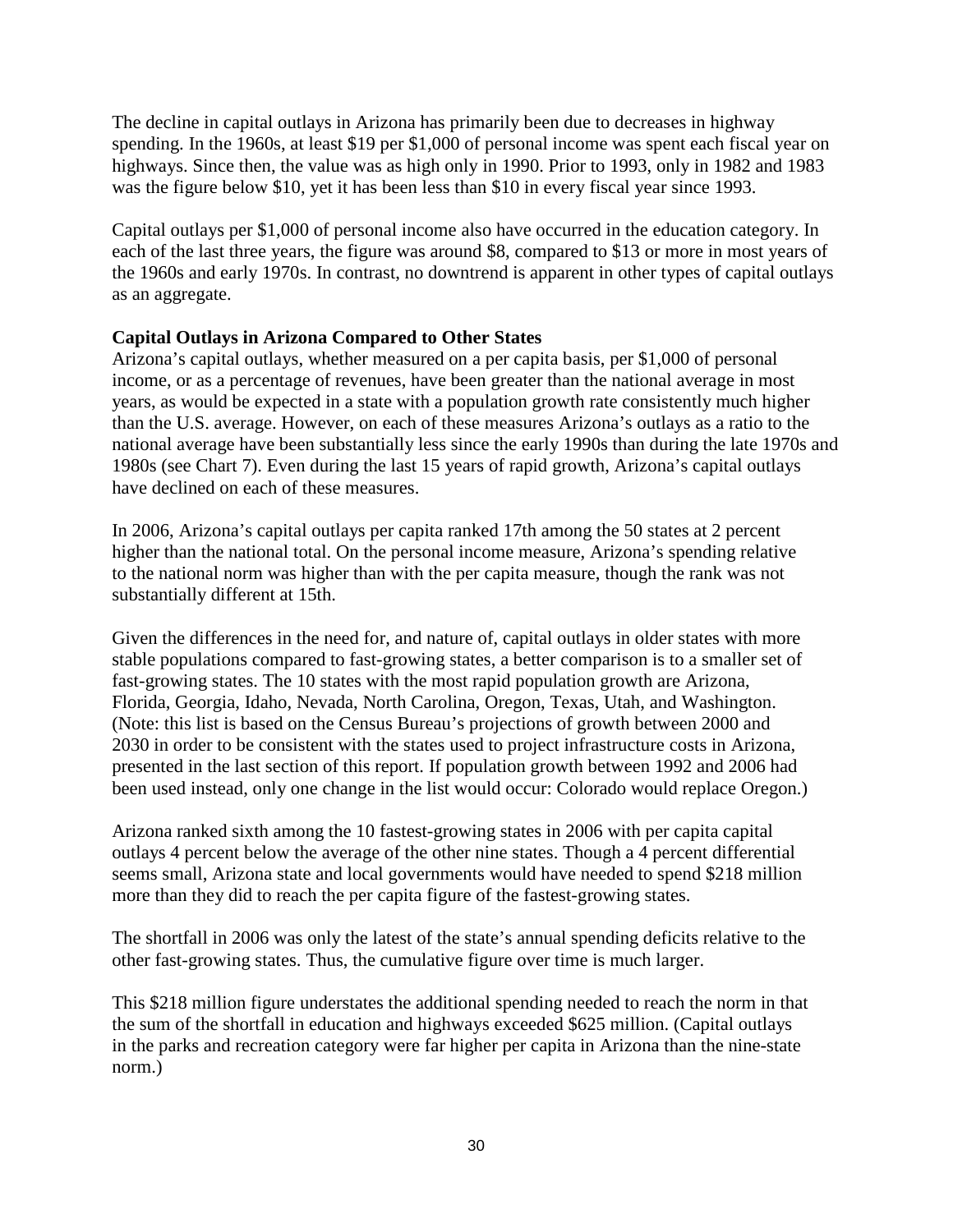

Note: Capital outlays were estimated for Arizona for 2001 and 2003.

Source: Calculated from U.S. Department of Commerce, Census Bureau, State and Local Government Finances, population estimates of the Census Bureau, and personal income from the Bureau of Economic Analysis.

Relative to personal income, Arizona ranked fourth among the states in 2006 with capital outlays 5 percent above the total of the other nine fastest-growing states. In contrast, Arizona ranked second on both measures among the 10 states expected to have a population closest to 10 million in 2030 (Arizona, Georgia, Illinois, Michigan, New Jersey, North Carolina, Ohio, Pennsylvania, Virginia, and Washington). The population of some of these states is hardly rising, reducing the need for infrastructure spending in those states.

A comparison of Arizona to all other states and to selected states in the change in expenditures over time was made for the 1992-to-2006 period. The year 1992 was selected as the comparison year because 1992 was a census year in which no sampling error is present in the state and local government finance data, and because it is immediately *after* the sharp decline in capital outlays relative to the national average, as seen in Chart 7. (A comparison to the prior census year of 1987 would have resulted in a very substantial decline in Arizona's spending relative to the nation.)

On an inflation-adjusted per person basis, capital expenditures in Arizona between 1992 and 2006 rose 25.5 percent between 1992 and 2006, an average of 1.8 percent per year — less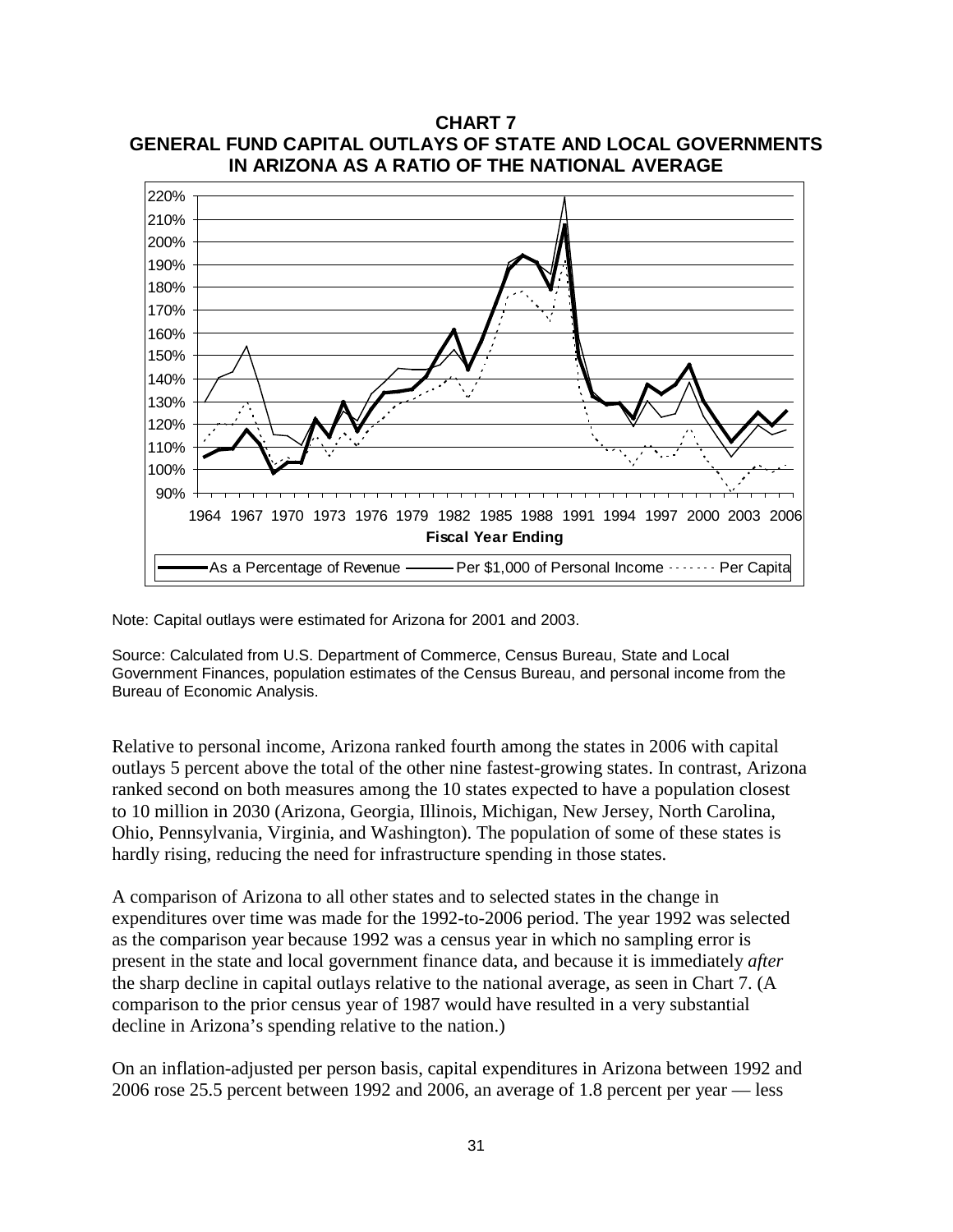than the national total of 41.1 percent, or 2.9 percent per year. The per capita increase in Arizona was less than the gain in prosperity in the state, as measured by the inflationadjusted increase in per capita personal income. Thus, spending on capital outlays per \$1,000 of personal income *decreased* 6 percent between 1992 and 2006 in Arizona (an average decline of 0.4 percent per year), compared to an increase of 6 percent nationally (0.5 percent per year).

Arizona's change in capital outlays ranked 38th among all states based on the per capita measure and 37th on the personal income measure. Arizona ranked seventh on both measures among the 10 fastest-growing states, and eighth per capita and ninth relative to personal income among the 10 states projected to have a population near 10 million in 2030. Thus, regardless of the measure used or the states compared, Arizona's change in capital outlays between 1992 and 2006 was below average.

**Capital Outlays for Education**. Relative to the national average, capital outlays for education in Arizona per \$1,000 of personal income have been lower since 2000 than at any time since the first year of data in 1964. Despite Arizona's much faster population growth than the national average, Arizona's capital outlays on education per \$1,000 of personal income in recent years have been barely above the national average. In contrast, during the late 1970s and 1980s, Arizona's figure was more than double the U.S. average.

In 2006, capital outlays for elementary and secondary education ranked 19th in the nation on a per capita basis and 14th per \$1,000 of personal income. The per capita amount was below the national total while the amount relative to personal income was above average. Among the 10 fastest-growing states, Arizona ranked seventh on both measures. Per capita spending was 18 percent below the average of the other nine states and 10 percent lower based on the personal income measure. In order to match the nine-state per capita norm, an additional \$249 million in capital outlays for elementary and secondary education would have had to have been expended in Arizona.

Between 1992 and 2006, capital outlays for elementary and secondary education fell in Arizona, both per capita and per \$1,000 of personal income. In contrast, the national average increased substantially. Arizona ranked 44th on the change in each measure. Among the fastest-growing states, Arizona was seventh on each measure.

For higher education, Arizona's capital outlays ranked lower: 31st on a per capita basis (19 percent below the average of the 50 states) and 27th relative to personal income (12 percent less than the average of the states). Compared to the 10 fastest-growing states, Arizona ranked fifth per capita (11 percent less than the average of the other nine states) and seventh relative to personal income (2 percent less than the average of the other nine states). To bring the higher education per capita figure equal to the nine-state norm, nearly \$50 million more in capital outlays would have had to have been expended in Arizona.

Capital outlays for higher education rose between 1992 and 2006, by a little less than the U.S. average per capita and by a little more relative to personal income. Arizona ranked 26th on both measures. It was fifth on both measures among the fastest-growing states.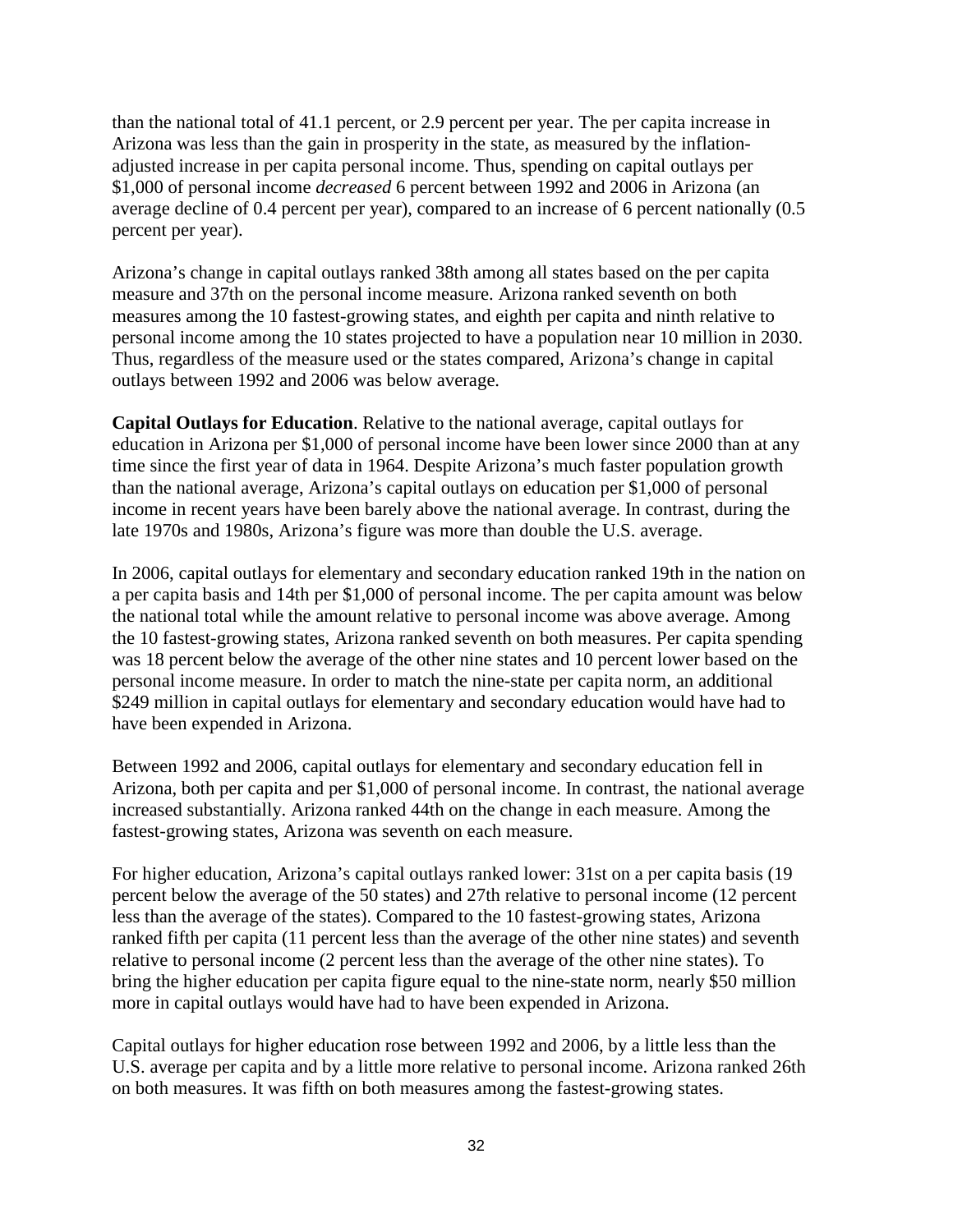**Capital Outlays for Highways**. Since 2002, Arizona's capital outlays for highways per \$1,000 of personal income have been the lowest on record when compared to the U.S. average. The average Arizona figure over those years was only equal to the national average, despite the state's much faster population and economic growth. In the late 1980s, Arizona's figure was more than double the national average.

In 2006, capital outlays for highways ranked 34th in the nation on a per capita basis and 30th per \$1,000 of personal income. Among the 10 fastest-growing states, Arizona ranked eighth on both measures: 22 percent less per capita and 15 percent less based on personal income than the norm of the other nine states. The per capita shortfall in capital outlays in Arizona in 2006 equated to \$383 million relative to the other fast-growth states.

Between 1992 and 2006, capital outlays for highways fell in Arizona on a per capita basis compared to a moderately large increase nationally. A larger decrease occurred per \$1,000 of personal income compared to no change nationally. Arizona ranked 40th per capita and 42nd relative to personal income. Among the fastest-growing states, Arizona was ninth per capita and last relative to personal income.

# **Capital Outlays Compared to Current Operations in Arizona**

Arizona's current operations expenditures as a share of the national total have been below the state's share of population since the late 1960s, as seen in Chart 8. Since the early 1990s, the differential has been significantly larger than in earlier years.

In 2006, per capita spending on current operations in Arizona was the lowest in the country at 21 percent less than the national average. Based on the personal income measure, the state ranked 41st, 9 percent less than the U.S. average. Arizona ranked eighth based on the personal income measure both among the fastest-growing states and among the states with a population near 10 million in 2030. Based on the per capita measure, state and local government spending on current operations in Arizona in 2006 was nearly \$3 billion below the norm of the nine fastestgrowing states.

The percent change in expenditures for current operations in Arizona between 1992 and 2006 was virtually identical to the percent change in capital outlays. Nationally, the percent increase in current operations was only marginally less than that of capital outlays. Thus, like capital outlays, Arizona's spending on current operations declined relative to personal income while nationally, it rose.

As noted earlier, Arizona's population change as a share of the national population change recently has been much higher than in the past. This suggests that state and local government capital outlays and current operations in Arizona as a share of the national total should be higher now than in the past. As seen in Chart 8, however, this has not occurred.

In the last several years, the state's share of the national capital outlays has been about the same on average as the state's share of the nation's population, despite the fast population growth being experienced in Arizona. Other than in recent years, only briefly around 1970 was the capital outlays share not greater than the population share. During the late 1970s and 1980s, the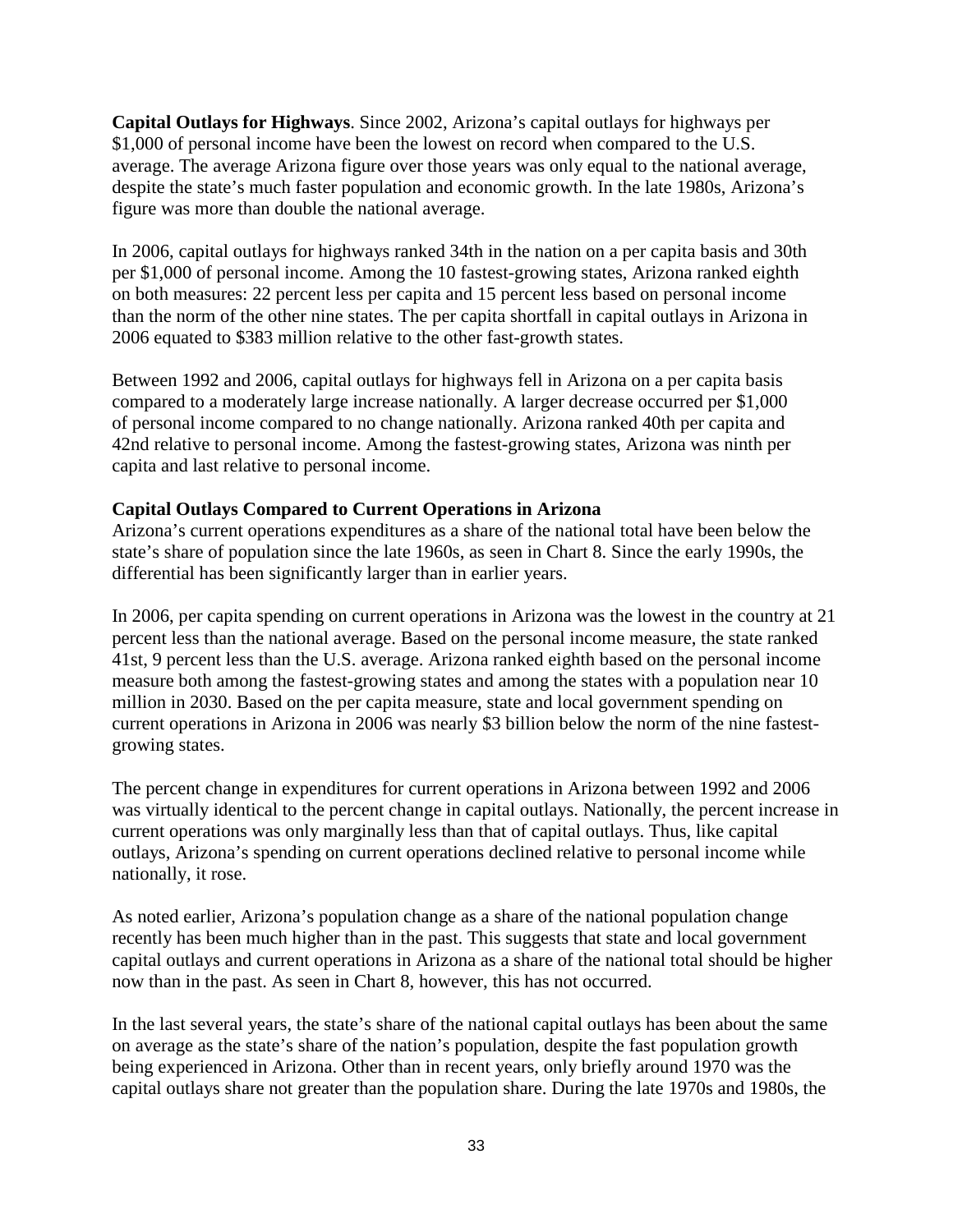

Note: Capital outlays and current operations were estimated for Arizona for 2001 and 2003.

Source: Calculated from U.S. Department of Commerce, Census Bureau, State and Local Government Finances and population estimates.

capital outlays share was much higher than the population share. Similarly, the current operations share of the national total has gone from about the same as the population share in the 1960s to somewhat lower in the 1970s and 1980s to considerably lower since the early 1990s.

#### **Total State and Local Government Spending in Arizona**

In most of the Census Bureau categories, only total spending is available. Arizona ranked 48th among the states in 2006 on total per capita state and local government general fund spending and 35th relative to personal income. Total spending per capita in 2006 was 8 percent less than the norm of the fastest-growing states. With a shortfall of more than \$500 per person, total spending by state and local governments in Arizona was nearly \$3.2 billion less than the ninestate norm.

Within the general fund, Arizona ranked quite low in per capita spending in some categories. In education, the largest category, Arizona ranked 49th. The state ranked 41st in public welfare and 39th in highways, the next-largest categories. In contrast, Arizona's per capita spending was in the middle of the states in many of the smaller categories, and among the top 12 in police, fire protection, corrections, and parks and recreation.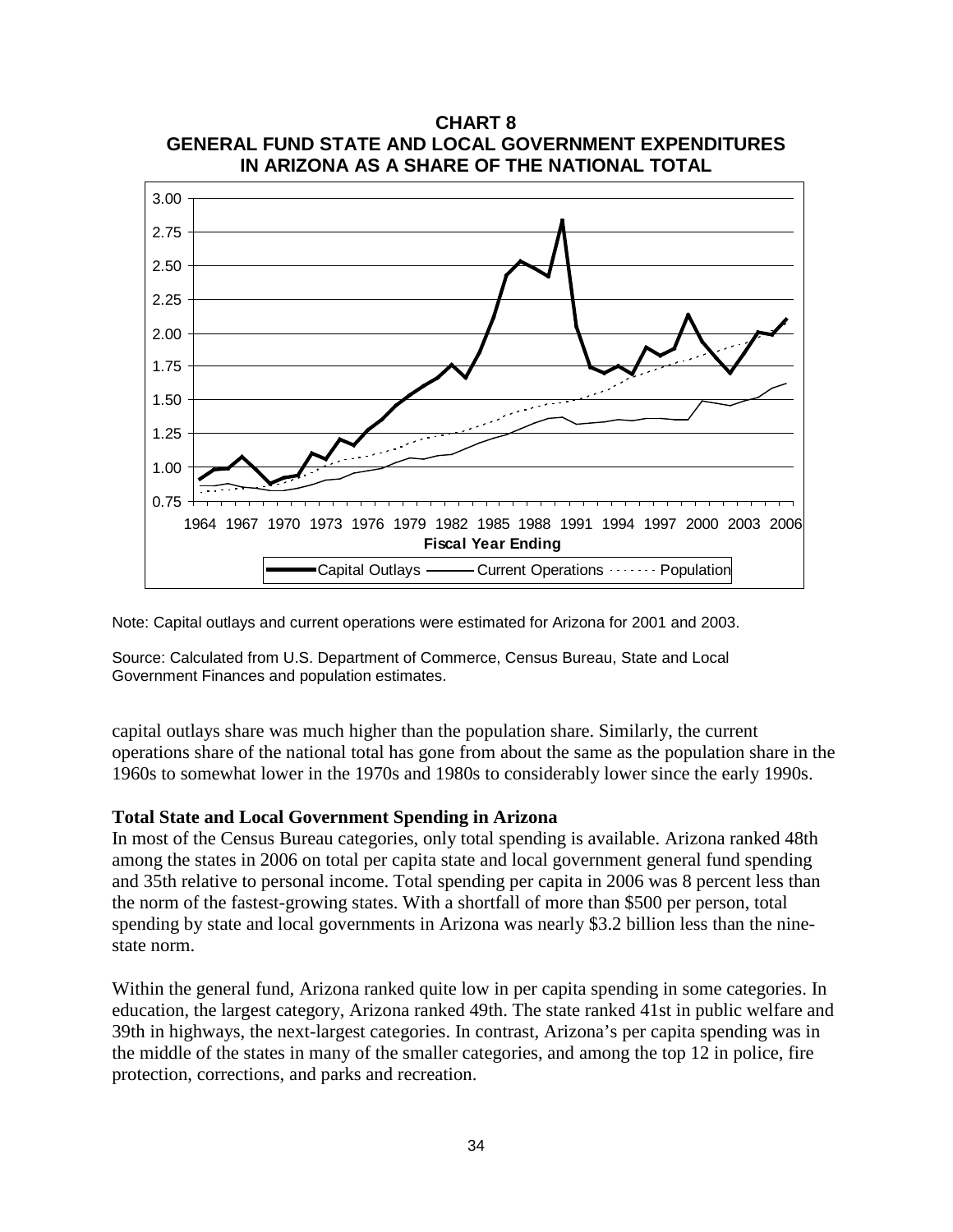The comparisons to the other nine fast-growth states are shown in Table 5, for both 2006 and 1992. Not only was Arizona's per capita spending in 2006 below the norm overall and in key categories such as education and highways, but the change in the comparison between 1992 and 2006 is striking. Arizona's per capita spending went from 2 percent above the norm in 1992 to 8 percent below in 2006.

On a per capita basis, the change in total spending in Arizona between 1992 and 2006 was less than the national average in most categories. Arizona ranked last on the change in education spending and had large relative declines in highways and interest on debt. In contrast, the change was greater than the national average in the fire protection, parks and recreation, and sewerage categories.

In the utility fund, Arizona's spending in 2006 ranked among the highest of the 50 states, sixth on a per capita basis and seventh relative to personal income. Within the utility fund, Arizona's per capita ranks in 2006 were fourth in electric supply, seventh in water supply, 13th in transit, and 27th in gas supply.

# **TABLE 5 PER CAPITA GENERAL FUND EXPENDITURES OF STATE AND LOCAL GOVERNMENTS IN ARIZONA RELATIVE TO THE NORM OF NINE FAST-GROWTH STATES**

|                           |       | 2006           |                   |              | 1992           |                   |
|---------------------------|-------|----------------|-------------------|--------------|----------------|-------------------|
| <b>Larger Expenditure</b> |       | <b>Capital</b> | <b>Current</b>    |              | <b>Capital</b> | <b>Current</b>    |
| <b>Categories</b>         | Total | <b>Outlays</b> | <b>Operations</b> | <b>Total</b> | <b>Outlays</b> | <b>Operations</b> |
| <b>TOTAL</b>              | $-8%$ | $-4%$          | -9%               | 2%           | 9%             | $1\%$             |
| K-12 Education            | $-17$ | -18            | $-17$             | $-5$         | 36             | -11               |
| <b>Higher Education</b>   | $-7$  | $-11$          | -7                | 22           | -8             | 26                |
| <b>Public Welfare</b>     | 3     |                |                   | 11           |                |                   |
| Hospitals                 | $-63$ | $-87$          | -61               | $-68$        |                |                   |
| Health                    | 22    |                |                   | 12           |                |                   |
| Highways                  | $-10$ | $-22$          | 10                | 14           | 27             | -4                |
| Air Transportation        | $-19$ |                |                   | $-11$        |                |                   |
| <b>Police Protection</b>  | 12    |                |                   | 23           |                |                   |
| <b>Fire Protection</b>    | 21    |                |                   | 1            |                |                   |
| Correction                | 13    | 27             | 12                | 7            |                |                   |
| <b>Natural Resources</b>  | -3    |                |                   | 29           |                |                   |
| Parks & Recreation        | 88    | 296            | $\overline{7}$    | $-10$        |                |                   |
| Housing & Community       | -31   |                |                   | -9           |                |                   |
| Development               |       |                |                   |              |                |                   |
| Sewerage                  | -4    | 30             | $-24$             | $-27$        | $-29$          | -26               |
| Solid Waste Management    | $-25$ | -26            | $-24$             | -37          |                |                   |
| Government Administration | 11    |                |                   | 29           |                |                   |
| Interest on Debt          | $-5$  |                |                   | 33           |                |                   |
| Other                     | -23   |                |                   | -1           |                |                   |

Note: A blank indicates that the data are not available.

Source: Calculated from U.S. Department of Commerce, Census Bureau.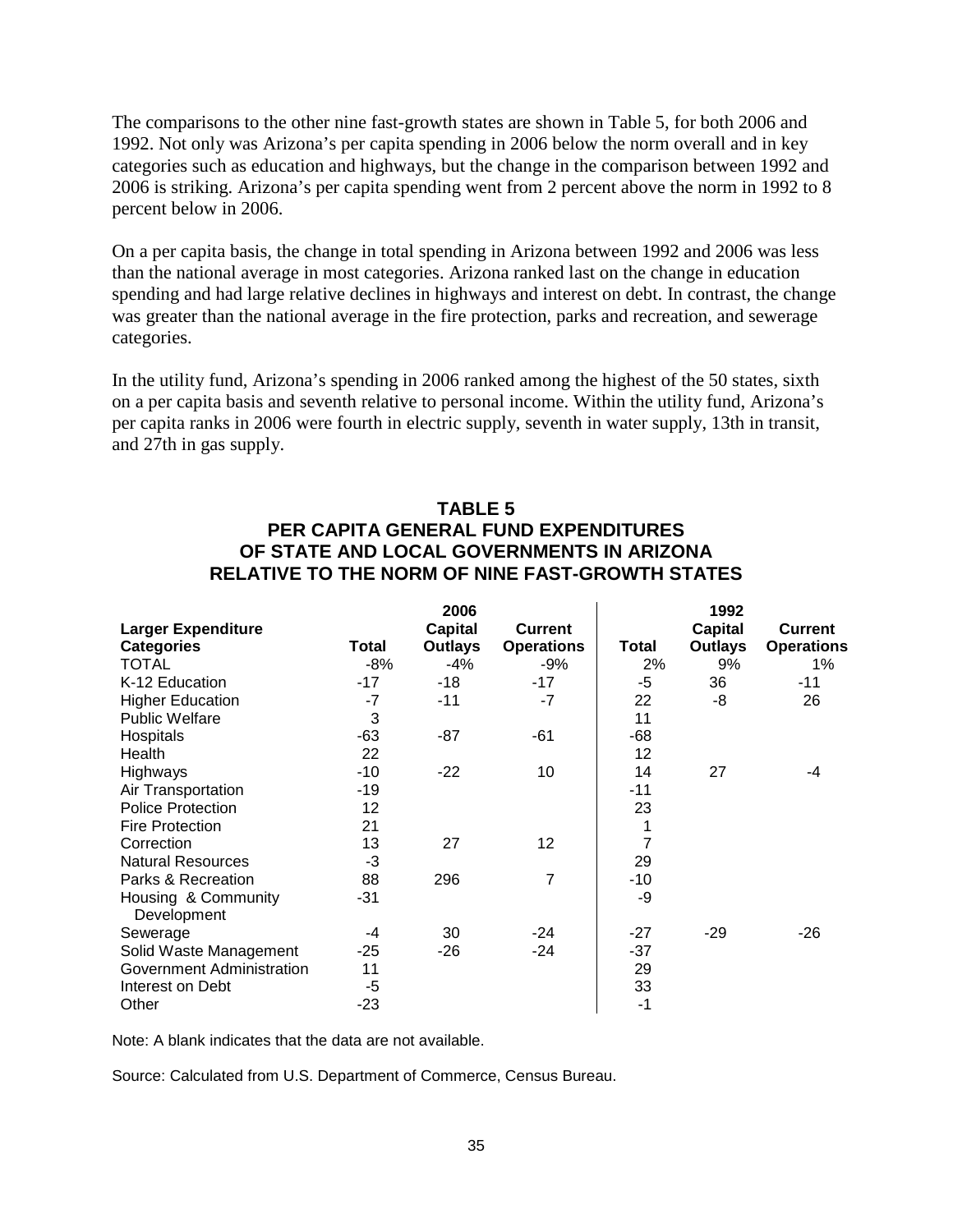The change in spending in the utility fund in Arizona between 1992 and 2006 ranked 19th among all states on a per capita basis, with the gain marginally less than the U.S. average. Relative to personal income, the Arizona change ranked 21st, with a marginal decline in Arizona and a small increase nationally. The detail on the utility fund is not available for 1992.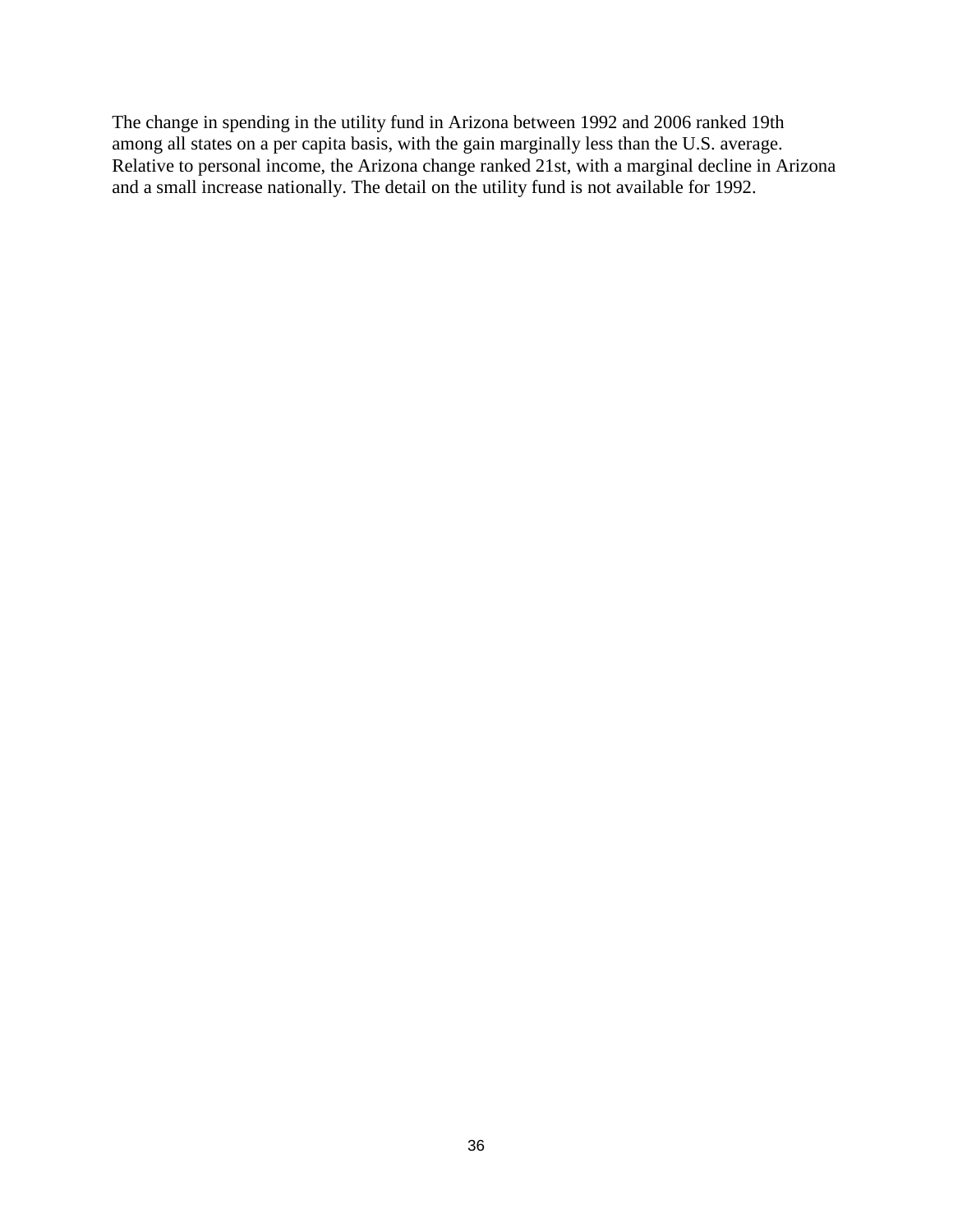# **INFRASTRUCTURE NEEDS AND PROJECTED COSTS IN ARIZONA THROUGH 2032**

Projecting infrastructure costs over the next 25 years is a highly challenging endeavor. Any type of long-term forecast involves a large number of assumptions and should be considered highly speculative. Thus, the cost figures presented in this section should be viewed only as indicative of Arizona's needs rather than as precise cost projections.

The projected population is the starting point for forecasting infrastructure costs in all categories. Additional data necessary to make projections vary by category of infrastructure. In some cases the desired data are not available. Thus, different methodologies were employed by category and the findings are not consistently comparable across categories.

Forecasts of the infrastructure needs of new residents and businesses represent only part of the total cost. Evaluating the adequacy of the existing infrastructure relative to the size of the population and determining the amount of existing infrastructure that needs to be repaired or replaced during the next 25 years are as challenging as estimating costs for future populations.

A number of basic questions had to be answered in order to make and present the infrastructure cost projections discussed in this section. Some of the questions involve conceptual issues, but others result from data limitations:

- Should total costs be presented, or only those costs unlikely to be covered by existing funding? For a complete picture of the costs of infrastructure, the total costs are presented in the detail for each of the eight infrastructure categories. Clearly, however, the primary purpose of this paper is to project likely future infrastructure costs for which existing funding is inadequate.
- Should the costs be limited to capital outlays, or should they include current operations? Where possible, total costs and capital outlays are identified separately. An adequate infrastructure involves more than just the physical infrastructure, but it is conceptually a challenge to determine which of the current operations costs to include. Practically, detailed data on the nature of the current operations expenses generally do not exist, and in some infrastructure subcategories only total expenses are available. As a result, the focus is a broad definition of infrastructure including current operations as well as capital outlays.
- Should a lump-sum cost figure be presented for the 25-year period, or should the projected costs be displayed annually? Total costs over the 25-year period, and the annual average of these totals, are presented. While an annual projection series clearly would be desirable, in most of the infrastructure categories not enough information existed to make an informed projection of annual costs. Thus, in most categories, the only factor affecting costs by year is projected population growth.
- Should the costs be presented in inflation-adjusted or unadjusted dollars? A case can be made for each. Because of uncertainties in the rate of inflation of infrastructure building in the future and because alternative scenarios based only on different inflation assumptions can be reflected using current dollars, the decision was made to emphasize unadjusted (current) dollars. The primary disadvantage of using unadjusted dollars is that the 25-year funding burden is overstated. Expenditures will be made throughout the 25-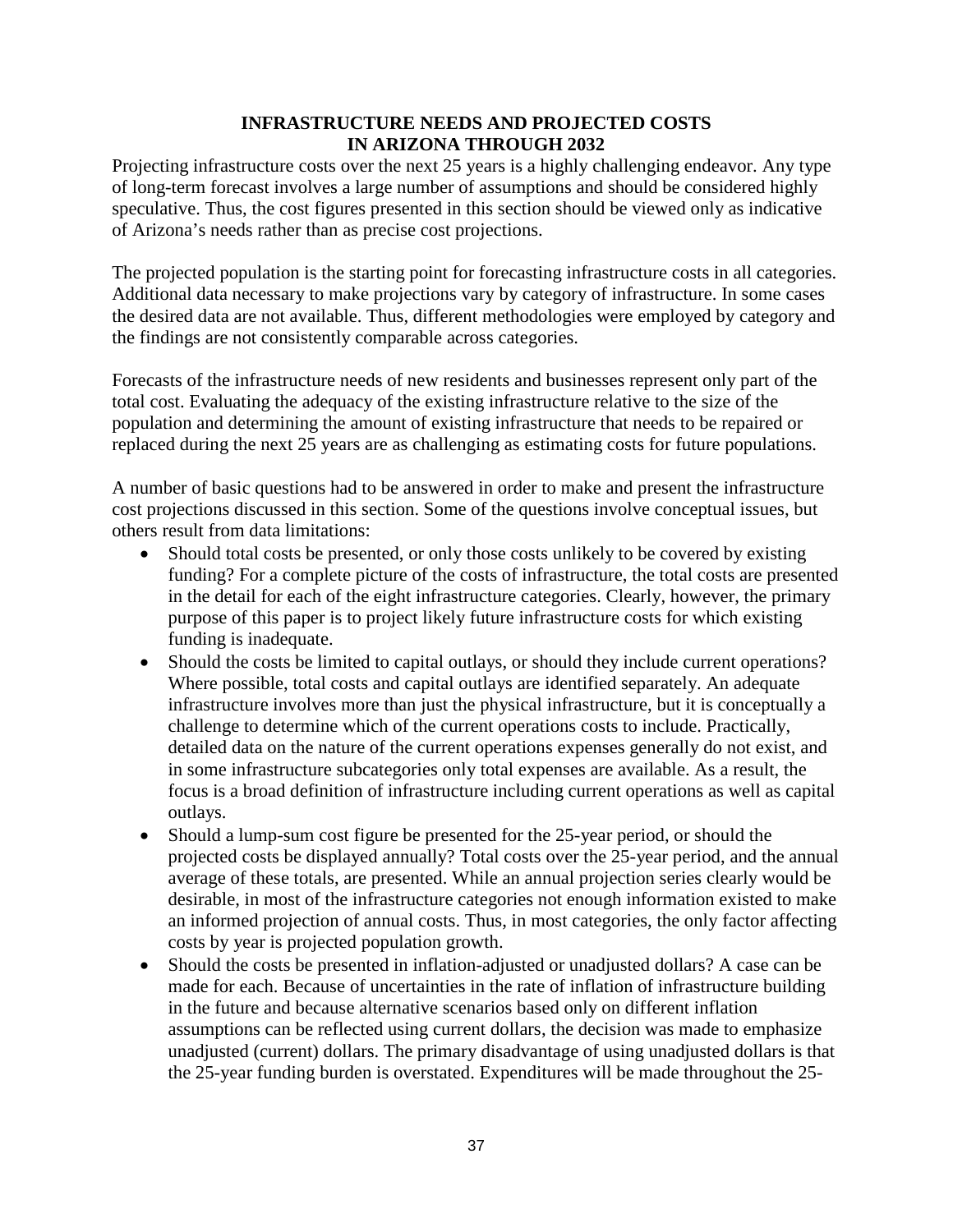year period, with the funds expended later in the period not being worth as much assuming that inflation continues. Inflation-adjusted costs are provided in Appendix II.

## **Methodology**

Four separate techniques were employed to make projections of infrastructure costs for this paper. In most of the infrastructure categories, however, only one of these methods could be employed because of data limitations.

1. A rough allocation of Arizona's share of projected national infrastructure costs presented by the American Society of Civil Engineers produced projections for the education, transportation and water categories. In addition, an annual total (excluding health care, public safety, and telecommunications) was projected for the next five years only. For more discussion, see the following subsection "A Crude Projection of Arizona's Costs."

2. The projections for the energy, telecommunications, transportation, and water infrastructures are taken from the detailed analyses in the Arizona Investment Council report. For more information, see *Infrastructure Needs and Funding Alternatives for Arizona: 2008- 2032*, available online at [www.arizonaic.org.](http://www.arizonaic.org/)

3. The hospital portion (public and private) of the health care category was projected using data from the American Hospital Association and the Arizona Hospital and Health Care Association. These data are discussed in the "Health Care" subsection.

4. The education, public safety, transportation, and "other" categories, as well as a portion of the health care category, largely consist of services provided by the public sector. Historical data from the Census Bureau government finance series and assumptions about future changes in historical patterns drove a set of simulations of revenues and expenditures. Projecting the costs in the public sector requires a host of assumptions.

State and local governments must balance their budgets annually. Thus, actual expenditures in the future will be constrained by revenues. The difference between the projected revenues and projected expenditures represents the funding gap (or surplus) that is the focus of this analysis. Any adjustments to revenues (for example, a tax cut) in the future will have a significant impact on the projected funding gap.

Most sources of revenue of state and local governments are not tied to a particular use. For example, expenditures for police protection are not drawn from a dedicated fund but instead are allocated from the general fund. Thus, it is not possible to determine a funding gap for each of the categories of public spending. Instead, a gap was determined for the public-sector categories as a whole, with two alternatives employed to provide a sense of the gap by category.

The starting point to projecting revenues and public-sector needs for an Arizona of 10 million people was to employ the historical trends. However, the tax decreases and subsequent declines in revenues that have occurred over the last 15 years have caused Arizona to lag comparison states after adjusting for population and economic growth. It is unreasonable to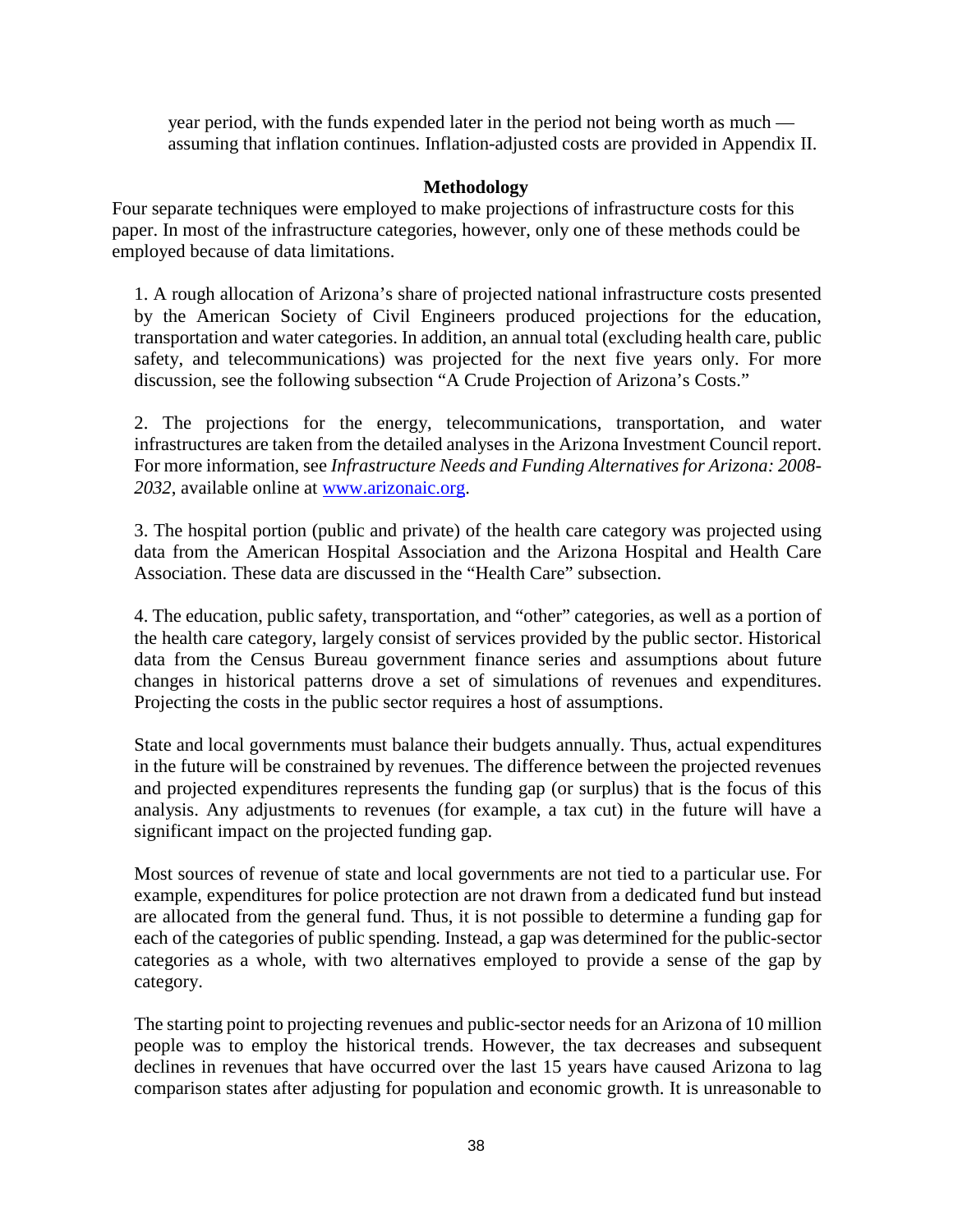assume that this pace of tax cuts will continue for the next 25 years. The simulations assume that current tax rates will be neither increased nor reduced over the coming 25-year period.

Separate assumptions were made for the first few years of the projection period to reflect the current economic downturn and its effect on revenues. The current revenue shortfall was translated into very slow growth (and in some cases declines) in revenue collections and public-sector service provision in the next few years.

In the years following 2010, revenue collections were simulated based on longer-run historical trends, inflation assumptions, and comparisons with the historical trajectories of the revenue collections in other fast-growing states (especially Georgia, North Carolina, and Washington — states expected to be fast growing and of a size comparable to that of Arizona in 2032). The revenue flow is strongly influenced by the projected rapid pace of population growth.

For the purpose of the simulations, expenditure needs after 2010 were based on historical trends, inflation assumptions, unusual cost pressures or demand pressures emanating from Arizona's growing and aging population, and comparisons of spending trajectories in other fast-growing states. The public-service expenditure simulation then is compared to the trajectories of other states out to 2032.

## **Summary of the Cost Projections**

The dollar figures discussed in this subsection are expressed as totals over the next 25 years unless otherwise noted and are for Arizona as a whole. They reflect a broad definition of the infrastructure that includes expenditures for current operations as well as capital outlays. All of the figures presented in this subsection are funding gaps — spending needs not met by current funding. (The later discussions of each infrastructure type include projections of both costs and gaps.)

Due to data limitations and inconsistencies, it is not possible to project a total funding gap inclusive of the private and public sectors. However, each of the alternative methods indicates that the gap will be billions of dollars per year. Spending on the infrastructure categories included in this report currently represent about 25 percent of Arizona's gross domestic product. This proportion may rise to around 30 percent over the next 25 years if infrastructure spending increases to meet the needs.

The focus of this subsection is funding gaps in state and local government finance. A significant shortfall of \$288 billion is expected in state and local government revenues relative to the projected needs. Because most government spending is made from revenues that are not specified for a particular purpose, such as the state income tax, it is not possible in most categories to determine a true gap. Two alternative ways of estimating the gap by category were considered.

The first approach distributes the overall percentage difference between projected public-sector revenues and expenditures to the education, health, public safety, transportation, and "other" categories. (The gap determined in the AIC project is used in the water infrastructure and is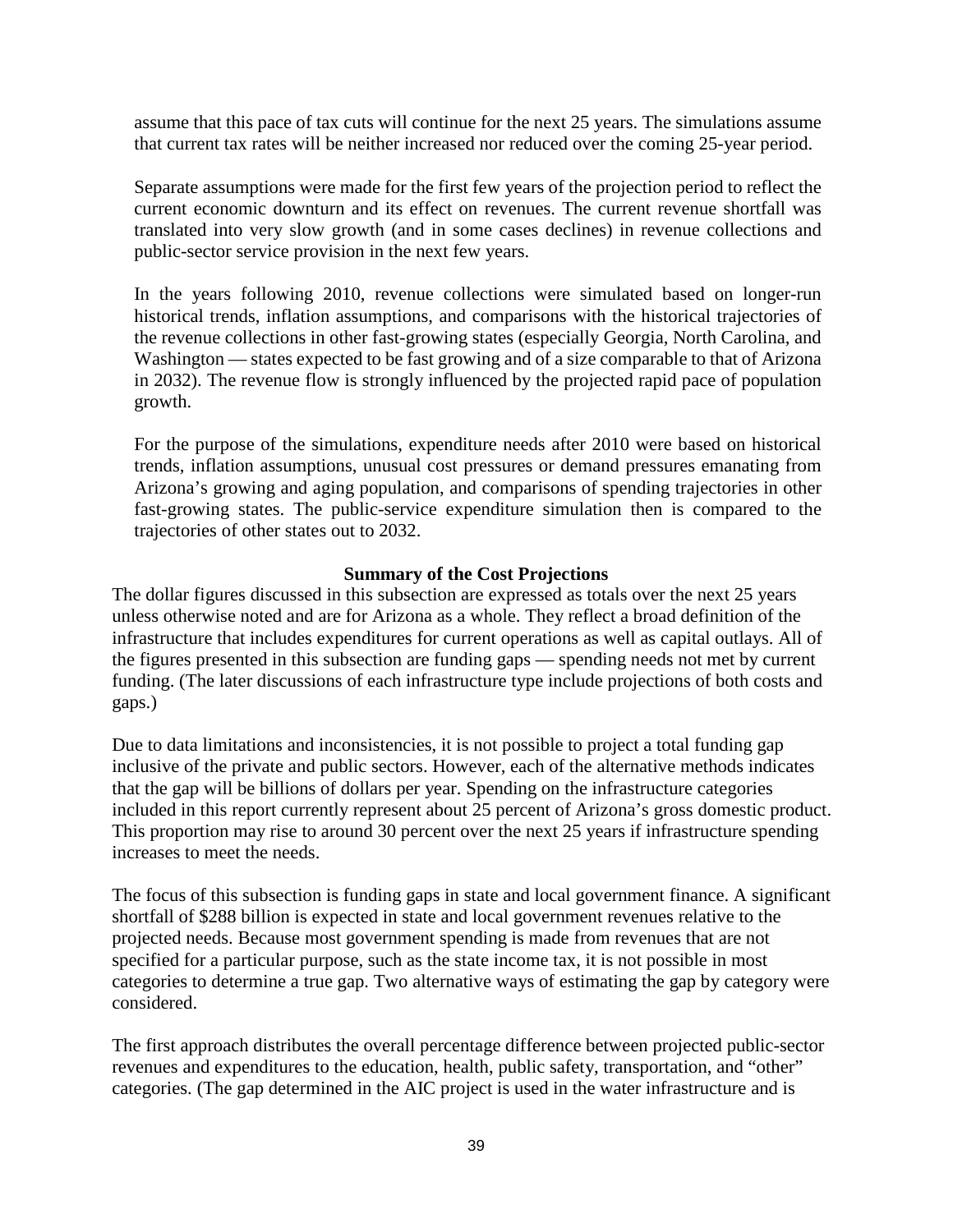included in the \$288 billion overall shortfall.) The problem with this approach is that the gap in the transportation category separately estimated in the AIC report is considerably higher than the figure obtained by simplistically distributing the percentage gap evenly to all categories.

The second approach considers that spending in most categories largely is mandated by federal laws or otherwise is viewed as being of high priority (such as public safety and the education of children). In this approach, revenues and expenditures are assumed to balance in the education, health, public safety, and "other" categories. The gap from the AIC study is used for water. The rest of the gap is assumed to be in the transportation category, with alternative projections of the deficit compared.

**Total**. The gap between state and local government revenues and spending needs over the next 25 years is projected to be \$288 billion. (This figure excludes the telecommunications infrastructure in which the public-sector costs are uncertain, though unlikely to amount to more than a few billion dollars.) The average cost per year is \$11.5 billion.

In order to provide perspective on the magnitude of this projected funding gap, the annual average deficit over the next 25 years was divided by the annual average Arizona population over the 25 years of 8.72 million. The shortfall is \$1,323 per person per year. If per capita spending in 2006 had been \$1,323 higher, Arizona's per capita rank among the states would have risen from 48th to 18th, but Arizona's per capita total of \$7,121 would have been barely higher than the national average. For comparison, in 1992, Arizona's per capita expenditures ranked 30th at 9 percent less than the national average.

In reality, this \$1,323 per capita increase overstates the annual revenue shortfall of meeting the spending needs. Some of the infrastructure spending will use long-term debt, postponing the incidence of the full costs. The use of long-term debt will maintain intergenerational taxpayer equity by matching the costs and benefits of infrastructure over its useful life.

**Education**. Based on the fourth method described in the methodology subsection, total publicsector education costs are projected to be \$873 billion, of which \$122 billion are expected to be capital outlays. State and local governments are responsible for nearly all of the public-sector funding for education.

Distributing the total public-sector shortfall of \$288 billion across the infrastructure categories, the unfunded capital costs for education would total \$10.5 billion — essentially equal to the projection of \$10 billion derived from the allocation of projected national needs to Arizona (the first method). The unfunded current operations figure would be \$64.5 billion.

**Energy**. Based on the AIC report, unfunded needs are \$109 billion. These should be recovered through higher prices, with no cost to the public sector. The public sector is affected, however, in that the Arizona Corporation Commission may need to modify its process of granting or denying utility rate adjustments.

**Health Care**. Tremendous increases in health care costs are likely over the next 25 years. Based on the third method, capital outlays for hospitals might total \$48 billion to \$64 billion and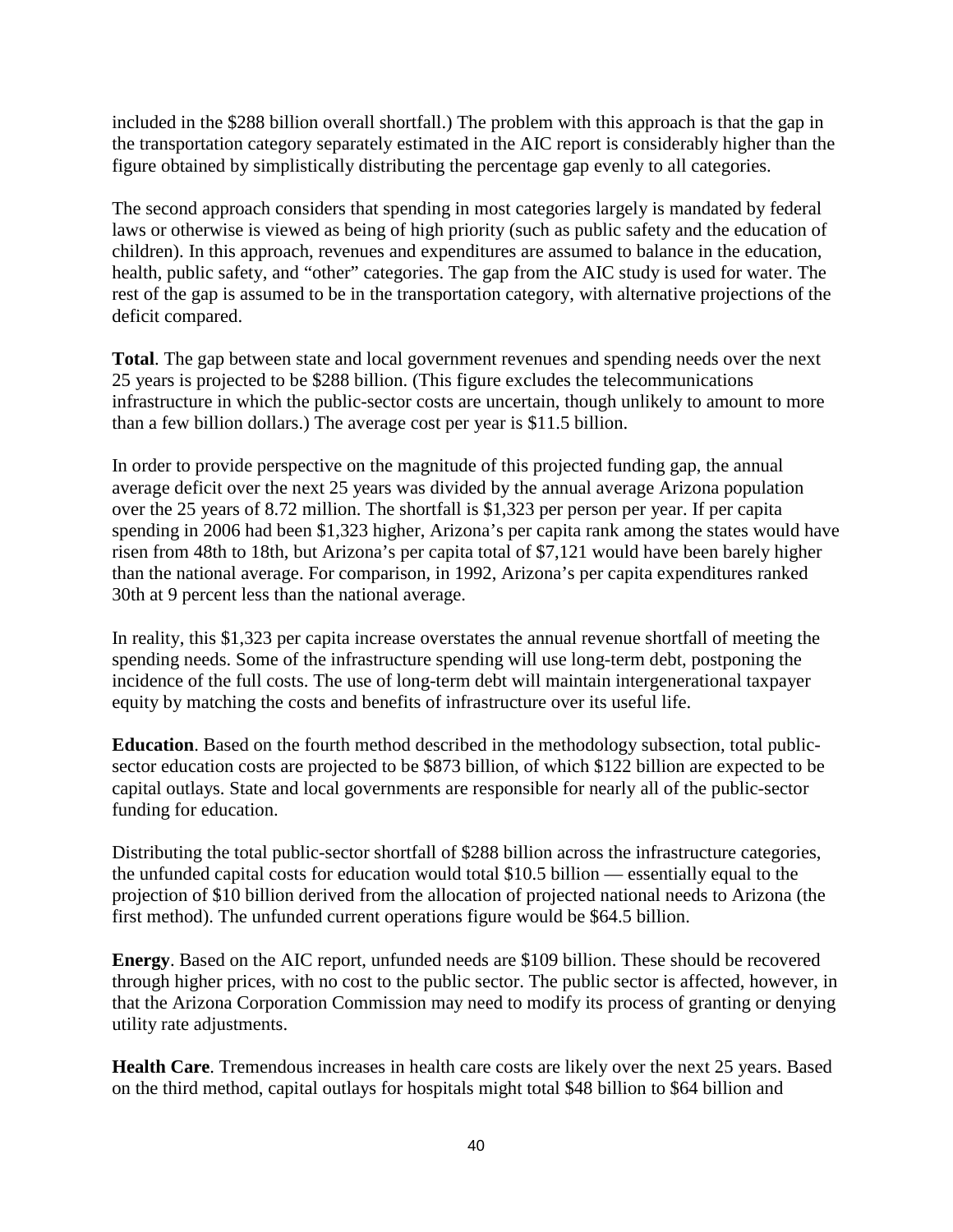current operations expenses might rise \$755 billion to \$862 billion. The total hospital costs of \$803 billion to \$926 billion represent only a portion of the health care needs since they do not include private-sector expenses of providing services delivered outside of a hospital or nursing home facility.

About \$99 billion to \$113 billion of the total hospital costs are estimated to be public-sector responsibilities. Other public health costs, based on the fourth method, are projected to be \$169 billion, for a total public cost of \$268 billion to \$282 billion. (The higher projection was used to calculate the \$288 billion overall public-sector shortfall.) The federal government is likely to fund an unknown but fairly large share of these costs. Distributing the total public-sector shortfall across the infrastructure categories, the unfunded costs for health care would be \$23 billion to \$24 billion.

**Public Safety**. Based on the fourth methodology, public-sector public safety costs are projected to total \$296 billion, the vast bulk of which are current operations. The federal government is likely to fund an unknown but relatively small share of these costs. Distributing the total publicsector shortfall across the infrastructure categories, the unfunded costs for public safety would be \$1 billion in capital outlays and \$25 billion in current operations.

**Telecommunications**. The AIC report indicates that a total of \$1 billion to \$2 billion is needed to provide universal access to broadband. If universal access is judged to be desirable, state and local governments will probably need to enter into public-private partnerships and may need to fund most of this cost. An additional \$23 billion needed to improve service also will likely require a public-private partnership, but most of the costs probably would be recouped over time from customers.

**Transportation**. The allocation of projected national transportation needs to Arizona (the first method) results in a capital outlay figure of approximately \$117 billion, including payments by the private sector and the federal government. The state and local government share might be \$51 billion in currently unfunded capital outlays. Total costs (including current operations) extrapolate to \$92 billion.

According to the AIC report (the second method), very significant transportation needs are present, much higher than derived from the first method, amounting to between \$253 billion and \$311 billion in capital outlays alone. This range includes costs that will be paid by the private sector and the federal government. The state and local government share might be between \$122 billion and \$151 billion in currently unfunded capital outlays. Most of these needs are in the road and highway component.

In 2006, capital costs nationally were 56 percent of total state and local government spending in the highway category. The Arizona share was nearly identical. Assuming this share holds in the future, then total transportation costs — including operations as well as capital outlays — of state and local governments in Arizona would be between \$218 billion and \$270 billion.

Based on the fourth method, public-sector costs — including capital outlays and current operations — could be \$482 billion. Applying the same assumption about the share of the public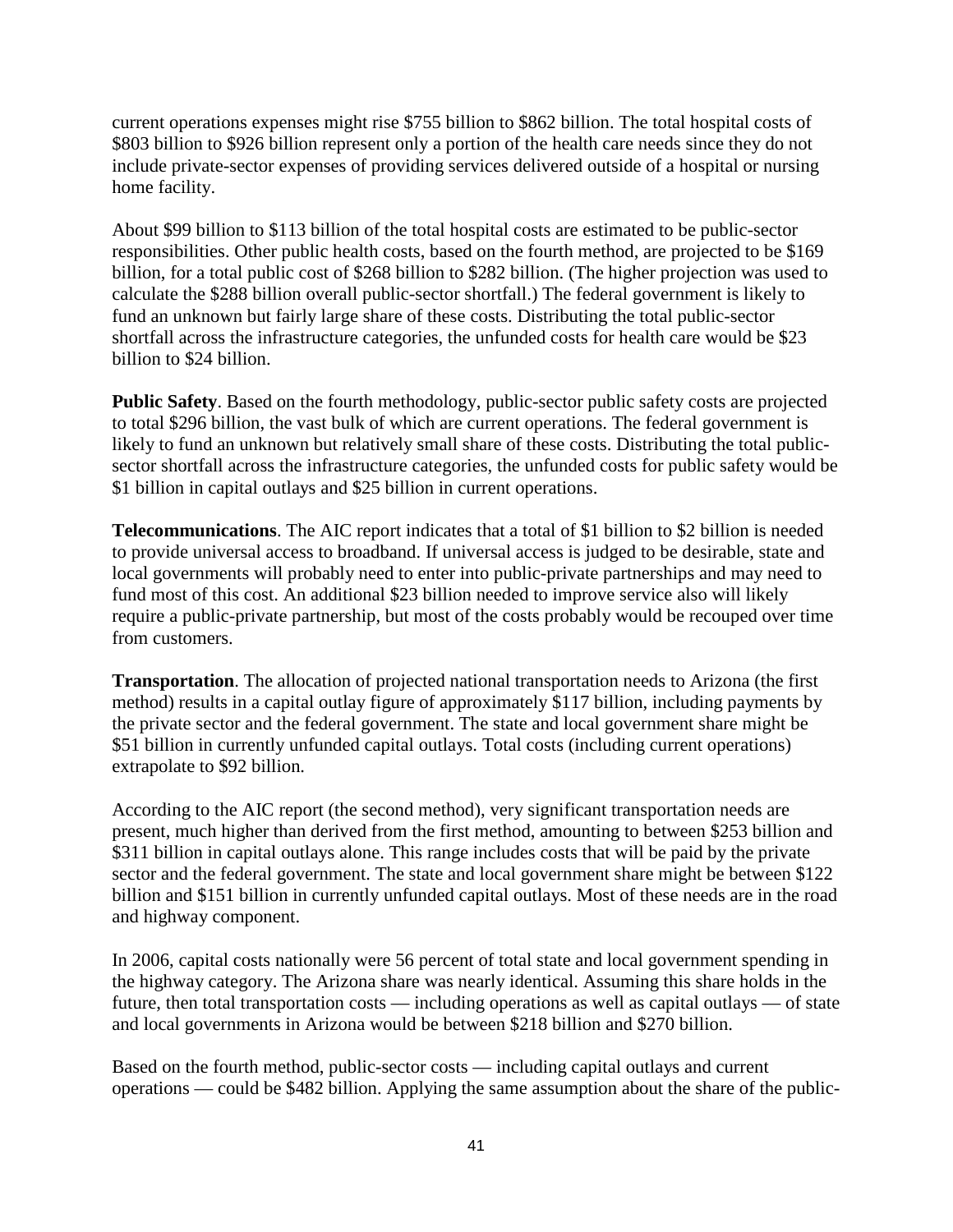sector total covered by the federal government as in the other methods, the state and local government share would be approximately \$261 billion. Dedicated state and local government funding for transportation is projected to amount to only \$111 billion, leaving a shortfall of \$150 billion.

The three methods appear to provide considerably different projections of the transportation needs. The projection from the allocation of national costs is lowest at \$92 billion in unfunded state and local government needs. This projection likely understates the needs because the methodology did not account for Arizona currently being behind in its provision of the transportation infrastructure. In addition, the simplistic nature of this methodology leaves a wide margin of error.

The difference between the AIC-based projection of \$218 billion to \$270 billion in state and local government needs and the \$150 billion based on the fourth method is a result of the AIC's figure being primarily an assessment of need. If \$111 billion in projected transportation revenue had not been subtracted in the fourth method, its projected deficit of \$261 billion would have been within the AIC-based range.

**Water**. The unfunded portion of the water costs will be \$30 billion, according to the AIC report. This funding gap is less than that derived from the allocation of projected national needs to Arizona (the first methodology) of \$42 billion. State and local governments likely will need to provide the bulk of the AIC-calculated shortfall, perhaps \$24 billion.

**Other**. Based on the fourth methodology, other public-sector costs are projected to total \$978 billion, the vast bulk of which are current operations. The federal government is likely to fund an unknown but relatively small share of these costs. Distributing the total public-sector shortfall across the infrastructure categories, the unfunded costs would be \$2 billion in capital outlays and \$82 billion in current operations.

## **A Crude Projection of Arizona's Costs**

The first method of projecting infrastructure costs in Arizona is to allocate projected national infrastructure costs to Arizona, using the ASCE's projections of national infrastructure needs. The ASCE provides an overall projection of infrastructure needs over a five-year period, and separately identifies detailed costs in some of the infrastructure categories.

The ASCE estimates that \$1.6 trillion needs to be spent nationally over five years (\$320 billion per year), by the public and private sectors combined, "to remedy America's current and looming problems." This estimate does not include security needs, due to a lack of information. Further, the ASCE does not address the telecommunications or health care infrastructures.

If Arizona's share of the national infrastructure needs is proportionate to its projected population share (currently, 2.1 percent of the nation's population lives in Arizona), then Arizona's costs (public and private sectors combined) would be \$7 billion per year. This figure is in addition to current infrastructure spending and it does not include infrastructure costs to serve a growing Arizona population.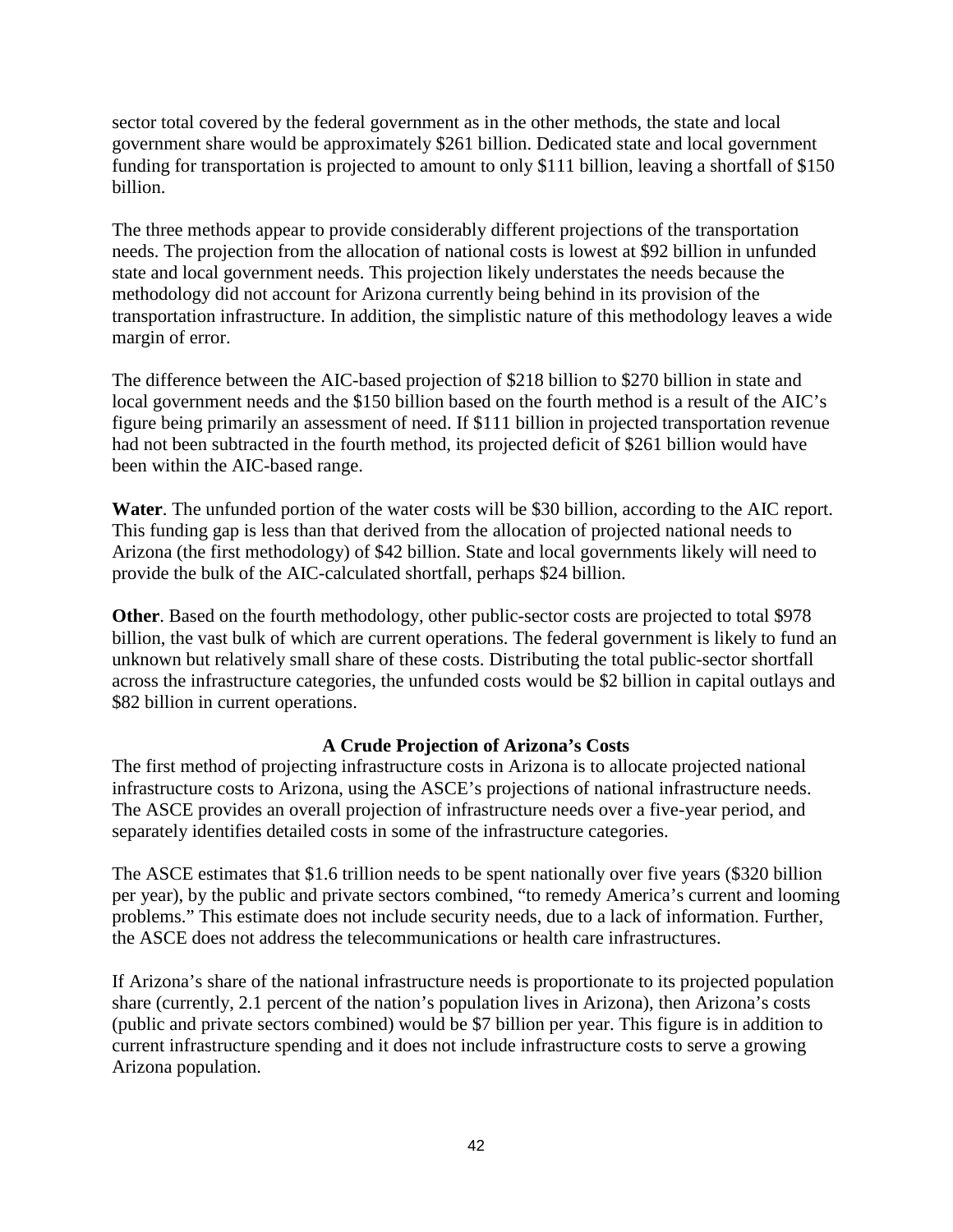The ASCE provides no indication of how the \$1.6 trillion figure was derived, or of the costs per category. However, the \$7 billion per year projection for Arizona is *less* than the projection made just for the education, transportation, and water categories using the more detailed ASCE data.

Cost figures by infrastructure category and subcategory were gathered from a variety of sources by the ASCE. However, such data are not available for each of the 15 categories. The cost estimates largely are confined to the education, transportation, and water infrastructures. Further, the category and subcategory figures examined by the ASCE are not defined consistently either in terms of content or time period. For example, some projected costs were calculated over a five-year time period, some over 20 years, some on a per-year basis, and some do not have a time frame attached.

For this analysis, all of the figures were adjusted to be on a per-year basis over a 20-year period. (Once the costs were adjusted to a standard 20-year period, they were put on an annual basis and assumed to continue for another five years to be consistent with the 25-year horizon of this paper.) When possible, the figures were adjusted for current levels of spending to represent the gap in funding that needs to be filled (though it is not clear if each of the categorical cost figures truly represent net additional costs needed). Since the cost projections from the various sources were produced at different times, the projections were adjusted to be in consistent 2008 dollars. The result is a national need of roughly \$182 billion to \$192 billion per year for the next 20 years — only for the education, transportation, and water infrastructures.

Arizona's share of the national costs can be allocated based on either of two techniques: (1) the state's share of the national population, by year, or (2) the state's share of the projected national population *change* over the next 20 years. The first technique is appropriate to allocate renovation costs and other needs to serve the existing population. The second technique is appropriate to allocate the costs related to population growth. Thus, the former understates the needs in Arizona while the latter overstates the needs. A simple average of the figures derived from the two techniques therefore was used.

Using the first technique, the state's share of the nation's annual infrastructure costs would be about \$4.5 billion per year. In the second technique, the state's share would be about \$10.7 billion per year. The average of the two figures is about \$7.6 billion per year. This represents the assumed costs in Arizona of renovating, improving, and expanding the state's education, transportation, and water infrastructures.

Using national data from the Congressional Budget Office, it is possible to estimate the state and local government share of this capital spending. The result is an allocation of the national infrastructure costs to Arizona state and local governments of \$4.2 billion per year: \$2.1 billion for transportation, \$1.7 billion for water, and \$0.4 billion for education. Over 25 years, this would amount to \$52.5 billion for transportation, \$42.5 billion for water, and \$10 billion for education.

#### **Education**

This discussion of education is limited to public education, which consists of four components: (1) elementary and secondary education, (2) higher education, (3) "other" education (such as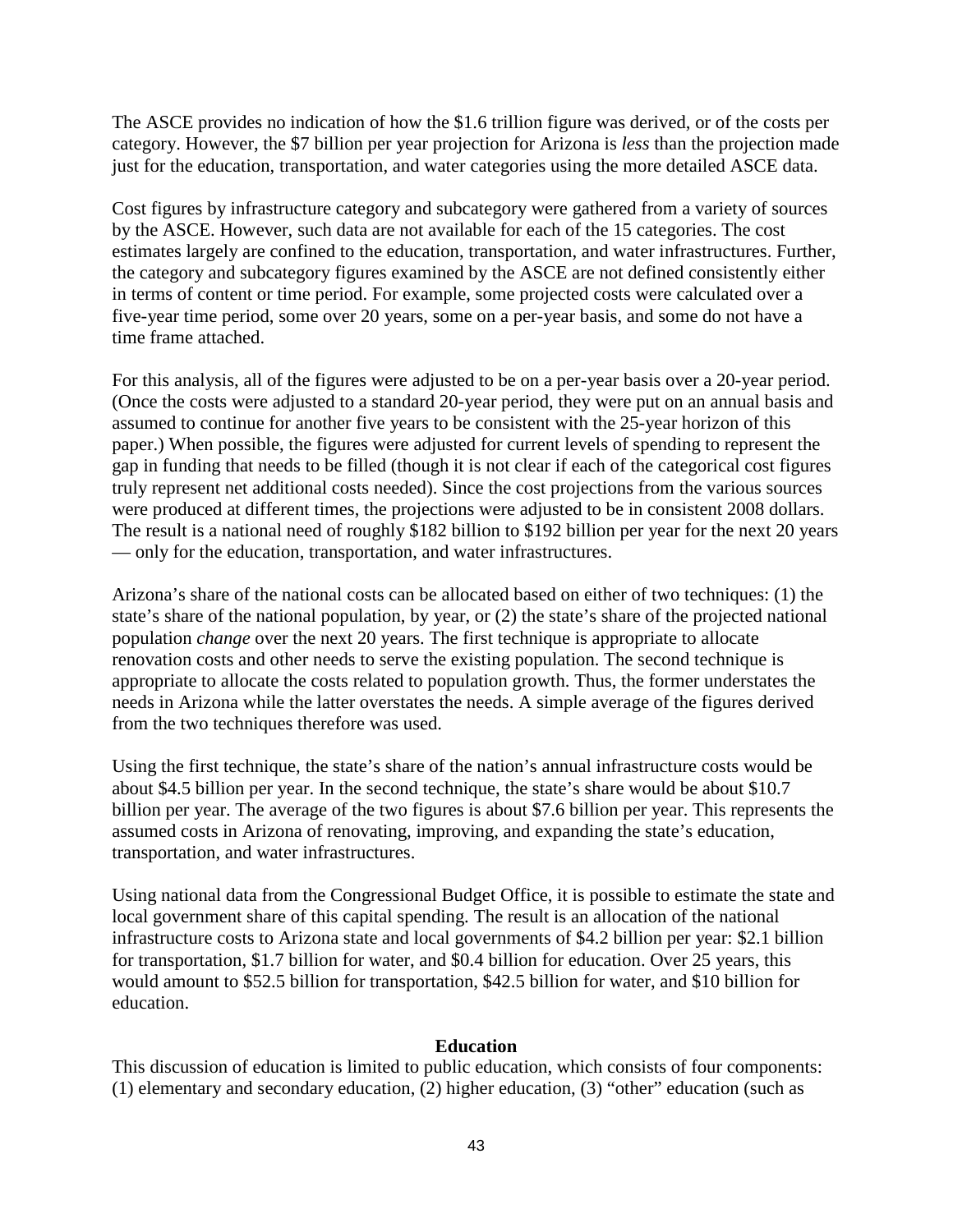schools for the deaf and blind), and (4) libraries. The growth of Arizona's population over the next 25 years will create a significant demand for expansion of educational services.

The cost of education services, including capital outlays and current operations, is projected to be \$873 billion over the next 25 years in Arizona, of which \$122 billion is projected to be capital outlays. Nearly all of this expense will be paid by state and local governments.

## **Discussion**

Providing education services, especially K-12 (elementary and secondary) education, historically has primarily been the responsibility of state and local governments in the United States, though the private sector always has played a role. In the last century, most of the new investments in higher education have been undertaken by the public sector. The vast majority of Arizona students pursue their education at a public-sector institution. The projections assume a continuation of current trends of public versus private provision of education. Obviously, if a shift to privately provided education were to occur, the projected public costs would be less, but private costs more or less would offset.

Constitutional provisions in Arizona mandate that instruction at the state's public institutions be provided "as nearly free as possible" while the state has the responsibility to provide for the "maintenance and improvement" of these institutions. Funding for education comes from property taxes collected at the local level and state general fund monies. Universities and community colleges also rely on tuition and fees, philanthropic donations, and sponsored research.

One-third of all state and local government expenditures in Arizona in 2006 were for education. Education's share of capital outlays was 29 percent. Elementary and secondary education accounted for nearly two-thirds of the education total, with higher education accounting for most of the rest.

Public spending on education services in Arizona rank among the lowest in the nation on a per capita or per student basis. The state fell further behind the norms during the last 15 years on both capital outlays and current operations.

Yet the acquisition of knowledge and skills will be one of the most important factors for attaining economic prosperity in the 21st century. Without a quality education infrastructure in Arizona, the standard of living of Arizona residents may lag behind national and international standards.

## **Costs of Providing Education Through 2032**

Education expenses in Arizona likely will increase slightly more than the pace of real economic growth over the next 25 years. Enrollments rising slightly faster than population growth, competitive pressures resulting in increasing costs, as in higher salaries for quality teachers, and "catching up" from the state's low rate of investment in education (on a per capita or per student basis) all will add to future costs.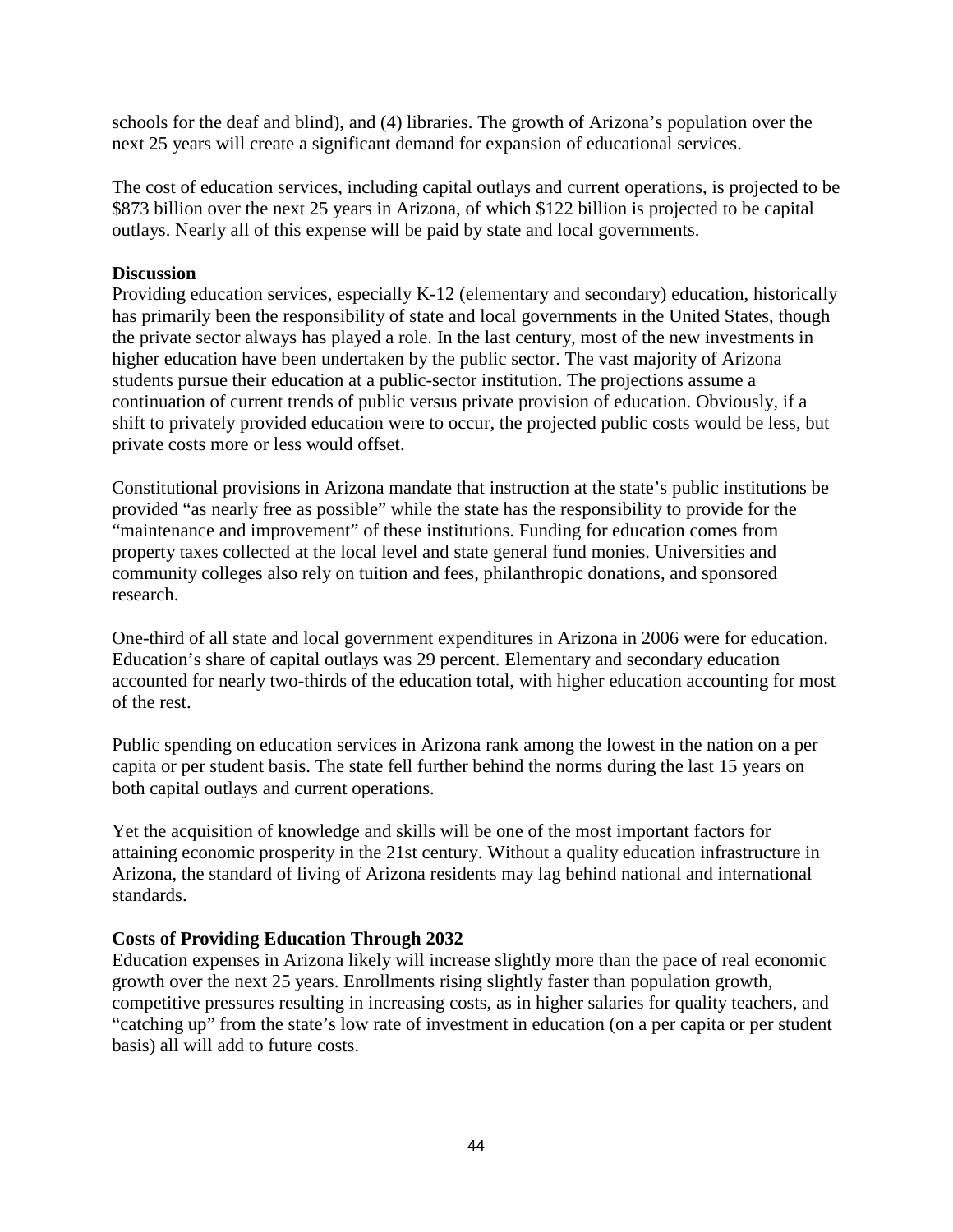Infrastructure costs over the next 25 years have been projected for each of the components of education, as seen in Table 6. Capital costs assume the provision of a high-quality education infrastructure through the construction of new facilities as well as renovations and expansions of existing facilities. Projections of current operations expenses — the personnel, maintenance, and operations expenditures required to deliver education services — also are included, though data are not available to divide the overall library cost into capital outlays and current operations.

In the primary and secondary schools component, real per capita growth in expenditures was limited over the last 15 years and considerably less than the national average. This put per capita spending even further below the national average. The student population in Arizona in coming years is expected to rise slightly faster than the rate of overall population growth. Capital costs are projected to be \$85 billion over the next 25 years, with current operations expenses of \$449 billion.

In the higher education component, Arizona's per capita expenditures also are less than the national average and the comparison states. Real per capita expenditures for higher education rose modestly in Arizona in the last 15 years at less than half the national average rate. This small rise occurred despite the Higher Education Price Index advancing more than the overall inflation rate. University enrollment in Arizona in coming years is predicted to grow at an annual rate approximately one percentage point faster than the rate of population growth, due in part to the relatively large size of the generation reaching college age.

As a result of the higher cost increases, rising enrollment, and need for construction, real per capita spending on higher education is expected to exceed the rate of growth in the real per capita economy over the next 25 years, though the differential should narrow over time. Existing plans for construction projects at the universities of around \$7.5 billion in constant dollars through 2020 are incorporated into the nearly \$37 billion projection of capital outlays over the next 25 years. Current operations spending is projected to be \$255 billion.

"Other" education includes expenditures for vocational training programs and facilities for the blind and handicapped. While growth in real per capita expenditures over the last 15 years was equal to the national average, the level of per capita spending in 2006 was considerably less than in all of the comparison areas. The projections assume that spending growth will match the pace

# **TABLE 6 PROJECTED PUBLIC EDUCATION INFRASTRUCTURE COSTS IN ARIZONA THROUGH 2032 IN BILLIONS**

|                            | K-12   | Hiaher | Other | Subtotal | Libraries | Total |
|----------------------------|--------|--------|-------|----------|-----------|-------|
| <b>Total Capital Costs</b> | \$84.7 | \$36.7 | \$0.7 | \$122.1  | Sna       | Sna   |
| <b>Total Ongoing Costs</b> | 449.3  | 254.8  | 35.2  | 739.3    | na        | na    |
| <b>Total of All Costs</b>  | 534.0  | 291.5  | 35.9  | 861.4    | 11.2      | 872.5 |

#### na: not available

Source: Projected by authors using State and Local Government Finance data of the U.S. Department of Commerce, Census Bureau.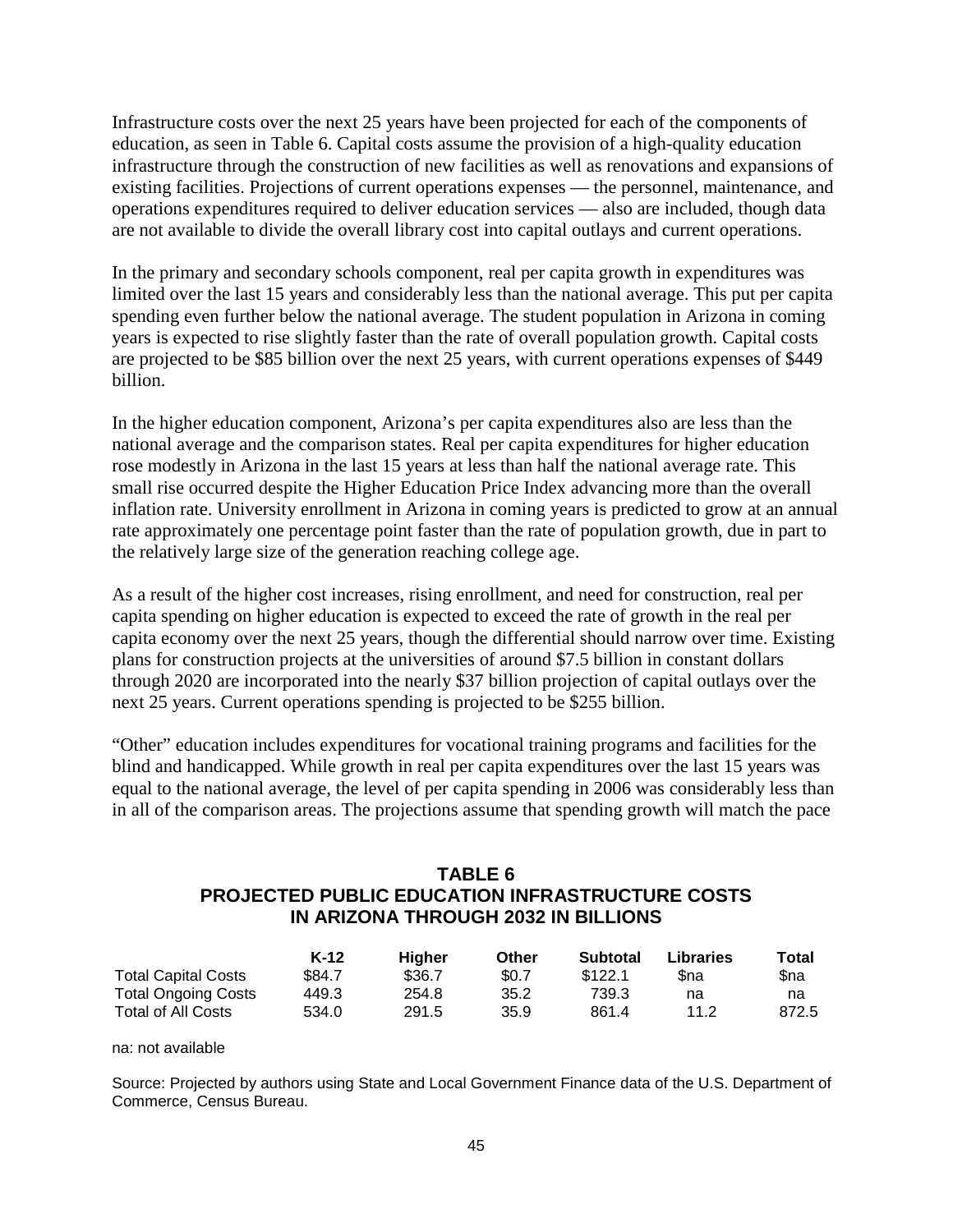of real per capita economic gains. Capital costs over the next 25 years are projected to be less than \$1 billion, with current operations costs projected at \$35 billion.

Library spending also was well below the comparison areas on a per capita basis in 2006, after declining slightly between 1992 and 2006 on a real per capita basis, compared to an increase nationally. Total costs over the next 25 years are projected to be \$11 billion.

The overall cost of education services is projected to be \$873 billion in Arizona over the next 25 years. Approximately \$122 billion (14 percent) of this expense is projected to be capital outlays.

### **Energy**

The energy infrastructure consists of two components: (1) electricity, including generation, transmission, and distribution, and (2) natural gas, petroleum, and other fuels. The latter component includes refineries, transmission, distribution, and storage, with pipelines a notable feature.

Investments in each component will be necessary over the next 25 years to keep pace with the rapid growth in the Arizona population. In addition, the costs of providing energy will be higher than in the past.

In the next 25 years, the energy sector will likely encounter the need for substantial spending for new infrastructure and related costs given the recent and projected increases in costs and demand for electricity. Assuming no increase in existing electricity prices, the projected funding shortfall — including capital outlays and operations — in the electricity component in Arizona is likely to be around \$109 billion over the next 25 years.

Given the private-sector nature of the energy sector, this gap will have to be covered by increases in retail prices. Thus, in coming years frequent requests to adjust retail rates are likely to come before the Arizona Corporation Commission, which regulates the energy sector. Customers, regulators, and politicians will need to adapt to a new environment of rising electricity prices.

## **Discussion**

In the last 10 years alone, electricity demand has increased about 41 percent in Arizona. Most of this increase resulted from the growing population, but per person consumption also rose. While significant gains in appliance efficiencies were realized over this time period, these efficiency gains were more than offset by increased per person usage associated with larger average home size; the increasing popularity of computers, digital TVs, and other information technology devices; and the substitution of electricity for natural gas in new homes.

The state managed through this period of rapid growth by building a large number of natural gasfired plants — enough to quadruple gas-fired capacity in the state. Relatively low natural gas prices during the late 1980s and 1990s drove the surge in natural-gas plant construction. However, natural gas has become much more expensive since 1999, with prices since 2006 about 2.5 times as high as during the 1987-99 period. This sharp rise in price is not expected to be reversed. Instead, natural gas prices are forecast to rise slightly more than overall inflation through 2030.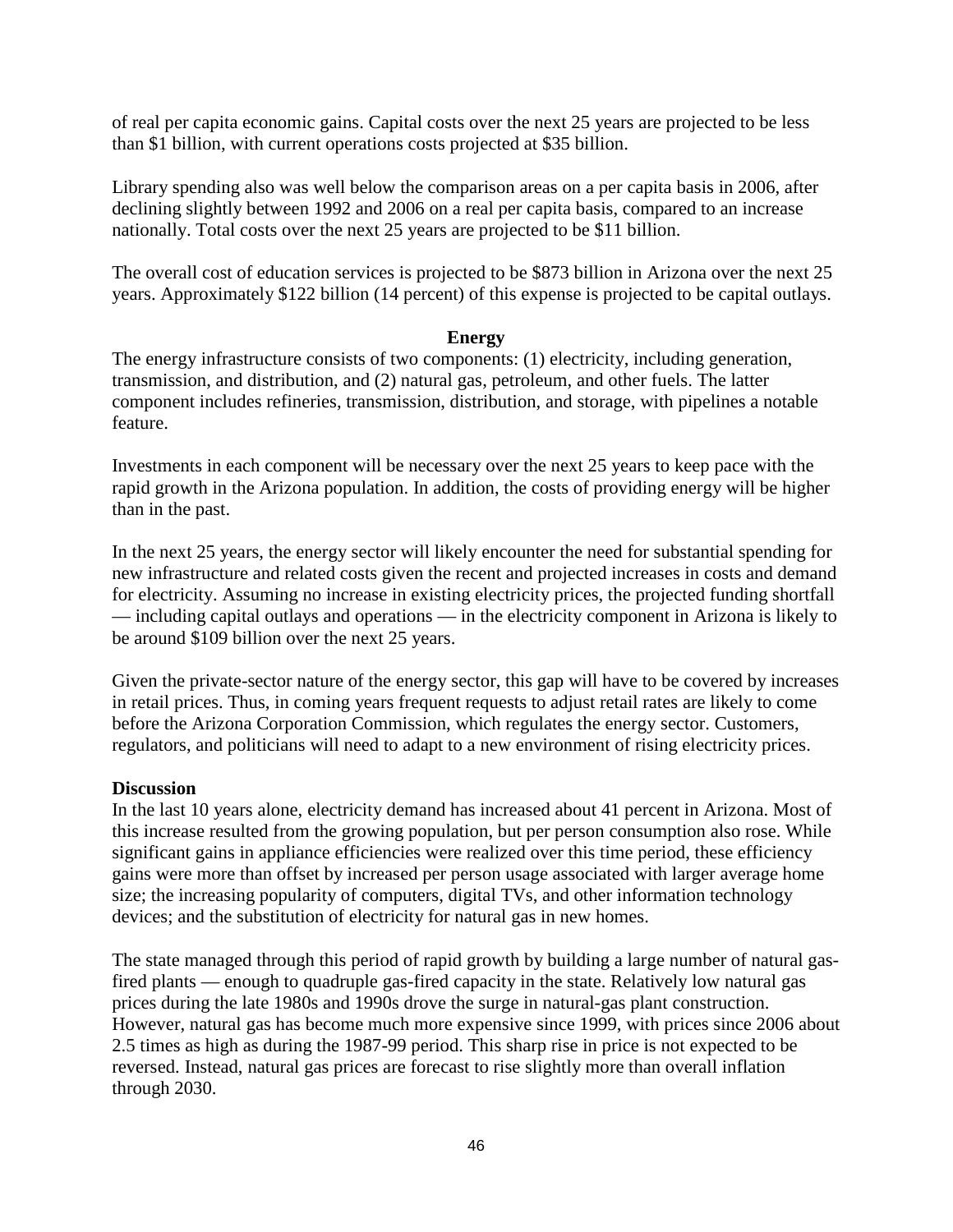Thus, while the capital costs of building a natural gas-powered electricity plant are still projected to be the lowest-cost alternative over the next 25 years, the total cost of gas-fired generation may not be the lowest-cost method of producing electricity.

In addition, as environmental concerns escalate and a collective willingness to take action to reduce carbon emissions emerges, natural gas (and coal) generation are likely to be discouraged (without major technological breakthroughs). Thus, a relative reliance on natural gas-fired plants may not be the best strategy for meeting the challenge of future growth.

Over the next 25 years, electricity demand from the rising population and from continued increases in per capita consumption is likely to increase about 85 percent. Demand for natural gas is projected to nearly double over the forecast period, as will demand for petroleum products, requiring a 33 percent increase in product fuel delivery capacity and storage.

If coal or nuclear generation methods are to be preferred to natural gas — for financial, economic, or environmental reasons — the decision must be made within the next few years if the plants are going to be ready to meet the needs of Arizonans a decade from now. The length of time needed to plan and build a coal or nuclear power plant is eight years or more.

Future needs for natural gas are in part dependent on the source of electricity generation in the future. Arizona currently has no storage facility for natural gas, a limited number of pipelines, and no refineries. In order for Arizona to have a secured supply in the future, it has been assumed in the cost projections that additional pipelines, refineries, and storage facilities will be built in the state during the next 25 years.

Existing energy sources will not be able to provide power to the state's growing population. Therefore, Arizona faces important and difficult decisions about how to meet rapidly growing demands for energy.

# **Costs of Providing Energy Through 2032**

Electricity prices fell substantially after the early 1980s on an inflation-adjusted basis, driven down by declining fuel prices, falling long-term interest rates, and one-time benefits of overinvestment in generation during a flurry of construction of new power plants several years ago. (Wholesale power plants initially were overbuilt, and the excess energy was sold inexpensively to Arizona power suppliers.) In recent years, however, natural gas, petroleum, and other fuel prices have risen significantly, bringing the era of declining electricity prices to an end.

The cost of building new energy infrastructure has risen rapidly in recent years: from 2000 through 2006, nonresidential construction costs rose 56 percent — more than 2.5 times the overall inflation rate. Much above-average inflation in material prices and construction costs has been pushing up costs in all capital-intensive industries, including energy.

Electricity generation is likely to become even more capital intensive than it is now, given that capital costs per unit of power generated are higher for coal and nuclear power than for natural gas generation. In addition, a new mandate from the Arizona Corporation Commission requires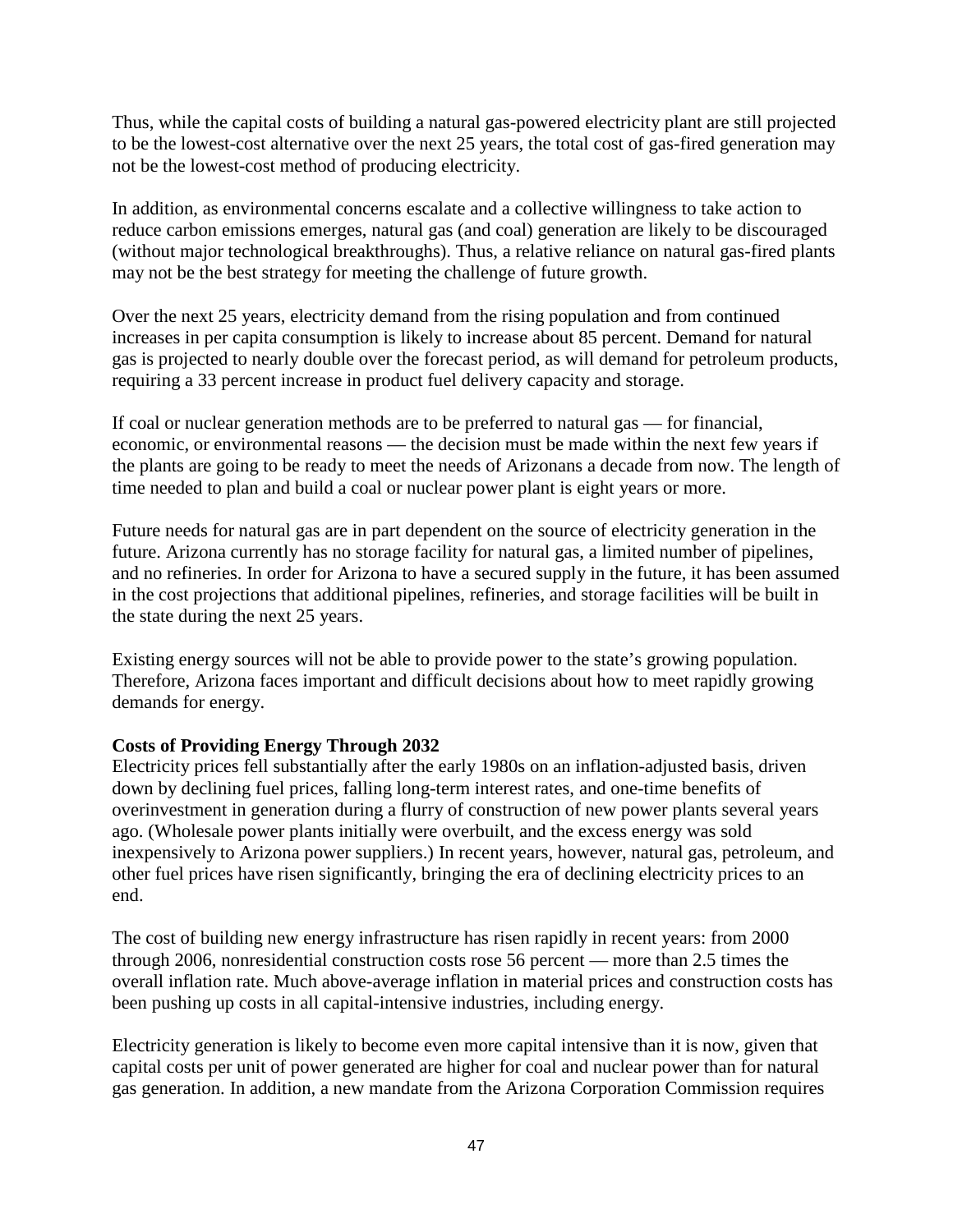that 15 percent of the state's retail sales of energy production to come from renewable energy sources by 2025. Currently, the cost per unit of power of solar and wind generation is very high.

Thus, the costs of providing energy will be higher than in the past for three reasons: (1) recent increases in construction costs well above the overall inflation rate, (2) a sharp increase in natural gas prices, which takes away the low-cost option for producing electricity, and (3) a recent mandate from the Arizona Corporation Commission to generate energy from renewable sources that currently are not cost competitive.

The total capital investment in electricity infrastructure required to serve Arizona's growing population to 2032 is between \$65.0 billion and \$77.4 billion depending on the mix of generation technologies employed going forward (see Table 7). Adding approximately \$9 billion in capital costs for natural gas, petroleum and other fuels infrastructure brings the total capital cost projection to between \$74.0 billion and \$86.5 billion. These projections are conservative in that relatively low inflation in construction costs is assumed. Ongoing costs were not explicitly estimated for the energy infrastructure.

In the natural gas, petroleum, and other fuels component, there is no immediately obvious funding gap for pipeline or storage provision. Demand will be met by the private sector, which has historically demonstrated an ability to quickly meet demand with supply, adjusting price as necessary. Thus, the \$9 billion in projected capital costs, plus any additional operations costs, are expected to be recovered from customers through higher prices. However, this assumption does not hold if regulated power generators and gas distributors are not able to recover their costs sufficiently to enter into long-term supply contracts with pipeline operators.

# **TABLE 7 PROJECTED ENERGY INFRASTRUCTURE COSTS IN ARIZONA THROUGH 2032 IN BILLIONS**

|                            | <b>Electricity by Primary Source of Power</b><br>Generation* |                    |                | <b>Natural Gas,</b><br>Petroleum, and |                |
|----------------------------|--------------------------------------------------------------|--------------------|----------------|---------------------------------------|----------------|
|                            | Coal                                                         | <b>Natural Gas</b> | <b>Nuclear</b> | <b>Other Fuels</b>                    | Total          |
| <b>Total Capital Costs</b> | \$73.8                                                       | \$65.0             | \$77.4         | $$9.0 - 9.1$                          | $$74.0 - 86.5$ |
| Generation                 | 44.9                                                         | 36.1               | 48.5           | N/A                                   | $36.1 - 48.5$  |
| Refineries                 | N/A                                                          | N/A                | N/A            | 3.6                                   | 3.6            |
| Transmission               | 9.6                                                          | 9.6                | 9.6            | 2.8                                   | 12.4           |
| <b>Distribution</b>        | 19.3                                                         | 19.3               | 19.3           | 2.4                                   | 21.7           |
| Storage                    | N/A                                                          | N/A                | N/A            | $0.2 - 0.3$                           | $0.2 - 0.3$    |

\* In each of the three options, the cost projection assumes that 15 percent of the electricity is solar generated.

#### N/A: Not applicable

Source: Arizona Investment Council, "Infrastructure Needs and Funding Alternatives for Arizona: 2008- 2032."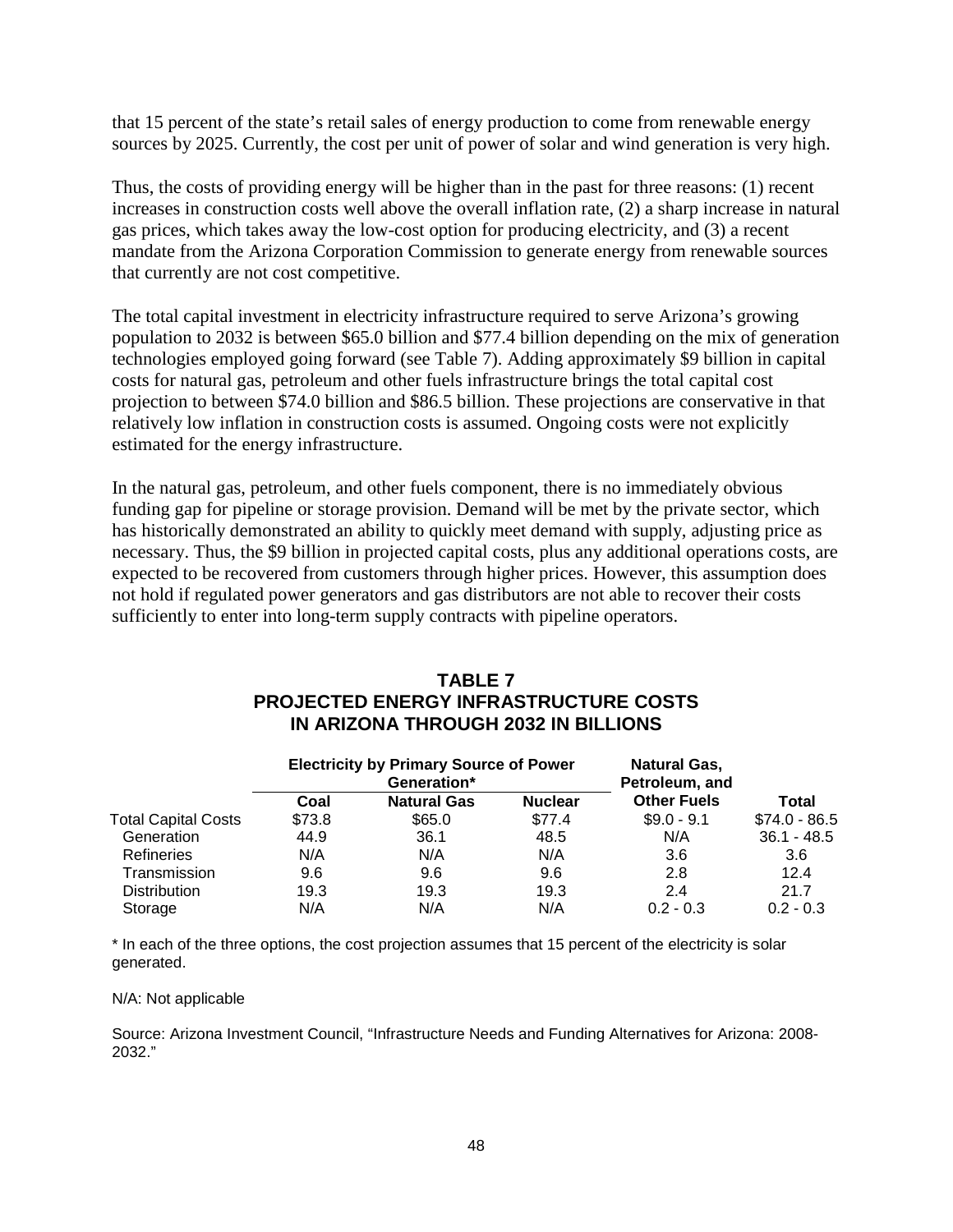In the electricity sector, the situation is different. Most providers must receive the permission of the Arizona Corporation Commission to raise prices, a generally lengthy procedure. Considering all costs — operations and maintenance costs (including fuels) as well as capital — and assuming no increase in existing electricity prices, the projected funding shortfall is likely to be around \$109 billion over the next 25 years. This gap will have to be covered by increases in retail prices, though the magnitude of the needed price increase will depend on the tradeoff between fuel and capital costs. For example, a shift from gas to nuclear generation would raise capital costs but lower fuel costs.

Given the recent and projected increases in costs and demand for electricity, frequent requests to adjust retail rates are likely in coming years. Customers, regulators, and politicians will need to adapt to a new environment of rising electricity prices.

## **Health Care**

The health care infrastructure in Arizona has been split into three components for this analysis: (1) private-sector hospitals, (2) public-sector hospitals, and (3) other public health. Other privatesector health care services are not addressed.

Health care is one of the fastest-growing segments of the U.S. economy. The demand for quality health care is rising rapidly, driven largely by higher incomes and an aging population, and costs are inflating significantly. Rapid changes in technology in health care result in considerable uncertainty in planning for the future.

The projected hospital expenses — including capital outlays and current operations — are between \$803 billion and \$926 billion over the next 25 years in Arizona. The public portion is \$99 billion to \$113 billion. Other public health care costs are projected to be an additional \$169 billion. Thus, the total public figure is \$268 billion to \$282 billion.

Total projected health care costs range from \$972 billion to \$1,094 billion. As large as these figures may seem, they are not a projected total for the health care sector since they do not include private-sector expenses of providing services delivered outside of a hospital or nursing care facility. Using projections from the Congressional Budget Office, the portion of health care addressed in this analysis accounts for only about a third of the total.

#### **Discussion**

Health care is primarily provided by the private sector. The Census Bureau reports governmental health care expenses in two categories: hospitals and other health. Arizona has relatively few public hospitals. Per capita spending of state and local governments in Arizona in 2006 was only \$143, compared to the U.S. average of \$370. Arizona ranked 41st among the states. Thus, most of the rising demand for hospital services will be met by the private sector in Arizona.

In the other public health component, Arizona was more in line with the rest of the nation, with per capita expenditures in 2006 of \$245, slightly above the national average. Expenditures locally and nationally surged in recent years.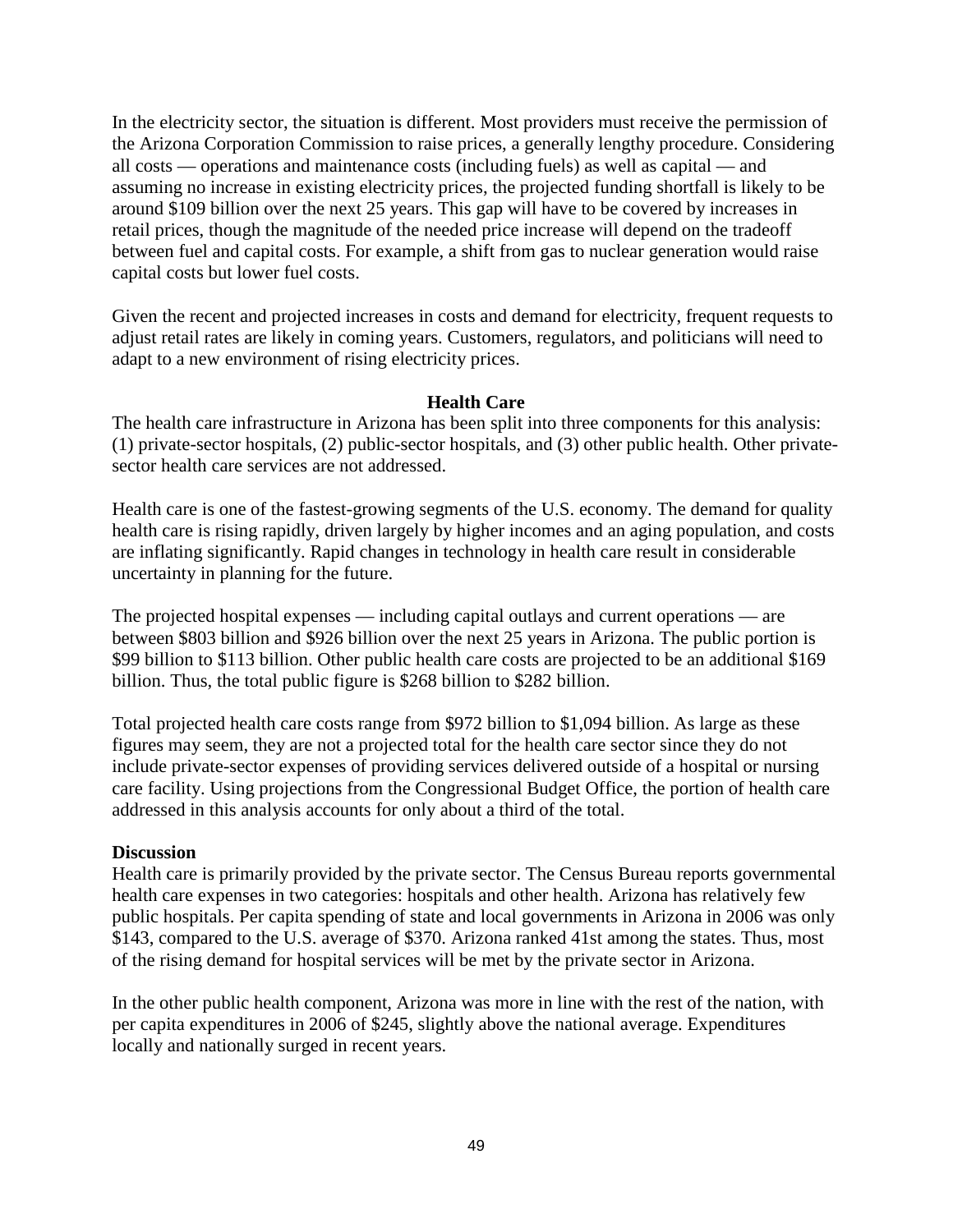Rapid changes in health care technology result in considerable uncertainty in planning for the needs of an Arizona of 10 million people. In addition, the population of the state will age considerably over the next 25 years. The share of people aged 65 and older is projected to rise from about 13 percent today to nearly 16 percent by 2015 and over 22 percent by 2030. This aging population will sustain and may accelerate the demand for new hospital facilities and the personnel that work in hospital facilities over the next 25 years.

### **Costs of Providing Health Care Through 2032**

Projections of the costs of the hospital component are based on surveys taken by the American Hospital Association (AHA) and a separate survey conducted in 2006 by the Arizona Hospital and Health Care Association (AzHHA). The AHA reports that expenses at Arizona hospitals surged from under \$5 billion in 2001 to over \$8 billion in 2005. Costs per capita generally were lower than in the comparison states, though the gap narrowed over the period as cost inflation in Arizona outstripped that of competitor states. Costs rose more than 9 percent per year on a per capita basis. Net revenues for Arizona's hospitals were nearly \$9 billion in 2005.

The AzHHA reports that Arizona hospitals added about 9 percent to the total stock of beds from 2000 to 2006 and plan to add about 20 percent more through 2011 — with costs of more than \$3 billion in new hospital construction from 2007 through 2011.

With new facilities comes the need for quality health care staff. The American Hospital Association reports that employment growth in Arizona hospitals increased at a rate exceeding 8 percent per year from 2001 to 2005. The acceleration in capital projects in the next several years likely will generate an even higher rate of growth in the demand for hospital workers, largely highly skilled nurses and technicians.

Expectations are that costs to build and serve hospitals will continue to rise well above the average rates of inflation for the foreseeable future. Costs will be pushed higher by the demand coming from the aging population. Recent trends in the costs of providing these services coupled with expense data reported from the AHA were compiled to produce two projections of hospital infrastructure and service expenses (see Table 8).

# **TABLE 8 PROJECTED HEALTH CARE INFRASTRUCTURE COSTS\* IN ARIZONA THROUGH 2032 IN BILLIONS**

|                            | <b>Private Hospitals</b> |        | <b>Public Hospitals</b> |       | Other         | Total* |         |
|----------------------------|--------------------------|--------|-------------------------|-------|---------------|--------|---------|
|                            | Low                      | Hiah   | Low                     | Hiah  | <b>Public</b> | Low    | Hiah    |
| <b>Total Capital Costs</b> | \$42.3                   | \$55.9 | \$6.0                   | \$7.8 | \$0.0         | \$48.3 | \$63.7  |
| <b>Total Ongoing Costs</b> | 661.7                    | 756.4  | 93.3                    | 105.5 | 168.6         | 923.6  | 1.030.5 |
| <b>Total of All Costs</b>  | 704.0                    | 812.3  | 99.3                    | 113.3 | 168.6         | 971.9  | 1.094.2 |

\* Private-sector costs other than hospitals are not included.

Source: Projected by authors using State and Local Government Finance data of the U.S. Department of Commerce, Census Bureau, and data from the American Hospital Association and the Arizona Hospital and Health Care Association.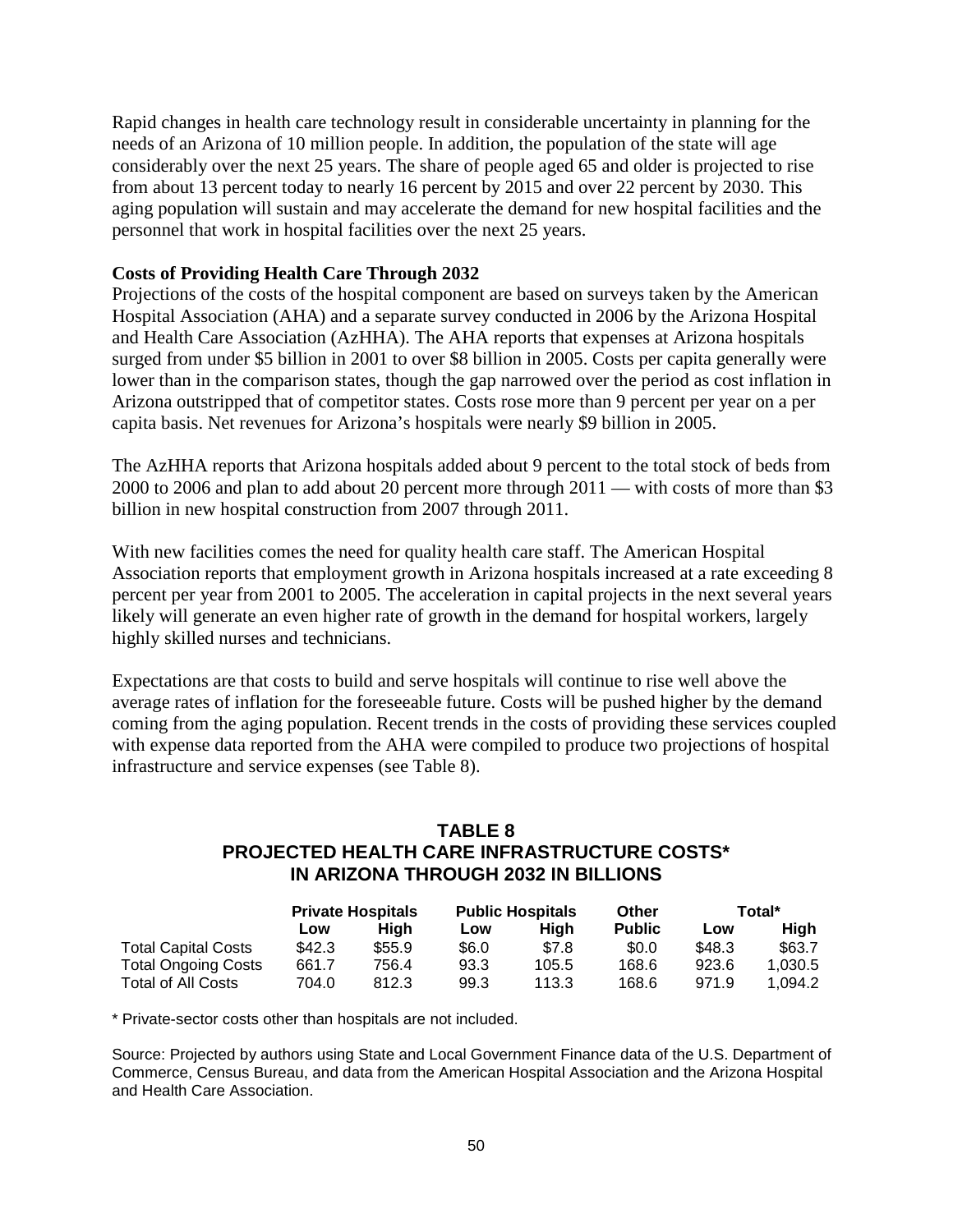Projected hospital expenses — including capital outlays and current operations — are between \$803 billion and \$926 billion over the next 25 years in Arizona. The lower figure assumes that existing trends will continue. The higher figure assumes costs will be higher due to the rapidly expanding elderly population. While unlikely, it is possible that efficiencies in hospital service delivery will offset cost pressures from accommodating the elderly population, keeping the cost trajectory on track with current trends. For perspective, spending at Arizona's hospitals accounted for 4.1 percent of Arizona's gross domestic product by state in 2007, but will surge to between 7.0 and 8.7 percent in 2032 based on these projections.

With private-sector hospital needs projected to be between \$704 billion and \$812 billion over the next 25 years in Arizona, and public-sector needs expected to reach \$268 billion to \$282 billion, the total projected costs range from \$972 billion to \$1,094 billion. As large as these figures may seem, though, they represent only a portion of the total for the health care sector since they do not include private-sector expenses of providing services delivered outside of a hospital facility or nursing care facility. Consumer prices will need to continue to rise rapidly to cover the costs of health care demands.

# **Public Safety**

The public safety infrastructure in Arizona consists of four components: (1) police protection, (2) fire protection, (3) corrections, and (4) protective inspection and regulation. The state's rapid growth will continue to place significant demands on the public safety infrastructure.

Assuming current trends continue, Arizona's state and local governments are projected to spend \$296 billion to provide public safety services over the next 25 years. Of this amount, approximately \$10 billion will be for the capital cost of correctional facilities.

#### **Discussion**

A very high proportion of the public safety infrastructure is provided by the public sector. In some places, though, fire protection is provided by a private-sector company, and some prison inmates are held in privately operated prisons. A large portion of the public safety costs are for current operations.

Per capita spending in 2006 was above the national average and the norm of the fast-growing states in the police protection, fire protection, and corrections components. These were among the small number of expenditure categories in which state and local government spending in Arizona exceeded the national norm as well as the norm of the fast-growing states.

Crime statistics suggest that the majority of crimes are committed by young males. The transient nature of the state's population adds to the crime rate. Additional pressures come from enforcement of undocumented worker laws. Relying on state and local government enforcement agencies to cope with immigration issues undoubtedly will put cost pressures on the system.

## **Costs of Providing Public Safety Services Through 2032**

Of the four components of public safety, police protection is projected to have the highest costs over the next 25 years in Arizona, at \$115 billion (see Table 9). The total for corrections is nearly as large at \$106 billion, including \$10 billion in capital outlays for new prisons. Fire protection costs are projected to be \$60 billion, with expenditures in the inspection and regulation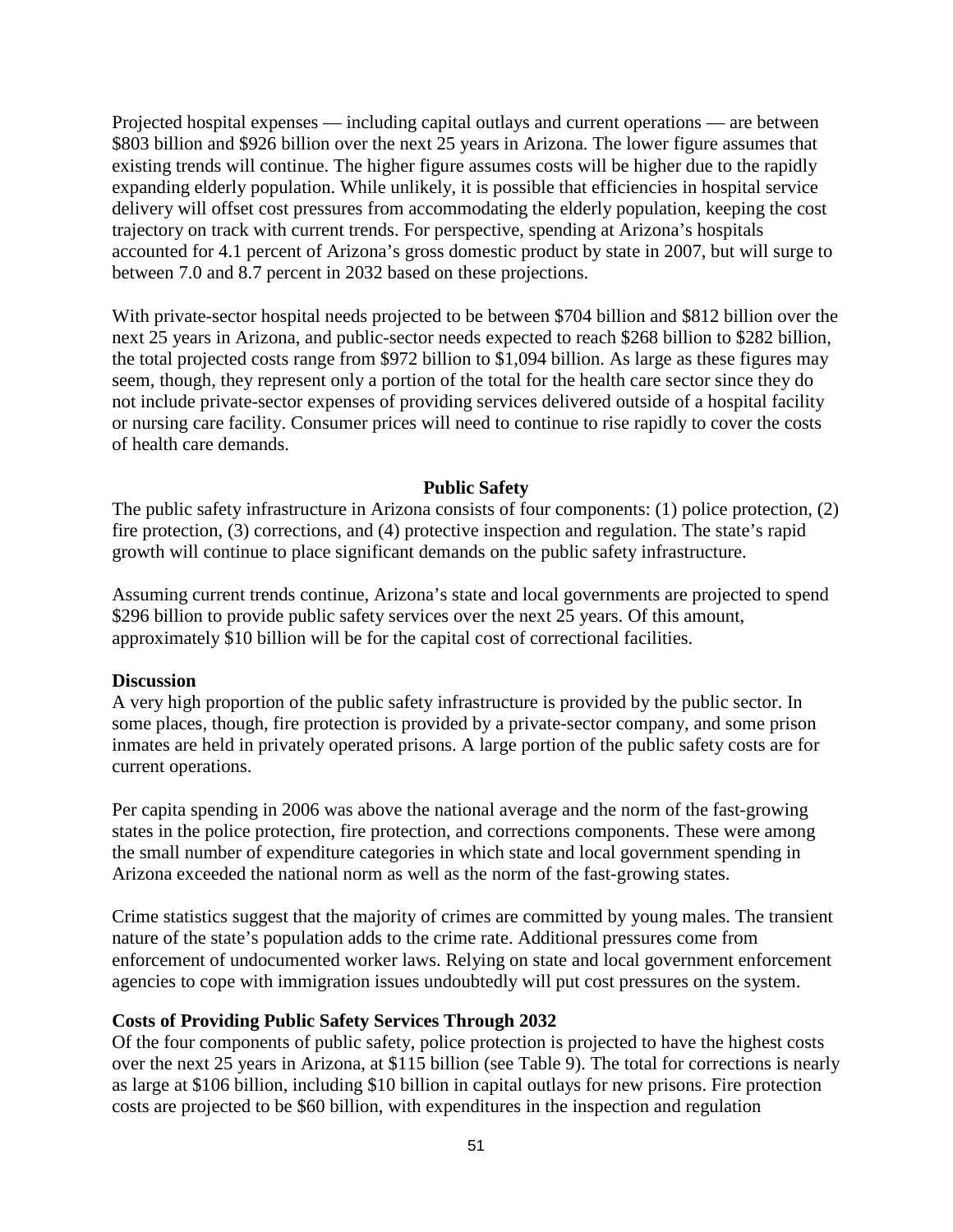# **TABLE 9 PROJECTED PUBLIC SAFETY INFRASTRUCTURE COSTS OF PUBLIC SECTOR IN ARIZONA THROUGH 2032 IN BILLIONS**

|                            | <b>Police</b> | <b>Fire</b> | <b>Corrections</b> | <b>Regulation</b> | Total |
|----------------------------|---------------|-------------|--------------------|-------------------|-------|
| <b>Total Capital Costs</b> | \$na          | Sna         | \$10.1             | Sna               | Sna   |
| <b>Total Ongoing Costs</b> | na            | na          | 95.9               | na                | na    |
| <b>Total of All Costs</b>  | 114.9         | 59.6        | 106.1              | 15.5              | 296.1 |

na: not available

Source: Projected by authors using State and Local Government Finance data of the U.S. Department of Commerce, Census Bureau.

component only \$16 billion. The overall projection of costs over the next 25 years in Arizona for public safety total \$296 billion.

#### **Telecommunications**

The private sector is the predominant provider of telecommunications services. Telecommunications companies in Arizona will continue to experience increases in demand due to population and business growth and to a rising share of the public using high-speed services.

Two types of telecommunications infrastructure improvements could be made in Arizona, each of which may require the involvement of the public sector: (1) broadband connectivity could be provided to Arizonans living in rural areas without current service, and (2) a statewide fiber-tothe-home (FTTH) network could be created, providing faster service through state-of-the-art connectivity.

In order to provide broadband service to unserved Arizonans, a public-private partnership may be needed. Much of the cost may need to be covered by the public sector. Total costs, including operations as well as capital outlays, are projected to be between \$1 billion and \$2.2 billion.

For FTTH to become a reality, a public-private partnership also may become necessary. The bulk of the projected cost of \$23.1 billion, including operations and capital outlays, likely would be borne by the private sector and recovered from customers.

#### **Discussion**

Access to broadband connections is widespread in Arizona, particularly in urbanized areas. However, approximately 200,000 Arizonans (3 percent of the population) lack access to necessary "middle-mile" broadband connectivity (community connection to the cross-country fiber). The unserved areas of Arizona are those communities that are small in population with low population densities and/or are a significant distance away from any telecommunications infrastructure. Private-sector providers have been reluctant to make substantial investments in remote areas where subscriber density is low and the cost of providing service is high.

Though access to broadband connections is widespread in Arizona, access to very high-speed links is limited. Average download speed in the United States is slower than that of many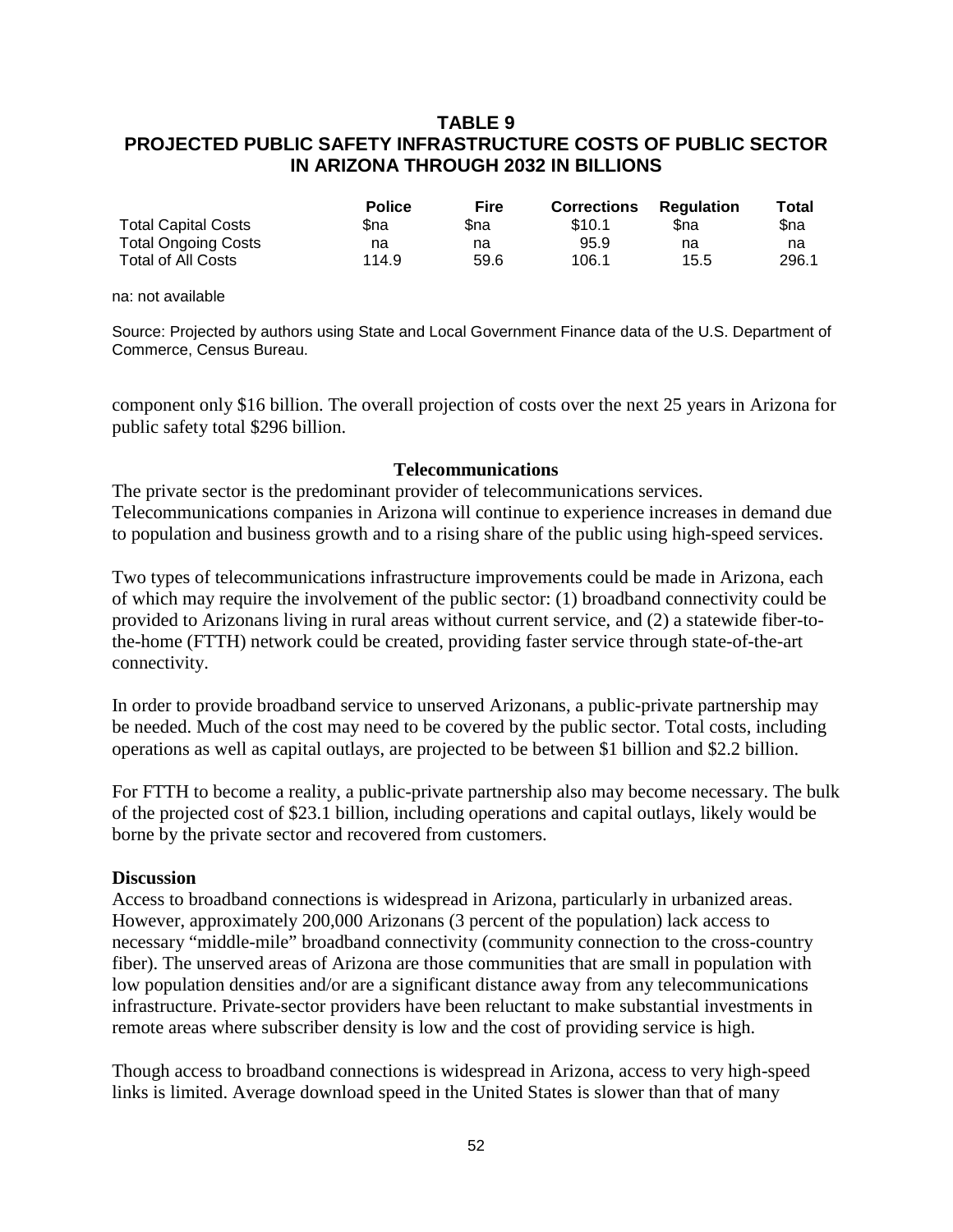countries. A FTTH network would give Arizonans the same speed of access as the citizens of countries such as Japan, France and Korea currently enjoy.

Numerous technologies can deliver telecommunications services to residents and businesses. These technologies are changing rapidly, making it difficult to predict the technologies that will be used in the future and to forecast the performance standard of the leading technology. Thus, deciding to provide the best service currently available — fiber-to-the-home, the "gold standard" — offers the greatest likelihood that Arizona's telecommunications infrastructure will remain competitive into the future. However, the upfront costs of providing a FTTH network are considerable, resulting in a lack of interest among private-sector companies to provide this service.

Businesses increasingly rely on access to the telecommunications infrastructure — particularly, access to high-speed data lines — to complete their business activities. As the world becomes more-and-more connected and as markets become more competitive due to increasing access to high-quality telecommunications, the quality of the telecommunications network in Arizona becomes more important to the competitiveness of many Arizona businesses.

Individuals also are increasingly using the telecommunications network — not just for entertainment, but to conduct personal business, such as banking, as well. Thus, the availability and quality of the telecommunications network is increasingly affecting the quality of life of Arizona residents.

Not having a state-of-the-art telecommunications infrastructure increasingly will be seen as a negative factor by businesses and residents contemplating relocation. Thus, access to a highquality telecommunications infrastructure is vitally important to the Arizona economy.

## **Costs of Providing Telecommunications Services Through 2032**

The cost of expanding telecommunications access to new residents and businesses in areas currently served was not estimated for this report. This service is provided solely by the private sector.

The capital cost of providing broadband connectivity to the currently unserved population of Arizona is projected to be between \$0.7 and \$1.6 billion. The lower figure assumes aerial deployment of the telecommunications lines, while the higher figure assumes that the lines will be buried. Ongoing costs, which are considerably less than the capital costs, also will vary depending on whether the lines are buried (see Table 10). None of the cost of providing universal access is covered by existing funding mechanisms because it is not cost effective for a privatesector provider to supply this service.

The question of providing telecommunications access to all residents is similar to the issue some decades ago of providing electricity to all residents. In that case, the federal government became involved because of the high cost of providing power to rural residents. In order to provide broadband service to unserved Arizonans, a similar public-private partnership may be needed. A relatively small share of the total cost of between \$1 billion and \$2.2 billion is likely to be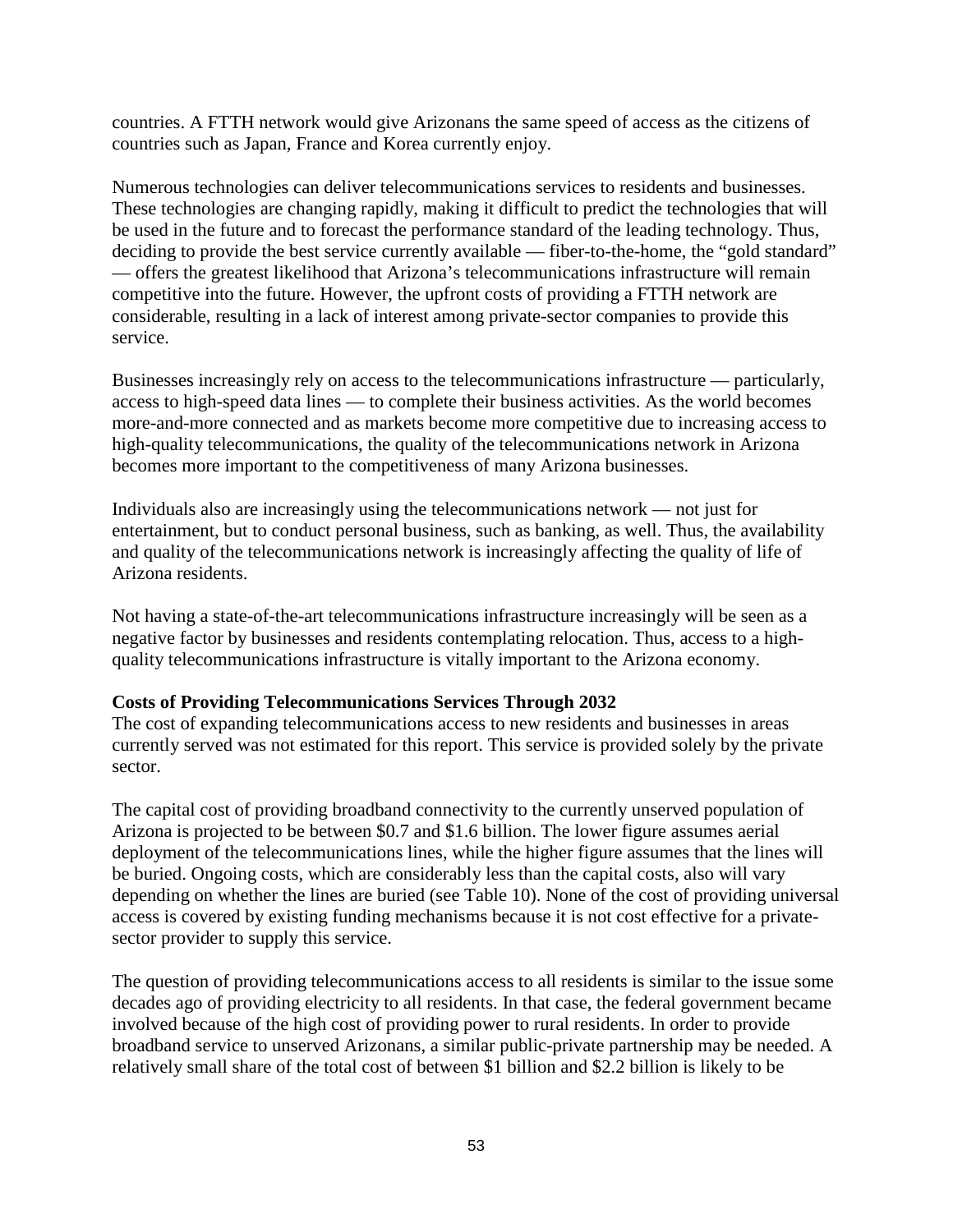# **TABLE 10 PROJECTED TELECOMMUNICATIONS INFRASTRUCTURE COSTS IN ARIZONA THROUGH 2032 IN BILLIONS**

|                            | "Middle-Mile"<br>Connectivity* |       | Fiber-to-the- |       |             |
|----------------------------|--------------------------------|-------|---------------|-------|-------------|
|                            |                                |       | Home**        | Total |             |
|                            | Low                            | Hiah  |               | Low   | <b>High</b> |
| <b>Total Capital Costs</b> | \$0.7                          | \$1.6 | \$9.1         | \$9.8 | \$10.7      |
| <b>Total Ongoing Costs</b> | 0.3                            | 0.6   | 14.0          | 14.3  | 14.6        |
| <b>Total of All Costs</b>  | 1.0                            | 2.2   | 23.1          | 24.1  | 25.3        |

\* Middle-mile fiber connects communities to the long haul (cross-country) fiber. Costs vary depending on whether the telecommunications line is deployed aerially (typically less expensive) or is buried.

\*\* These costs are in addition to the "middle mile" connectivity costs that also must be spent to provide FTTH.

Source: Arizona Investment Council, "Infrastructure Needs and Funding Alternatives for Arizona: 2008- 2032."

recovered from customers. Thus, much of the cost of providing universal access may need to be covered by the public sector.

To provide faster service, creation of a state-of-the-art statewide fiber-to-the-home network is projected to cost an additional \$9.1 billion in capital outlays. Ongoing costs would be larger, at \$14 billion.

While the costs of providing a FTTH network eventually might be covered by subscribers, companies lack the incentive to move from existing technologies, which involved a substantial investment not long ago, to another technology with such high initial costs. Thus, if internationally competitive service is deemed to be important to Arizona's competitiveness, the public sector may need to become involved. However, the bulk of the projected cost of \$23.1 billion, including operations and capital outlays, likely will be recovered over time from customers.

#### **Transportation**

The transportation infrastructure in Arizona consists of four components: (1) roads and highways, (2) mass transit, (3) railways, and (4) aviation. The growth in population and businesses will create a need to expand each type of transportation infrastructure over the next 25 years.

In addition, existing traffic congestion and the limited capital outlays for roads and highways over the last 15 years suggest that additional monies will need to be expended in the roads and highways and transit components to bring the existing infrastructure up to standard for existing residents and businesses. Without significant infrastructure investment, declines in performance will adversely affect the quality of life of Arizona residents, economic efficiency, and the state's population and business growth rates.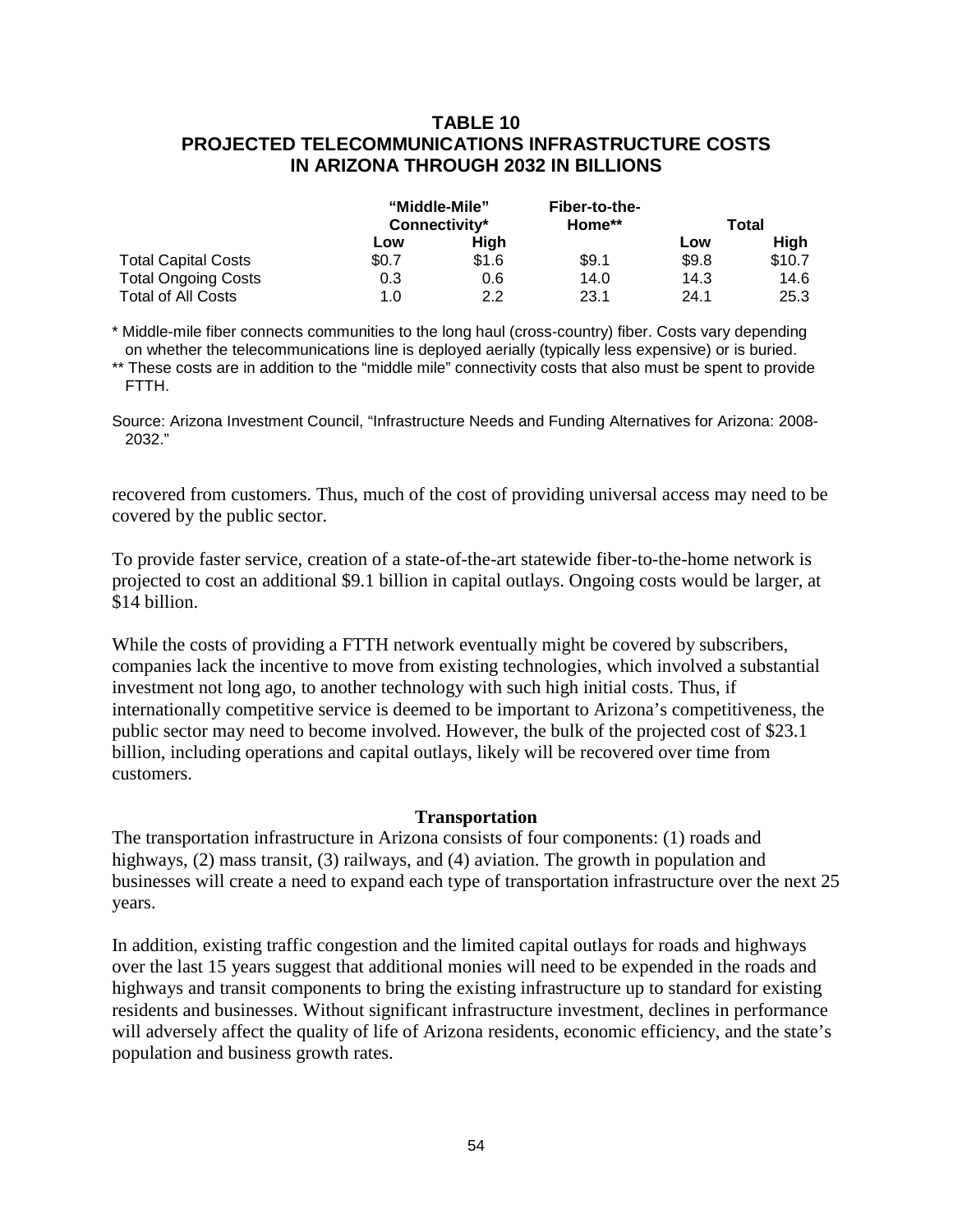Most of the projected cost — capital outlays only — of \$253 billion to \$311 billion over the next 25 years likely will be borne by the public sector, with only a portion of this expense covered by current funding. The state and local government share of the cost may be between \$122 billion and \$151 billion. Most of this expense will be in the roads and highways component.

# **Discussion**

Traditionally, the transportation infrastructure has been jointly provided by the public and private sectors. Roads and highways primarily have been a public-sector function, though privately run toll roads have been in existence for centuries in the United States. Transit also has been largely a public-sector responsibility, though private companies also have provided such service. In contrast, air and rail service have been largely provided by private-sector companies, though commercial airports are generally operated directly by government entities or governmentcreated airport authorities.

The use of all modes of transportation is likely to increase substantially over the next 25 years as Arizona's population and economy grows. Demand for most types of passenger transportation is expected to approximately double, including passenger vehicle miles travelled on roads and highways, air passenger enplanements, urban bus ridership, and rural bus ridership. Lesser but still substantial gains of 40 percent to 63 percent are expected in general aviation travel, intercity bus transit, and intercity rail boardings. Freight transportation demand also is projected to rise sharply, with air freight tonnages almost tripling, truck vehicle miles more than doubling, and rail freight rising 77 percent.

The state, as well as its counties and cities, currently has limited plans to improve transportation infrastructure in the coming years. Even with these planned improvements in place, burgeoning demand will cause performance levels to decrease on the state's roads, railways, and airports.

Without significant infrastructure investment, the percentage of road passenger travel at an acceptable level of service will fall from 77 percent statewide in 2002 to 38 percent in 2025. Average delay per trip statewide will increase nearly six-fold over the same period.

Such declines in performance would greatly lessen the quality of life of Arizona residents and would adversely affect the economy by decreasing efficiency. Such deterioration in the quality of the transportation infrastructure almost certainly would lower the state's population and business growth rates.

## **Costs of Providing the Transportation Infrastructure Through 2032**

Infrastructure costs were projected in the AIC report for each of the four components. Only capital costs have been projected due to data limitations. The cost projections include costs to complete the transportation infrastructure improvements that already are planned or under construction, as well as those projects that will be necessary to maintain system performance at an acceptable level to 2032.

Relative to the other components, the capital costs projected for the rail component (close to \$6 billion) are moderate. With the rail component dominated by the private sector, all or nearly all of its upcoming needs can be considered to be covered by existing funding mechanisms.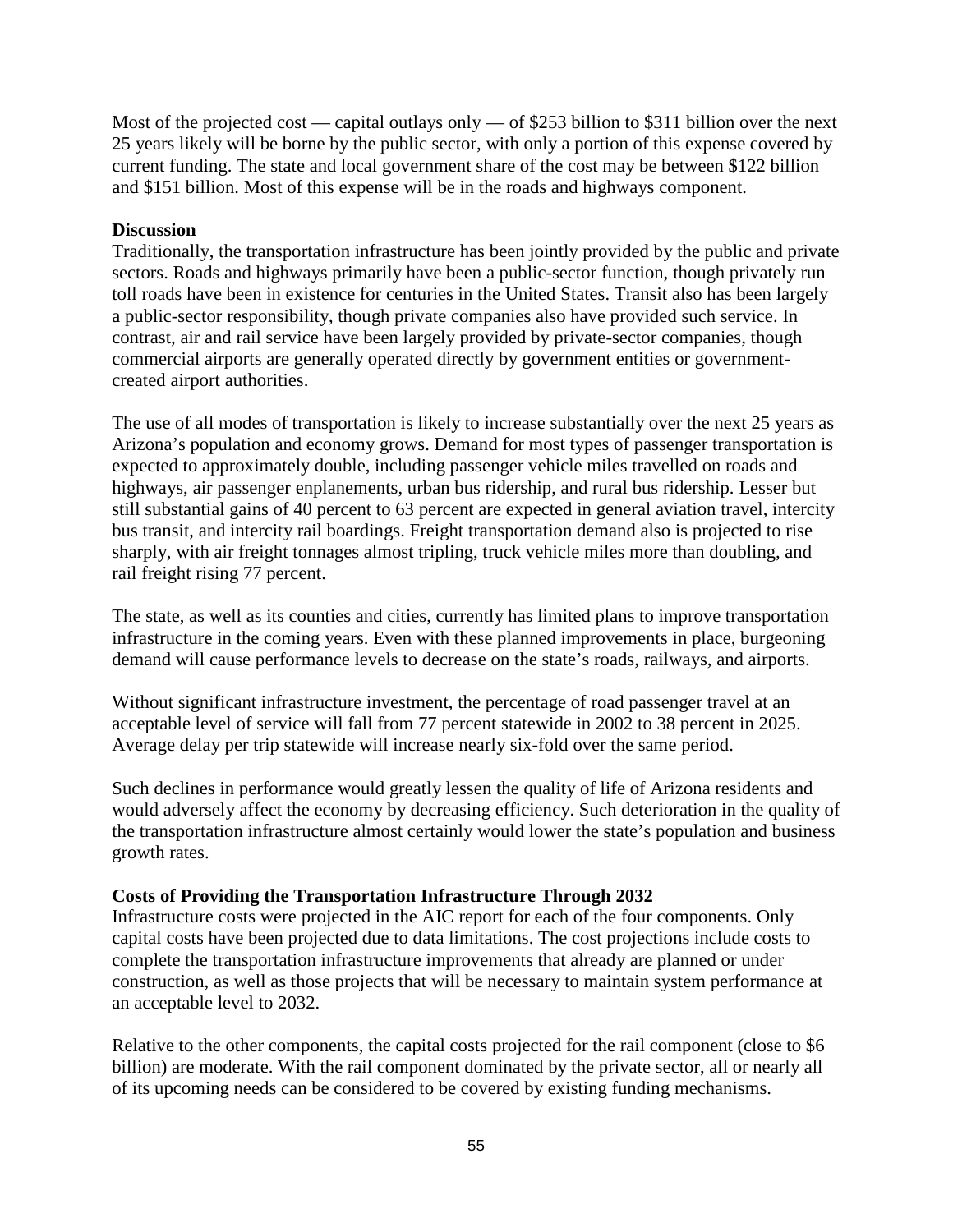Funding needed in the aviation component in the next 25 years also is relatively moderate at around \$12 billion. While most of the aviation services are privately provided, 86 percent of the aviation infrastructure is funded by the public sector, based on national figures compiled by the Congressional Budget Office. Thus, the public share of the \$12.1 billion projected infrastructure cost is more than \$10 billion, with the state and local government share between \$5.5 billion and \$6 billion. Little of this upcoming expense can be considered to be covered by existing funding.

Transit needs are projected to be higher, with nearly \$36 billion in infrastructure costs expected during the next 25 years. In addition to providing service to new residents, this cost figure includes upgrades to the currently limited transit system. While a small portion of the costs are included in the state's existing five-year transportation plan, the vast majority can be considered to be new costs without existing funding. Nationally, all of the transit infrastructure expenses are funded by the public sector, with a little more than half provided by state and local governments. Thus, state and local governments in Arizona are facing a transit need of perhaps \$18 billion over the next 25 years.

The projected cost over the next 25 years in the roads and highways component is a staggering \$199 billion to \$257 billion (see Table 11). The range reflects differing assumptions regarding inflation in road and highway construction. The low estimate assumes road and highway construction inflation will be equal to the overall projected inflation rate of 2.2 percent per year. The high estimate assumes a higher figure of 4 percent per year average construction cost inflation — still lower than the average of the last 16 years, which was affected by the inordinately high inflation of the last four years.

The private sector will play an unknown role in providing the road and highway infrastructure in the future. Existing spending by the private sector in the highways category is unknown, according to the CBO's research. Based in part on the situation in the United Kingdom, the Urban Land Institute forecasts that only 10 percent of road projects will attract public-private partnerships.

Thus, of the \$199 billion to \$257 billion projected cost of roads and highways, the public sector may need to fund between \$179 billion and \$231 billion. Based on the state and local government share of 55 percent of the infrastructure capital spending nationally, this results in a

# **TABLE 11 PROJECTED TRANSPORTATION INFRASTRUCTURE COSTS IN ARIZONA THROUGH 2032 IN BILLIONS**

|                            |      | Roads           |        | Rail  | Air    | Total           |        |
|----------------------------|------|-----------------|--------|-------|--------|-----------------|--------|
|                            | ∟ow* | Hiah**          |        |       |        | Low*            | High** |
| <b>Total Capital Costs</b> |      | \$198.8 \$257.0 | \$35.8 | \$5.9 | \$12.1 | \$252.6 \$310.8 |        |

\* Using 2.2 percent annual inflation for roads and highways.

\*\* Using 4 percent annual inflation for roads and highways.

Source: Arizona Investment Council, "Infrastructure Needs and Funding Alternatives for Arizona: 2008- 2032."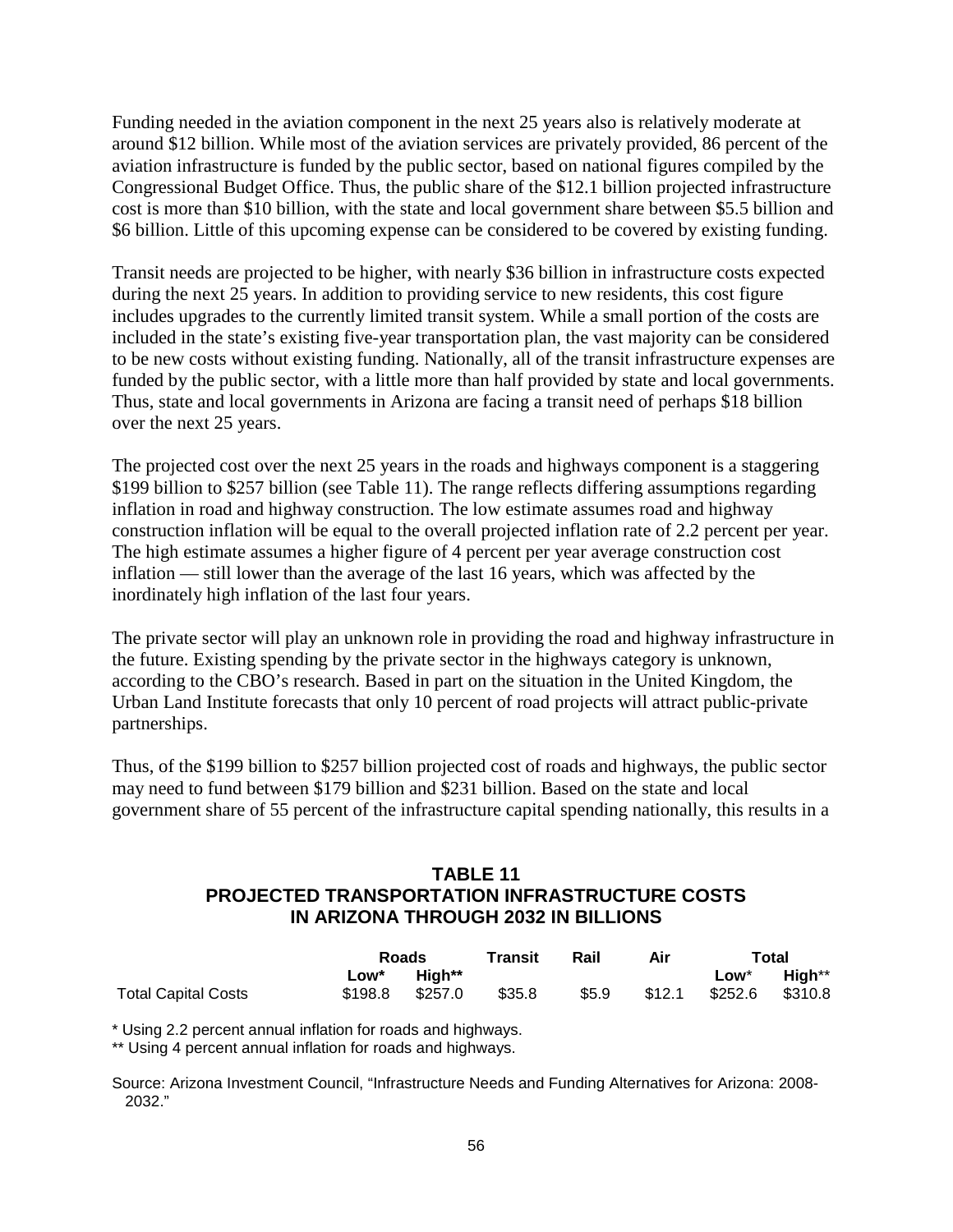state and local government capital outlay need of \$98 billion to \$127 billion over the next 25 years over and above existing funding sources. This understates the total need since additional operations monies also will be required.

The Arizona Department of Transportation estimates that within seven years Arizona will be in a "preservation only" mode, meaning that incoming revenues will be sufficient only to support operations and maintenance costs; no money will be available to fund new capital projects. Thus, other than the small amount of funding present in the state's current five-year plan, nearly all of the projected cost can be assumed to be unfunded.

Based on the Census Bureau's government finance data, total state and local costs, including current operations as well as capital outlays, could amount to \$482 billion over the 25 years. Existing funding dedicated to transportation is projected to total \$111 billion, leaving a shortfall of \$371 billion. Total state and local government transportation costs could amount to between \$218 billion and \$270 billion over the 25 years.

### **Water**

The water infrastructure in Arizona can be divided broadly into three categories: (1) water supply infrastructure, which includes dams, reservoirs, canals, and wells; (2) drinking water treatment and distribution infrastructure, which includes drinking water treatment plants and pipelines; and (3) wastewater treatment and conveyance infrastructure, which includes wastewater treatment plants and sewer lines.

Providing water and wastewater services to new residents and businesses will require augmentation of the current water supply. Further, aging water delivery and treatment systems — a substantial portion of Arizona's water and wastewater infrastructure was built several decades ago — will need to be renovated and replaced.

In the next 25 years, considerable spending for capital and operations will be needed to provide water services for new residents and to upgrade existing systems. Costs not currently funded may total nearly \$30 billion, with the bulk of these unfunded costs likely to be the responsibility of state and local governments.

## **Discussion**

Water and wastewater systems in urban areas largely are provided by the public sector, though private companies sometimes provide water and wastewater services, even in municipalities. In rural areas, a wastewater system is generally not present, with residents responsible for their own septic tanks. Drinking water in unincorporated areas is usually served either by a private company or by the residents, through wells or trucking in water.

Capital investments will be required to provide water services to new residents and businesses in Arizona, as the infrastructure built several decades ago will not meet the demands of a rapidly growing population. Further, in some parts of the state — particularly Cochise, Coconino, Gila, and Yavapai counties — the current water supply is in need of augmentation. In the populous megapolitan area of Maricopa, Pinal, and Pima counties, augmentation is not expected to be needed by 2032, but likely will be necessary shortly thereafter. However, easy supply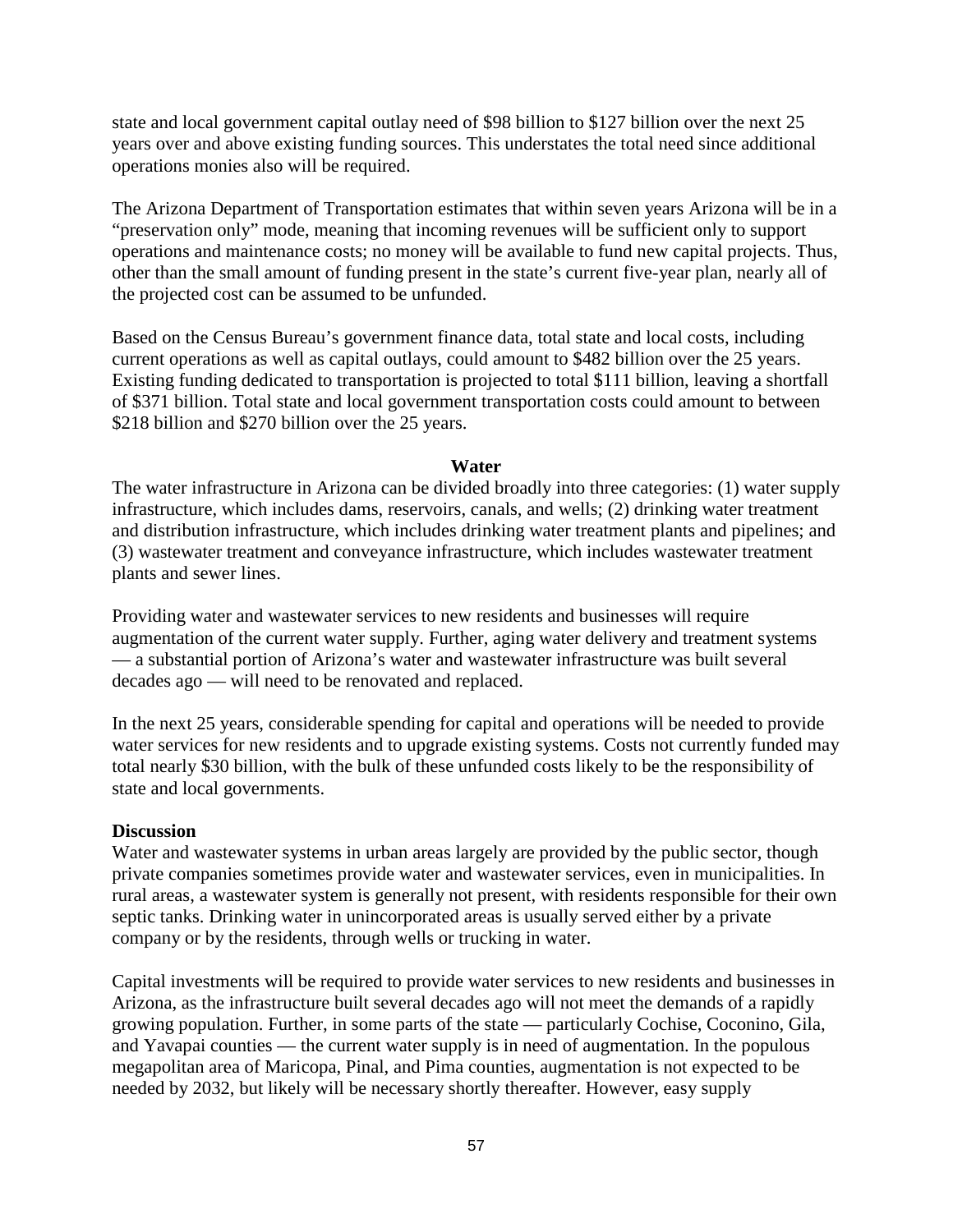augmentation options no longer are available. As augmentation to existing water supplies is implemented — for example, using water reclamation or desalination — costs will increase.

In addition to capital investments for new systems to serve the state's growth, the water delivery and treatment systems built decades ago are due for replacement in Arizona. Much of the water infrastructure was built several decades ago. The American Water Works Association calls this the "dawn of the replacement era."

Creating and expanding water infrastructure can be a time-consuming process, making planning critical. In some cases, effective planning involves securing new water supplies — which can be very complex legally, institutionally, and financially. In other cases, large-scale capital projects are needed, which take time to plan, finance, and build.

The analysis of the water infrastructure assumes that climatic conditions and water flows in rivers in the future will approximate those of the past. However, climate change could potentially have adverse effects on Arizona's water resources. If so, augmentation in the megapolitan area could be required earlier, and costs might be greater than anticipated.

## **Costs of Providing Water and Wastewater Services Through 2032**

Projections of the capital and ongoing costs of water and wastewater systems are provided in Table 12. Capital costs for the drinking water component are projected to exceed \$30 billion. While this includes augmentation costs, the main expense will be the basic infrastructure to provide water for current and future residents. Ongoing costs are expected to exceed capital costs. Costs associated with wastewater systems are projected to be roughly half as much as those for drinking water, with capital projected at \$14.2 billion and ongoing costs of \$22.1 billion.

Total water and wastewater costs are estimated to be \$109.1 billion in Arizona over the next 25 years, including capital costs of \$44.9 billion and ongoing costs of \$64.2 billion. Revenue from current funding sources is projected to total \$79.3 billion, leaving a funding shortfall of \$29.8 billion. Existing spending by the private sector is unknown, according to the CBO's research, but it is believed that a high proportion of the capital costs are covered by the public sector. More than 90 percent of the public expenditures are made by state and local governments. Thus, it is likely that the bulk of the \$29.8 billion will be paid by state and local governments in Arizona.

The requirement and ability to fund infrastructure needs varies considerably across the state. In areas with impending supply augmentation needs (Cochise, Coconino, Gila, and Yavapai counties), the funding gap will be larger, and the ability to overcome that gap will be limited. The projected total and per capita costs of the supply augmentation projects that will be necessary to support existing and future populations in these counties are shown in Table 13. The figures in this table are based on the assumption that the augmentation planning needs to begin immediately. The per capita costs thus are based on the existing population.

Infrastructure costs in Arizona's other counties are not as dramatic as in these four counties, but the per capita average cost of water and wastewater infrastructure (capital and ongoing costs) across the other 11 counties of the state is about \$465 over the 25 years. Beyond this 25-year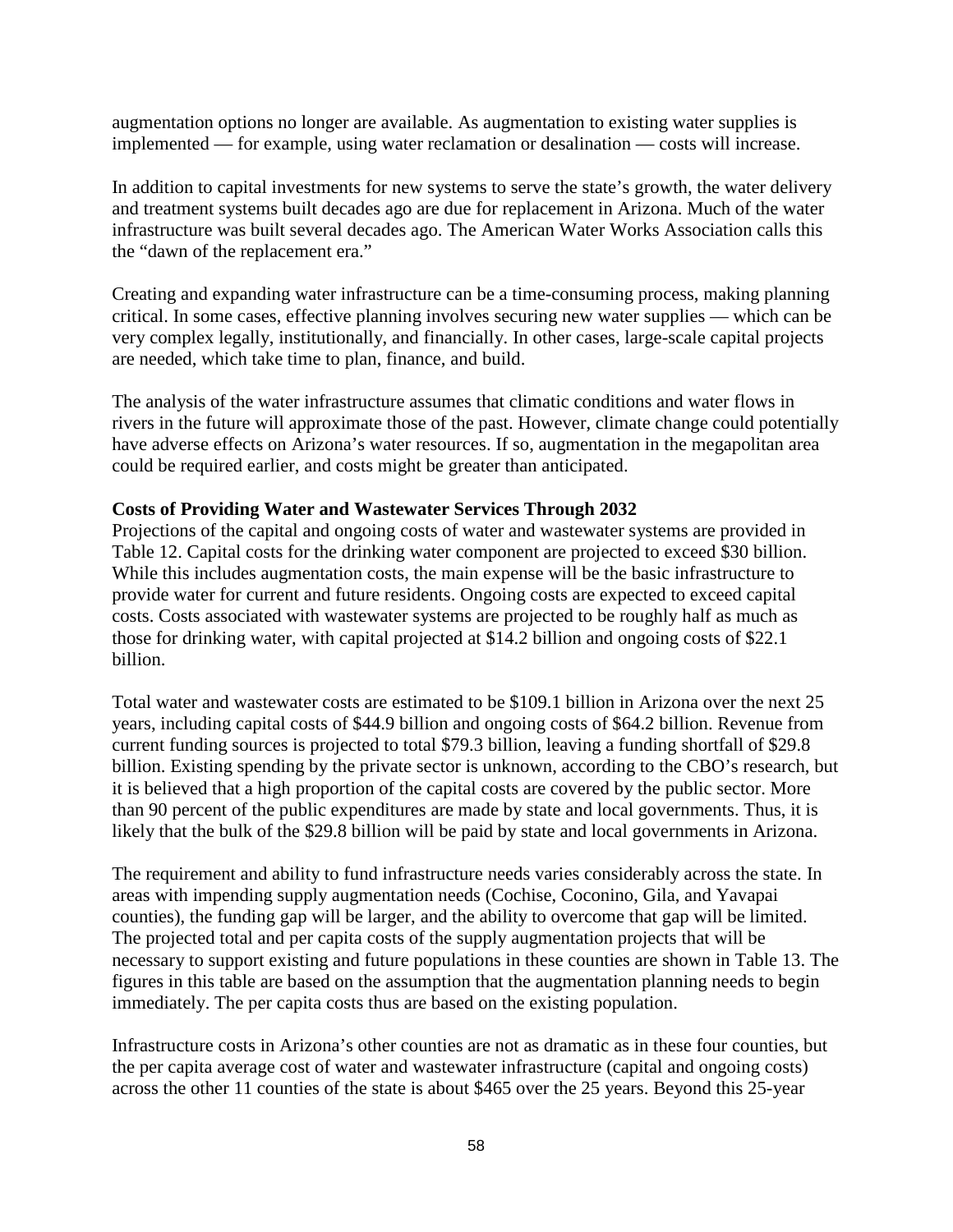# **TABLE 12 PROJECTED WATER INFRASTRUCTURE COSTS IN ARIZONA THROUGH 2032 IN BILLIONS**

|                                              | <b>Water</b> | Wastewater* | Total  |
|----------------------------------------------|--------------|-------------|--------|
| <b>Total Capital Costs</b>                   | \$30.7       | \$14.2      | \$44.9 |
| Drinking Water Infrastructure**              | 29.1         | N/A         | 29.1   |
| Coconino County Supply Augmentation***       | 0.7          | N/A         | 0.7    |
| <b>Cochise County Supply Augmentation***</b> | 0.2          | N/A         | 0.2    |
| Yavapai County Supply Augmentation***        | 0.2          | N/A         | 0.2    |
| Gila County Supply Augmentation***           | 0.0          | N/A         | 0.0    |
| Dam Renovation and Replacement               | 0.3          | N/A         | 0.3    |
| SRP Well Rehabilitation and Replacement      | 0.2          | N/A         | 0.2    |
| Wastewater Infrastructure                    | N/A          | 14.2        | 14.2   |
| <b>Total Ongoing Costs</b>                   | 42.1         | 22.1        | 64.2   |
| <b>Total of All Costs</b>                    | 72.8         | 36.3        | 109.1  |

\* Wastewater capital costs include the rehabilitation and replacement of wastewater and storm water systems to serve existing populations as well as the construction of new systems to serve future populations.

\*\* Drinking water infrastructure costs include the rehabilitation and replacement of drinking water systems to serve existing populations as well as the construction of new systems to serve future populations.

\*\*\* Supply augmentation includes projects to provide sustainable sources of water for future populations.

#### N/A: not applicable

Source: Arizona Investment Council, "Infrastructure Needs and Funding Alternatives for Arizona: 2008- 2032."

# **TABLE 13 WATER SUPPLY AUGMENTATION COSTS BY COUNTY IN ARIZONA THROUGH 2032**

|                 | <b>Total Capital Costs</b> | <b>Per Capita Costs</b> |
|-----------------|----------------------------|-------------------------|
| Coconino County | \$652,000,000              | \$4.752                 |
| Cochise County  | 217,000,000                | 1.547                   |
| Yavapai County  | 197,000,000                | 817                     |
| Gila County     | 31,000,000                 | 543                     |

Source: Arizona Investment Council, "Infrastructure Needs and Funding Alternatives for Arizona: 2008- 2032."

horizon, but before 2050, additional water supplies for highly populated central Arizona (Maricopa, Pima, and Pinal counties) will be needed, as the water supply surplus in the megapolitan area is expected to shrink dramatically between 2008 and 2032. Supply augmentation options for the megapolitan area could be just as expensive as the options for Coconino, Cochise, Yavapai, and Gila counties.

Thus, significant infrastructure investments will be required in the next 25 years to provide a sustainable water supply and wastewater services to future populations. The era of "cheap water"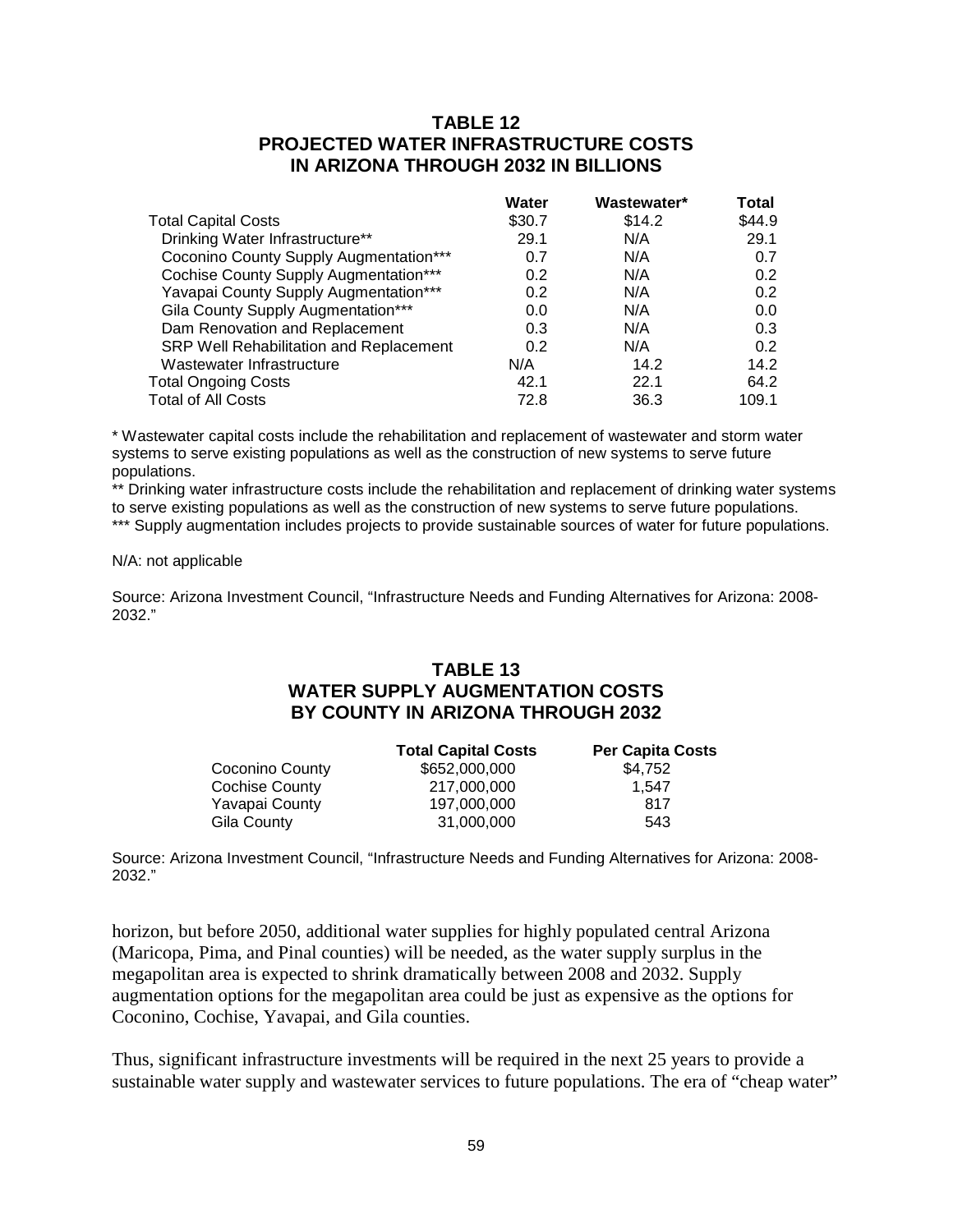in Arizona has passed: water and wastewater services are going to become much more expensive.

## **Other**

The preceding seven infrastructure categories account for most of the overall infrastructure, particularly the physical infrastructure. Other public-sector expenses can be grouped into five components: (1) social services other than health care, (2) environment and housing, (3) government administration, (4) interest on debt, and (5) not elsewhere classified.

Total state and local government costs in Arizona over the next 25 years in these components are projected to be \$978 billion. Only a small portion likely will be capital outlays.

# **Discussion**

**Social Services**. Excluding health care, the public welfare subcomponent, which accounted for 17 percent of the state and local government expenditures in Arizona in 2006, makes up nearly all of the social services component. Capital outlays are a very small share of the total expenses. Arizona's per capita spending was 21 percent less than the national average, though slightly higher than the norm of the fast-growing states. Though public welfare spending in the last 15 years in Arizona increased substantially, the rise was marginally less than the national average.

Most of the expenditures in the social services category are driven by federal mandates for spending to support low-income individuals and families. A large portion of the expenditures is offset by support from the federal government. Growth in the programs in recent years has been dictated by growth in federal mandates and federal funding support.

**Environment and Housing**. The environment and housing component consists of four subcomponents: (1) natural resources, (2) parks and recreation, (3) housing and community development, and (4) solid waste (trash collection and disposal). The Census Bureau includes sewerage in this classification, but that service is discussed with the water infrastructure. Capital outlays are a small share of the total expenses, with most of the capital outlays in the parks and recreation subcomponent.

In 2006, Arizona's per capita spending by state and local governments was far above the norms in parks and recreation, near the norms in natural resources, and considerably lower than the norms in the housing and community development (which is supported by an array of federal programs), and solid waste components. The high spending in parks and recreation reflect a large increase in recent years.

Spending in the parks and recreation component in Arizona is currently much higher than in the other components. Costs in this component in particular will be affected by rising land costs, due to availability constraints. The citizens of Arizona likely will continue to demand that state and local governments set aside space for parks and recreation, particularly as the growing population crowds existing facilities and as urban growth expands into natural areas.

**Government Administration**. The Census Bureau splits government administration into four subcomponents: (1) financial, (2) judicial and legal, (3) public buildings, (4) other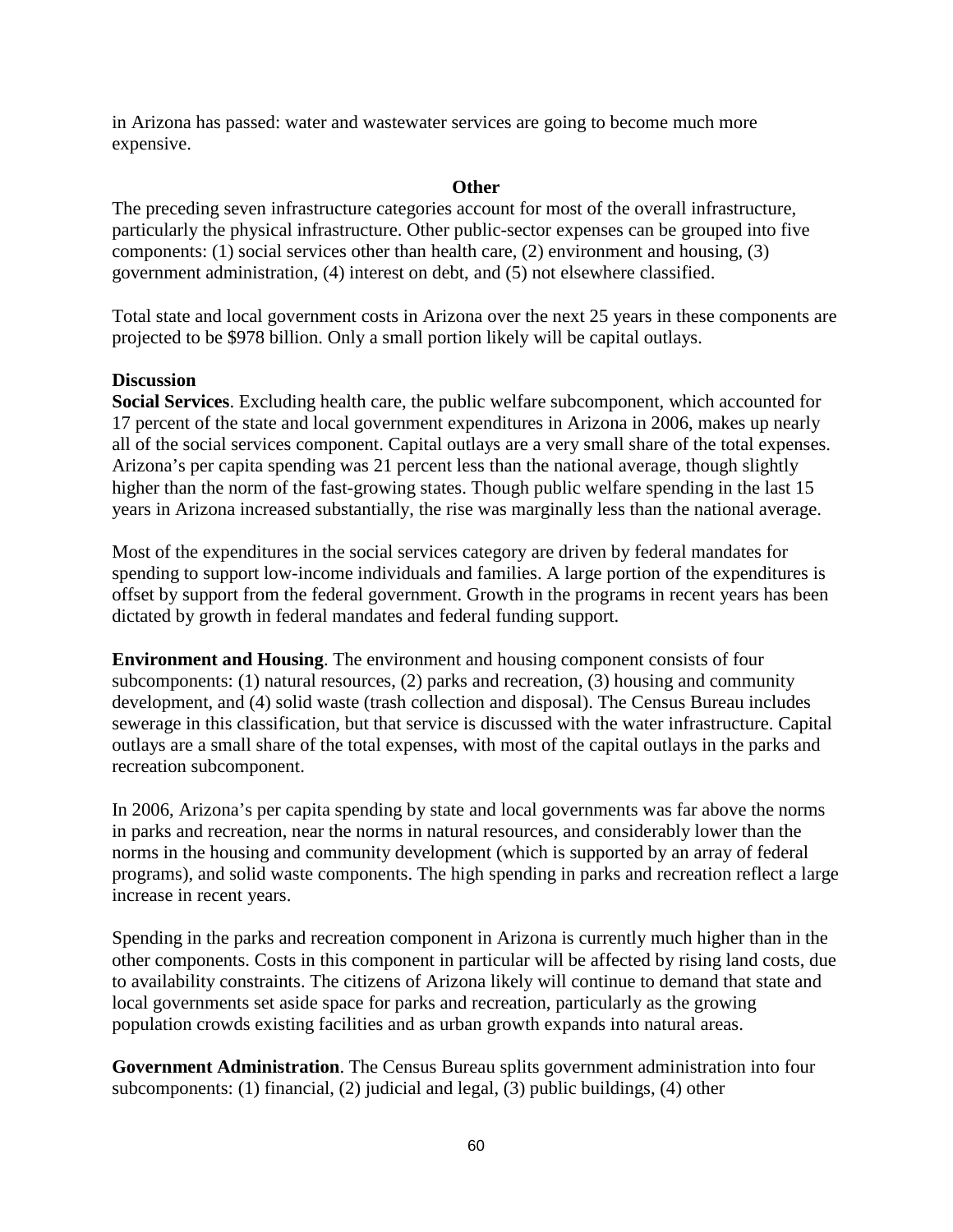administration. The judicial and legal subcomponent alternatively might be included with the public safety infrastructure. Per capita spending in Arizona for judicial and legal services is above the norms, like the spending in public safety. In contrast, per capita expenditures in the other subcomponents of government administration are less than the national averages, though the figures for the financial and other administration subcomponents are slightly higher than the norms of the fastest-growing states. Capital outlays are a very small share of the total expenses in this component.

The change in per capita spending between 1992 and 2006 in each of the subcomponents was less than the national average. While investments in government administration may help drive efficiencies in other areas of state and local government, it is difficult to measure the benefits.

**Interest on Debt and Other**. The interest payments on debt presumably result largely from long-term financing taken out in the past to build physical infrastructure. Due to Arizona's rapid growth, capital outlays in the past exceeded the national per capita norm. This suggests that the per capita debt figure should be higher than the national average, but it was 26 percent below the U.S. average in 2006, and slightly less than the norm of the fast-growth states. Per capita debt payments fell substantially between 1992 and 2006 in Arizona, compared to no change nationally. This in part results from the use of general fund monies rather than long-term debt to finance school construction in Arizona.

Arizona's per capita expenditures in 2006 also were below the norms in the subcomponent of expenditures not elsewhere categorized. The change since the early 1990s was about equal to the U.S. average.

# **Costs of Providing Other Services Through 2032**

At current trends, Arizona's state and local governments will spend about \$548 billion over the next 25 years on social services programs. A significant amount of this expenditure will come from funds provided to state and local governments from the federal government.

In the environment and housing component, costs are projected to be \$206 billion, of which \$26 billion would be for capital outlays. Nearly half of the total expense, and most of the capital outlays, is in the parks and recreation subcomponent. The remainder is split among the other three subcomponents.

Government administration costs are projected to be \$104.2 billion. Data are not available with which to project capital outlays, but they are expected to be small relative to the total costs.

Payments on debt are projected to be \$50 billion. Public services not classified elsewhere are projected to have costs of \$70 billion, as shown in Table 14.

Total "other" infrastructure costs are projected to be \$978 billion. The capital outlays portion likely will be a little more than \$26 billion.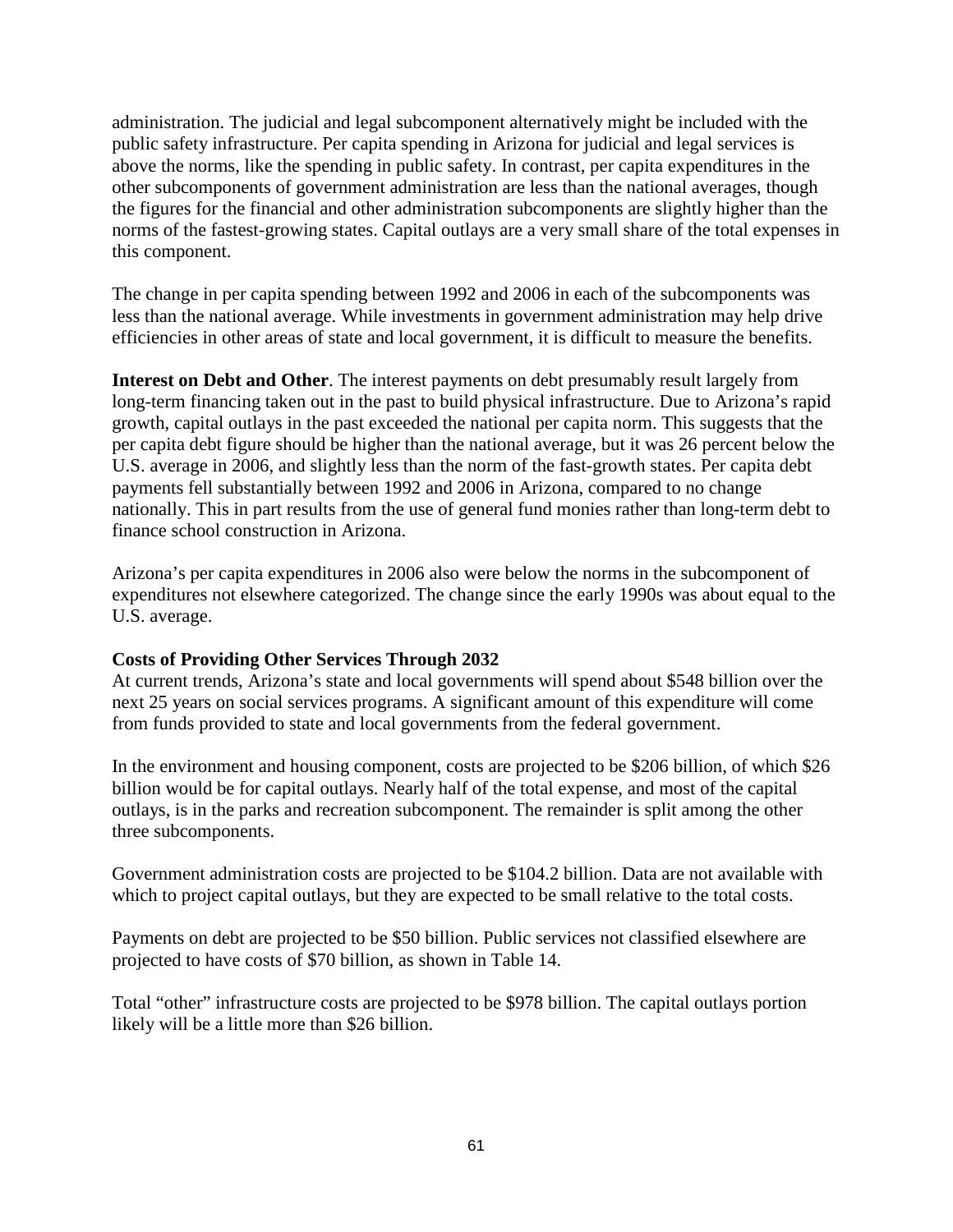# **TABLE 14 PROJECTED OTHER INFRASTRUCTURE COSTS OF PUBLIC SECTOR IN ARIZONA THROUGH 2032 IN BILLIONS**

|                            | <b>Environment and Housing</b> |                        |                      |                    |                 |
|----------------------------|--------------------------------|------------------------|----------------------|--------------------|-----------------|
|                            |                                |                        | <b>Housing &amp;</b> |                    |                 |
|                            | <b>Natural</b>                 | Parks &                | Community            |                    |                 |
|                            | <b>Resources</b>               | <b>Recreation</b>      | <b>Development</b>   | <b>Solid Waste</b> | <b>Subtotal</b> |
| <b>Total Capital Costs</b> | \$4.0                          | \$20.5                 | \$na                 | \$1.8              | \$na            |
| <b>Total Ongoing Costs</b> | 37.2                           | 81.6                   | na                   | 33.2               | na              |
| Total of All Costs         | 41.2                           | 102.2                  | 28.0                 | 35.1               | 206.4           |
|                            |                                | <b>Social Services</b> |                      |                    |                 |
|                            | <b>Public</b>                  |                        |                      |                    |                 |
|                            | Welfare                        | Other                  | <b>Subtotal</b>      |                    |                 |
| <b>Total Capital Costs</b> | \$na                           | \$na                   | \$na                 |                    |                 |
| <b>Total Ongoing Costs</b> | na                             | na                     | na                   |                    |                 |
| Total of All Costs         | 545.0                          | 2.5                    | 547.5                |                    |                 |
|                            | <b>Government</b>              |                        |                      |                    |                 |
|                            | Admin-                         |                        |                      |                    |                 |
|                            | istration                      | <b>Interest</b>        | <b>Other</b>         |                    | TOTAL           |
| <b>Total Capital Costs</b> | \$na                           | \$0.0                  | \$na                 |                    | \$na            |
| <b>Total Ongoing Costs</b> | na                             | 50.0                   | na                   |                    | na              |
| <b>Total of All Costs</b>  | 104.2                          | 50.0                   | 69.8                 |                    | 977.9           |

na: not available

Source: Projected by authors using State and Local Government Finance data of the U.S. Department of Commerce, Census Bureau.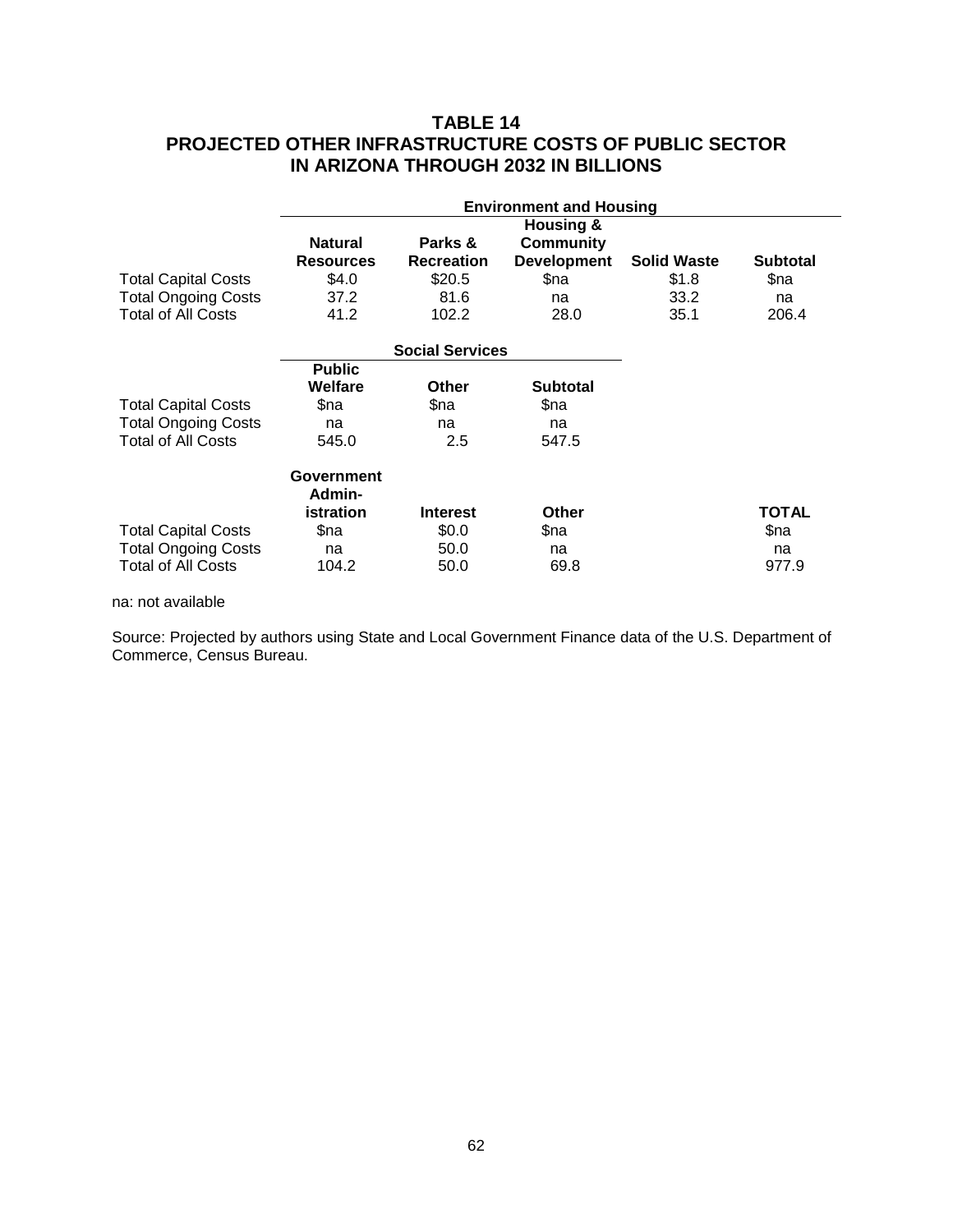# **APPENDIX I HISTORICAL DEVELOPMENT OF ARIZONA'S INFRASTRUCTURE**

Long before Arizona became a state, private and public entities were working together to provide the kind of infrastructure that would make the area a suitable place to work and live. Perhaps not surprisingly, the level of public involvement in the provision of infrastructure has increased over time. On one hand, it is necessarily so: in 1800s' Arizona, there was not much government around to chip in to build canals, dig wells, run telephone and electricity lines, or build roads. On the other hand, increasing government involvement in the provision of infrastructure has followed alongside the general increases in the size of government (at all levels — federal, state, and local).

In some cases, infrastructure was always a public endeavor or public-private partnership. In other cases, private infrastructure became public over time.

In this appendix, a history of infrastructure provision in Arizona is presented. Certainly the information included is not exhaustive. Instead, the appendix looks at selected infrastructure development over the course of the last 100+ years and asks: Who constructed it? Who financed it? Who operated it? The aim is to offer readers insight into how the provision of infrastructure has changed over time.

# **Education**

# **Elementary and Secondary Education**

Tucson's first schoolhouse in 1867 was a rented saloon in the downtown area. The school teacher resigned after just four months because the city could not afford his wages. Tucson's first public school opened in [1](#page-66-0)872 and was built on land donated by businessman Estevan Ochoa.<sup>1</sup>

In 1893, the citizens of Flagstaff approved a tax to raise money to construct a public school. During a town meeting, citizens took up a collection and raised \$400, enough to pay for the land, legal, and surveying costs.

Phoenix opened its first public school in September 1872 in a county courtroom. The following year a small schoolhouse was completed on Center Street, which is now Central Avenue.

Phoenix established the Union High School in 1895 with four classrooms and 90 enrollees.<sup>[2](#page-66-1)</sup> Construction funds were raised by the sale of Churchill House and six blocks of city land. Union High School remained Phoenix's sole public high school for several years. To accommodate the growing population of children of high school age, North High School was built in 1938. Over the next decade five more schools opened.<sup>[3](#page-66-2)</sup>

 $\overline{a}$ 

<span id="page-66-0"></span><sup>1</sup> "Tracing our Roots in Pima County," Sewer History.org, 2004,

<sup>&</sup>lt;http://www.sewerhistory.org/indexc.htm>.

<span id="page-66-1"></span><sup>2</sup> Phoenix Union High School District, "District History," 2008,

<sup>&</sup>lt;http://www.phxhs.k12.az.us/education/dept/dept.php?sectionid=1249>.

<span id="page-66-2"></span> $3$  ibid.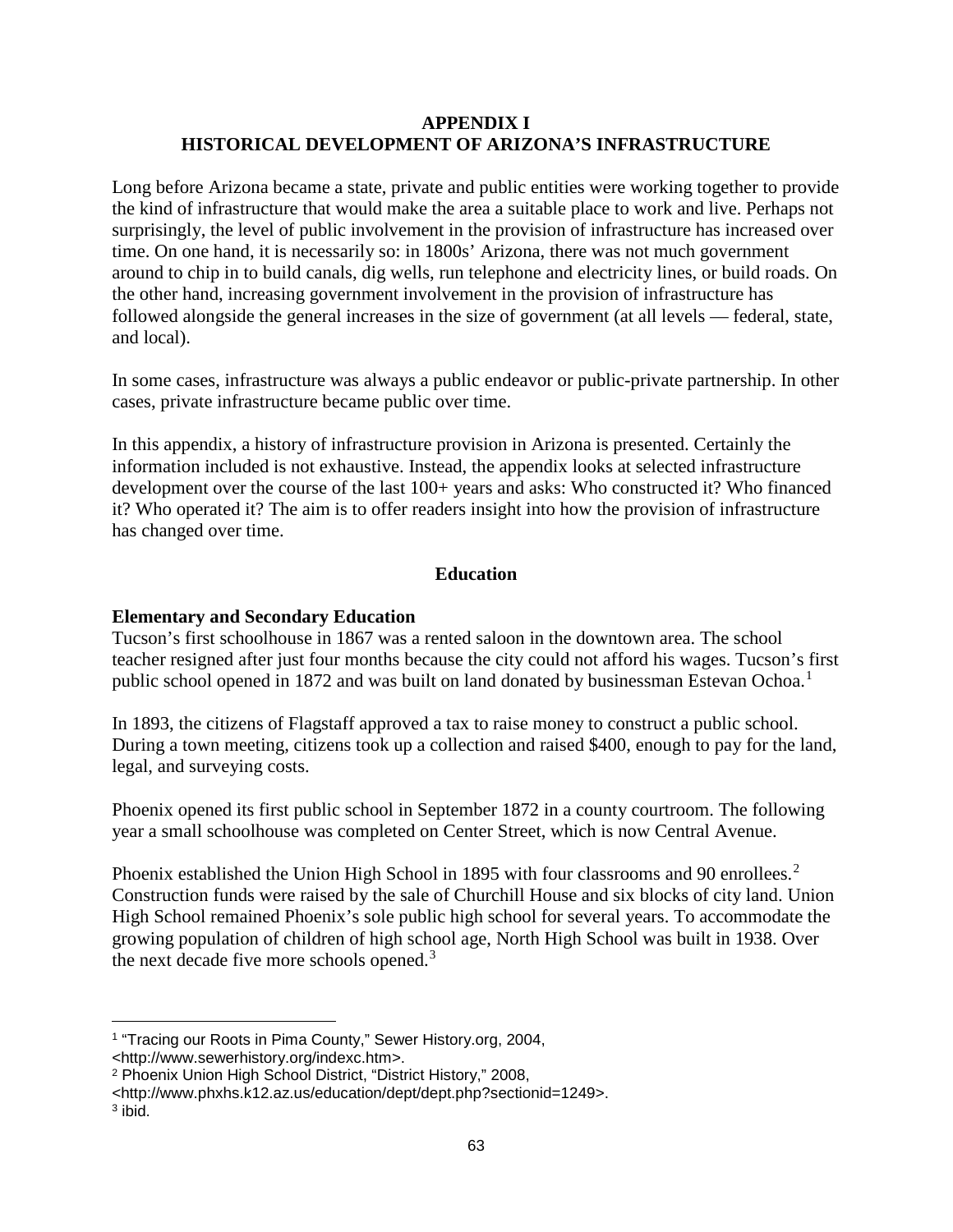More recently, the Phoenix Union High School District purchased the Franklin School, built in 1926 but vacant for the previous fifteen years, for the price of \$10,000. A new specialty high school was planned with a construction cost of about \$4 million. The project was financed with 2003 bond funds and contributions from the State Park's Heritage Fund and city grants. The new school would become a four-year fire/EMS school called Franklin Police and Fire High School. It opened its doors to students in 2007. [4](#page-67-0)

In January 2001, a unique partnership of businesses and the school district created the Suns-Diamondbacks Academy as an alternative school for at-risk youth.<sup>[5](#page-67-1)</sup> In 2003, a \$12 million construction bond was used to build Bioscience High School, a small science- and math-themed school geared towards students seeking a career in medicine and related fields and created to accommodate the fast growing southwest area of Phoenix. Fairfax High School was dedicated in 2007. A list of these selected schools is presented in Table I-1.

### **Higher Education**

The Tempe Normal School opened in 1885 as the first institution of higher learning in the Arizona Territory. When it achieved university status in 1958, it became Arizona State University. In the 1980's, ASU opened a West campus, followed by a Polytechnic campus in 1996, and a Downtown campus in 2006.

In 1885, the City of Tucson appropriated \$25,000 to the University of Arizona, the first school to open with university status. The land needed to build the school was donated by two gamblers and a saloon keeper. The first classes of the school met in 1891.

Flagstaff's Northern Arizona Normal School formed in 1899. The school became able to grant bachelor of education degrees in 1925, finally achieving university status in 1966. At that time its name formally changed to Northern Arizona University. Today the school occupies 738 acres, offers 13 residential buildings, and is governed by the Arizona Board of Regents.

## **Libraries**

In 1888, the citizens of Flagstaff joined together to raise money and solicit gifts of books to establish a public library. As a result of their efforts, they accumulated a collection of classics, reference works, and other popular items. Sadly, the library was destroyed by fire in 1893.<sup>[6](#page-67-2)</sup> The National Guard and union veterans tried to fill the city's need by opening several small libraries. By 1910, the Women's Christian Temperance Union had accumulated books from various sources, raised some money, and opened a public reading room.<sup>[7](#page-67-3)</sup>

Another women's group made great strides in establishing a library for Flagstaff in 1914. Two months after the Flagstaff Woman's Club was organized they held a fund-raiser event at the Majestic Opera House. The price of admission was a donation of books or the purchase of

<span id="page-67-0"></span><sup>4</sup> Pletenik, Craig. "Phoenix Union Buys School from Phoenix Elementary District," 16 Aug. 2004, <http://www.phxhs.k12.az.us/education/components/docmgr/default.php?sectiondetailid=29685&fileitem= 1663&catfilter=934>.  $\overline{a}$ 

<span id="page-67-1"></span><sup>5</sup> Phoenix Union High School District, "District History," 2008,

<sup>&</sup>lt;http://www.phxhs.k12.az.us/education/dept/dept.php?sectionid=1249>.

<span id="page-67-2"></span><sup>6</sup> Cline, Platt. "Mountain Town: Flagstaff's First Century." Flagstaff: 1994, p. 41.

<span id="page-67-3"></span><sup>7</sup> Cline, Platt. "Mountain Town: Flagstaff's First Century." Flagstaff: 1994, pp. 148-9.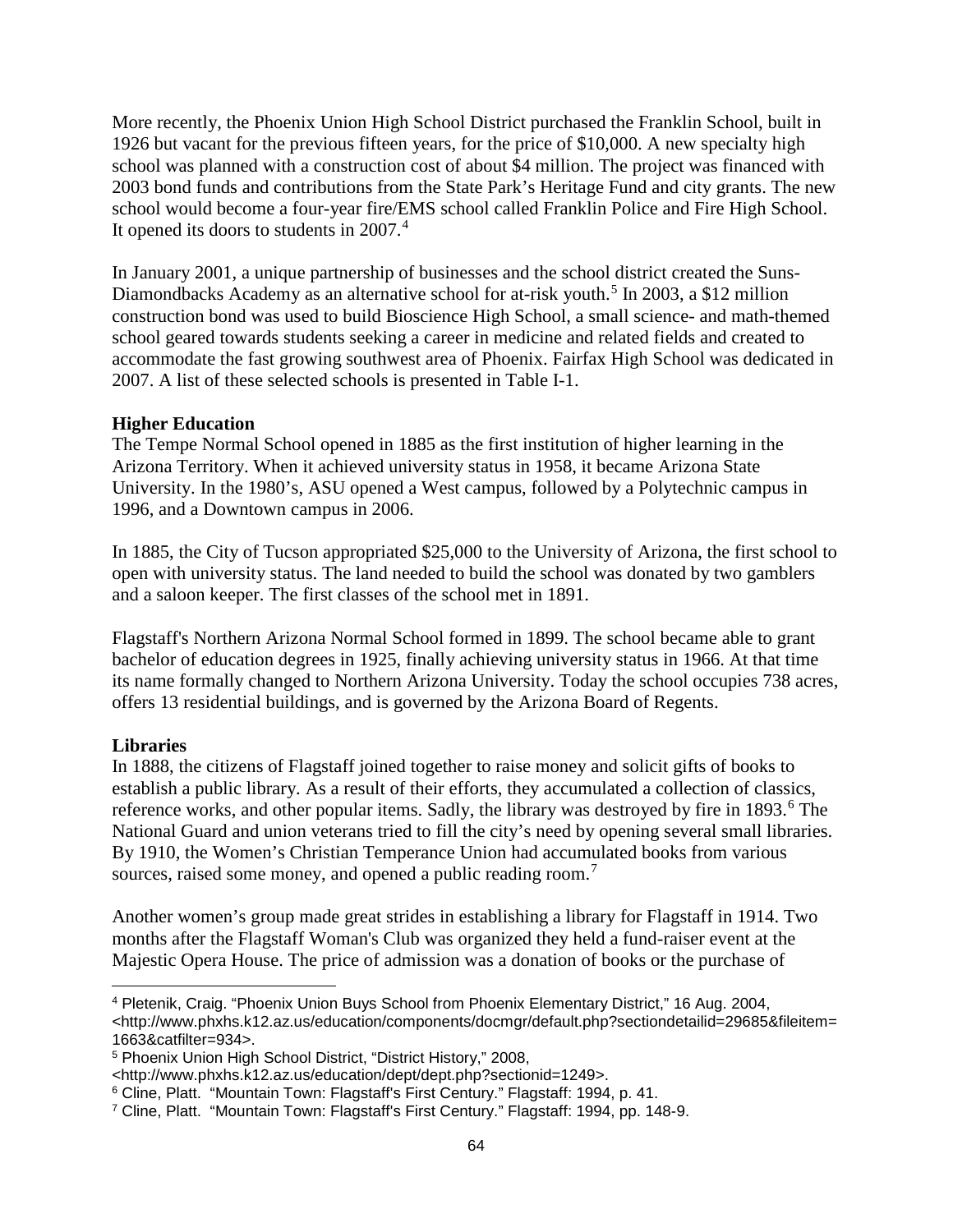# **TABLE I-1 HISTORICAL PERSPECTIVE ON ARIZONA'S SCHOOLS AND UNIVERSITIES**

| <b>Infrastructure</b>                                                    | Year<br><b>Built</b> | <b>Constructed</b><br>Вy  | <b>Source of Financing</b>                                      |
|--------------------------------------------------------------------------|----------------------|---------------------------|-----------------------------------------------------------------|
| City of Tucson's Public Schoolhouse                                      | 1872                 | City of Tucson            | Donation by businessman Estevan<br>Ochoa                        |
| University of Arizona                                                    | 1885                 | City of Tucson            | City of Tucson and resident<br>donations                        |
| Arizona State University (began as<br>Tempe Normal School)               | 1885                 | City of Tempe             | City of Tempe                                                   |
| City of Flagstaff's Public Schoolhouse                                   | 1893                 | City of<br>Flagstaff      | City tax and resident donations                                 |
| City of Flagstaff Parochial School                                       | 1893                 | City of<br>Flagstaff      | Donation by Gerhard Verkamp                                     |
| Phoenix Union High School                                                | 1895                 | City of<br><b>Phoenix</b> | Proceeds from sale of Churchill<br>House                        |
| Northern Arizona University (began as<br>Northern Arizona Normal School) | 1899                 | City of<br>Flagstaff      | City of Flagstaff                                               |
| Suns-Diamondbacks Academy                                                | 2001                 | City of<br>Phoenix        | Partnership of businesses and<br>school districts               |
| Franklin Police and Fire High School                                     | 2006                 | City of<br>Phoenix        | 2003 bond funds, city grants, and<br>State Park's Heritage Fund |

tickets. The evening's entertainment brought them 160 donated books and \$110 in cash. The club soon was able to rent two rooms on the second floor of the Mayflower building and hire a parttime librarian. By the end of 1914, a new library opened with 700 volumes — of which 40 volumes were the Bard's classics donated by the Shakespeare Club — and an excess of 10,000 library patrons.<sup>[8](#page-68-0)</sup> Some of the state's early libraries are listed in Table I-2.

Although the Flagstaff Woman's Club continued to remind citizens of Flagstaff that libraries were supported by taxes in most communities, they continued to be responsible for the library's operation. It was not until 1920 that the Flagstaff City Council began to support the library with tax funds.

In 1937, Flagstaff residents voted to purchase a building at a discounted price in order to establish a new, larger library. It remained in its new location for more than thirty years. By the early 1970s, Flagstaff used sales tax money that had accumulated in the city's public works fund to pay for the purchase and remodeling of Union Hall, the new home to the city's library.<sup>[9](#page-68-1)</sup>

A group of women also established the library system in Phoenix. Fourteen women, known as the Friday Club, started the movement for a library in 1897. This led to the formation of the Library Association in 1899. Members were charged an annual subscription fee of \$3, which

<span id="page-68-0"></span><sup>8</sup> ibid.  $\overline{a}$ 

<span id="page-68-1"></span><sup>9</sup> ibid.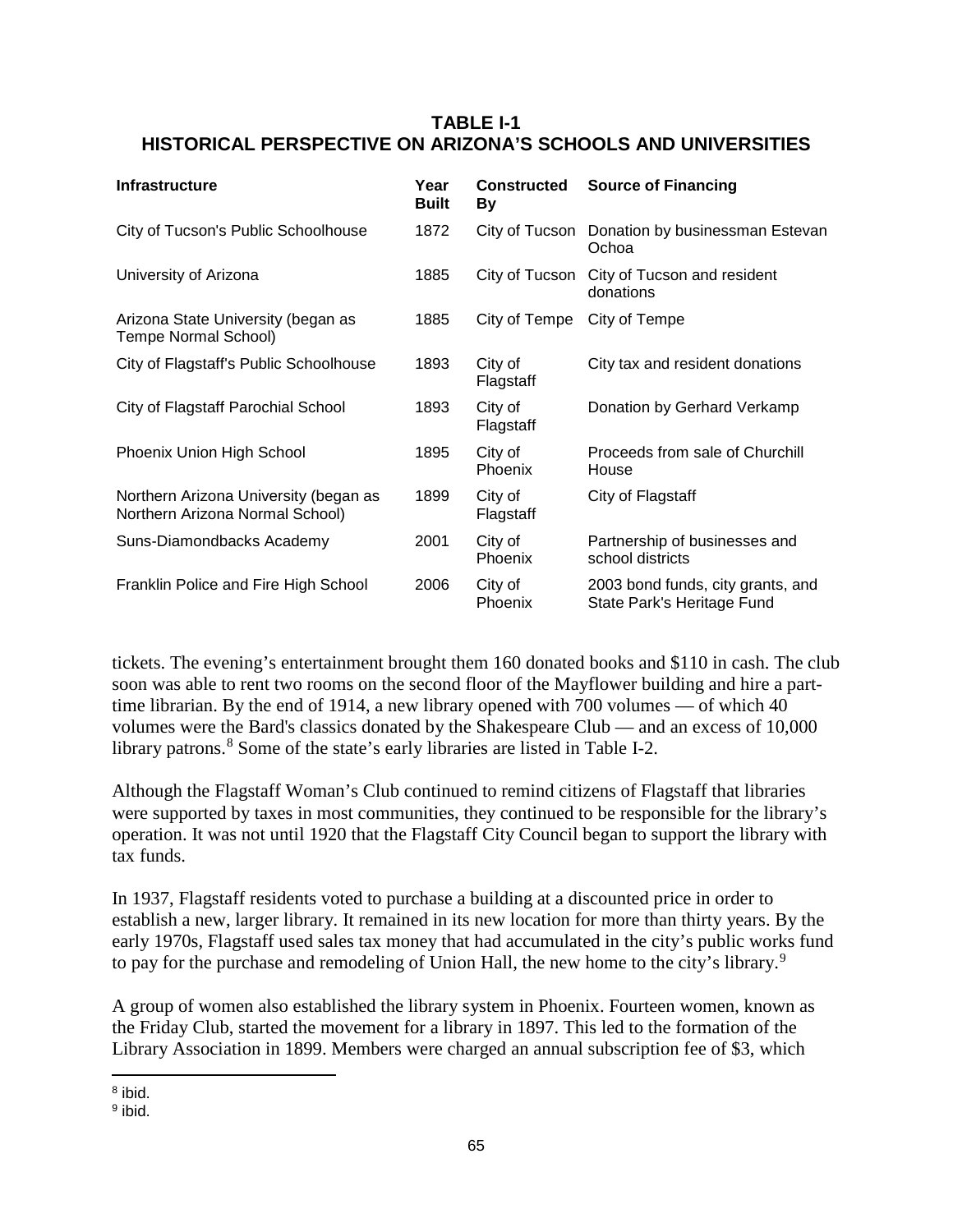# **TABLE I-2 HISTORY OF ARIZONA'S LIBRARIES**

| Infrastructure               |      | <b>Year Built Constructed By</b>        | <b>Source of Financing</b>      |
|------------------------------|------|-----------------------------------------|---------------------------------|
| <b>Flagstaff Library</b>     | 1888 | <b>Residents of Flagstaff</b>           | Donations                       |
| <b>Flagstaff Library</b>     | 1914 | <b>Flagstaff Woman's Club Donations</b> |                                 |
| Phoenix Library              | 1899 | <b>Friday Club</b>                      | Subscription fees               |
| Phoenix Library              | 1904 | Friday Club                             | Library tax and Andrew Carnegie |
| Phoenix Central Library 1952 |      | City of Phoenix                         | Library tax                     |

provided for the maintenance of the small library that was housed in two upstairs rooms in Fleming Building.

A few years later, in 1901, the Legislature passed a bill allowing a tax to support free libraries. The Phoenix City Council enacted the tax for a public library the following year and appointed a board of trustees. Andrew Carnegie donated \$25,000 in 1904 to the city for the building of its library building.

Years later in 1940, Mae Bartlett Heard donated eight acres of land to the city to contain a central library, art museum, theater, and auditorium. Phoenix's Central Library was built on this land and dedicated in 1953. Phoenician Alfred Knight loaned this library his collection of 3,000 rare books, with the provision that the books would become the library's property upon his death.<sup>[10](#page-69-0)</sup> A new Central Library opened in 1995 a few blocks south of the 1953 building.

## **Energy**

Energy infrastructure in Arizona is constructed, funded, and operated mostly by private companies (such as Tucson Electric Power and APS). Historically, most of the energy infrastructure was funded by private companies. The history of power generation and distribution in Tucson highlights an interesting effort to keep the company private.

The notable exception to the primarily private energy infrastructure is the Salt River Project, a quasi-governmental entity, which was funded in large part by the Bureau of Reclamation of the United States Department of the Interior. The Bureau also funded, and currently operates, Glen Canyon and Hoover dams, which are significant hydroelectric power generators.

## **History of Power Generation in Northern Arizona**

 $\overline{a}$ 

In 1893, when Arizona was still a territory, a group of citizens in Prescott asked their city council for an ordinance of authority to install a power plant. It was immediately enacted. An electrical engineer named Thomas Jasper established the Jasper Electric Light Company. Equipment was assembled in an abandoned schoolhouse near the fuel supply of sawmill waste. They had a steam boiler, an engine fueled by scrap and sawdust, and a 35-kilowatt generator. Jasper believed this would generate enough to power between five- and six-hundred light bulbs. Workers of the Electric Light Company strung two miles of wire and by the fall of 1893 the citizens of Prescott

<span id="page-69-0"></span><sup>10</sup> Phoenix Public Library, "History of the Library," 2007, <http://www.phoenixpubliclibrary.org/history.jsp>.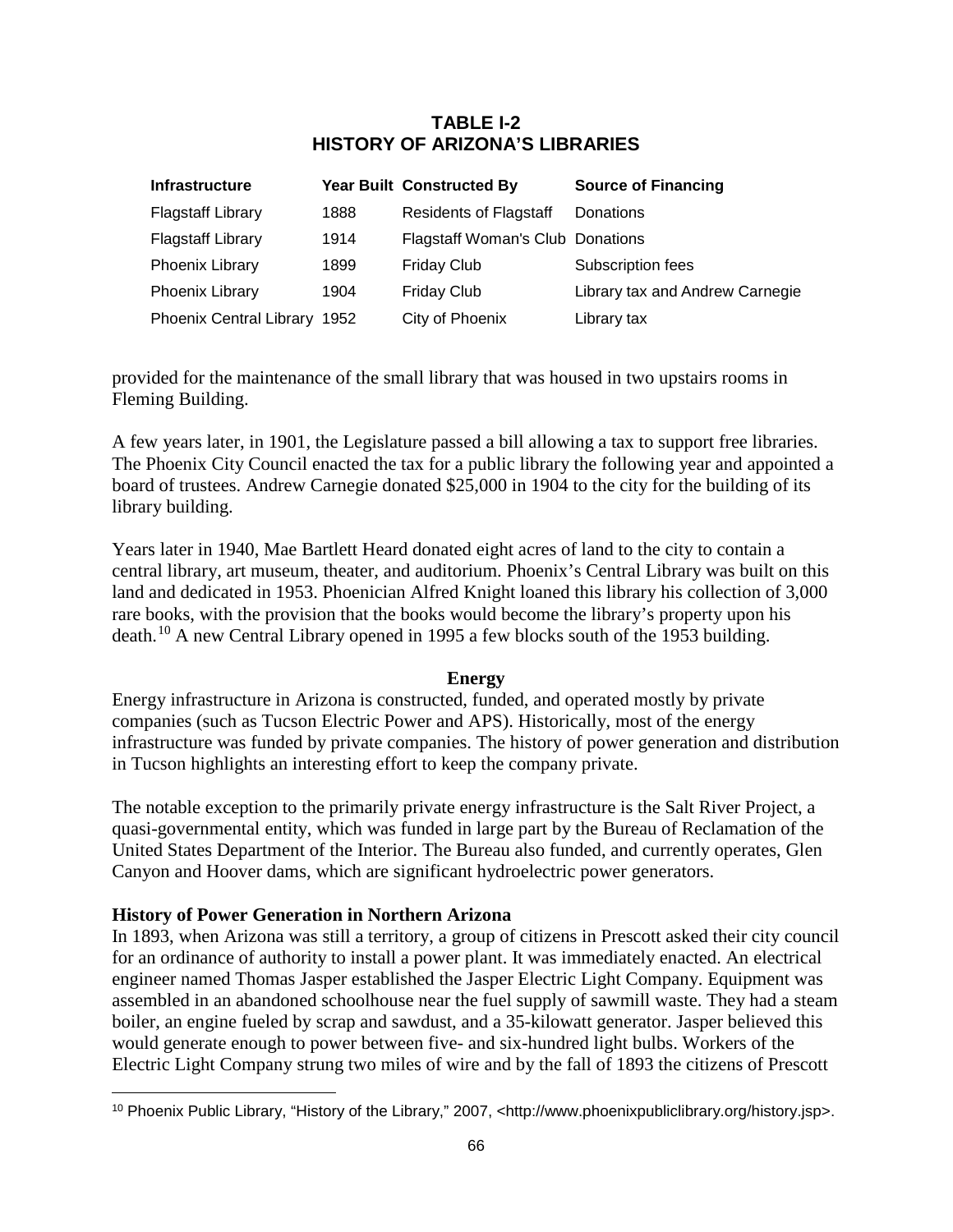were using light bulbs. Flagstaff had electric lights by October 1895 but the service was only available from dusk until 1 a.m., which was typical for small towns at the time.<sup>[11](#page-70-0)</sup>

Around the same time, a rancher named Lew Turner discovered Fossil Creek and Fossil Springs, located about 86 miles south of Flagstaff. He filed a claim to the land but lacked the finances for development. By 1902, Turner found investors and for four years Fossil Creek and Fossil Springs were studied by engineers. The timing was fortuitous: it was just about the turn of the century that hydroelectric power began to be used throughout the United States. The engineers found that from the springs to the Verde River there was a 1600-foot drop in elevation, enough of a drop to build the necessary velocity for hydroelectric power. In 1907, Turner and his investors formed the Arizona Power Company, raised money through private investors, and by 1908, they started construction on the Childs Power Plant. The plant supplied power to Prescott and Jerome.<sup>[12](#page-70-1)</sup>

Under an agreement between United Verde Copper Company and the Arizona Power Company, the Irving Power Plant was constructed between 1914 and 1916. It also is a hydroelectric plant. A transmission line connected it to the Childs Plant. Though the Childs and Irving Power Plants are small when compared to today's power plants, they fulfilled the electrical needs of all of Yavapai County.[13](#page-70-2) These plants remained in operation through 2004, when APS decommissioned both facilities in order to return stream flow to Fossil Creek.

# **History of Power Generation in Tucson[14](#page-70-3)**

 $\overline{a}$ 

In the fall of 1892, enterprising Tucsonans formed the Electric Light and Power Company (which would eventually become the enterprise today known as Tucson Electric Power, the principal subsidiary of UniSource Energy Corporation). The Electric Light and Power Company generated power with an electric lighting plant bought from General Electric Company. Soon after, the company took over the Tucson Gas Company in 1896, paying \$14,000 for the property, payable over four years.

Facing financial constraints, the founders decided in late 1901 to sell the company to J. J. Henry of Denver, who agreed to a sales price of \$35,000 cash and assumption of about \$15,000 in debt. Henry obtained a 25-year franchise from the City of Tucson, returned to Denver and sold his newly acquired assets to a new Colorado corporation called Tucson Gas, Electric Light and Power Company for \$299,500 in stock and \$175,000 in bonds. In 1905, controlling stock in TGEL&P Co. was held by the United States Light and Traction Company of Denver.

As demand quickly outstripped the capacity of the direct current generators, the company pioneered the use of alternating current generators in 1903. It soon was boasted that Tucson had

<span id="page-70-0"></span><sup>11</sup> Cline, Platt. Mountain Town: Flagstaff's First Century. Flagstaff: 1994, 73-4.

<span id="page-70-1"></span><sup>12</sup> Clark, Bob. Interview. Hydro Electric Power Development in Fossil Creek. 07 Dec. 1979.

<sup>&</sup>lt;http://azmemory.lib.az.us/cdm4/item\_viewer.php?CISOROOT=/shmoralhist&CISOPTR=81&CISOBOX= 1&REC=16>.

<span id="page-70-2"></span><sup>13</sup> American Society of Mechanical Engineers, The. The Childs-Irving Hydroelectric Project. 10 Apr. 1976. <http://files.asme.org/ASMEORG/Communities/History/Landmarks/5515.pdf>.

<span id="page-70-3"></span><sup>&</sup>lt;sup>14</sup> The information on the history of power generation in Tucson comes in part from the Tucson Electric Power website, <http://www.tucsonelectric.com/Company/Overview/history.asp>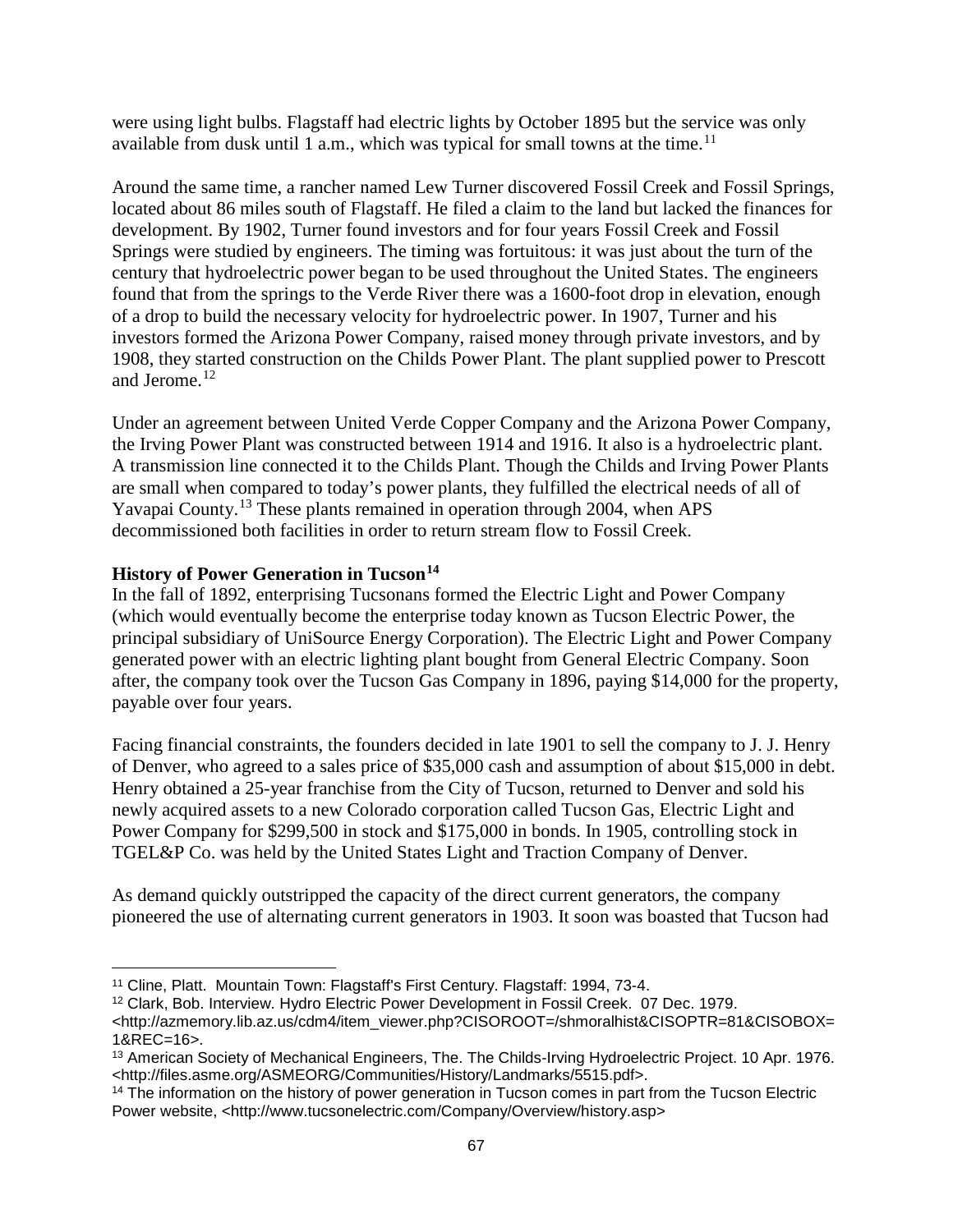the finest electrical system available. Carbonized bamboo filament bulbs glowed in more than 300 homes and businesses.

The company kept pace with technical developments and in 1915 began converting to the new diesel systems, which had a lower fuel consumption rate. The company was soon credited for the boom of agriculture around Tucson by providing power for irrigation pumps at low rates.

For several years the city and company had worked to bring natural gas to Tucson. A pipeline bringing gas from Texas was completed in 1933, and the occasion was marked by a big celebration that featured Mayor Henry O. Jaastad using a Roman candle to ignite gas from a pipe near Sentinel Peak that shot a 40-foot flame into the air.

In 1943, the Securities and Exchange Commission ordered Federal Light and Traction Company to make divestiture of its holdings. The Tucson utility was offered to the City of Tucson, and J. R. Snider was sent to Tucson to work out details of the sale.

Negotiations with the city collapsed and in June 1946, a total of 147,000 shares of common stock in Tucson Gas, Electric Light and Power Company were offered to the public. By December, there were 1,927 stockholders from 40 states and the District of Columbia. When TGEL&P Co. became a publicly held company in 1946, board meetings shifted from New York City to Tucson's Pioneer Hotel.

In 1948, the company announced it would build an \$11 million generating station at DeMoss-Petrie Road and the Southern Pacific Railroad tracks, a site now bordered by Interstate 10 and West Grant Road. The plant had an initial capacity of 24 megawatts, which grew to 98 megawatts by 1954.

In 1955, the company announced the Irvington Generating Station would be built on a 280-acre site at South Alvernon Way and East Irvington Road at an initial cost of \$25 million. The plant eventually would generate 422 megawatts of power from four units that burned oil or natural gas as fuel. In the 1980s, the largest generator was modified so that it would also burn coal. Today, Unit 4 also burns methane gas that is pumped three miles from the Los Reales Landfill to generate enough electricity for about 5,000 homes.

In 1964, the company ended its status as a "foreign corporation" in Arizona, changing the name and domicile from Tucson Gas, Electric Light and Power Company, a Colorado corporation, to Tucson Gas & Electric Company (TG&E), an Arizona corporation.

Well in advance of anticipated shortages of natural gas and fuel oil for electric generation, the company began to plan to utilize the Southwest's vast coal reserves. The search led in 1965 to formation of a consortium of utilities to build a large coal-fired plant, the Four Corners Project, near Farmington, N. M.

In 1969, plans were announced for additional coal-fired ventures. The company would be a partner in the San Juan Generating Station in northwestern New Mexico and in the Navajo Generating Station near Page, in northern Arizona.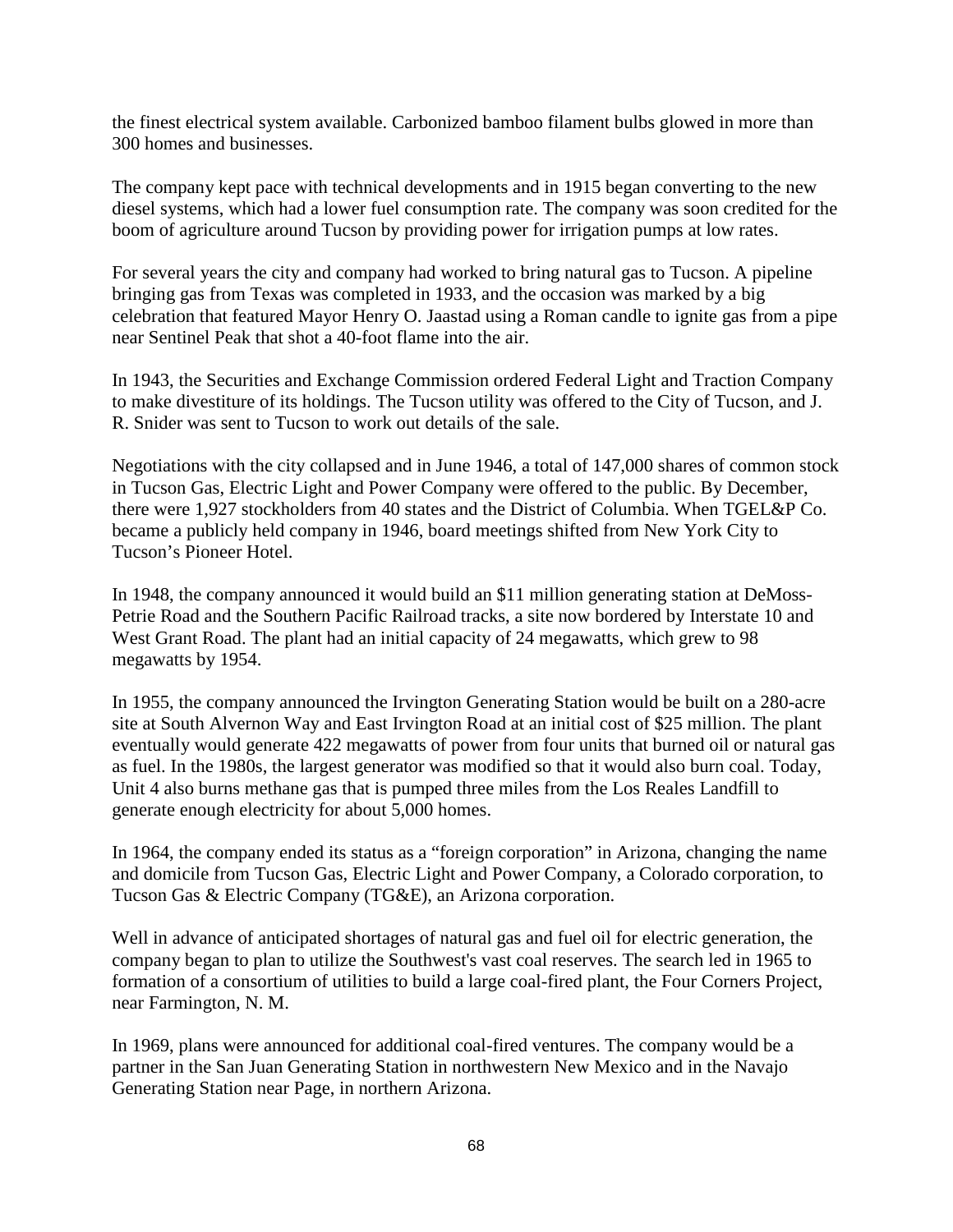In 1972, the company joined other utilities in plans to build a nuclear generating plant 60 miles west of Phoenix. The operating target date for the first unit was 1981. However, by 1975 it was decided that demand could be met with less expensive coal-fired generation. The company sold its share of what would become the Palo Verde Nuclear Generating Station.

Management decided co-ownership of power plants restricted flexibility of operation, so when demand forecasts projected the need for additional capacity by the late 1980s and early 1990s, the board voted to build a wholly owned, coal-fired plant at Springerville, in east-central Arizona.

In 1979, the gas operations, hampered by moratoriums on gas caused by shortages, were sold to Southwest Gas Corporation of Las Vegas, Nevada. Southwest had greater gas resources available and was able to get the state to lift the restrictions. The company's name changed again — to Tucson Electric Power Company.

A dispute arose in 1979 over construction of the \$1.5 billion Springerville station. The company said it chose an open-shop contractor when agreement could not be reached with organized labor. Unions protested, sponsoring a demonstration before the May 13, 1981, annual meeting in which nearly 7,000 marchers participated. The plant was built by the nonunion company.

Sales of assets, which had not been charged to TEP customers, produced more than \$200 million in cash in 1983. The company created subsidiaries to invest the capital in securities and varied businesses, including real estate.

In July 1984, the board of directors voted to transfer the basic wholesale power sales business, including ownership in two generating units, to a subsidiary, Alamito Company. Later that year the board authorized a spinoff of Alamito from TEP, approving distribution of a dividend to shareholders consisting of all the common stock of Alamito.

After a series of financial difficulties in the 1990s, UniSource Energy Corporation was formed in 1998 as the new parent company of Tucson Electric Power and its energy-related subsidiaries. A list of selected power-generation facilities is provided in Table I-3.

# **History of Power Generation in the Phoenix Area[15](#page-72-0)**

 $\overline{a}$ 

The Salt River Project (SRP) initially was established in 1903 as the Salt River Valley Water Users' Association (the Association) — the nation's first multipurpose reclamation project authorized under the National Reclamation Act. In 1937, the Association created the Salt River Project Agricultural Improvement and Power District (the District) to operate the power generation and distribution system (most of the Association's dams generate hydroelectric power). The District is a political subdivision of the State of Arizona (able to sell municipal bonds). Together, the Association and the District eventually became known as SRP. Today, the company is the nation's third-largest public power utility, providing power to customers throughout a 2,900-square-mile service territory in central Arizona.

<span id="page-72-0"></span><sup>&</sup>lt;sup>15</sup> The information on the history of power generation in the Valley comes in part from the SRP website, <http://www.srpnet.com/about/history/>.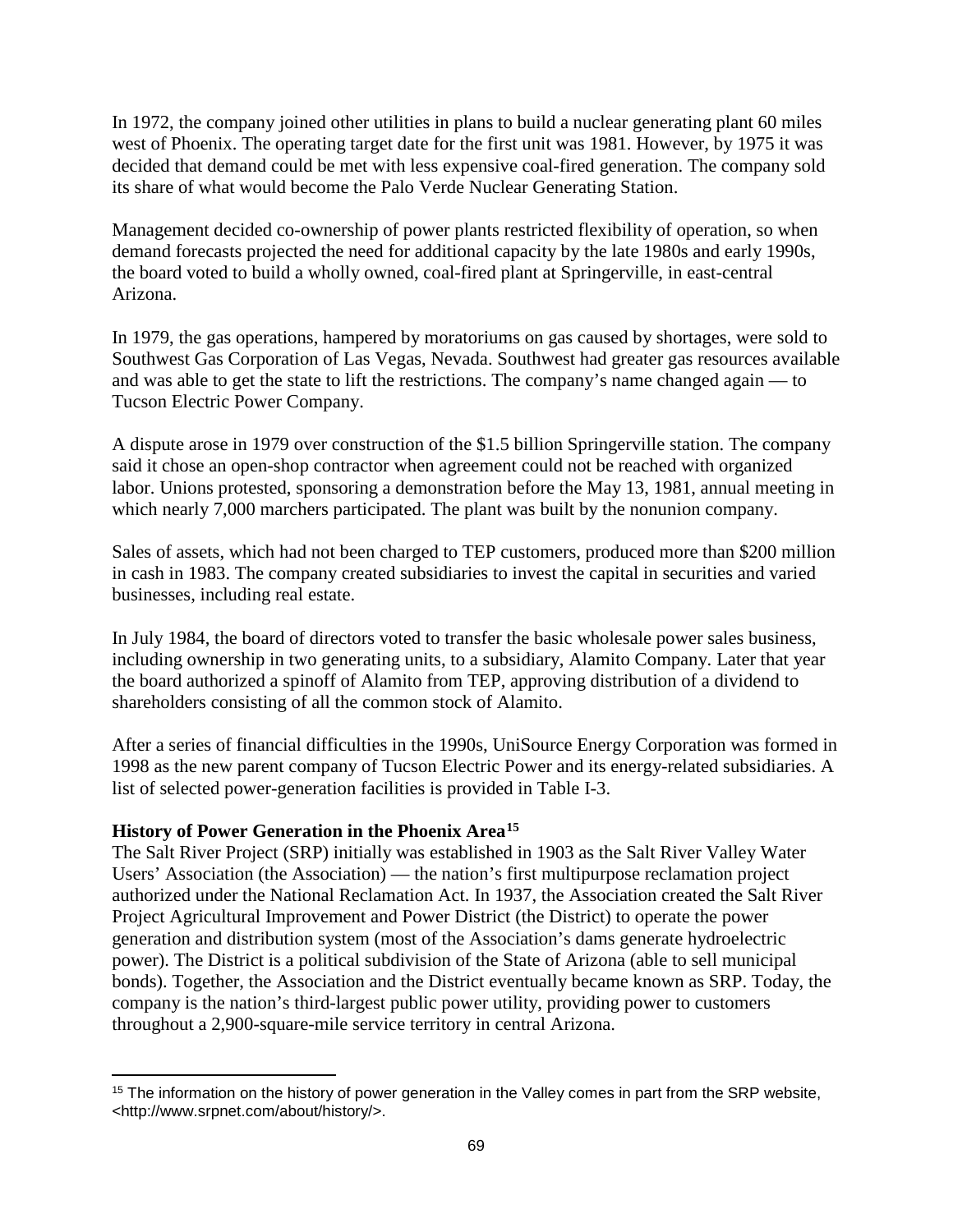# **TABLE I-3 HISTORY OF POWER GENERATION IN ARIZONA**

| <b>Infrastructure</b><br><b>Constructed</b> | <b>Year Built</b>                             | <b>Who Constructed It</b>                                                                      | <b>Source of Financing</b>                                                    |
|---------------------------------------------|-----------------------------------------------|------------------------------------------------------------------------------------------------|-------------------------------------------------------------------------------|
| <b>Prescott Power</b><br>Plant              | 1893                                          | Jasper Electric Light Company                                                                  | Donations                                                                     |
| Roosevelt Dam                               | 1905-11                                       | U.S. Bureau of Reclamation                                                                     | U.S. Bureau of Reclamation                                                    |
| <b>Childs Power</b><br>Plant                | 1908                                          | Arizona Power Company                                                                          | Investors                                                                     |
| <b>Cross Cut Power</b><br>Facility          | 1914                                          | <b>Bureau of Reclamation</b>                                                                   | U.S. Department of Interior                                                   |
| <b>Irving Power</b><br>Plant                | 1916                                          | <b>United Verde Copper</b><br>Company                                                          | United Verde Copper Co.                                                       |
| Mormon Flat<br>Dam                          | 1923-25                                       | U.S. Bureau of Reclamation                                                                     | U.S. Bureau of Reclamation                                                    |
| Horse Mesa<br>Dam                           | 1924-27                                       | U.S. Bureau of Reclamation                                                                     | U.S. Bureau of Reclamation                                                    |
| <b>Stewart</b><br>Mountain Dam              | 1928-30                                       | U.S. Bureau of Reclamation                                                                     | U.S. Bureau of Reclamation                                                    |
| Waddell<br>Dam/New<br><b>Waddell Dam</b>    | 1928/1987-92                                  | Private interests (for irrigation)/<br>U.S. Bureau of Reclamation<br>(Central Arizona Project) | U.S. Bureau of Reclamation                                                    |
| Hoover Dam<br>Glen Canyon<br>Dam            | 1940s<br>1957-64                              | U.S. Bureau of Reclamation<br>U.S. Bureau of Reclamation                                       | U.S. Bureau of Reclamation<br>U.S. Bureau of Reclamation                      |
| C.C. Cragin<br>Dam                          | 1965                                          | Phelps Dodge Corp.                                                                             | Phelps Dodge Corp.                                                            |
| Navajo Coal<br>Generating<br><b>Station</b> | Mid-1970s                                     | Salt River Project                                                                             | A consortium of other utilities<br>and the U.S. Department of the<br>Interior |
| South Con<br>Generating<br><b>Station</b>   | Early 1980s                                   | Salt River Project                                                                             | U.S. Department of Energy<br>provided partial financing                       |
| Palo Verde<br><b>Nuclear Plant</b>          | The plant<br>went on-line in<br>the mid 1980s | <b>Bechtel Power Corporation</b>                                                               | Consortium of seven utility<br>companies                                      |
| Springerville<br><b>Coal Plant</b>          | 1980s-<br>ongoing                             | <b>Tucson Electric Power</b>                                                                   | <b>Tucson Electric Power</b>                                                  |

SRP's electricity was first created through hydrogeneration. This electricity initially supported the growing agriculture and mining businesses. Arizona Falls was the site of the first hydroelectric plant in Phoenix, utilizing the flowing water of the canal to produce power. Originally built in 1902, the plant was rebuilt by SRP in 1911, began delivering power again in 1913, and was shut down in 1950. It was reopened in 2003.

In 1909, a hydroelectric generator at the Theodore Roosevelt Dam site was built to run construction facilities, and excess electricity was sold to nearby copper mines and to farms in the Valley. Initially, only 13 customers were served by the small hydroelectric plant.

Later, hydropower was established as the "paying partner" for the construction of the Roosevelt Dam as the first power from the dam was delivered to the Phoenix Light and Power Company. In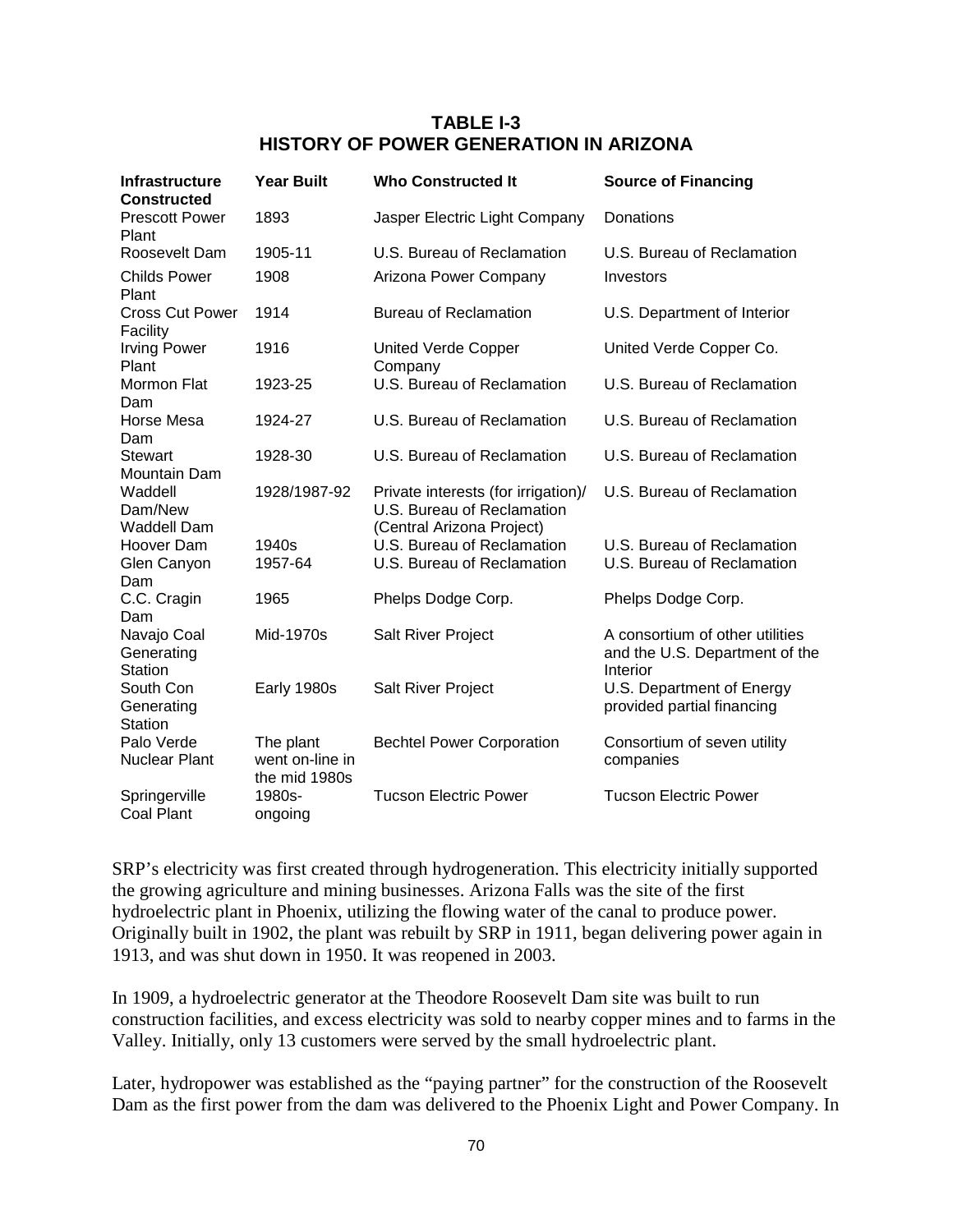1912, SRP signed an agreement with Inspiration Consolidated Copper Company of Miami, Arizona to supply hydroelectric power to the mines, which would ensure the viability of SRP's electric system.

The Bureau of Reclamation began construction on the Cross Cut Power Facility in 1912 as a source of auxiliary power. Its location between the Grand Canal and Arizona Canal was chosen because of the two major electric distribution lines that passed nearby. Water from the Arizona Canal was dropped 112 feet through the Pelton water wheels, which turned Westinghouse generators, generating 11,000 volts of electricity. The plant eventually served parts of Tempe, including its Hayden Flour Mill in the 1920's when the mill was converted from hydropower to electric power. Since the early 1950's the functions of the Cross Cut Power Facility have continued to evolve but the hydro plant continues to provide power in Arizona's summer months.<sup>[16](#page-74-0)</sup>

As the copper industry expanded and the Valley grew, SRP extended its power service. In the 1920s, three more hydroelectric dams were built below Roosevelt Dam: Horse Mesa, Mormon Flat, and Stewart Mountain.

The Salt River Water Users' Association did not begin delivering electricity to residential customers until 1922. By 1928, SRP was stringing a local electric delivery system that resulted in the electrification of the Valley's rural areas nearly 10 years before the National Rural Electrification Act brought power to the rest of rural America. By 1930, 80 percent of those in SRP territory had electric service at a time when only 25 percent of rural America was receiving electricity.<sup>[17](#page-74-1)</sup>

Yet as the company's residential and commercial base rapidly expanded (and demand exceeded supply), the company looked to produce energy from diverse sources in addition to hydrogeneration, including steam and diesel oil. In the late 1940s, SRP committed to system expansion, purchasing new equipment, using new technology and building new substations essentially creating a new power system.

A diesel plant was constructed at the Crosscut Power Facility that operated until 1949 and a steam portion operated from 1941 to 1974.<sup>[18](#page-74-2)</sup> After World War II, SRP built three steamgenerating plants in the Phoenix area to keep pace with growth, and also joined other utilities in a 2,650-mile transmission system across the Southwest that enables delivery of electricity to the Valley from power plants throughout the region.

In the early 1970s, SRP was selected to build and operate the Navajo Generating Station in Page on behalf of a consortium of other utilities and the U.S. Department of the Interior. In 1975, SRP began construction on the Coronado Generating Station in St. Johns, and joined with Arizona Public Service and other utilities in the Palo Verde Nuclear Generating Station west of Phoenix.

<span id="page-74-0"></span><sup>16</sup> City of Tempe, Arizona. Tempe Historical Museum. Tempe Historic Property Survey. 2008. <http://www.tempe.gov/museum/Tempe\_history/properties/hps183.htm>.  $\overline{a}$ 

<span id="page-74-2"></span><span id="page-74-1"></span><sup>&</sup>lt;sup>17</sup> Salt River Project. SRP Legacy, The. 2008. <http://www.srpnet.com/about/history/legacy.aspx>.  $18$  ibid.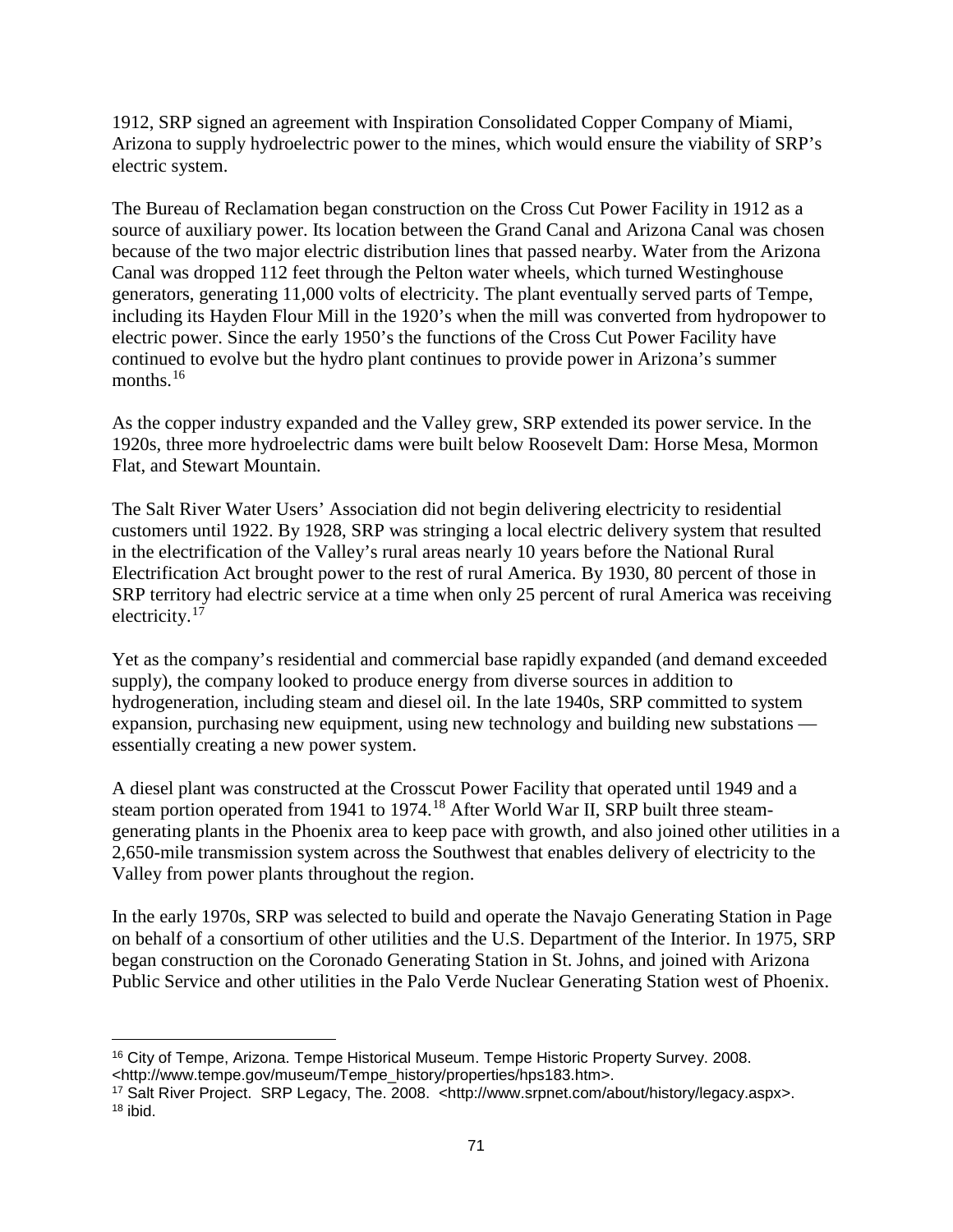In the early 1980s, the U.S. Department of Energy provided partial financing for the construction of the South Con Generating Station. It was built by SRP in an effort to provide cheaper hydroelectric power to their customers.<sup>[19](#page-75-0)</sup>

The Palo Verde Nuclear Generating System, located about 55 miles west of Phoenix, has been the largest power producer in the United States of any kind since 1992. [20](#page-75-1) Bechtel Power Corporation began its construction in 1976 but the last of its three units was not completed until 1988. The total cost to build the plant amounted to \$5.9 billion.<sup>[21](#page-75-2)</sup> Today, APS operates the facility and owns 29.1 percent of the Palo Verde plant.<sup>[22](#page-75-3)</sup>

## **Public Safety**

Prior to 1863, Prescott was populated by small camps of miners, mountain men, trappers, cowboys, and farmers. Justice, at the time, was usually meted out with guns or lynchings. In February 1863, President Lincoln and Congress formally established the Territory of Arizona and appointed John N. Goodwin as its first governor. Goodwin and his party headed to Prescott, where the territory's capital was at the time, and organized a territorial government. Prescott's original courthouse also served as the jail, the doors of which were huge logs fastened to the walls with heavy iron straps and two large padlocks. A new courthouse was built on the plaza in 1878. [23](#page-75-4)

The Fifth Territorial Legislature in 1868 proposed a bill to build a prison in Phoenix. Although the bill passed, construction could not begin because of the prison's prohibitive cost. The bill was proposed again by the Eighth Territorial Legislature in 1875 but this time the site of the penitentiary was changed to Yuma. The bill was signed by Governor Safford and the territorial prison was to be built in Yuma by resident A. L. Grow, who submitted his construction plans and was awarded \$150.

Prisoners labored to build the Yuma prison, which held its first inmates on July 1, 1876. In 1909, the prison closed due to overcrowding and its prisoners were relocated to the prison in Florence, which had been completed a year earlier by prisoners from the Yuma Territorial Prison (who lived in tents during the Florence State Prison's construction). Some of the state's early prisons are listed in Table I-4.

Yavapai County built a jail in Flagstaff in the early 1900s for about \$475 but the poorly built structure was cold, damp, filthy, and vulnerable to escape. Atlantic & Pacific Railroad Company offered the county a free building to use as a prison. Again, prison labor was used to construct the prison but this time it was made with steel cells, increasing the cost to \$7,630. $^{24}$  $^{24}$  $^{24}$ 

<sup>19</sup> "Canal History." SRP. 2008. <http://www.srpnet.com/water/canals/history.aspx>.  $\overline{a}$ 

<span id="page-75-1"></span><span id="page-75-0"></span><sup>&</sup>lt;sup>20</sup> Arizona Public Service. Power Plants. <http://www.aps.com/general\_info/AboutAPS\_18.html>.

<span id="page-75-2"></span><sup>21</sup> Hedding, Judy. "Palo Verde Nuclear Generation Station." 19 May 2005.

<sup>&</sup>lt;http://phoenix.about.com/cs/utilities/a/paloverde.htm>.

<span id="page-75-3"></span><sup>22</sup> Arizona Public Service. Power Plants. <http://www.aps.com/general\_info/AboutAPS\_18.html>. <sup>23</sup> Jakobson, Eino. Interview, 1974,

<span id="page-75-4"></span><sup>&</sup>lt;http://azmemory.lib.az.us/cdm4/item\_viewer.php?CISOROOT=/shmoralhist&CISOPTR=72&CISOBOX= 1&REC=16>.

<span id="page-75-5"></span><sup>&</sup>lt;sup>24</sup> Cline, Platt. "Mountain Town: Flagstaff's First Century." Flagstaff: 1994, p. 31.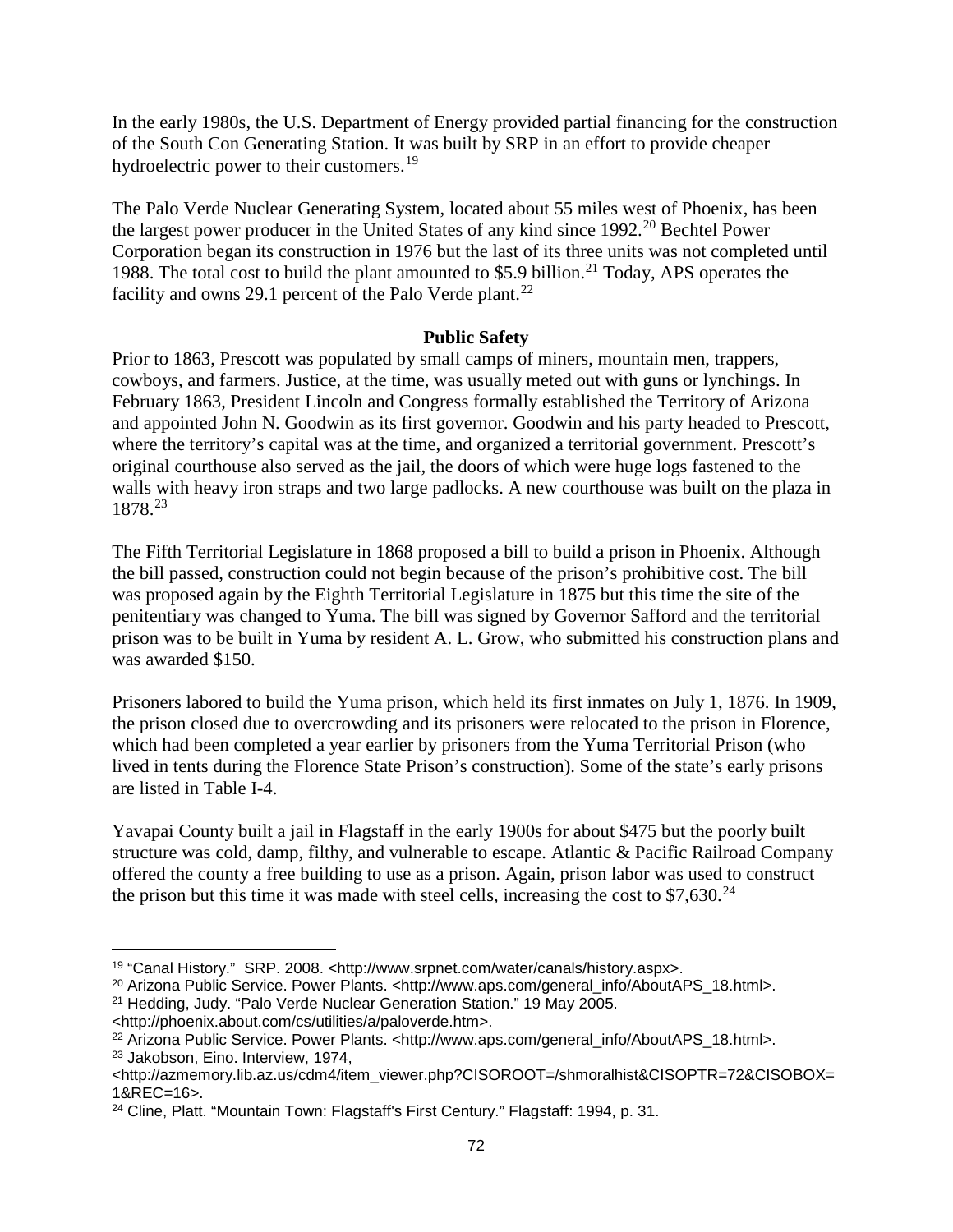# **TABLE I-4 HISTORICAL PERSPECTIVE ON ARIZONA PRISONS**

| <b>Infrastructure</b>        |       | <b>Year Built Constructed By</b>           | <b>Source of Financing</b> |
|------------------------------|-------|--------------------------------------------|----------------------------|
| Yuma Territorial Prison 1876 |       | A.L. Grow and prison laborers City of Yuma |                            |
| Flagstaff Jail               | 1900s | <b>Prison laborers</b>                     | Yavapai County             |
| <b>Florence State Prison</b> | 1908  | <b>Prison laborers</b>                     | Town of Florence           |
| <b>Fort Grant</b>            | 1912  | U.S. Army Cavalry Post                     | U.S. Government            |

Fort Grant was built originally as a U.S. Army Cavalry Post, but in 1912 the federal government gave it to the State of Arizona to use as the State Industrial School for Wayward Boys and Girls. In 1968 the State Legislature passed a bill making the school part of the state's correction department, the same year the Arizona Department of Corrections became a state agency. The prison became an all male prison in 1973. [25](#page-76-0)

There are now 10 large prison complexes in Arizona, which include Florence, Phoenix, Winslow, Eyman, Douglas, Perryville, Safford, Tucson, Yuma, and Lewis. All of these prisons are operated by the Arizona Department of Corrections.<sup>[26](#page-76-1)</sup>

### **Telecommunications**

Building and financing telecommunications infrastructure always has been a primarily private endeavor. During the late 1800s and early 1900s, telephone companies like Overland and Arizona Telephone, Sunset Telephone Company, and Mountain Bell connected telephone lines across the state to residential and commercial customers.

Tucson had a military telegraph in  $1871^{27}$  $1871^{27}$  $1871^{27}$  and in 1874 Phoenix had its own telegraph office. Tucson was the first to open a telephone exchange in 1881, just five years after Alexander Graham Bell received a patent for the telephone.<sup>[28](#page-76-3)</sup> Phoenix got a telephone system in 1891<sup>[29](#page-76-4)</sup> and Kingman got a small line in 1894. Tempe received telephone service in 1900.<sup>[30](#page-76-5)</sup>

The first phones were installed in Flagstaff in1886 though phone service was not public (it was the Ayer Sawmill that installed the original telephones to connect their office to another small mill and a railroad spur five miles away). In 1895, the Sunset Telephone Company of Tucson installed poles and strung wire for public service in Flagstaff. Service began with only 51

<span id="page-76-0"></span><http://www.azcorrections.gov/adc/history/index.asp>.

<sup>25</sup> Arizona Department of Corrections, "Early ADC History," 2005,  $\overline{a}$ 

<span id="page-76-1"></span><sup>26</sup> Arizona Department of Corrections, "Arizona State Prison Complex: Florence History," 2005, <http://www.azcorrections.gov/adc/prisons/florencehist.asp>.

<span id="page-76-2"></span><sup>&</sup>lt;sup>27</sup> "Tracing our Roots in Pima County." Sewer History.org. 2004.

<sup>&</sup>lt;http://www.sewerhistory.org/indexc.htm>.

<span id="page-76-3"></span> $28$  ibid.

<span id="page-76-4"></span><sup>&</sup>lt;sup>29</sup> City of Phoenix. Out of the Ashes. 2008. <http://www.phoenix.gov/CITYGOV/history.html>.

<span id="page-76-5"></span><sup>30</sup> City of Tempe, Arizona. Tempe History Timeline. 2008.

<sup>&</sup>lt;http://www.tempe.gov/museum/Tempe\_history/basics/timeline.htm#FIRST>.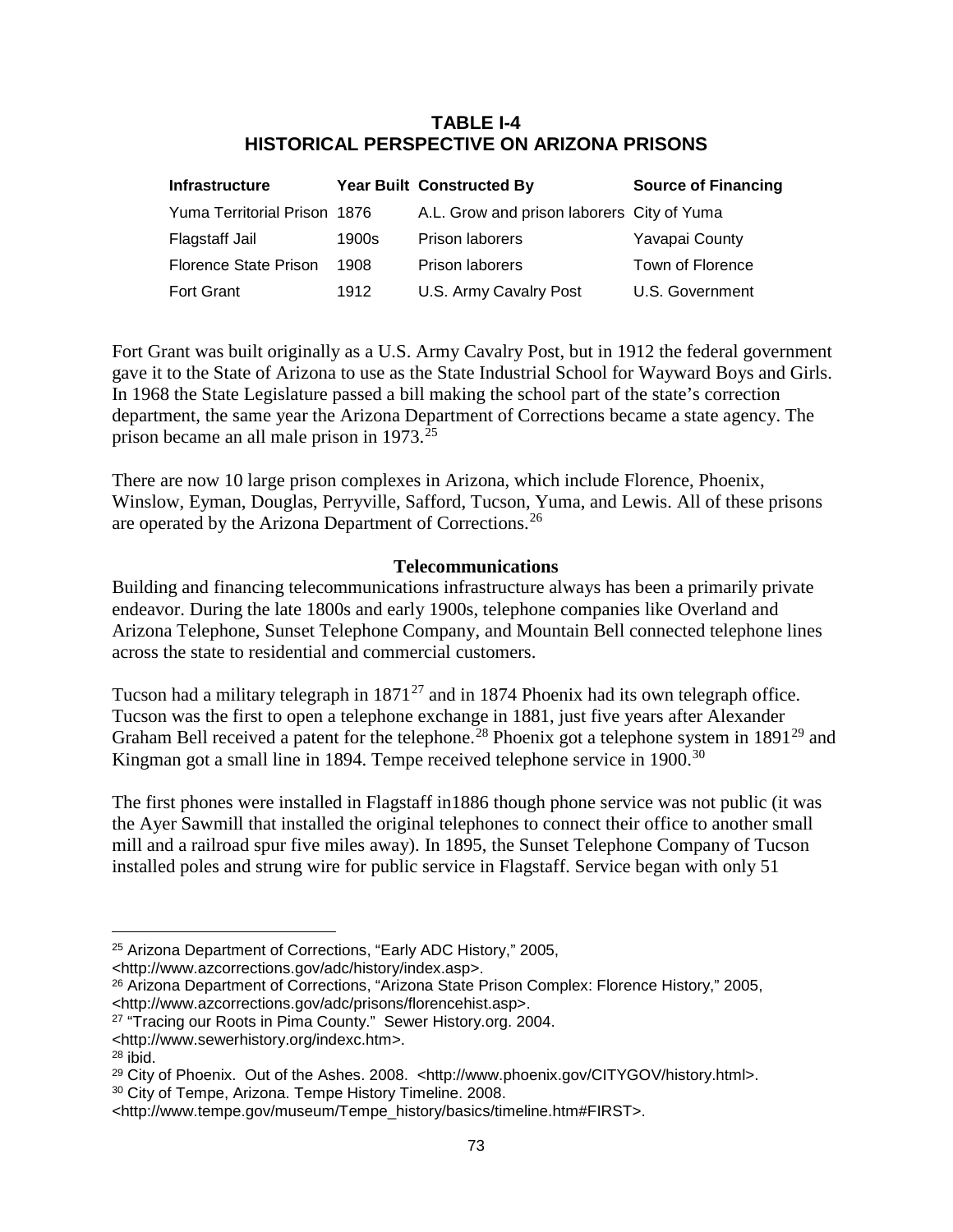customers, 18 of which were residential. Service extended to Williams and the Grand Canyon in 1901, which led to the installation of a toll phone in the drug store. $31$ 

By the late 1880s, Mountain States Telephone and Telegraph purchased the operations of Overland and Arizona Telephone companies. As the regional AT&T company, Mountain States was referred to as Mountain Bell and was the face of the telephone company for many people in Arizona until divestiture in 1983. Shortly after divestiture, Mountain States changed its name to US West, which was acquired by Qwest Communications in 2000.<sup>[32](#page-77-1)</sup>

The provision of service is more complicated now than in the past. The divesture of AT&T (of which Mountain Bell was a part) and the Telecommunication Act dramatically changed the industry's rules. Now, the telephone companies that ran service lines (known as incumbent local exchange carriers) are obligated to "interconnect new telecommunications service providers" and to "unbundle" their networks to provide for exchange access, information access, and interconnection to their systems."[33](#page-77-2)

Nevertheless, the telecommunications infrastructure has been constructed for the most part with private funds, and continues to be so — with one notable exception. The Communications Act of 1934, signed by President Roosevelt, legislated the idea that telephone service should be universal. A series of programs were created to "encourage and enforce the expectation that basic local and long-distance telephone service be available to all."[34](#page-77-3)

The largest of those programs, the Universal Service Fund, provides assistance for construction of telephone infrastructure in high-cost areas (primarily rural, where per-customer cost to build infrastructure is high because potential customers per square mile are few). Funds are collected from major long-distance carriers and are used to extend telephone service to previously unserved areas, help pay for system extensions and to keep basic rates low.<sup>[35](#page-77-4)</sup>

# **Transportation**

Transportation infrastructure has been financed and constructed by a mix of public, publicprivate partnerships, and private entities. Railroads, for example, were constructed by private companies (in Arizona, Southern Pacific and AT &SF railroads) with help from the federal government (in the form of land grants). The Tucson Airport was the first municipally owned airport in the country; Phoenix Sky Harbor was originally private.

Roads and highways were financed and constructed by counties, cities, and the states, in many cases with help from the federal government (significant help in the case of the interstates). Public transit, interestingly, was historically privately constructed, financed and operated. Today,

 $\overline{a}$ 

<span id="page-77-0"></span><sup>31</sup> Cline, Platt. Mountain Town: Flagstaff's First Century. Flagstaff: 1994, p. 74.

<span id="page-77-1"></span><sup>32</sup> Arizona Investment Council, "Infrastructure Needs and Funding Alternatives: 2008-2032," May 2008.

<span id="page-77-2"></span><sup>33</sup> Arizona Investment Council, "Infrastructure Needs and Funding Alternatives: 2008-2032," May 2008, p. 175.

<span id="page-77-3"></span><sup>34</sup> Goldstein, M. and Gooding, R., "Universal Service to Universal Access: the Paradigm Shift in Citizens' Use of Telecommunications," International Research Center: State of Arizona, 1995, <http://www.researchedge.com/uss/default.htm>.

<span id="page-77-4"></span> $35$  ibid.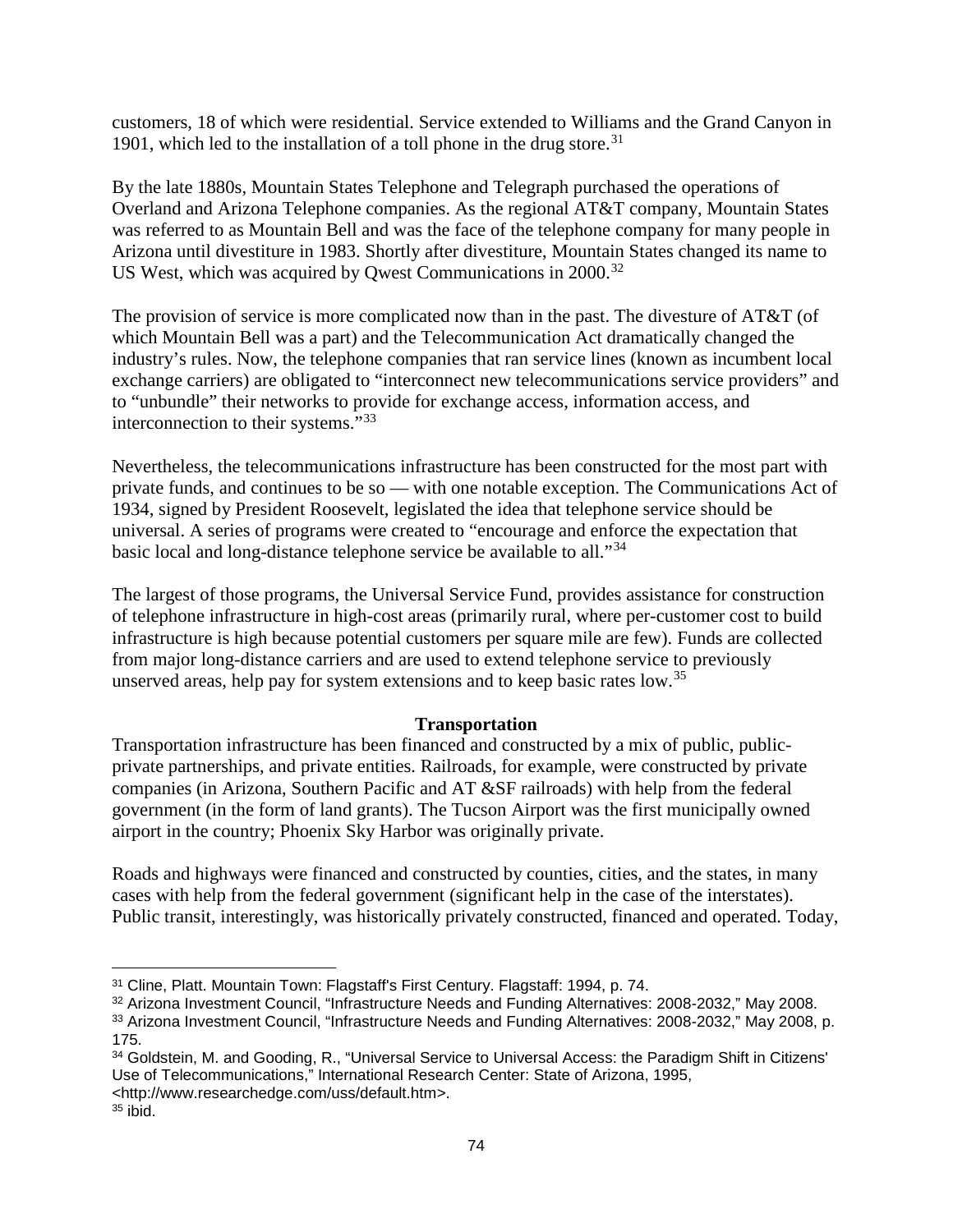all public transit is publicly provided, by regional transportation authorities, cities, and, in some cases, the state. However, intercity bus transportation is still provided by private companies.

### **Railroads**

The first railroad in North America began operation in 1827. By 1833, a total of 380 miles of track were in operation in the United States. By 1840, that number had grown to 2,800 miles of track. The golden age of railroads began in 1865, when 35,000 miles of track were in service, and continued until its peak in 1916, when trains operated on 254,000 miles of track throughout the United States. During that period, no other form of transportation rivaled the locomotive.<sup>[36](#page-78-0)</sup>

Railroads always have been privately owned. However, the federal government assisted with financing the construction of the first railroads by granting land to the rail companies.

The first railroad crossed Arizona in 1881 — it was the Southern Pacific (now Union Pacific's East-West Sunset Route), which passes through Cochise, Benson, Tucson, Picacho, Casa Grande, Maricopa, Gila Bend, Wellton, and Yuma. Not long after, in 1883, the Atlantic & Pacific (Santa Fe) Railroad (now BNSF's "Transcon" line) crossed northern Arizona, passing through Sanders, Holbrook, Winslow, Flagstaff, Williams, Seligman, and Kingman. Yet it was not until 1895 that Phoenix was linked by rail to the northern and southern main lines, by what is now known as Union Pacific's North-South mainlines between Phoenix and Nogales.

## **Airports**

 $\overline{a}$ 

Tucson International Airport, the first municipally owned airport in the United States, opened in 1919, though commercial air service did not begin until 1928. During World War II, the airport's runways were shared with the U.S. Air Force. The Tucson Airport Authority was created in 1948 as a nonprofit corporation to oversee operations of the airport. It began international service in 1963.

In 1928, J. Parker Van Zandt helped form Scenic Airways, Inc. with the intention of making a fortune flying tourists to the Grand Canyon and other attractive locations. Scenic Airways' stockholders began financing the construction of Sky Harbor Airport but their plans crashed along with the stock market in 1929. They attempted to sell their endeavor to the City of Phoenix but the city declined because of two previous failed investments in municipal airports. Scenic Airways ultimately found a buyer in Acme Investment Company.[37](#page-78-1)

# **TABLE I-5 HISTORY OF ARIZONA'S MAJOR AIRPORTS**

| <b>Infrastructure</b>             |       | <b>Year Built Constructed By</b>          | <b>Source of Financing</b> |
|-----------------------------------|-------|-------------------------------------------|----------------------------|
| Tucson International Airport 1919 |       | City of Tucson                            | City of Tucson             |
| Sky Harbor Airport                | 1920s | Scenic Airways, Inc. Scenic Airways, Inc. |                            |

<span id="page-78-0"></span><sup>36</sup> Arizona Investment Council, "Infrastructure Needs and Funding Alternatives: 2008-2032," May 2008.

<span id="page-78-1"></span><sup>37</sup> Phoenix Aviation Department. Phoenix Sky Harbor International Airport: The First 50 Years, 1985.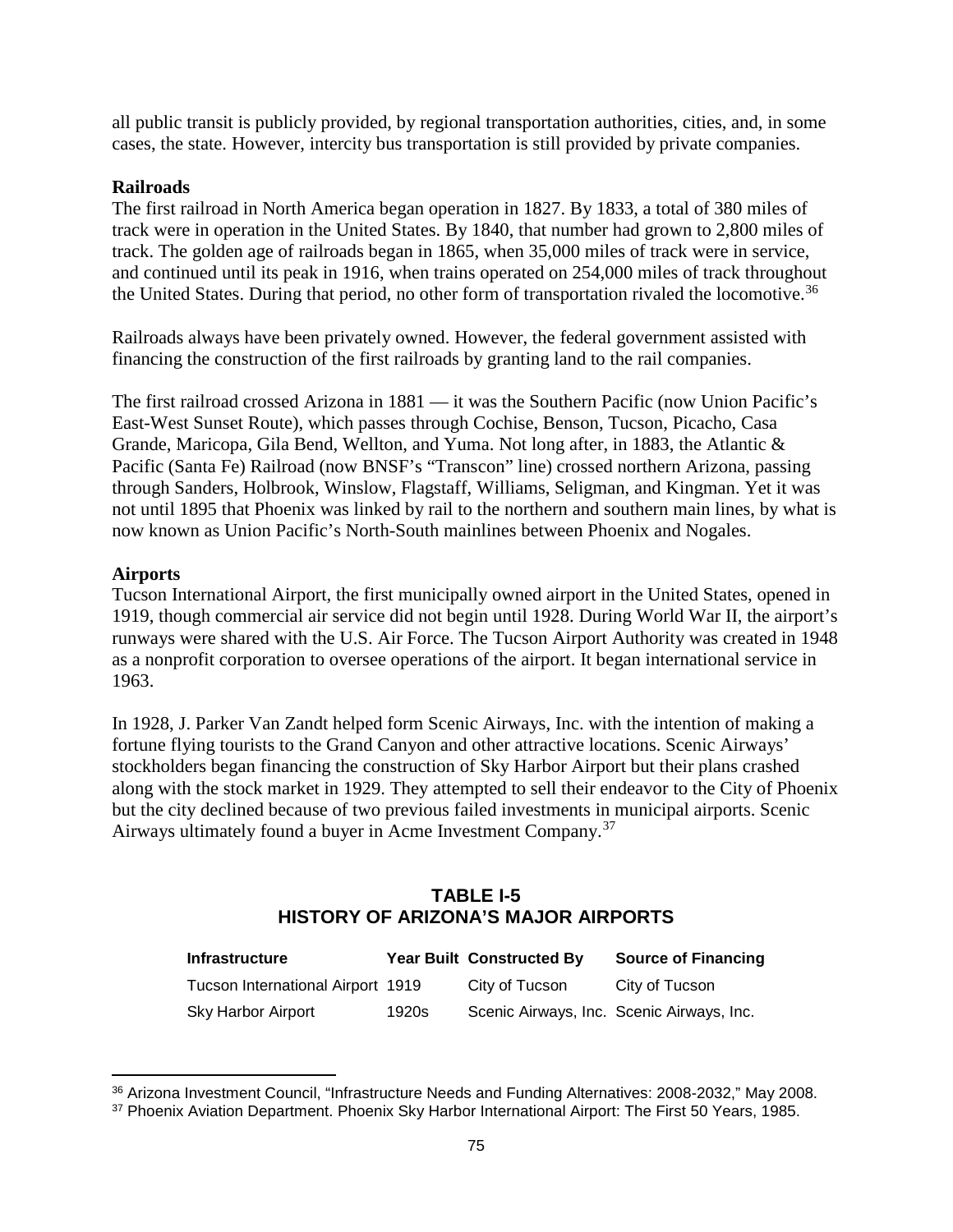Airmail service came to Arizona in 1930. In an effort to save direct airmail, passenger and express service, the City of Phoenix purchased Sky Harbor Airport from the struggling Acme Investment Company in 1935 for \$100,000. Phoenix paid \$35,300 in cash and took out \$64,700 in mortgages and promissory notes.

In 1940, Phoenix had to commit to several enhancements to the airport in order to be eligible for more than \$200,000 in government grants. Ultimately, the City of Phoenix and the U.S. Army entered into a joint occupancy lease. The War Department issued a contract to upgrade the eastwest runway and for the construction of a new north-south runway. Voters approved a \$1.1 million bond in 1948 to construct a new tower and to reform the old runway. Sky Harbor's Terminal 1 was completed in 1952. Ten years later, Terminal 2 was built for \$4.1 million, financed by airport earnings, airport revenue bonds, and federal aid. The expansion of the airport by building Terminal 3 was a \$10 million project. The City Aviation Department provided \$7 million and the balance was provided by American West and Northwest Orient Airlines.

### **Roads and Highways**

The history of Arizona's roads began in the 1800s with the carving of two rough roads in the north and south part of the territory. Trappers, hunters, and military units utilized the northern route, while the southern route was used by gold-seekers.<sup>[38](#page-79-0)</sup> In 1857 the federal government commissioned Lt. Beale to create a wagon road, which he constructed using the aid of camels, pack mules, and horses. While building the road, Lt. Beale and his crew discovered the springs in Kingman that would become one of the first municipal water sources for the town and eventually bear Beale's name.

Road development was stimulated in 1864 when the First Territorial Legislature authorized toll road companies. Roads created solely by usage were excluded from tolls. The Legislature also authorized counties to levy a road tax for construction. A territorial engineer was appointed in 1909 and the Office of State Engineer was established in 1912, but counties continued to do most of the construction.

Due to the rising popularity of auto travel in the early 1900s, the Territory of Arizona developed a program to create highways and improve existing roads. Inmates provided a cheap solution to labor. In 1913, 75 prisoners were taken by train to Bisbee and by mule-drawn wagons to a prison camp in Tombstone Canyon. The prisoners built the highways over the mountain pass between Tombstone and Bisbee, made improvements on Douglas Highway, and built a bridge over the San Pedro River.<sup>[39](#page-79-1)</sup> The federal government also used prisoners to build Mt. Lemmon Road in the Coronado National Forest near Tucson. [40](#page-79-2)

Arizona Territory's four existing counties joined forces in 1909 to improve and connect county roads.<sup>[41](#page-79-3)</sup> That same year the Arizona Highway Department was organized and began receiving

<http://www.azcorrections.gov/adc/history/index.asp>.

<span id="page-79-0"></span><sup>38</sup> Arizona Department of Transportation. About ITD.  $\overline{a}$ 

<sup>&</sup>lt;http://www.dot.state.az.us/Highways/AboutITD.asp>.

<span id="page-79-1"></span><sup>39</sup> Arizona Department of Corrections. Early ADC History. 2005.

<span id="page-79-2"></span><sup>40</sup> "Build New Mt. Lemmon Road," *Tucson Star*, 02 May 1933.

<span id="page-79-3"></span><sup>41</sup> Cline, Platt. Mountain Town: Flagstaff's First Century. Flagstaff: 1994, p. 159.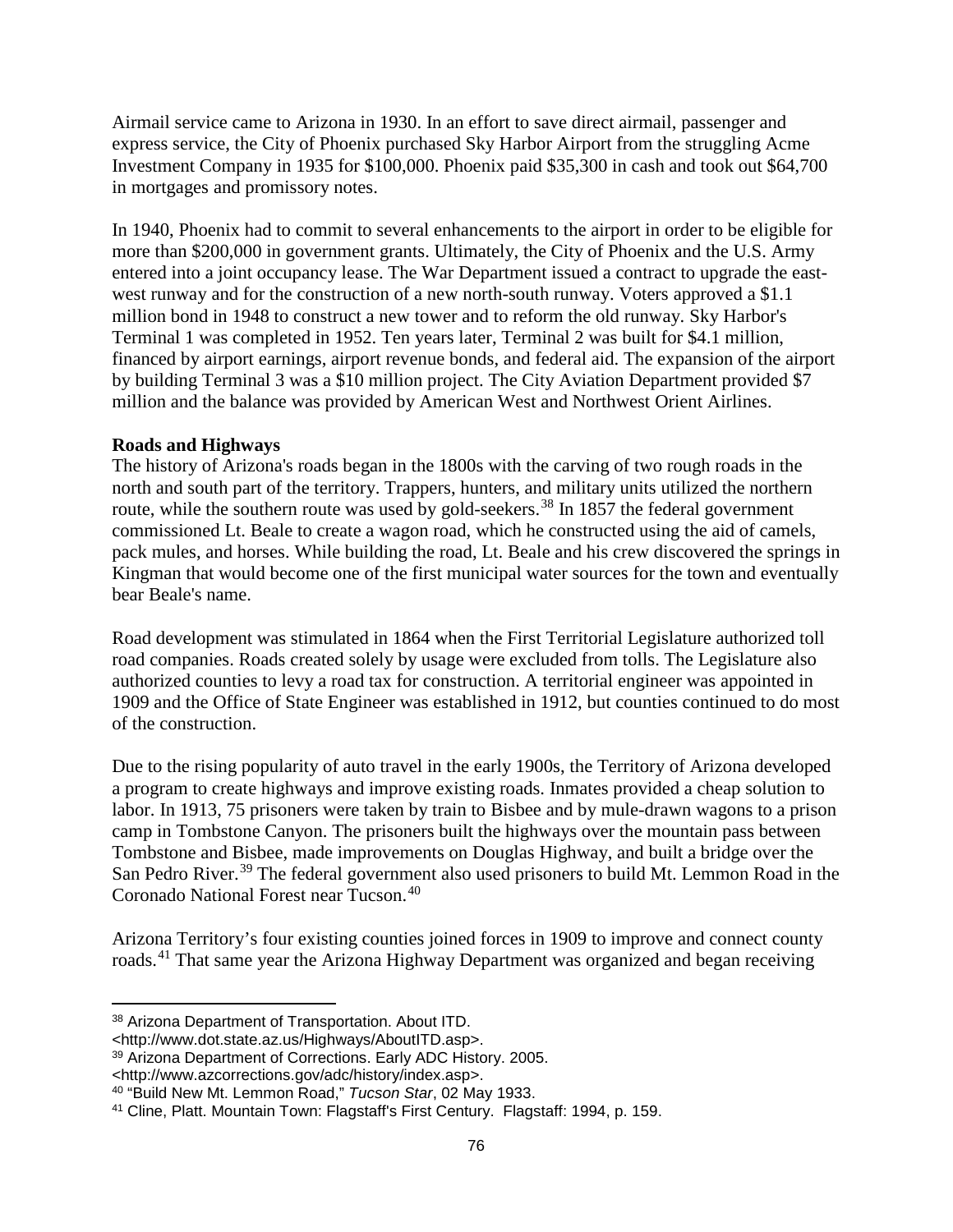Federal Aid.<sup>[42](#page-80-0)</sup> The Legislature began levying a tax in 1912 of \$250,000 annually to pay for road construction and repair. The state could spend one-fourth of the fund and the remainder was allocated to the counties. [43](#page-80-1)

In 1918 the Highway Department was given discretion over significant sums of money from large bond issues carried by the counties to match federal aid with work on state highways within the counties. As a result, the development of state and county highways peaked from 1919 through  $1921.<sup>44</sup>$  $1921.<sup>44</sup>$  $1921.<sup>44</sup>$ 

Governor Moeur announced in 1933 that the federal government would pay for the proposed highway over the Catalina Mountains near Tucson at a staggering cost of \$1,250,000. The highway would pass over the Catalinas and lead to Phoenix on the north side and to Tucson on the south side. An unintended benefit of the highway was that it opened up extensive recreational areas on the slopes of the mountains. [45](#page-80-3)

Plans were announced in 1938 for a massive, half-billion dollar, 10-year project to construct highways and trails in national forests. Forest Service officials said the plan was critical to forest administration and protection. Arizona's estimated share of the expense was in excess of \$20 million. Funds were allotted each year and regional foresters prepared programs for the upcoming year. [46](#page-80-4)

By the late 1930s, the city of Chandler was experiencing traffic problems related to rapid growth. Drivers of newer, faster cars often did not realize that Arizona Avenue ended at the town plaza, causing them to jump the curb and drive into the park. Trucks making deliveries had difficulty navigating the narrow roads around the plaza. Consequently, the state recognized that Chandler's original design ceased to be practical and safe and in 1940 they aligned Route 87 down Arizona Avenue.<sup>[47](#page-80-5)</sup>

The Arizona Department of Transportation (ADOT) was not formed until 1974. It was organized by combining two existing agencies: the Arizona State Highway Department and the Arizona Department of Aeronautics. The newly formed department was responsible for the construction and maintenance of interstate and state highways as well as providing financial assistance to public airports for development projects.<sup>[48](#page-80-6)</sup>

**History of the Interstate System**. In the late 1930s, planning began for the Dwight D. Eisenhower National System of Interstate and Defense Highways (more commonly known as the

<http://www.dot.state.az.us/Highways/AboutITD.asp>.

<span id="page-80-0"></span><sup>42</sup> McBride, Perle. "The Arizona Highway Department: Past, Present, and Future," *Arizona Highways*, 28 Jan. 1933.  $\overline{a}$ 

<span id="page-80-1"></span><sup>43</sup> Cline, Platt. Mountain Town: Flagstaff's First Century. Flagstaff: 1994, p. 159.

<span id="page-80-2"></span><sup>44</sup> McBride, Perle. "The Arizona Highway Department: Past, Present, and Future," *Arizona Highways*, 28 Jan. 1933.

<span id="page-80-3"></span><sup>45</sup> "U.S. Will Finance Catalina Tucson-Phoenix Short Road," Republican, 25 Feb. 1933.

<span id="page-80-4"></span><sup>46</sup> "Arizona Forest Road Fund is \$20,536,700." 13 Oct. 2008.

<span id="page-80-5"></span><sup>47</sup> "The Story of Chandler, Arizona," 2008. <http://www.chandleraz.gov/default.aspx?pageid=37>.

<span id="page-80-6"></span><sup>48</sup> Arizona Department of Transportation. About ITD.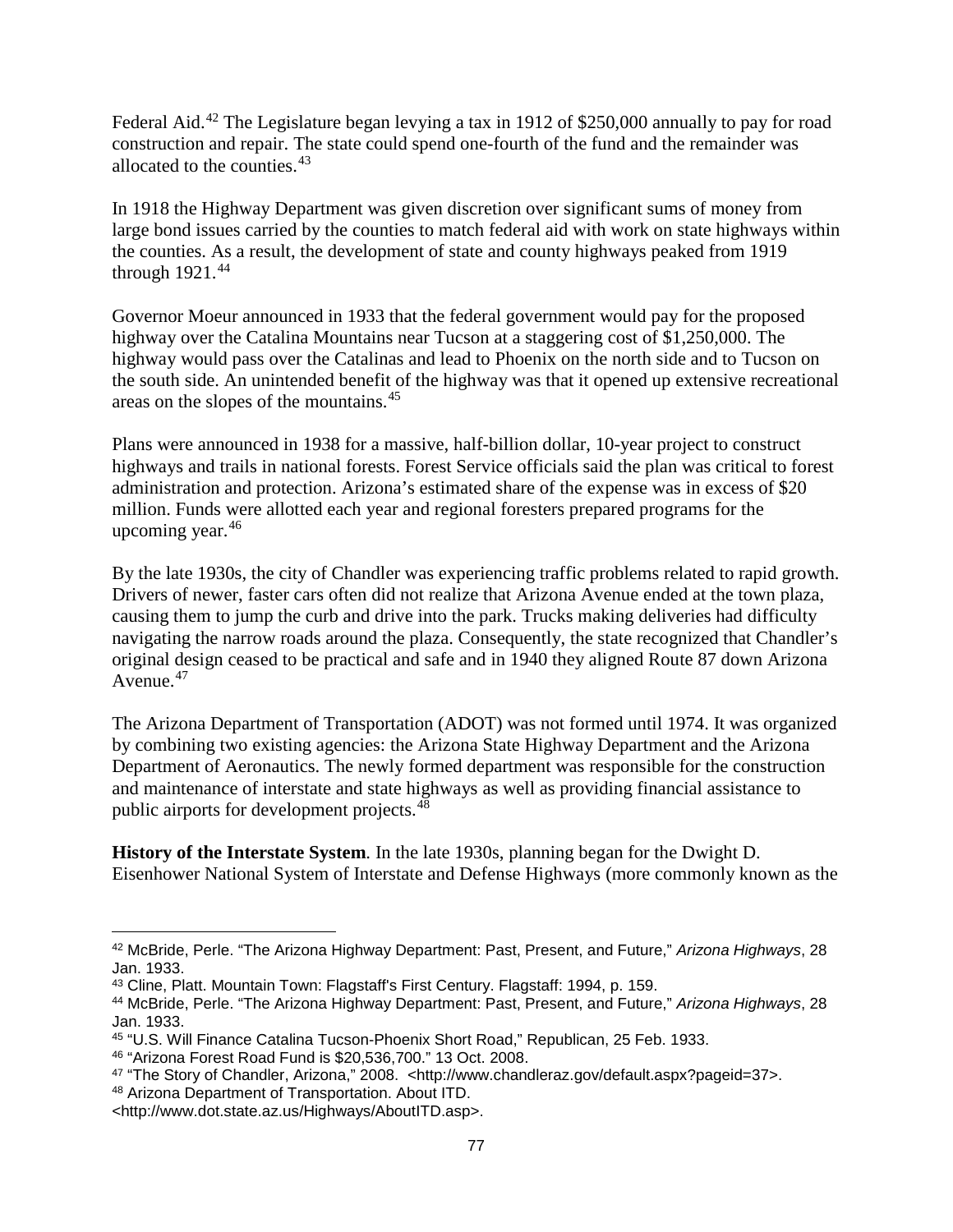# **TABLE I-6 HISTORY OF ARIZONA'S ROADS**

| Infrastructure                                                             | Year<br><b>Built</b> | <b>Constructed By</b>         | Source of<br><b>Financing</b> |
|----------------------------------------------------------------------------|----------------------|-------------------------------|-------------------------------|
| Wagon Trail                                                                | 1857                 | Lt. Beale                     | U.S. Government               |
| San Pedro River Bridge, Mountain Pass between 1913<br>Tombstone and Bisbee |                      | Prison laborers               | County road tax               |
| <b>State and County Highways</b>                                           | 1919-<br>1921        | Arizona Highway<br>Department | County road tax               |
| Catalina Mountain Highway                                                  | 1933                 | County construction           | U.S. Government               |
| National Forest highways and trails                                        | 1938                 | State construction            | State of Arizona tax<br>fund  |
| Route 87                                                                   | 1940                 | State construction            | State of Arizona tax<br>fund  |

interstate system). The Federal Aid Highway Act of 1938 called for the Bureau of Public Roads (BPR), the predecessor to the Federal Highway Administration, to study the feasibility of a tollfinanced system of three east-west and three north-south superhighways.

The BPR's report, *Toll Roads and Free Roads*, demonstrated that a toll network would not be self-supporting. Instead, the BPR's report advocated a 26,700-mile interregional highway network.[49](#page-81-0)

A similar study commissioned by President Roosevelt in 1941, prepared by the National Interregional Highway Committee and released in 1944, called for a similar system of interconnected highways. Specifically, the report (*Interregional Highways*) advocated a system of 33,900 miles, plus an additional 5,000 miles of auxiliary urban routes.<sup>[50](#page-81-1)</sup>

In the Federal Aid Highway Act of 1944, Congress authorized just such a system, a National System of Interstate Highways, "to include up to 40,000 miles so located, as to connect by routes, direct as practical, the principal metropolitan areas, cities, and industrial centers, to serve the National Defense, and to connect at suitable points, routes of continental importance in the Dominion of Canada and the Republic of Mexico."[51](#page-81-2)

On August 2, 1947, Commissioner of Public Roads Thomas H. MacDonald and Federal Works Administrator Philip B. Fleming announced selection of the system's first 37,700 miles. The routes had been proposed by the state highway agencies and reviewed by the Department of Defense. However, neither the 1944 act nor later legislation in the 1940s authorized funds specifically for the interstate system. As a result, progress on construction was slow.<sup>[52](#page-81-3)</sup>

 $\overline{a}$ 

<span id="page-81-0"></span><sup>49</sup> Federal Highway Administration website,

<sup>&</sup>lt;http://www.fhwa.dot.gov/programadmin/interstate.cfm#interstate\_funding>.

<span id="page-81-1"></span> $50$  ibid.

<span id="page-81-2"></span> $51$  ibid.

<span id="page-81-3"></span> $52$  ibid.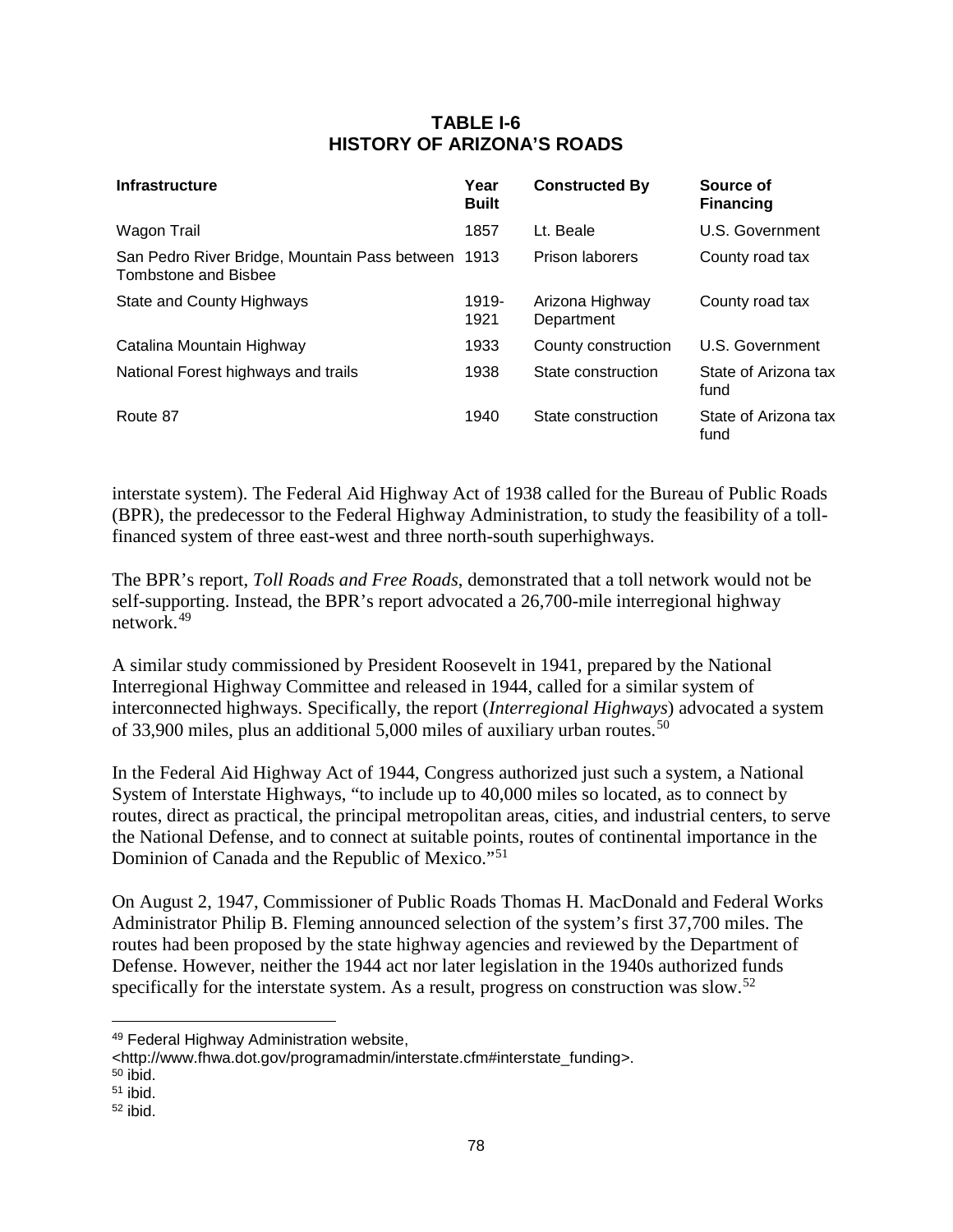Funding for system construction finally came with the Federal Aid Highway Act of 1952, which authorized \$25 million per year for 1954 and 1955. Legislation in 1954 authorized an additional \$175 million annually for 1956 and 1957.

Yet it was not until the Federal Aid Highway Act of 1956 that the funding issue was truly resolved. That legislation "increased the system's proposed length to 41,000 miles. It also called for nationwide standards for design of the system, authorized an accelerated program, established a new method for apportioning funds among the states, changed the name to the National System of Interstate and Defense Highways, and set the federal government's share of project cost at 90 percent. Title II of the Act (the Highway Revenue Act of 1956) created the Highway Trust Fund as a dedicated source for the interstate system." The 1956 act served as a catalyst for the system's development and, ultimately, its completion.<sup>[53](#page-82-0)</sup>

The highway trust fund was funded with revenue from the federal gas and other motor-vehicle user taxes. The trust fund paid for the federal government's share of interstate and all other federal aid highway projects. The funding system thus "guaranteed construction of all segments on a 'pay-as-you-go' basis, thus satisfying one of President Eisenhower's primary requirements, namely that the program be self-financing without contributing to the federal budget deficit."<sup>[54](#page-82-1)</sup>

Arizona's interstates include:

- **I-40**, which runs east and west, following the AT&SF (now BNSF) railroad tracks from the New Mexico border to the California border. The first Arizona sections of I-40 were opened in 1961; the last were opened 20 years later.<sup>[55](#page-82-2)</sup>
- **I-8**, which runs from the I-10 junction in Casa Grande to the California border. The first Arizona sections of I-8 were opened in 1959; I-8 through Arizona was completed in 1979.[56](#page-82-3)
- **I-10**, which runs east and west from the New Mexico border to the California border. "The tale of Interstate 10 through Arizona is a long one, one marked by tensions, realignments, and delays. While portions of the freeway were completed by 1959, the final section was not completed until 1990 – the last section of Interstate 10 completed in the United States."[57](#page-82-4)
- **I-17** is one of the two north-south interstate highways in Arizona, connecting Phoenix and Flagstaff, and is one of the two interstate highways entirely within Arizona. [58](#page-82-5) The first sections opened in 1958; the last opened 20 years later.<sup>[59](#page-82-6)</sup>
- **I-19** runs north and south between Tucson and Nogales and is the other interstate wholly within Arizona. It was constructed between 1965 and 1978.<sup>[60](#page-82-7)</sup>

 $\overline{a}$ 

<span id="page-82-0"></span><sup>53</sup> Federal Highway Administration website,

<sup>&</sup>lt;http://www.fhwa.dot.gov/programadmin/interstate.cfm#interstate\_funding>.  $54$  ibid.

<span id="page-82-2"></span><span id="page-82-1"></span><sup>55</sup> http://www.rockymountainroads.com/i-040\_az.html

<span id="page-82-3"></span><sup>56</sup> http://www.rockymountainroads.com/i-008\_az.html

<span id="page-82-4"></span><sup>57</sup> http://www.rockymountainroads.com/i-010\_az.html

<span id="page-82-5"></span><sup>58</sup> http://www.rockymountainroads.com/i-017\_az.html

<span id="page-82-6"></span> $59$  ibid.

<span id="page-82-7"></span><sup>60</sup> http://www.rockymountainroads.com/i-019\_az.html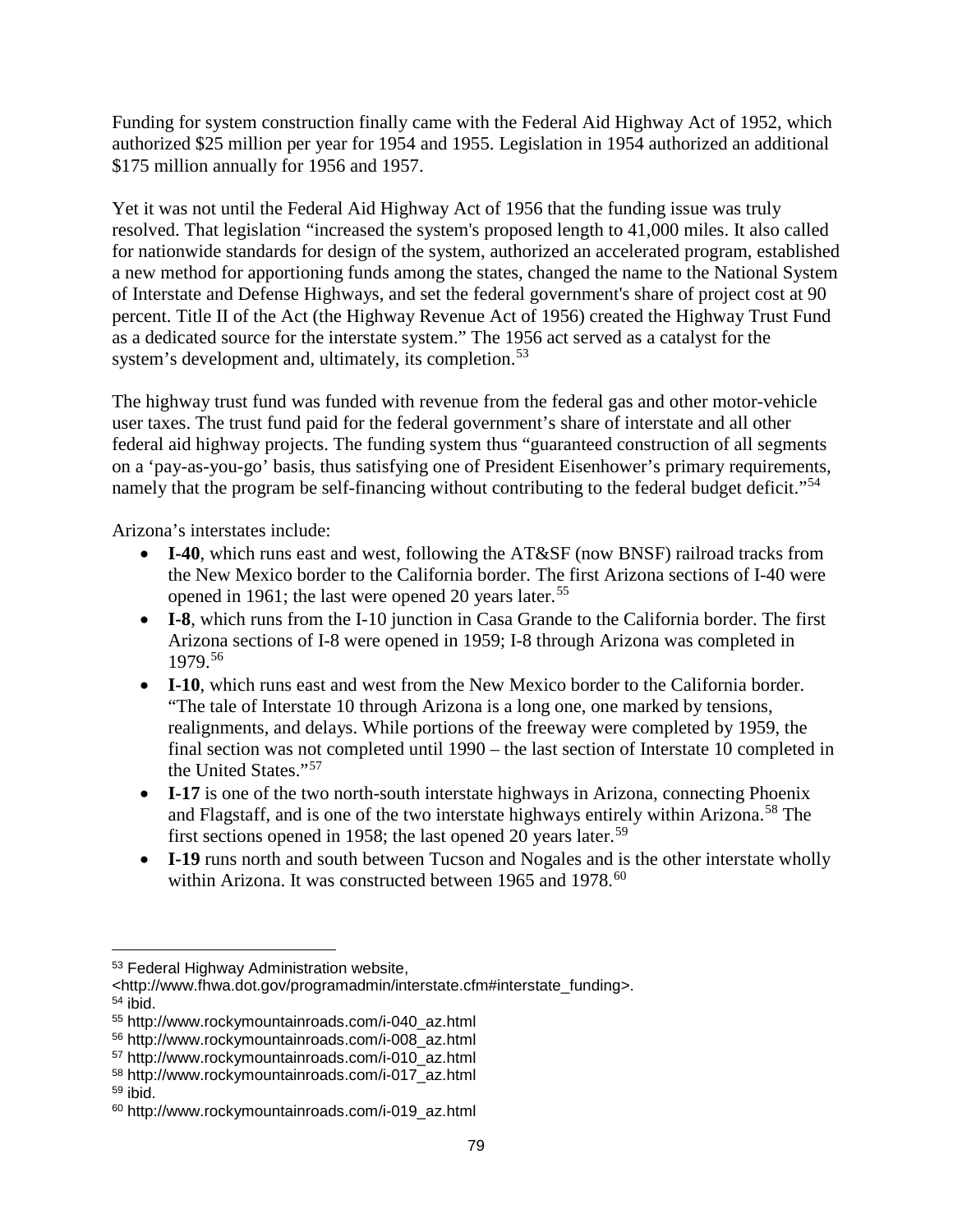• **I-15** cuts through the northwestern corner of Arizona. It was constructed between 1961 and 1973.<sup>[61](#page-83-0)</sup>

# **History of the Phoenix Urban Area Regional Freeway System[62](#page-83-1)**.

In 1985, the Arizona State Legislature passed a law granting citizens the ability to vote on sales tax increases to fund regional improvements. The law also provided for the establishment of the Regional Public Transportation Authority (RPTA). The RPTA's Board of Directors provides guidance to the agencies on how to better service its member communities, who are represented by an elected official.

In October 1985, Maricopa County voters approved Proposition 300, which established a onehalf cent transportation excise tax (most commonly known as the one-half cent sales tax) for construction of controlled-access highways in the metropolitan Phoenix area. Funds also were designated to expand regional transit service.

To qualify for funding under Proposition 300, the highway must be listed on the Maricopa Association of Governments' Regional Transportation Plan and the State Highway System. The Arizona Department of Transportation constructs and maintains the highways, using a portion of state highway user revenue funds as well as Proposition 300 funds and some federal funds (on certain segments).

## **Public Transit**

**Phoenix**. Between 1887 and 1948, a streetcar system operated in Phoenix. Moses Sherman founded the Phoenix Street Railway company and began taking passengers through Phoenix's commercial and residential areas, even as far as Glendale, in streetcars that were drawn by mules. Six years later the company introduced electric streetcars, marking Phoenix as a very modern city.

After the City of Phoenix purchased Phoenix Street Railway from Sherman in the 1920s, the streetcars increased in popularity. However, in the late 1920s and 1930s, demand decreased due to the increasing popularity of automobiles; also, a lack of adequate maintenance on the streetcars led to frequent breakdowns. By the 1930s, service was no longer extended to Glendale and existing routes were shortened or eliminated altogether.

The business saw a brief revitalization during WWII, but it soon experienced problems again with maintenance issues, competition from competing private bus lines and the widespread use of automobiles. In the late 1940s, fire destroyed all but six of the company's streetcars. The city was unwilling and unable to pay to replace the cost of lost equipment and cars, so it ran its last route in  $1948$ .<sup>[63](#page-83-2)</sup>

<span id="page-83-0"></span><sup>61</sup> http://www.rockymountainroads.com/i-015\_az.html  $\overline{a}$ 

<span id="page-83-1"></span> $62$  Information in this section is taken, in part, from the Arizona Department of Transportation, <http://www.azdot.gov/Highways/RFS/History.asp>.

<span id="page-83-2"></span><sup>63</sup> Sanzone, Ron. "Streetcars Once Traversed Roads Where Light Rail Will Glide," *The Arizona Republic*, 25 Aug. 2008,

<sup>&</sup>lt;http://www.azcentral.com/community/phoenix/articles/2008/08/25/20080825trolley0825.html>.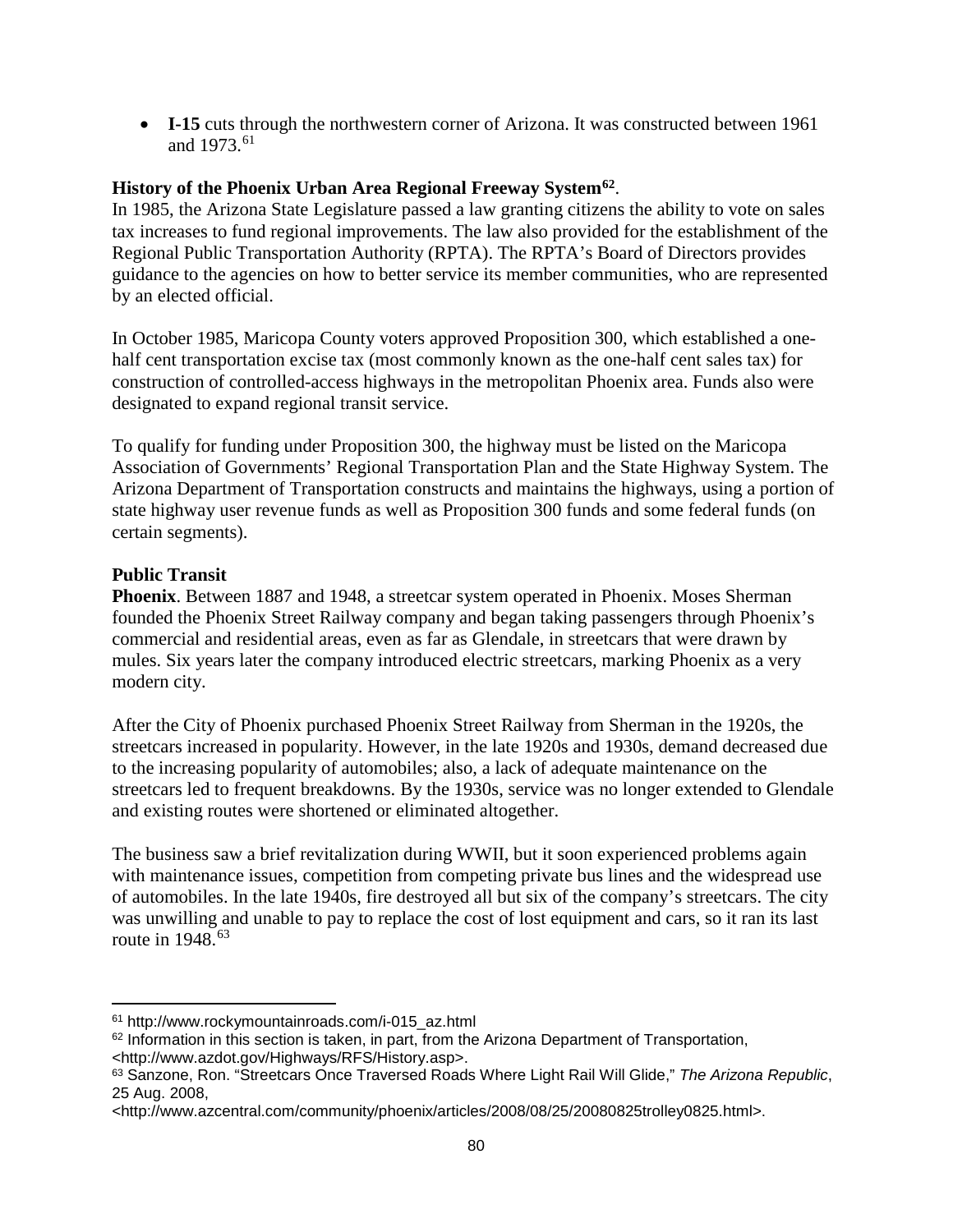In October 1985, Maricopa County voters approved a sales tax increase that would amount to \$5 million annually. The money would fund construction of freeways and a portion would be used as seed money for expanding regional transit service.<sup>[64](#page-84-0)</sup>

Valley Metro was created in 1993 by the RPTA Board of Directors as the face for the regional transit system. The purpose was to make all buses more recognizable and unify public transit systems across the region. Members of Valley Metro receive revenues from the national Powerball lottery, known as Local Transportation Assistance Funds. RPTA receives the monies for public transportation; when member agencies apply for funding, RPTA makes the disbursements. $65$ 

Since the mid-1990s, many cities have voted to increase their sales tax to make improvements on public transportation. Tempe led the way in 1996, increasing its sales tax to expand bus service and to consider other options such as a light rail. Phoenix increased its sales tax by four-tenths of a percent in 2000 to improve local bus service and more. The following year, Glendale voted for a half-cent sales tax increase to fund its transportation improvements, modeling its transit plan after Phoenix's. Peoria voters approved an increase in 2005 to fund transportation projects and services, which is expected to fund more than \$200 million in projects.<sup>[66](#page-84-2)</sup>

In 2004 Maricopa County extended the tax originally established in 1985. It allocates over onethird of tax revenues, or \$5.8 billion dollars, for transit, including the light rail system.

The planned light rail system is laid on the tracks of Phoenix's old electric streetcar system. Its cost is an estimated \$1.4 billion. [67](#page-84-3) Funding was received from several sources, including a Federal New Starts grant for \$587 million; a Congestion Mitigation and Air Quality grant for \$59 million; and contributions from Phoenix and Tempe's sales tax revenues. Phoenix is responsible for paying for the construction of the northwest extension and the City of Glendale passed a sales tax to pay for the future extension to its downtown area.<sup>[68](#page-84-4)</sup>

**Tucson**. Tucson's Rapid Transit Company got its start in 1905 when it bought out the existing horse-drawn streetcar system. A year later the company introduced its electric streetcar operation. By the 1920s it was clear that the company could not keep up with the city's growth with streetcars alone, so it started running two bus routes. At about the same time, Ray Laos started his own bus service company, Occidental Bus Line, which met with immediate success.<sup>[69](#page-84-5)</sup>

In 1930, a petition was put before the Tucson City Council to end the streetcar service and completely replace it with bus service. The petition won by a narrow vote. A third bus service

<sup>64</sup> Valley Metro, "History and Local Funding," 2008,  $\overline{a}$ 

<span id="page-84-0"></span><sup>&</sup>lt;http://www.valleymetro.org/valley\_metro/history\_and\_local\_funding/>.

<span id="page-84-1"></span> $65$  ibid.

<span id="page-84-2"></span> $66$  ibid.

<span id="page-84-3"></span><sup>&</sup>lt;sup>67</sup> Maricopa Association of Governments, "Final Regional Transportation Plan Approved," 2008, <http://www.letskeepmoving.com/>.

<span id="page-84-4"></span><sup>68</sup> Valley Metro, "Fast Facts," <http://www.valleymetro.org/images/uploads/lightrail\_publications/Fast-Facts.pdf>.

<span id="page-84-5"></span><sup>69 &</sup>quot;About Sun Tran," <http://www.suntran.com/about\_history.php>.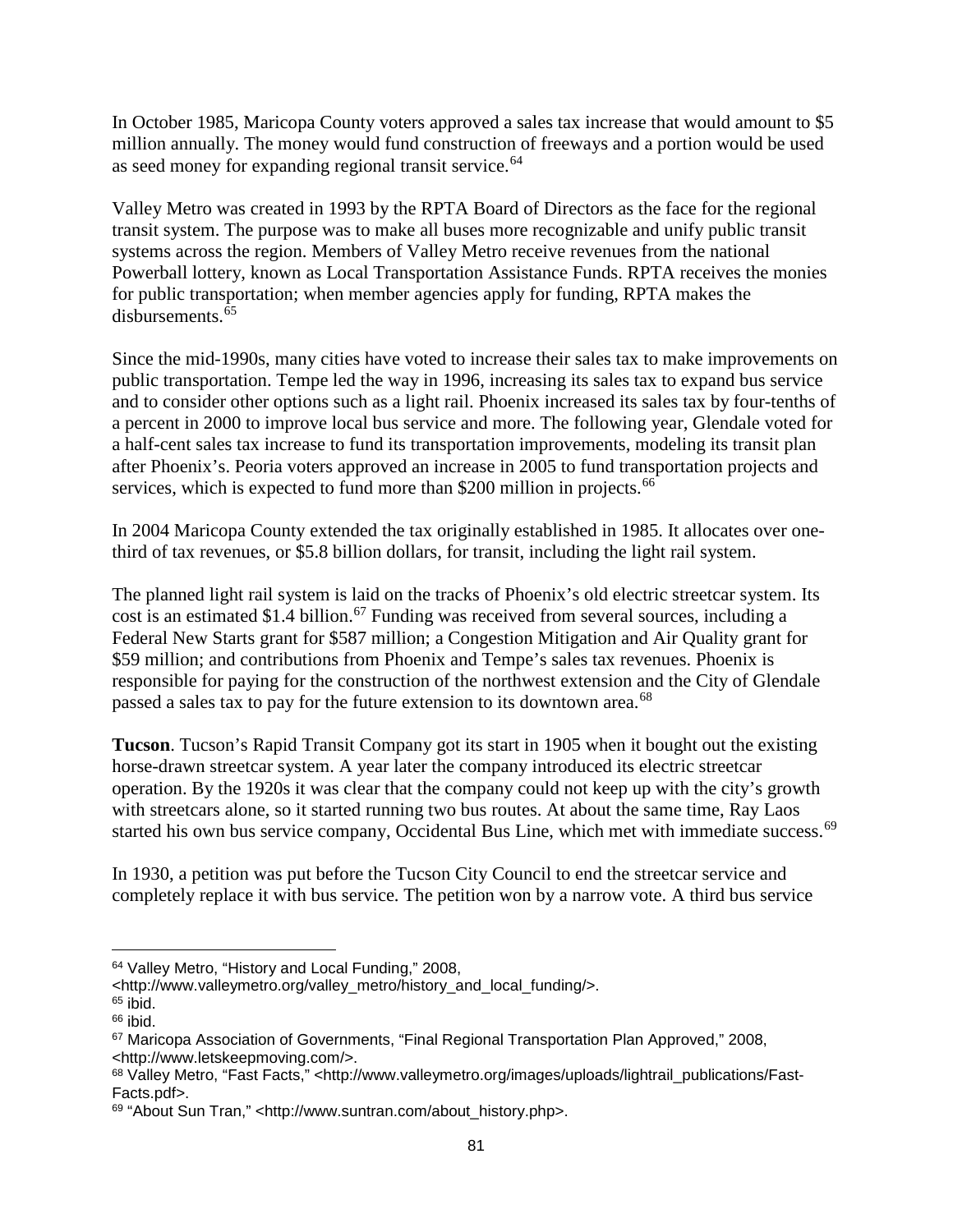competitor, Mountain View Bus Line, established service in 1936, but struggled to compete and in 1941 was bought out by Tucson Rapid Transit.<sup>[70](#page-85-0)</sup>

During the gas rationing of World War II, bus ridership skyrocketed. In the years between 1945 and 1947 alone, Tucson's two competing bus companies (Tucson Rapid Transit and Occidental Bus Line) carried an estimated seven million riders. Because of burgeoning demand, Tucson Rapid Transit was able to greatly expand its service and add more modern buses.

Yet, despite the replacement of gas-powered buses with diesel buses, a decline in bus transit began in the early 1950s and continued into the 1960s. The decline can be attributed to labor strikes and competition with the automobile.<sup>[71](#page-85-1)</sup>

By 1969, Tucson Rapid Transit was struggling and the city agreed to assume control of the company. The city restored the health of the bus service company and in 1975 renamed it Sun Tran. Three years later, Sun Tran purchased its only remaining competition, the still-private Occidental Bus Line. Sun Tran is still in operation today with 38 routes and a fleet of more than 200 coaches that serve Tucson and Pima County.<sup>[72](#page-85-2)</sup>

### **Water**

The water infrastructure in Arizona can be divided broadly into three categories: water supply infrastructure, which includes dams, reservoirs, canals, and wells; drinking water treatment and distribution infrastructure, which includes drinking water treatment plants and pipelines; and wastewater treatment and conveyance infrastructure, which includes wastewater treatment plants and sewer lines.

### **Water Supply Infrastructure**

Much of Arizona's water supply infrastructure was constructed with the help of the U.S. Department of the Interior, Bureau of Reclamation, which was created in 1902 to help western states develop water supply infrastructure. The Bureau also has been instrumental in the development of hydroelectric power generation facilities.

It was the Bureau of Reclamation that financed (often through loans) the construction of much of the Salt River Project system of dams and canals, the Central Arizona Project system of dams and canals, as well as Glen Canyon and Hoover dams. The Bureau still is involved in building (and helping finance) water supply infrastructure in the western United States.

Yet the Bureau of Reclamation was not the first to develop water supply infrastructure in Arizona. As early as A.D. 50, the Hohokam had built a system of canals in the Valley. By 600, they had constructed large irrigation systems on both sides of the Salt River. Main canals fed into smaller lateral channels, which fed into the Hohokam's fields. By 1150 to 1450, the Hohokam had more than 300 miles of main canals in the Salt River Valley alone.<sup>[73](#page-85-3)</sup>

<sup>70</sup> ibid.  $\overline{a}$ 

<span id="page-85-1"></span><span id="page-85-0"></span><sup>71</sup> "About Sun Tran," <http://www.suntran.com/about\_history.php>.

<span id="page-85-2"></span> $72$  ibid.

<span id="page-85-3"></span><sup>73</sup> Arizona Investment Council, "Infrastructure Needs and Funding Alternatives: 2008-2032," May 2008.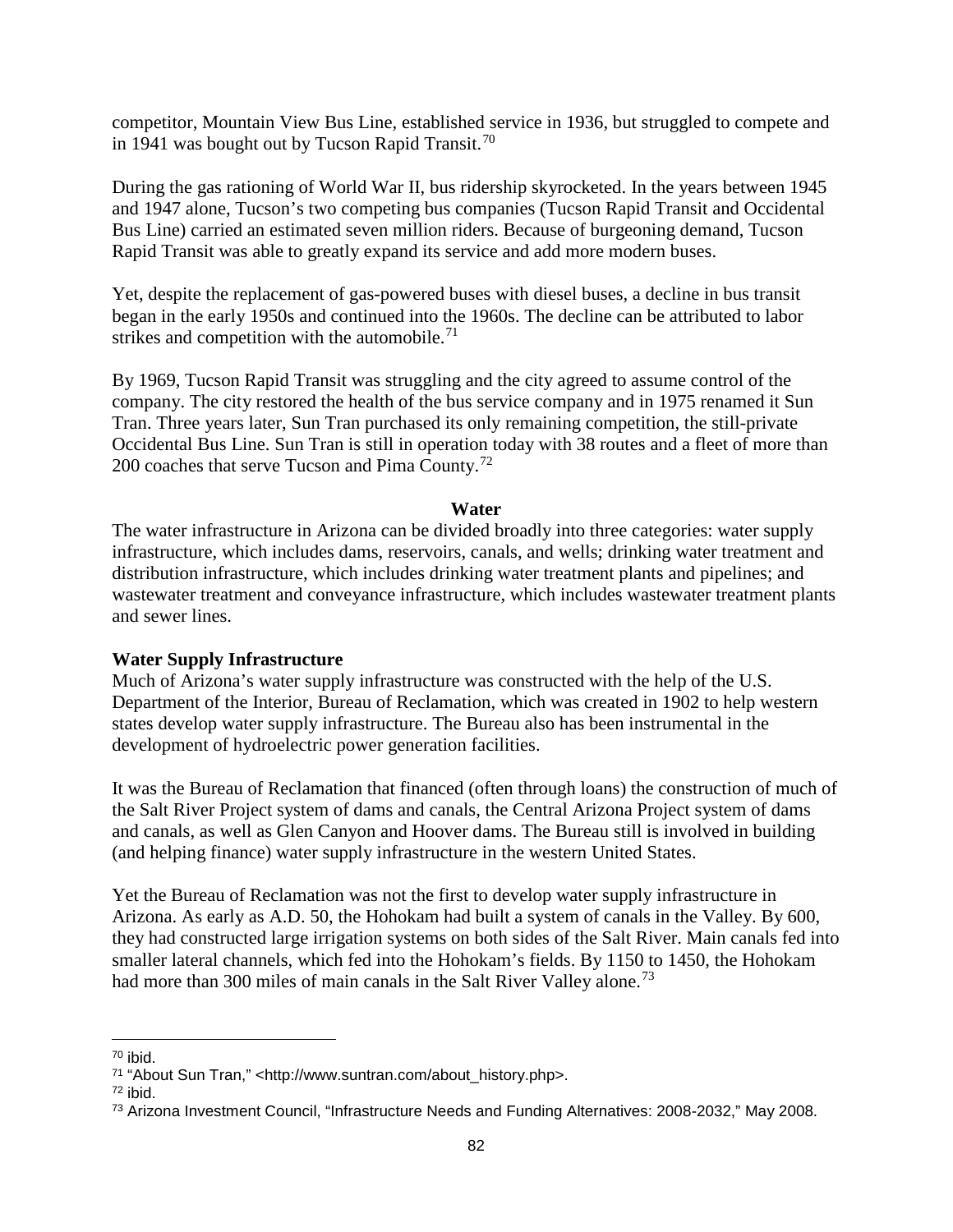A permanent European settlement did not begin in the Salt River Valley until after the end of the American Civil War in 1865. In September of that year, the U.S. Army established Camp McDowell near the Verde River. The Army started the valley's first canal for the purpose of supplying the soldiers with vegetables.<sup>[74](#page-86-0)</sup>

A gold rush in the 1860s brought an influx of people to the area, including Jack W. Swilling, who believed he could make the ancient Hohokam canals functional again.<sup>[75](#page-86-1)</sup> He and eight other men made water claims and founded the Planters Irrigating Company with a capital stock of \$10,000 divided equally into 50 shares worth \$200 apiece.<sup>[76](#page-86-2)</sup> Swilling's goal was to capture water from the Salt River via a canal and use it to grow crops to sell to the silver miners in Wickenburg and to the U.S. Cavalry at Fort McDowell. Swilling's company harvested their first crops in March 1868. A few years later the company changed its name to Swilling Irrigating and Canal Company. The success of Swilling's harvest was the catalyst that sparked the canal craze that took place in the area. Most successful projects were the work of private companies and associations that imposed a construction and maintenance fee to its members.<sup>[77](#page-86-3)</sup>

In the 1870s, Tucson vendors sold buckets of water for five cents apiece from wooden carts. The Tucson Water Company was founded in 1882 by Sylvester Watts using the Santa Cruz River as its water source. They laid perforated pipe in the river to collect the water and then conveyed it in four and a half miles of riveted steel pipe to Tucson's downtown area. The water first was delivered in September 1882 and by the following year more than 30 fire hydrants were in place. At the time, there were no water meters in existence and customers were charged a flat fee of \$2 per month. Eventually, in 1895 Tucson's Mayor and Council drafted a plan to purchase the privately owned Tucson Water Company and make it a public system.[78](#page-86-4)

**The Phoenix Area's Canal System.** By the early 1900s, many of the Valley's agricultural land owners realized that they would be served best by an integrated system of canals. Furthermore, they understood that they would need to dam the Salt River, which was a very expensive proposition.

So in 1903 land owners formed the Salt River Valley Water Users' Association (Association) and pledged more than 200,000 acres of their land as collateral for a federal government loan for the Bureau of Reclamation to build a system of canals and dams, beginning with the Roosevelt Dam. "That loan was made possible by the National Reclamation Act of 1902, which provided funding for the construction of water storage dams and canals, bringing new hope to those who had struggled to develop the area."<sup>[79](#page-86-5)</sup>

As a part of the Association's agreement with the Bureau of Reclamation, the latter financed and constructed the canals and dams, which the Association operated. In order to create a

<span id="page-86-2"></span><sup>76</sup> Zarbin, Earl. "Salt River Valley Canals 1867 – 1875." 14 Jan. 1980. Salt River Project Presentation.

<span id="page-86-4"></span>http://www.sewerhistory.org/indexc.htm>.

<sup>74</sup> Zarbin, Earl. "Salt River Valley Canals 1867 – 1875." 14 Jan. 1980. Salt River Project Presentation.  $\overline{a}$ 

<span id="page-86-1"></span><span id="page-86-0"></span><sup>75</sup> "Canal History." SRP. 2008. 28 Aug. 2008. <http://www.srpnet.com/water/canals/history.aspx>.

<span id="page-86-3"></span><sup>77 &</sup>quot;Canal History." SRP. 2008. 28 Aug. 2008. <http://www.srpnet.com/water/canals/history.aspx>. <sup>78</sup> "Tracing our Roots in Pima County." Sewer History.org. 2004.

<span id="page-86-5"></span><sup>79</sup> SRP < http://www.srpnet.com/about/history/water.aspx>.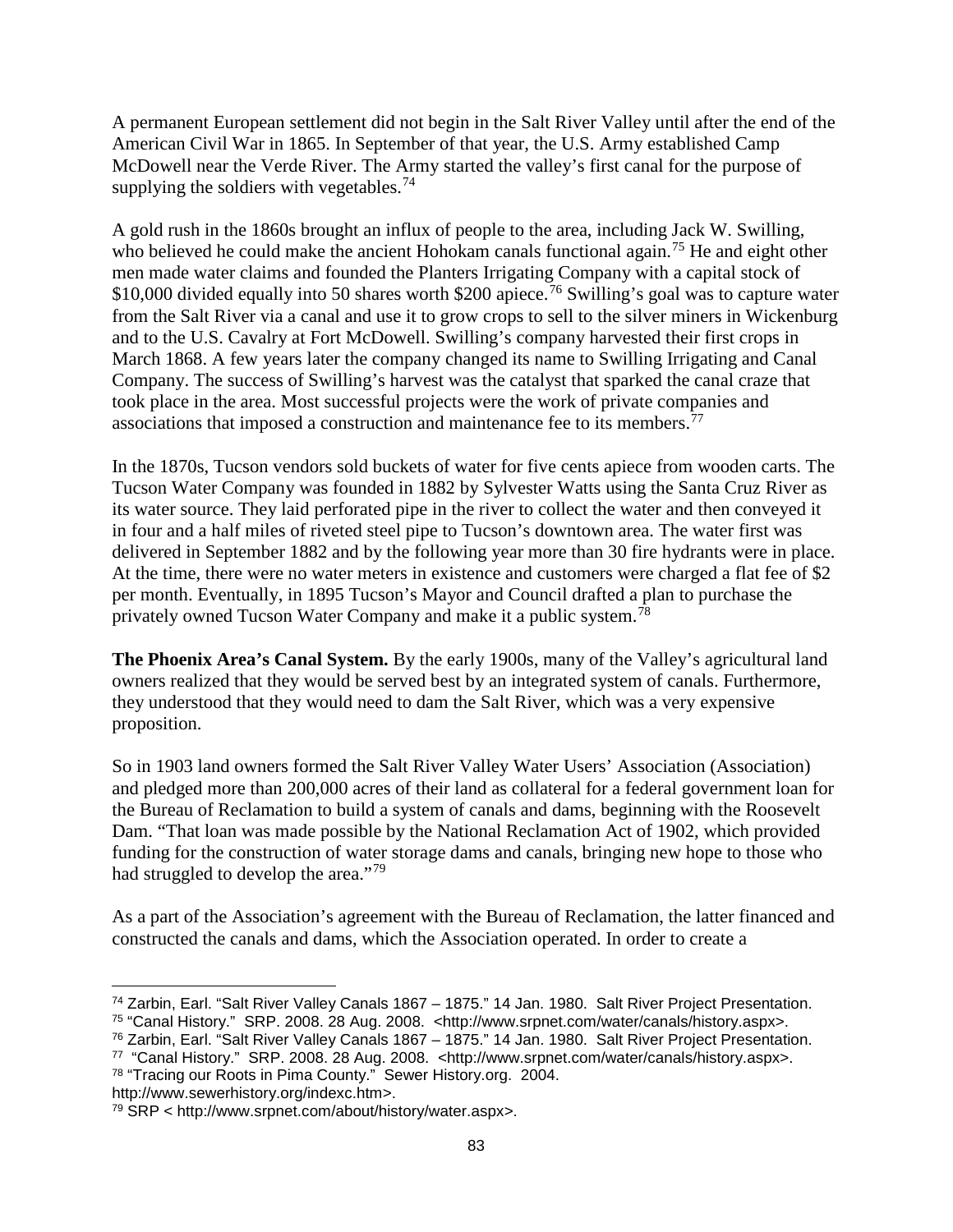consolidated canal system, those canals that were constructed privately before the Association was created were bought by the Bureau, which built a number of canals as well.

Table I-7 highlights Arizona's canal system. All of the canals that are now operated by the Salt River Project (the modern extension of the Salt River Valley Water Users Association) were built before 1915. The only canal system to be built later, in fact, was the Central Arizona Project, which was finished less than 20 years ago.

In addition to financing (or purchasing for consolidation) all of the canals that are now part of SRP's system, the Bureau of Reclamation also financed (on loan) and constructed the Central Arizona Project (CAP) canal system. Begun in 1973, the CAP is a 336-mile long system of canals that bring water from the Colorado River to Maricopa, Pinal, and Pima counties. In 1985, the first Colorado River water was delivered through the CAP to the Harquahala Valley Irrigation District. Tucson received its first CAP water delivery in 1992.

**Arizona's Dams.** Arizona's system of dams not only is a critical part of the water infrastructure, but most of the dams generate hydroelectric power. As is the case with Arizona's canals, most dams were constructed by (and with financing from) the Bureau of Reclamation. Yet while the Bureau financed construction of all of the SRP dams, the SRP is solely responsible for operation

| Infrastructure<br><b>Constructed</b> | Year<br><b>Built</b> | <b>Who Constructed It</b>                                          | <b>Source of Financing</b>                                                                                                       |
|--------------------------------------|----------------------|--------------------------------------------------------------------|----------------------------------------------------------------------------------------------------------------------------------|
| <b>Tempe Canal</b>                   | 1870                 | <b>Tempe Irrigation Canal</b><br>Company                           | Private; transferred to the Association*<br>when Tempe Canal joined in 1925                                                      |
| <b>Grand Canal</b>                   | 1878                 | <b>Grand Canal Company</b>                                         | Private; sold to the U.S. Bureau of<br>Reclamation in 1906 for \$20,488                                                          |
| Arizona Canal                        | 1883                 | Arizona Canal Company                                              | Private; sold to the U.S. Bureau of<br>Reclamation after the Association* was<br>formed in 1903                                  |
| Old Crosscut<br>Canal                | 1888                 | Built by pioneers                                                  | Private; sold to the U.S. Bureau of<br>Reclamation in 1906 for \$15,730;<br>portions have been transferred to City<br>of Phoenix |
| Consolidated<br>Canal                | 1891                 | <b>Consolidated Canal</b><br>Company                               | Private; sold to the U.S. Bureau of<br>Reclamation in 1908 for \$187,000                                                         |
| Eastern Canal                        | 1909                 | U.S. Bureau of Reclamation                                         | U.S. Bureau of Reclamation                                                                                                       |
| South Canal                          | 1908                 | U.S. Bureau of Reclamation                                         | U.S. Bureau of Reclamation                                                                                                       |
| <b>New Crosscut</b><br>Canal         | 1912-13              | The Association* in contract<br>with U.S. Bureau of<br>Reclamation | U.S. Bureau of Reclamation                                                                                                       |
| Western Canal                        | 1912-13              | <b>Western Canal Construction</b><br>Company                       | Built under contract between the<br>Association* and U.S. Bureau of<br>Reclamation                                               |
| <b>CAP Canal</b><br>System           | 1973-92              | U.S. Bureau of Reclamation                                         | U.S. Bureau of Reclamation                                                                                                       |

# **TABLE I-7 ARIZONA'S CANAL SYSTEM**

\* Salt River Valley Water Users' Association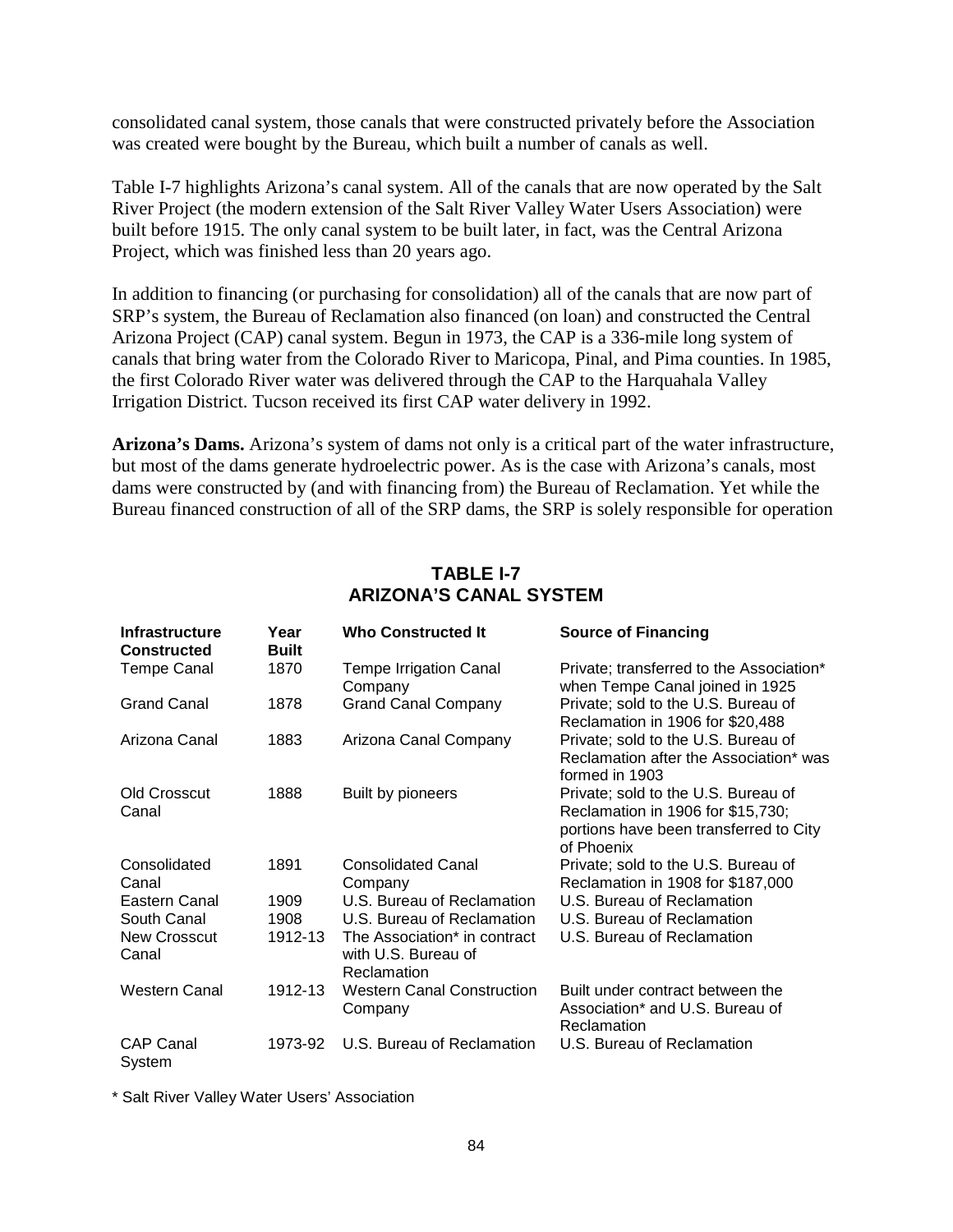and maintenance (as is the CAP at the New Waddell Dam). The Bureau operates and maintains Hoover and Glen Canyon dams. Table I-8 highlights some of Arizona's most prominent dams.

#### **Drinking Water and Wastewater Treatment and Distribution/Conveyance**

Treatment and distribution of drinking water or conveyance of wastewater is the responsibility of approximately 413 water utility providers and 130 wastewater service providers operating in Arizona.<sup>[80](#page-88-0)</sup> Of those, the large majority are public-sector entities that finance construction of infrastructure by issuing municipal bonds.

## **TABLE I-8 ARIZONA'S DAMS**

| <b>Infrastructure</b><br><b>Constructed</b> | <b>Year Built</b>                  | <b>Who Constructed It</b>                | <b>Source of Financing</b>                                                                           |
|---------------------------------------------|------------------------------------|------------------------------------------|------------------------------------------------------------------------------------------------------|
| <b>Granite Reef</b><br>Diversion Dam*       | 1906-08                            | U.S. Bureau of<br>Reclamation (for SRP^) | U.S. Bureau of Reclamation                                                                           |
| Roosevelt Dam                               | 1905-11                            | U.S. Bureau of<br>Reclamation (for SRP^) | U.S. Bureau of Reclamation                                                                           |
| Mormon Flat Dam                             | 1923-25                            | U.S. Bureau of<br>Reclamation (for SRP^) | U.S. Bureau of Reclamation                                                                           |
| Horse Mesa Dam                              | 1924-27                            | U.S. Bureau of<br>Reclamation (for SRP^) | U.S. Bureau of Reclamation                                                                           |
| Waddell Dam                                 | 1928                               | Private interests (for<br>irrigation)    | Private interests                                                                                    |
| <b>Stewart Mountain</b><br>Dam              | 1928-30                            | U.S. Bureau of<br>Reclamation (for SRP^) | U.S. Bureau of Reclamation                                                                           |
| Bartlett Dam*                               | 1936-39                            | U.S. Bureau of<br>Reclamation (for SRP^) | 80% SRP^; 20% Bureau of Indian<br>Affairs                                                            |
| Hoover Dam                                  | 1940s                              | U.S. Bureau of<br>Reclamation            | U.S. Bureau of Reclamation                                                                           |
| Horseshoe Dam*                              | 1944-46;<br>spillway<br>gates 1949 | Phelps Dodge Corp.; City<br>of Phoenix   | Paid for by Phelps Dodge<br>Corporation with financing from the<br>federal Defense Plant Corporation |
| Glen Canyon Dam                             | 1957-64                            | U.S. Bureau of<br>Reclamation            | U.S. Bureau of Reclamation                                                                           |
| C.C. Cragin Dam                             | 1965                               | Phelps Dodge Corp.                       | Private (Phelps Dodge Corp.);<br>ownership transferred to SRP^ in<br>2005                            |
| New Waddell Dam                             | 1987-92                            | U.S. Bureau of<br>Reclamation (for CAP#) | U.S. Bureau of Reclamation                                                                           |

\*No hydroelectric power generation ^ Salt River Project # Central Arizona Project

<span id="page-88-0"></span><sup>80</sup> Arizona Investment Council, "Infrastructure Needs and Funding Alternatives: 2008-2032," May 2008.  $\overline{a}$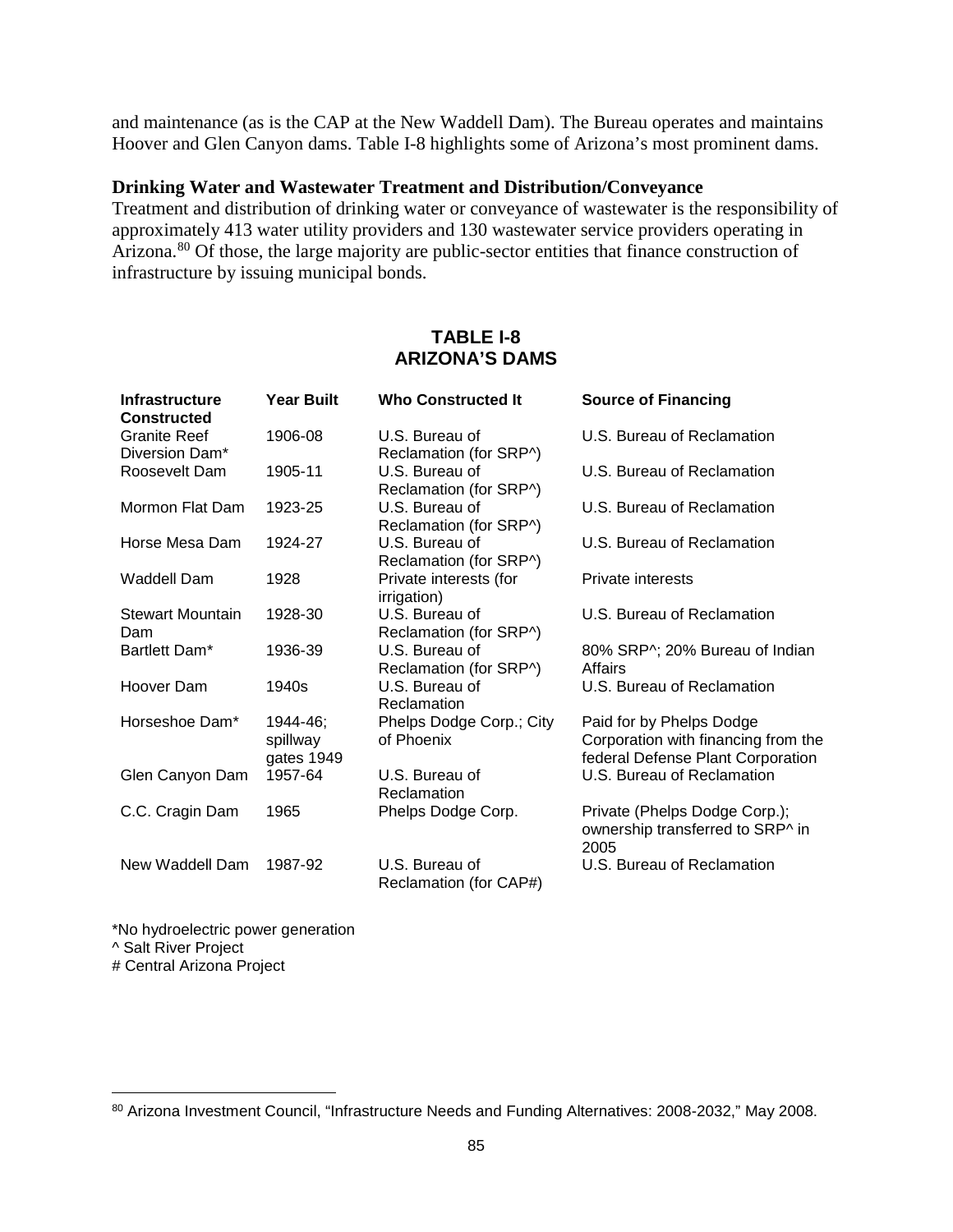**History of Sewer Development in Tucson**. In the 1890s, Tucson residents used outhouses, known as privies, to dispose of sewage. When water pressure was delivered to homes and new indoor plumbing was established in the form of water closets and kitchen drains, they were connected to existing privy vaults or to new cesspools. Residents quickly recognized the vaults and cesspools were ill-equipped to handle the abundance of sewage and a need for sewers became apparent. Consequently, the City of Tucson purchased the privately owned Tucson Water Company and its 720 acres of land from Sylvester Watts for \$110,000. In the early 1900s, Tucson's City Water and Sewerage Department was created and the first public sanitary sewers were installed along Main Avenue. The sewers were designed by the New York City firm of Waring, Chapman and Farquhar. Due to rising odor and capacity issues, the first sewer farm was abandoned in 1914 and a larger one was opened.<sup>[81](#page-89-0)</sup>

Continual odor complaints in the 1920s sparked the need for a sewage treatment study and Tucson retained Black & Veatch of Kansas City for the job. A \$100,000 construction cost for a primary treatment plant was approved. The first wastewater treatment facility was built in 1928. Almost two decades later, the City of Tucson and Pima County jointly hired a contractor from Salt Lake City to conduct a study for sewering and treatment for the Tucson metropolitan area. Construction of a new wastewater treatment facility was recommended.<sup>[82](#page-89-1)</sup>

The Pima County Sanitary District was formed to address sewerage needs of residents in Pima County and those outside the city of Tucson. Phase one of their project was completed in 1951, routing sewage flow to the new plant. Ten years later the first wastewater treatment lagoon was installed by the District to meet the need for treating sanitary sewage from tributary county areas. Ultimately the District dissolved because it could no longer depend on Tucson's tax base due to its aggressive annexation program. At that time the Pima County government assumed responsibility for the sewerage service. To facilitate this task they created the Pima County District of Sanitation to be responsible for operating the county's sanitary sewerage system and their landfills.<sup>[83](#page-89-2)</sup>

Metropolitan Utilities Management formed in 1974 as a joint county-city agency. Its purpose was to improve facilitation of basinwide planning and the management of the sanitary sewerage system. Within its city limits, Tucson continued to administer its own system while Pima County administered sewerage facilities in the nearby unincorporated areas. The U.S. Environmental Protection Agency held the position that the region would be better served by one single management agency overseeing both systems. After a merger was conceived, sewer connection and user fees were implemented basinwide.<sup>[84](#page-89-3)</sup>

In 1975 the City of Tucson established the Wastewater Reclamation Facility to provide relief for the overloaded sewer lines and to provide effluent irrigation for the Randolph Park Golf Course. Three years later, the Pima County Department of Sanitation was renamed Pima County

<sup>81 &</sup>quot;Tracing our Roots in Pima County." Sewer History.org. 2004.  $\overline{a}$ 

<span id="page-89-0"></span><sup>&</sup>lt;http://www.sewerhistory.org/indexc.htm>.

<span id="page-89-1"></span> $82$  ibid.

<span id="page-89-2"></span> $83$  ibid.

<span id="page-89-3"></span><sup>84 &</sup>quot;Tracing our Roots in Pima County." Sewer History.org. 2004. <http://www.sewerhistory.org/indexc.htm>.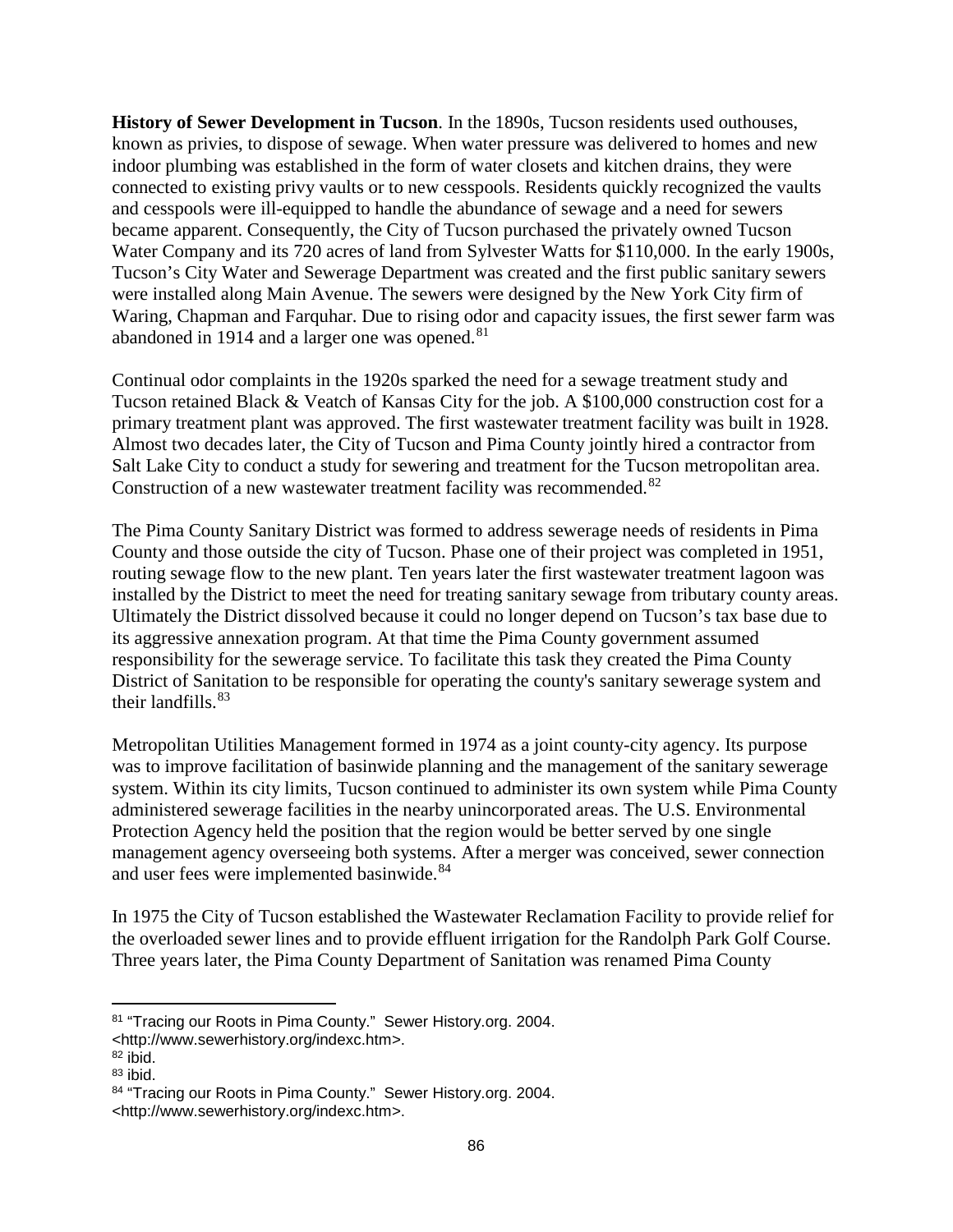## **TABLE A-9 TUCSON SEWER DEVELOPMENT**

| <b>Infrastructure</b>                       |       | <b>Year Built Constructed By</b>            | <b>Source of Financing</b> |
|---------------------------------------------|-------|---------------------------------------------|----------------------------|
| <b>Tucson's Sewer System</b>                | 1900s | Waring, Chapman and Farquhar City of Tucson |                            |
| <b>Wastewater Treatment Facility</b>        | 1928  | Black & Veatch of Kansas City               | City of Tucson             |
| <b>Pima County Sewer System</b>             | 1951  | <b>Pima County Sanitary District</b>        | City of Tucson             |
| <b>Wastewater Reclamation Facility 1975</b> |       | <b>Pima County Sanitary District</b>        | City of Tucson             |

Wastewater Management Department. Its formal responsibilities were to operate both of the county's sewerage and solid waste facilities. The "Sewer Management Agreement" of 1979 formed an agreement between Pima County and the City of Tucson. Under the agreement the Pima County Wastewater Management Department assumed responsibility for the operation of all the region's public sewage facilities, including the service of outlying incorporated areas and those serving the incorporated areas. The agreement included two wastewater treatment facilities and several wastewater pump stations. In addition, the City of Tucson acquired the rights under the agreement to 90 percent of the effluent generated from the metropolitan area wastewater treatment facilities. In April 1984, Tucson put into operation the first phase of a basinwide reclaimed water filtration and distribution system.<sup>[85](#page-90-0)</sup>

### **Other Infrastructure**

#### **Parks**

Residents of Flagstaff enjoyed 30 acres of recreational land set aside in 1889 as part of the original town site. In the 1920s, Flagstaff added Clark Ranch to its property and in the 1950s it acquired other large areas suitable for parks from the Forest Service. In 1971, the city bought 40 acres of land for \$160,000 and set aside half of the plot for park use.

The community of Flagstaff had been enjoying 150 acres of federal land as part of Thorp Park since 1918, but in 1984 Councilman Christopher J. Bavasi moved for the city to gain the plot's title. As recreation programs continued to gain popularity, Flagstaff's Urban Trails System (FUTS) was financed by the city's "bed, board, and booze Tax." FUTS is a citywide interconnecting network of nonmotorized corridors linked with recreation areas.<sup>[86](#page-90-1)</sup>

In 1954, Arizona's Park System formally began preserving mountain areas for the enjoyment of future generations. Maricopa County was allowed to acquire thousands of acres of parkland in 1971 from the Bureau of Land Management at \$2.50 an acre.<sup>[87](#page-90-2)</sup>

The Phoenix Parks and Conservation Foundation (PPCF) was founded in 1979 to create and maintain a safe and well-equipped park system for residents and tourists. The PPCF is a nonprofit and tax-exempt agency that is dependent upon contributions of money and materials to

 $\overline{a}$ 

<span id="page-90-0"></span><sup>85</sup> ibid.

<span id="page-90-1"></span><sup>86</sup> Cline, Platt. "Mountain Town: Flagstaff's First Century." Flagstaff: 1994, pp. 548-9.

<span id="page-90-2"></span><sup>87</sup> Maricopa County Parks and Recreation, 2006, <http://www.maricopa.gov/parks/history.aspx>.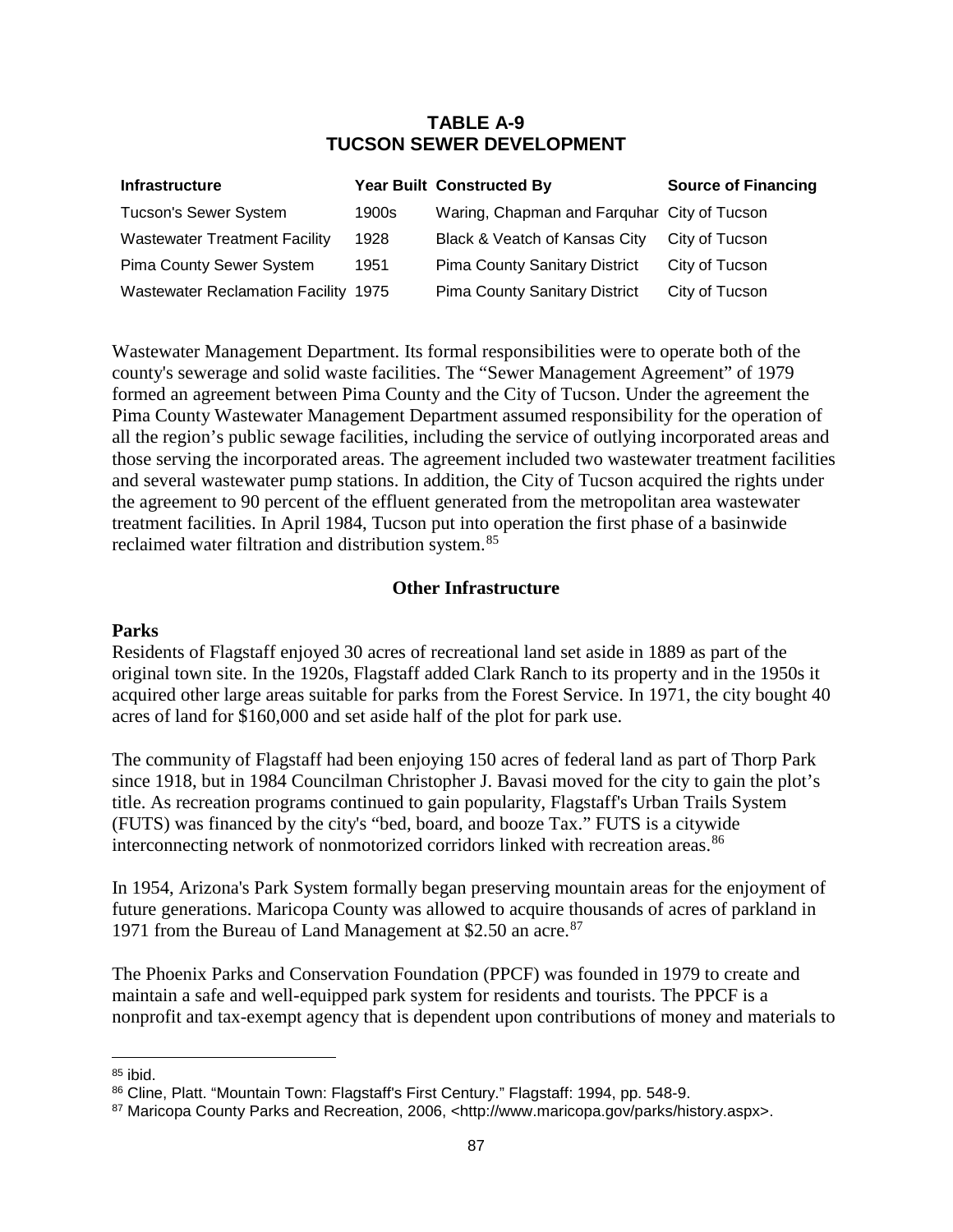purchase new parks and preserves and to renovate existing parks. It also actively encourages community participation to develop special park projects. [88](#page-91-0)

At the turn of the 20th century, most Americans lived in rural areas and small towns. By the year 2000, about 80 percent of the population lived in metropolitan areas without adequate access to parks. Voters continually show their willingness to raise their own taxes to finance new or improved parks. [89](#page-91-1)

The Land and Water Conservation Fund (LWCF) Act of 1964 was created to "encourage the provision of greater recreation opportunities for American citizens."[90](#page-91-2) Arizona receives annual appropriations from the LWCF which are administered by the Arizona State Parks Board. The Parks Board then funds local and state government-sponsored outdoor recreation projects.

As of 2008, the State Parks Board is recognizing the toll that has been taken on the recreation systems due to increasing population and rapid development. "Communities are expanding ahead of their ability to provide necessary infrastructure and desired amenities, like parks."[91](#page-91-3)

The Board's recommended strategy for increasing financing is to take advantage of grants and develop public and private partnerships. The Parks Board further cautions that local communities need to be proactive in planning for future recreational demands.<sup>[92](#page-91-4)</sup>

### **Landfills**

Historically, landfills were not much more than pits or fields on the edges of town where people left their garbage. Rainwater often flushed the garbage into streams and groundwater supplies that were used for drinking, bathing, and washing clothes.

Modern landfills, in contrast, are designed to prevent hazardous wastes from getting into water supplies. Landfills can cost up to \$10 million to build and take five years to complete. Before the construction process can begin, the site has to pass stringent legal, environmental, and

# **TABLE A-10 HISTORICAL PERSPECTIVE ON ARIZONA'S PARKS**

| <b>Infrastructure</b>                   |       |                                     | Year Built Constructed By Source of Financing |
|-----------------------------------------|-------|-------------------------------------|-----------------------------------------------|
| Arizona Falls                           | 1800s | City of Phoenix City of Phoenix     |                                               |
| <b>Flagstaff Recreational Land 1889</b> |       | City of Flagstaff City of Flagstaff |                                               |
| Clark Ranch                             | 1920s | City of Flagstaff City of Flagstaff |                                               |
| Maricopa County Parkland 1971           |       |                                     | Maricopa County Maricopa County               |

<span id="page-91-0"></span>88 Phoenix Parks and Conservation Center, "Phoenix Parks and Conservation Center – Who We Are," <http://www.phoenixparksfoundation.com/about.html>.  $\overline{a}$ 

<span id="page-91-1"></span>89 Arizona State Parks, "Statewide Comprehensive Outdoor Recreation Plan," 2008, p. 18.

<http://azstateparks.com/publications/downloads/SCORP\_2008\_Final.pdf>.

<span id="page-91-2"></span><sup>90</sup> ibid. p. xiii.

<span id="page-91-3"></span> $91$  ibid. p. xv.

<span id="page-91-4"></span> $92$  ibid.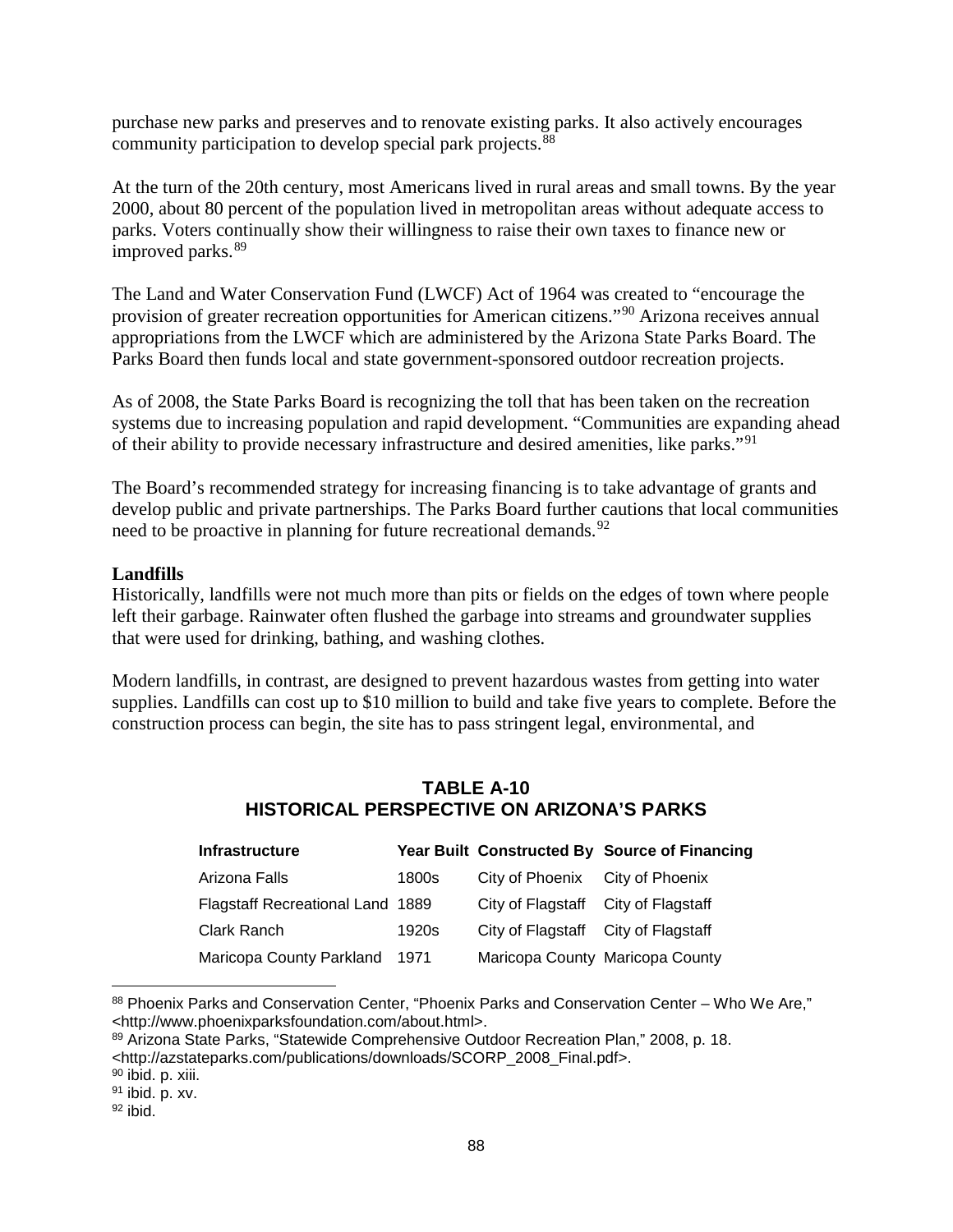engineering tests.<sup>[93](#page-92-0)</sup> Today, about 55 percent of Arizona's garbage is packed into sanitary landfills and the rest is burned or recycled.<sup>[94](#page-92-1)</sup>

In 1961, Maricopa County began operating the Hassayampa Landfill as a municipal landfill.<sup>[95](#page-92-2)</sup> In 1967, the City of Tucson built the Los Reales landfill. The Environmental Services Engineering & Technical Support group in 1999 installed a pump-and-treat groundwater remediation system, paid for with 1994 bond funds.<sup>[96](#page-92-3)</sup>

## **General Government Buildings**

Phoenix established its first post office in 1868 with Jack Swilling serving as postmaster. During the same year, Tucson constructed its first courthouse on Ott & Court Avenue.<sup>[97](#page-92-4)</sup> The City of Safford set up its first post office in Bailey's store in March 1875.

The capital of the Territory of Arizona moved from Prescott to Phoenix in 1889. Legislators temporarily met in the chambers of Phoenix City Hall. In 1891, Phoenicians Moses H. Sherman and Marcellus E. Collins donated 10 acres of land for a territorial capitol site. The Capitol building was constructed in 1900 for a cost of \$136,000. The Capitol moved to its permanent home in 1901 on another donated, 10-acre lot.

Del Webb moved to Phoenix in 1927 and immediately formed the Del Webb Corporation. Webb made millions of dollars erecting hospitals and government offices with federal grants and loans. During World War II, the Del Webb Corporation built every major military installation in the state of Arizona, except for Tucson's Davis-Monthan Air Force Base. During the Cold War, Webb's business continued to surge when his close ties with the federal government brought more contracts to build veterans' hospitals, air bases, and missile silos. During the 1960s, Webb also built Arizona's retirement community of Sun City.<sup>[98](#page-92-5)</sup>

# **TABLE A-11 HISTORICAL PERSPECTIVE ON ARIZONA'S GOVERNMENT BUILDINGS**

| <b>Infrastructure</b>                                | <b>Year Built</b> | <b>Constructed By</b>   | <b>Source of Financing</b>                                     |
|------------------------------------------------------|-------------------|-------------------------|----------------------------------------------------------------|
| Capitol Building                                     | 1900              | City of Phoenix         | Moses H. Sherman, Marcellus E. Collins,<br>and City of Phoenix |
| Hospitals and Government 1930s and<br><b>Offices</b> | 1940s             | Del Webb<br>Corporation | Del Webb Corporation                                           |

<sup>93</sup> Energy Information Agency, "Yesterday and Today," Sept. 2006,  $\overline{a}$ 

<span id="page-92-1"></span> $94$  ibid.

<span id="page-92-0"></span><sup>&</sup>lt;http://www.eia.doe.gov/kids/energyfacts/saving/recycling/solidwaste/landfiller.html>.

<span id="page-92-2"></span><sup>95</sup> United States Environmental Protection Agency, "Hassayampa Landfill," 2008. <http://www.epa.gov/region09/reg9bck.html>.

<span id="page-92-3"></span><sup>96</sup> City of Tucson, "Groundwater Remediation: Los Reales Landfill,"

<sup>&</sup>lt;http://www.tucsonaz.gov/ets/Groundwater/Los\_Reales/los\_reales.html>.

<span id="page-92-4"></span><sup>97 &</sup>quot;Tracing our Roots in Pima County," Sewer History.org, 2004,

<sup>&</sup>lt;http://www.sewerhistory.org/indexc.htm>.

<span id="page-92-5"></span><sup>98</sup> Sheridan, Thomas E. "Arizona: A History," Tucson: 1995, p. 270.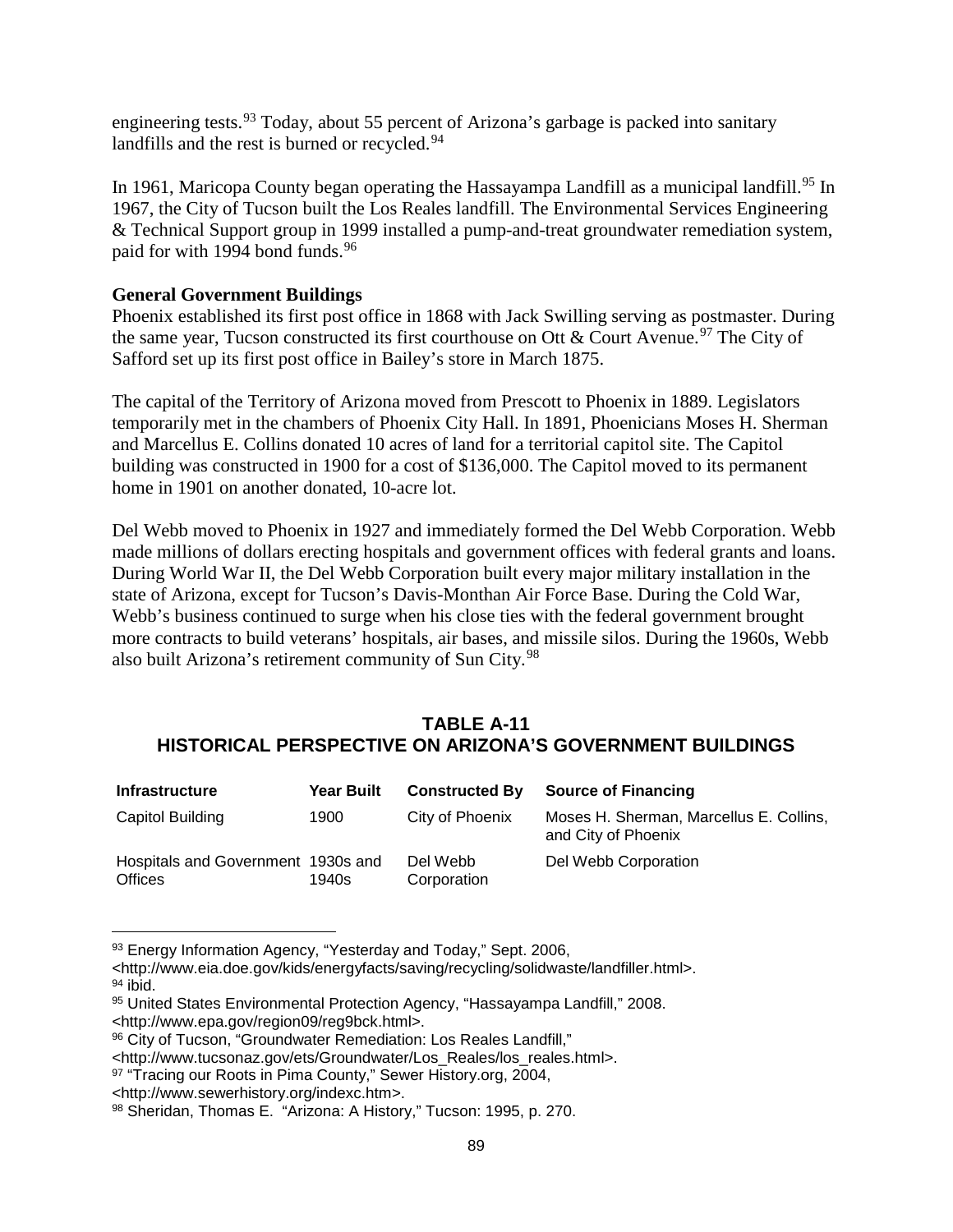### **APPENDIX II PROJECTED COSTS IN CONSTANT DOLLARS**

The projected costs presented in the last section of the report are converted to constant dollars in this appendix. The adjustment was made using a projected annual average inflation rate based on the Gross Domestic Product implicit price deflator of 2.2 percent per year. This projected rate is slightly less than the historical annual average.

The conversion between nominal and real costs also was affected by assumptions as to when during the next 25 years costs would be incurred. At a minimum, the distribution of the costs over the next 25 years was driven by projected population growth. In some cases, more explicit assumptions were made.

# **PROJECTED COSTS IN BILLIONS OF 2008 DOLLARS**

| <b>EDUCATION</b>           |        |        |       |                 |                  |       |
|----------------------------|--------|--------|-------|-----------------|------------------|-------|
|                            | $K-12$ | Hiaher | Other | <b>Subtotal</b> | <b>Libraries</b> | Total |
| <b>Total Capital Costs</b> | \$62.0 | \$26.3 | \$0.5 | \$88.9          | Sna              | Sna   |
| <b>Total Ongoing Costs</b> | 312.7  | 177.9  | 24.7  | 515.3           | na               | na    |
| <b>Total of All Costs</b>  | 374.8  | 204.2  | 25.3  | 604.2           | 7.9              | 612.0 |

|                            |        | <b>ENERGY</b><br><b>Electricity by Source of Power Generation</b> |                | <b>Natural Gas,</b>                  |             |
|----------------------------|--------|-------------------------------------------------------------------|----------------|--------------------------------------|-------------|
|                            | Coal   | <b>Natural Gas</b>                                                | <b>Nuclear</b> | Petroleum, and<br><b>Other Fuels</b> | Total       |
| <b>Total Capital Costs</b> | \$58.1 | \$51.5                                                            | \$61.1         | $$7.8 - 7.9$                         | \$59.3-69.0 |
| Generation                 | 35.7   | 29.1                                                              | 38.7           | N/A                                  | 29.1-38.7   |
| Refineries                 | N/A    | N/A                                                               | N/A            | 3.3                                  | 3.3         |
| Transmission               | 7.6    | 7.6                                                               | 7.6            | 2.5                                  | 10.1        |
| <b>Distribution</b>        | 14.8   | 14.8                                                              | 14.8           | 1.8                                  | 16.6        |
| Storage                    | N/A    | N/A                                                               | N/A            | $0.2 - 0.3$                          | $0.2 - 0.3$ |

|                            |                                      | <b>TELECOMMUNICATIONS</b> |                       |       |       |
|----------------------------|--------------------------------------|---------------------------|-----------------------|-------|-------|
|                            | "Middle-Mile"<br><b>Connectivity</b> |                           | Fiber-to-the-<br>Home | Total |       |
|                            | Low                                  | High                      |                       | Low   | High  |
| <b>Total Capital Costs</b> | \$0.6                                | \$1.2                     | \$6.9                 | \$7.5 | \$8.1 |
| <b>Total Ongoing Costs</b> | 0.2                                  | 0.4                       | 10.2                  | 10.4  | 10.6  |
| <b>Total of All Costs</b>  | 0.7                                  | 1.6                       | 171                   | 17.9  | 18.7  |

| <b>HEALTH CARE</b>         |                          |        |                         |       |               |        |             |
|----------------------------|--------------------------|--------|-------------------------|-------|---------------|--------|-------------|
|                            | <b>Private Hospitals</b> |        | <b>Public Hospitals</b> |       | Other         | Total* |             |
|                            | Low                      | Hiah   | Low                     | High  | <b>Public</b> | Low    | <b>High</b> |
| <b>Total Capital Costs</b> | \$30.7                   | \$40.2 | \$4.3                   | \$5.7 | \$0.0         | \$35.0 | \$45.9      |
| <b>Total Ongoing Costs</b> | 466.7                    | 529.2  | 65.8                    | 74.6  | 117.2         | 649.6  | 721.0       |
| Total of All Costs         | 497.4                    | 569.4  | 70.1                    | 80.2  | 117.2         | 684.7  | 766.9       |